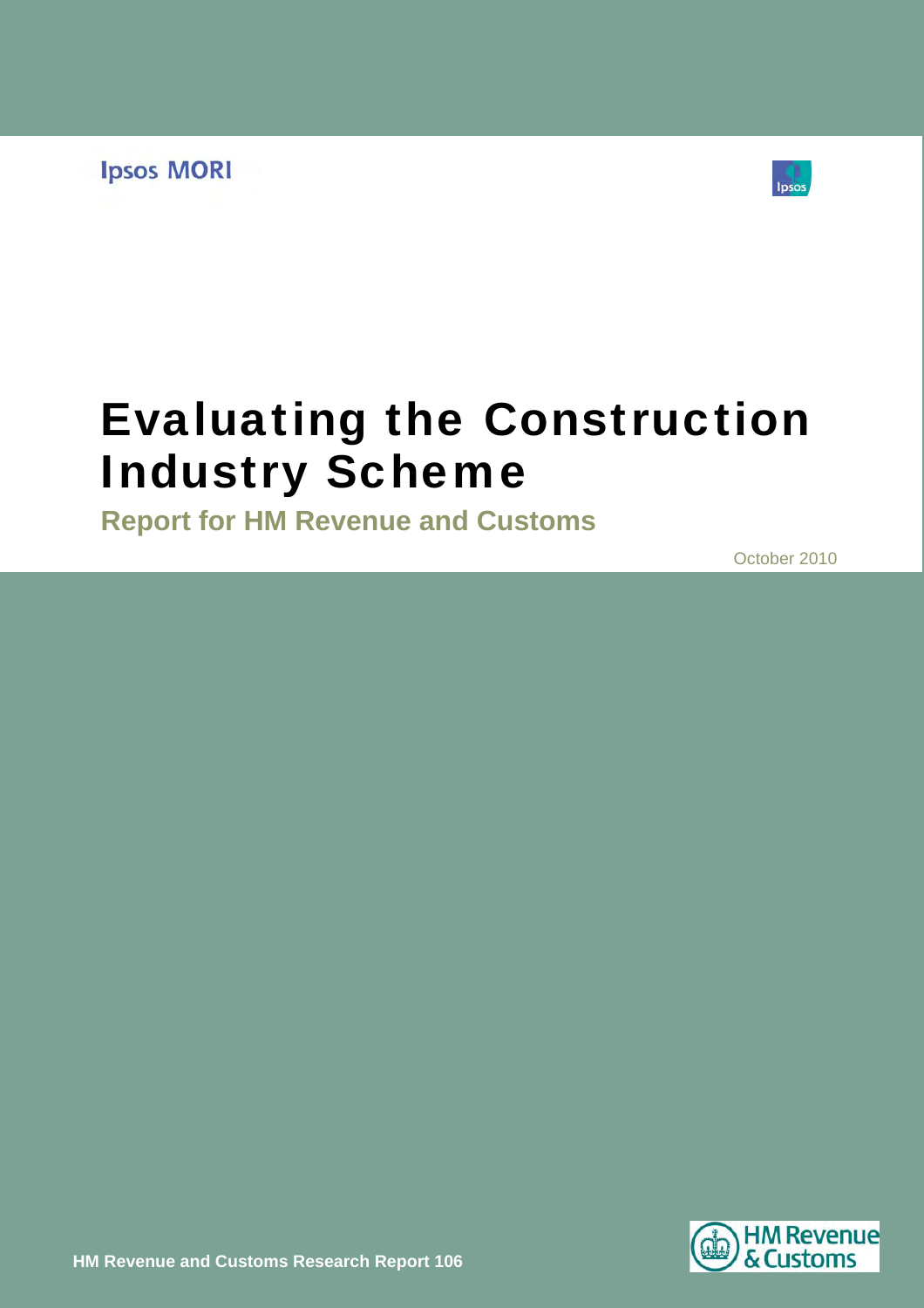## Legal notice

© Crown Copyright 2010 Published by Her Majesty's Revenue and Customs. Disclaimer: The views in this report are the authors' own and do not necessarily reflect those of HM Revenue & Customs.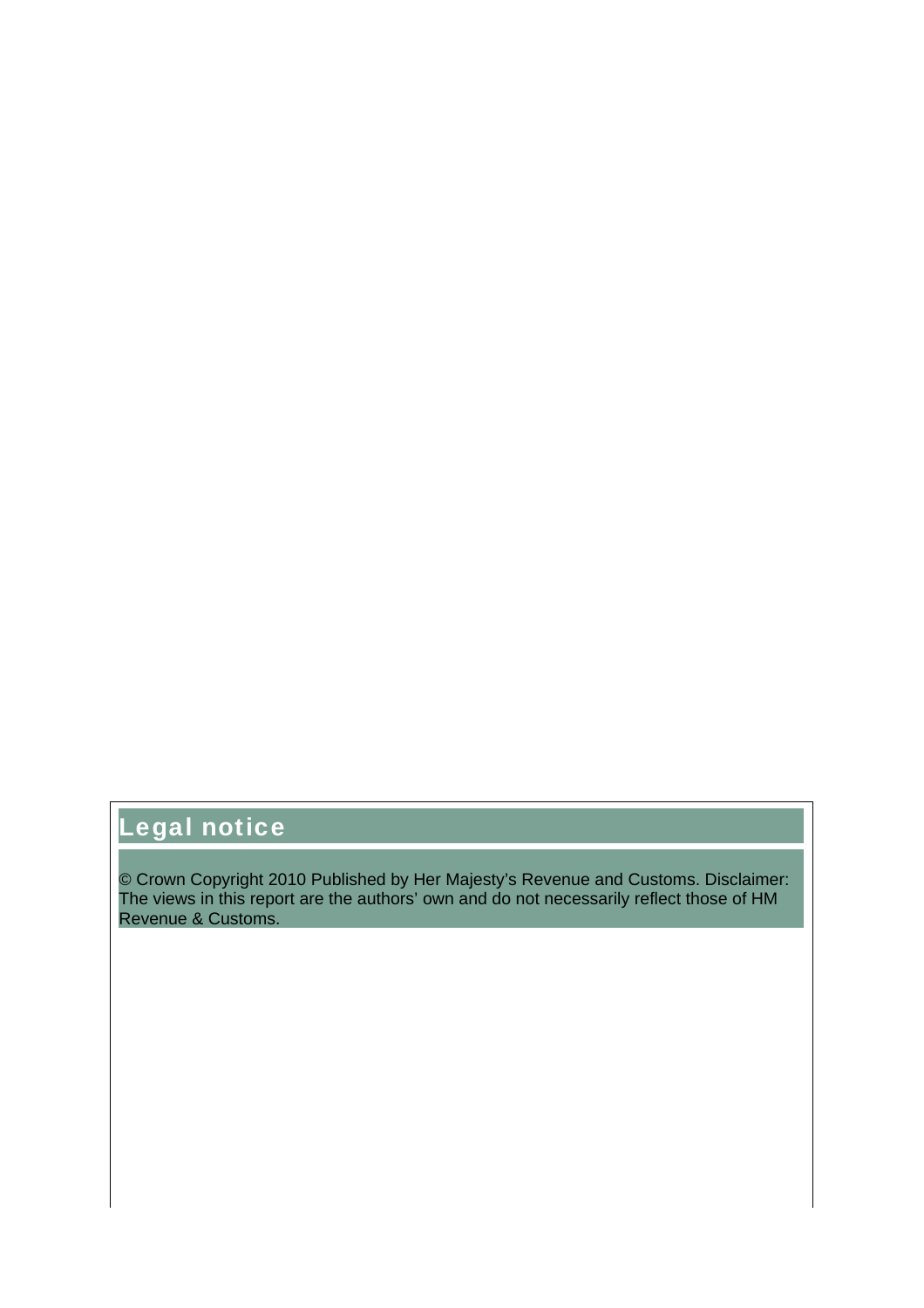# **Contents**

| $\mathbf 1$ . |      |                                                       |  |  |  |  |  |  |  |
|---------------|------|-------------------------------------------------------|--|--|--|--|--|--|--|
|               | 1.1. |                                                       |  |  |  |  |  |  |  |
|               | 1.2. |                                                       |  |  |  |  |  |  |  |
|               | 1.3. |                                                       |  |  |  |  |  |  |  |
|               | 1.4. |                                                       |  |  |  |  |  |  |  |
| 2.            |      |                                                       |  |  |  |  |  |  |  |
| 3.            |      |                                                       |  |  |  |  |  |  |  |
|               | 3.1. |                                                       |  |  |  |  |  |  |  |
|               | 3.2. |                                                       |  |  |  |  |  |  |  |
| 4.            |      |                                                       |  |  |  |  |  |  |  |
|               | 4.1. |                                                       |  |  |  |  |  |  |  |
|               | 4.2. |                                                       |  |  |  |  |  |  |  |
|               | 4.3. |                                                       |  |  |  |  |  |  |  |
|               | 4.4. |                                                       |  |  |  |  |  |  |  |
|               | 4.5. |                                                       |  |  |  |  |  |  |  |
| 5.            |      |                                                       |  |  |  |  |  |  |  |
|               | 5.1. |                                                       |  |  |  |  |  |  |  |
|               | 5.2. | Information required for the verification process  34 |  |  |  |  |  |  |  |
|               | 5.3. |                                                       |  |  |  |  |  |  |  |
|               | 5.4. |                                                       |  |  |  |  |  |  |  |
|               | 5.5. |                                                       |  |  |  |  |  |  |  |
|               | 5.6. |                                                       |  |  |  |  |  |  |  |
|               | 5.7. |                                                       |  |  |  |  |  |  |  |
| 6.            |      |                                                       |  |  |  |  |  |  |  |
|               | 6.1. |                                                       |  |  |  |  |  |  |  |
|               | 6.2. |                                                       |  |  |  |  |  |  |  |
|               | 6.3. |                                                       |  |  |  |  |  |  |  |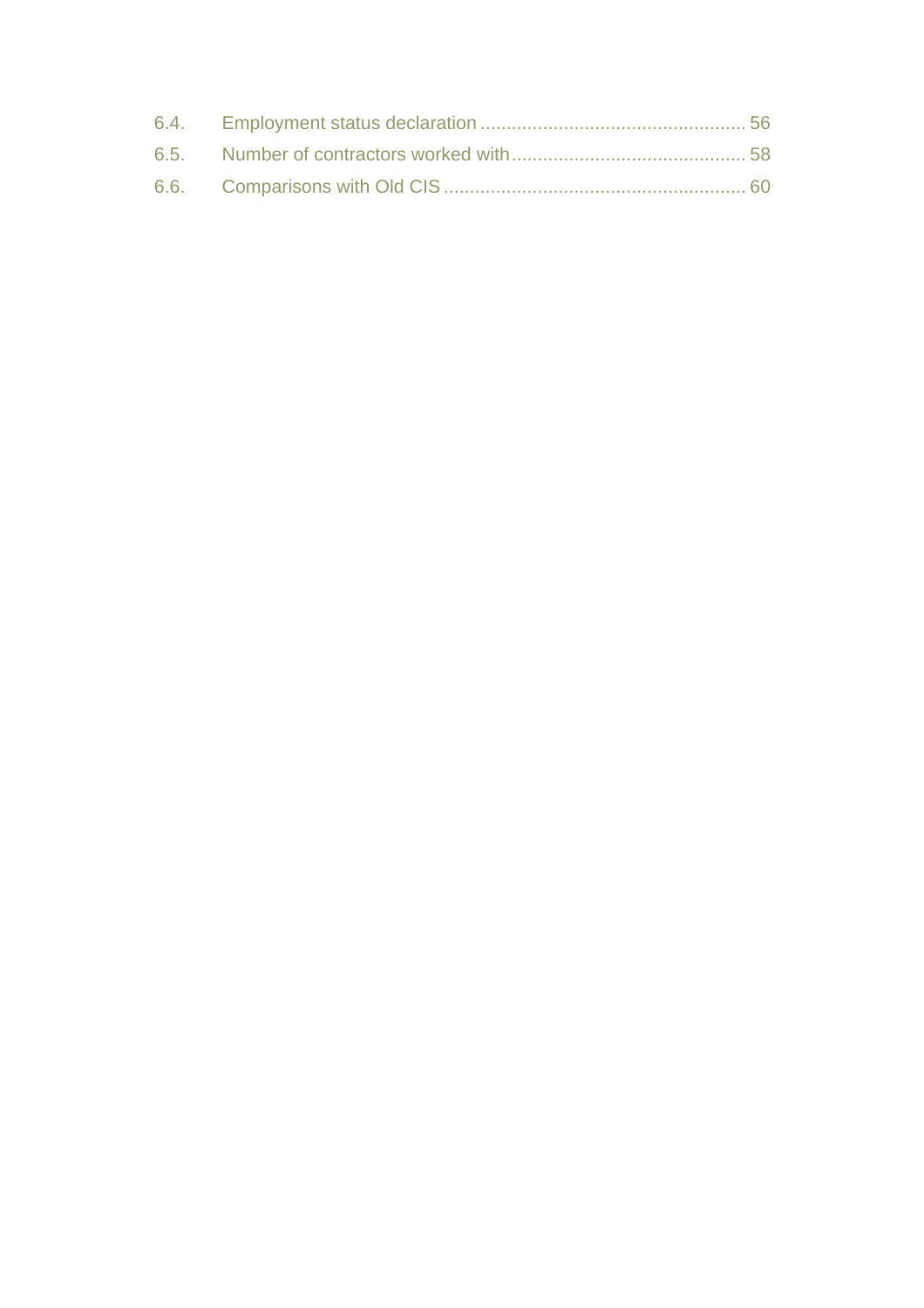# Executive Summary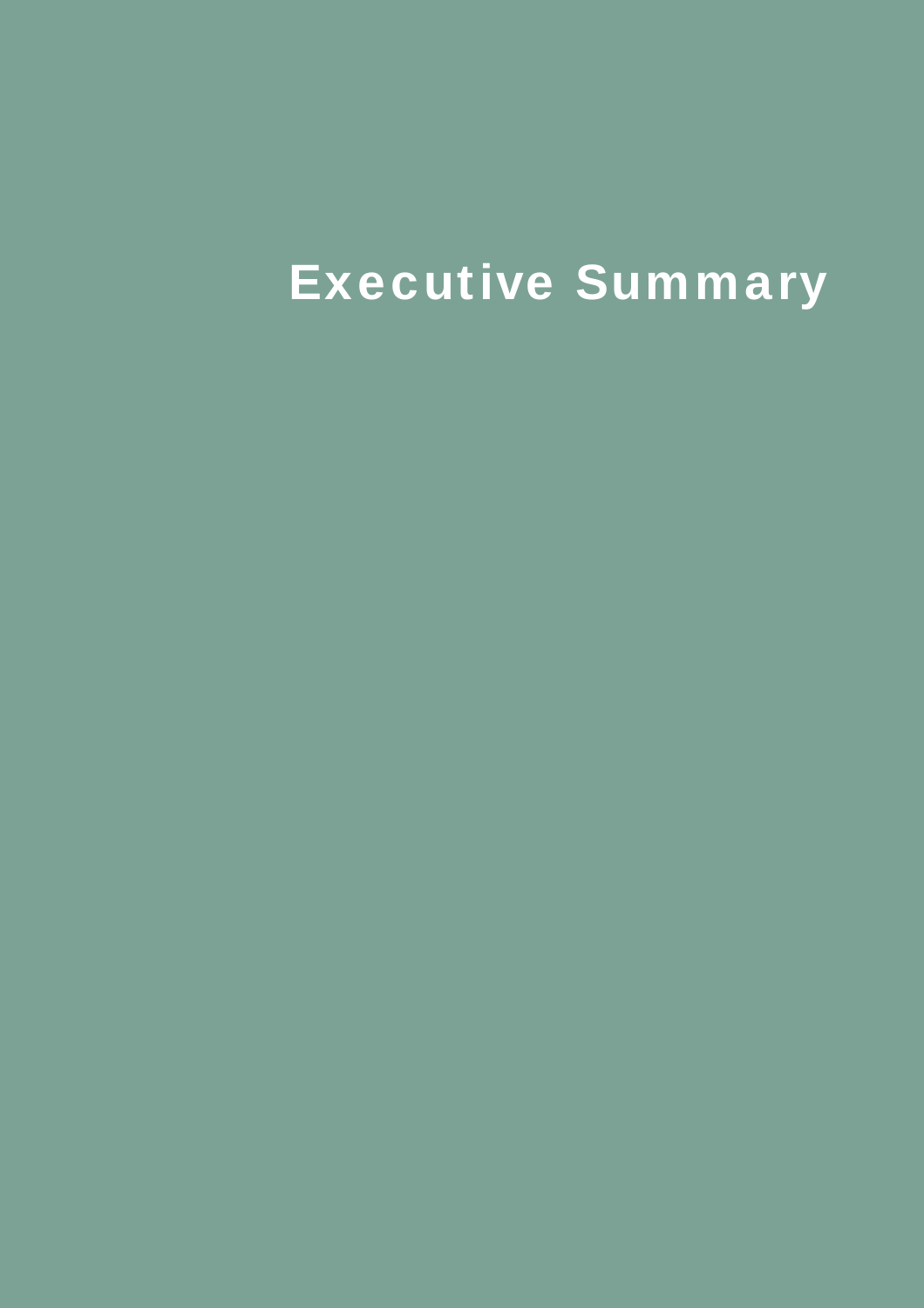## <span id="page-5-0"></span>1. Executive Summary

#### **1.1. Aims and objectives**

- This report provides a robust methodological evaluation of the extent to which the new CIS scheme meets its policy aims, namely to:
	- Make it easier for businesses to comply with their income tax obligations, and;
	- Reduce the regulatory burden through making the scheme simpler to administer.
- To do this, the research provides detailed information on the tasks that businesses do and do not undertake in relation to New CIS and how long it takes to complete these tasks.
- The research had three core objectives:
	- To gauge whether CIS meets its policy aims;
	- To understand business processes in relation to CIS, and;
	- To explore the perceptions of businesses in relation to the cost of compliance with the new scheme.
- HMRC securely sent a sample of their CIS database to Ipsos MORI from which to conduct this research. The businesses therein were classified by type and the amount of turnover to which CIS applies. Three categories of business were identified in each:
	- Types contractors, subcontractors and those that perform both functions (referred to as dual role businesses within this report)
	- Turnover to which CIS applies small (under £100,000), medium (£100,000 to £499,999) and large (£500,000 plus). Wherever *turnover* is mentioned in this report, it refers to turnover in relation to CIS.
- For the purposes of CIS and this research, *contractors* are defined as businesses that engage other businesses to complete construction work and *subcontractors* as those that carry out construction work for contractors. Dual role businesses do both of these activities.

#### **1.2. Methodology**

- A mixed methodological approach was taken. The aim dictates that a statistically robust methodology is critical to the research, and a random probability sampling approach lies at the heart of the quantitative element of the project. However, qualitative research was also needed to help in the design of the questionnaire and to understand some of the issues that provide the context for the answers given by respondents during the survey phase. The two methods used were:
	- 45 face-to-face interviews with *contractors*, *subcontractors* and *dual role businesses*. These were conducted in and around four cities in England and Scotland;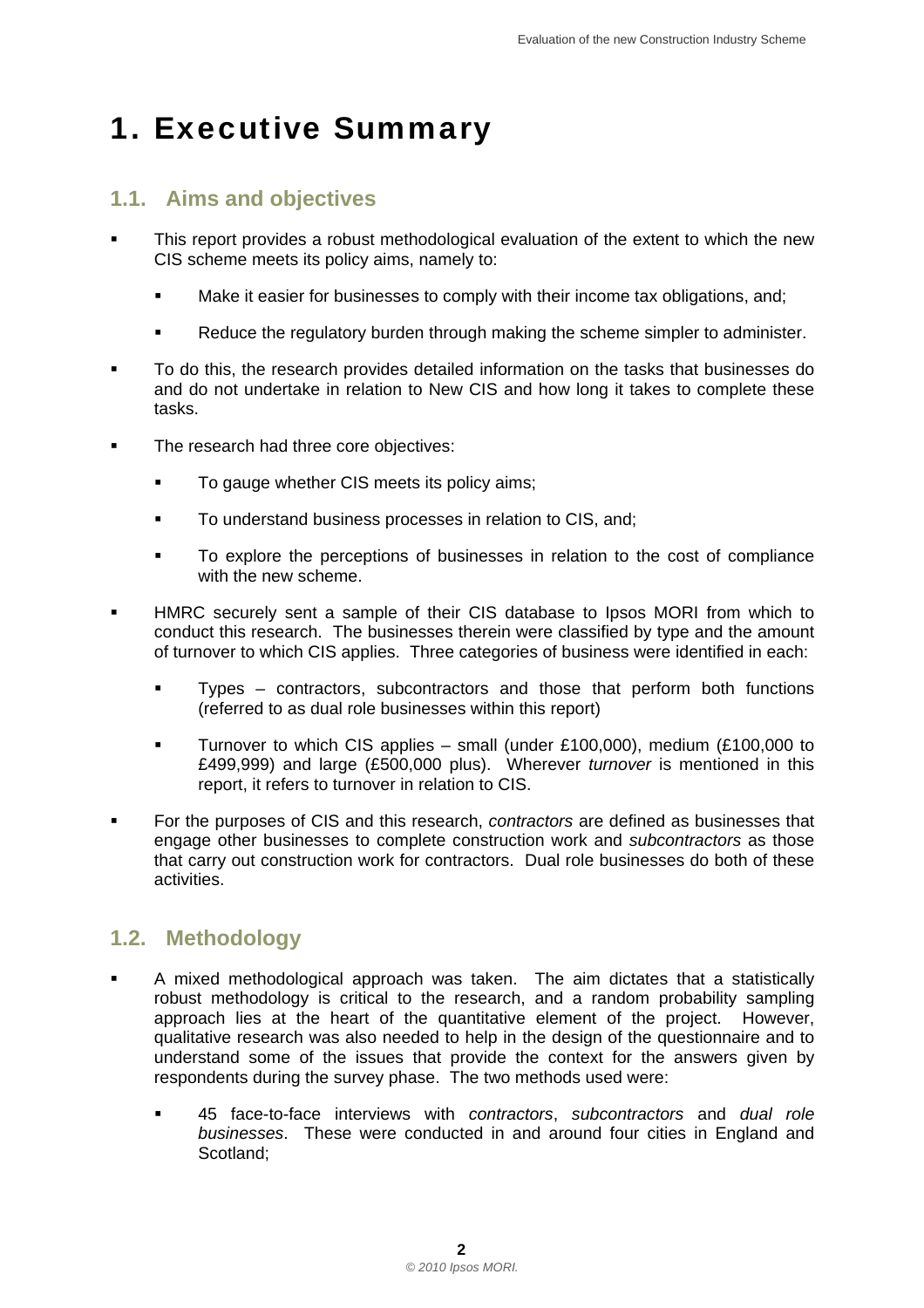- <span id="page-6-0"></span> A quantitative, random probability survey of businesses working with CIS delivered using Computer Assisted Telephone Interviewing (CATI). The survey took around 15 minutes on average.
- As noted, the sampling approach was critical to the success of the project. At all stages of drawing the sample, a random approach needed to be taken to ensure that any business from HMRC's CIS database had an equal chance of selection. A full explanation of the approach is provided in the report.
- Main stage fieldwork took place between  $29^{th}$  June and  $21^{st}$  August 2009 and 2,533 completed interviews were achieved, 133 over the nominal target of 2,400 for the survey. A marked up topline questionnaire is provided in Appendix 1 of this report.
- Comparative figures quoted in this report are all statistically significant at the 95% confidence level. The tables and charts throughout the report use an asterisk (\*) to denote either a value greater than zero, but less than 0.5%. Where fewer than 20 responses were collected, percentages are presented but these are flagged with an asterisk to indicate that these percentages are based on small numbers of respondents. Caution should be used when interpreting these data. Appendix 2 contains a note on statistical significance and a table which lists all of the sub-group base sizes used during the analysis in this report.

### **1.3. Key findings**

#### **Compliance and trust**

- **Headline figures show that, in the main, these policy aims have been met.** With respect to compliance, 81% of all respondents agree that CIS is *effective in ensuring that construction businesses pay income tax*. Businesses also value the scheme as 79% of them agree that its existence makes them *confident that construction businesses are complying with their tax obligations*.
- There is a general agreement from 51% of respondents that the existence of CIS shows that *HMRC does not trust the construction industry* and just over a half of respondents disagree with the notion that *construction businesses will always find a way to avoid paying tax*. However, there is a strong minority (30%) that agree with this statement and this helps explain some of the mixed messages received on trust – many respondents may think that HMRC does not trust the industry, but some can also see that there is some justification for the Department to hold this view.

#### **Administrative burden**

of those who administer CIS themselves<sup>1</sup> said they did not spend any time at all on the The time spent administering CIS is quite small and averages at three and half hours a month, although this does vary greatly across different types of business. Indeed 5% scheme (mostly subcontractors). The mean time spent on CIS administration per month is skewed by businesses who say they spend a significantly longer time, with some respondents claiming that they spend in excess of 2 days on CIS administration. This means that a small number of outliers have a disproportionate effect on the mean figure, which would fall should those outliers be removed. The modal time spent on the scheme is 1-30 minutes per month. As would be expected, contractors spend more time administering the scheme than subcontractors. Nearly two-thirds (64%) spend

l

<sup>&</sup>lt;sup>1</sup> Administer CIS themselves - n=2,019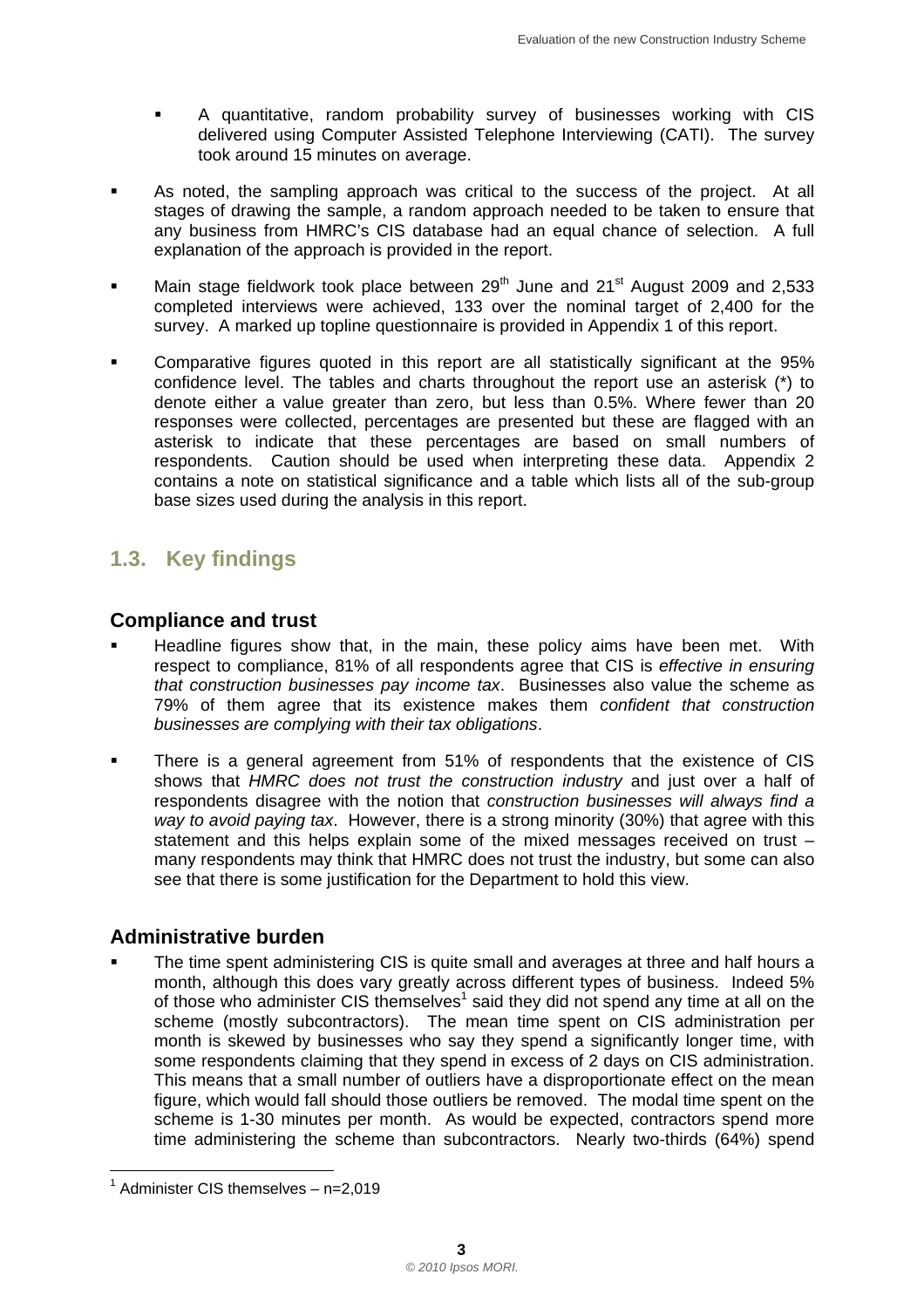two hours or less a month administering the scheme, although the highest length of time recorded was 18 hours. Over one in five (22%) respondents said that they took three hours or more to complete their CIS administration and these were typically larger turnover contracting businesses.

- Those with experience of the old CIS scheme generally agree the changes made by HMRC have helped; two thirds (65%) agree that *the new scheme is simpler to administer than the old scheme* and 57% agree that *the new scheme takes less time per month to complete than old CIS*. However, there is still a feeling amongst a minority of contractors that CIS is a burden (although there are still more who disagree than agree with this statement). As may be expected contractors are more likely to agree that CIS represents an administrative burden, as they do the bulk of the administration – around a half agree CIS is a burden to them.
- likely to find it difficult to administer the scheme. This is important as around half of the It is very encouraging to see that four fifths of the respondents taking part in this survey find that CIS is *easy* to administer. This is especially the case for businesses with a large or medium CIS turnover. Conversely, smaller turnover businesses are more respondents taking part in the survey (49%) think CIS is targeted at smaller businesses, compared to the 25% who disagree with the statement that *CIS is geared towards small businesses and the self employed*. Small CIS turnover businesses themselves are the most likely to agree with this statement (51% compared to 38% of large CIS turnover businesses).
- The changes that have been the most prevalent in reducing administrative time are the *removal of vouchers* and, for those using electronic methods, the *introduction of online filing* – these changes decreased the amount of administration for 54% and 45% respectively for those respondents that were asked the question.

#### **Processes**

- Nearly all of those surveyed know what information is required to be compliant. Importantly, 94% of contractors know they need to collect a subcontractor's Unique Taxpayer Reference and 88% of subcontractors know they need to supply this information. There is slightly less recall on the other bits of data that are essential, but this is likely to be explained by the fact that the need to submit this data is dependent on the profile of the business. For example, 54% of subcontractors recognise the need to submit a Company Registration Number (CRN), remembering that only corporate subcontractors will supply a CRN as individuals do not have one. There is no reason why a subcontractor should be aware of the requirements of information provision for a different business type.
- Four in five contractors say they provide a statement of pay and deductions to *all of the subcontractors with whom they work* – 67% of subcontractors say they receive statements from all contractors. This difference is down to the relationship between contractors and subcontractors. Many of the latter will work with multiple contractors, so it takes just one of those contractors not supplying a statement for a subcontractor to say they do not receive a statement from all.
- Statements are typically provided on a monthly basis by 64% of contractors and 17% provide statements on the completion of a job. There are a small number (9%) who say they provide statements less frequently than monthly. Contractors say they include most of the details that they should in the statement and any variance is explained by the different profile of a subcontractor (whether they are a registered business or an individual).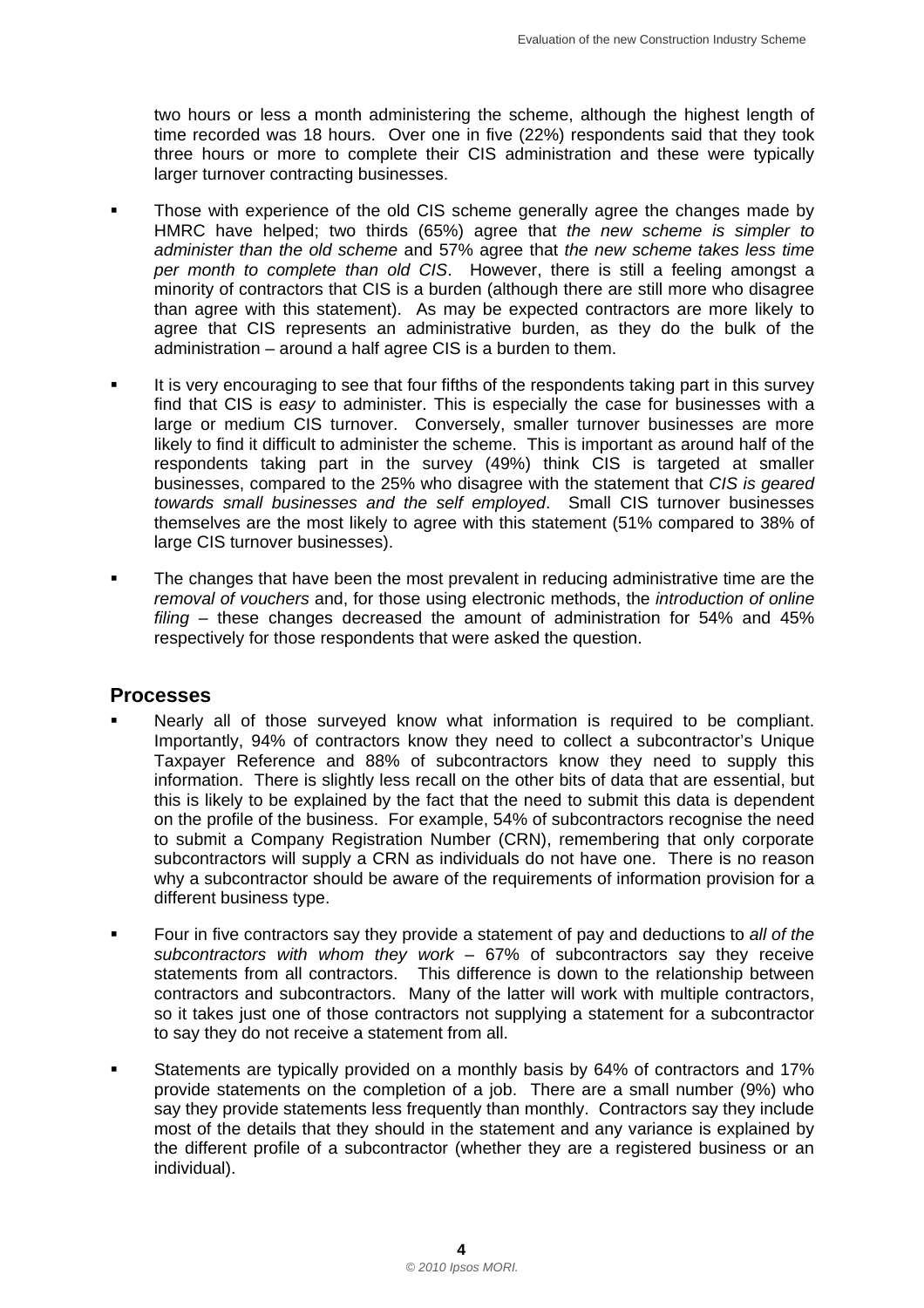- <span id="page-8-0"></span> With regards to payment methods, cash transactions are very infrequently reported by contractors (7%) and subcontractors (4%). Contractors are most likely to pay by cheque (74%) – four in ten (41%) say they use direct bank transfers to pay subcontractors.
- Based on the findings of this survey, Gross Payment Status is more commonly the preserve of large CIS turnover subcontractors; of the 26% of subcontractors that hold GPS, seven in ten are subcontractors with a large CIS turnover.
- Most businesses (87%) still use at least some paper-based methods to administer CIS and around half (49%) use a mix of paper and electronic methods. Respondents' levels of awareness of some of the systems HMRC provides to help administration is mixed: 56% of those who use electronic methods use CIS Online to file their monthly returns, but a fifth of contractors who file a paper return say they do not receive a partially completed return from HMRC.
- Most contractors (65%) use the telephone to verify subcontractor details. In comparison, a third (33%) verify online.

#### **1.4. Key issues**

- than large turnover businesses to struggle to be compliant as they are more likely to: Although the overall figures show that CIS is generally successful in meeting its policy aims, success is dependent on the profile of a business. Respondents to this survey are more likely to agree that CIS is *geared towards small businesses and the self employed*. However, it is this group (small turnover businesses) that are **more likely** 
	- Say that they find it difficult to administer the scheme;
	- Agree that CIS is too much of a burden. (Small turnover dual role businesses are especially likely to say this); and
	- Disagree that the scheme is simpler to administer than old CIS.
- The data show a positive link between the perceived effectiveness of CIS with respect to compliance, and the speed and simplicity of its administration. This does not mean that a causal link exists, but shows that those who agree that CIS is effective with respect to compliance are also likely to think it is quick and easy to administer.
- Businesses who use electronic methods of administration typically find it *easier* to administer the scheme, although it can sometimes make the process *longer*. They are also likely to be more compliant as they are statistically more likely to provide the correct information to HMRC. The data show that electronic methods of administration are more likely to be used by businesses with a large or medium CIS turnover.
- The employment status declaration has had some effect on the way that a quarter of businesses approach staffing in their business and the effect is significantly different depending on the profile of the business a respondent represents. One in ten contractors say that they now only engage subcontractors since the advent of the declaration – small businesses are much more likely to form part of that 10%.
- The job role of respondents is an important factor in determining how difficult respondents find the CIS process. Tradespeople (builders, electricians, joiners, etc) are much more likely to find it difficult to administer CIS, and are especially likely to say that there are *too many complicated forms to complete*. This certainly chimes with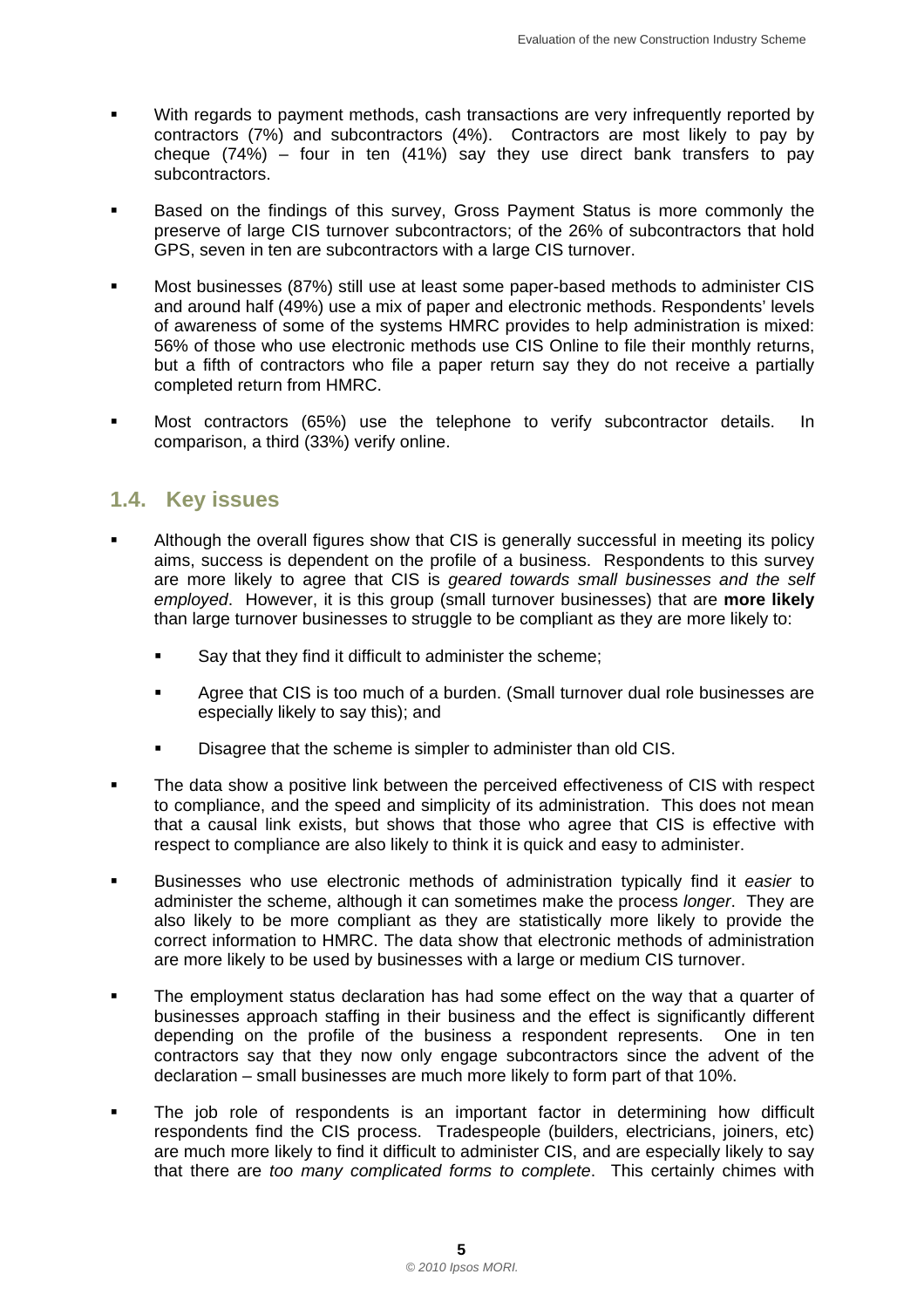some of the findings from the qualitative research, where many individuals asked or employed domestic partners to undertake CIS tasks on their behalf.

HMRC are successfully providing help to businesses in relation to CIS. Smaller contractors are heavier users of HMRC's free online software and they are more likely to recognise that HMRC provides pre-populated forms; help *is* getting through to a lot of businesses that need it. For those businesses that have experience of the old CIS, 43% say that pre-populated forms have reduced the administrative burden, compared to 16% who say that it has had the opposite effect.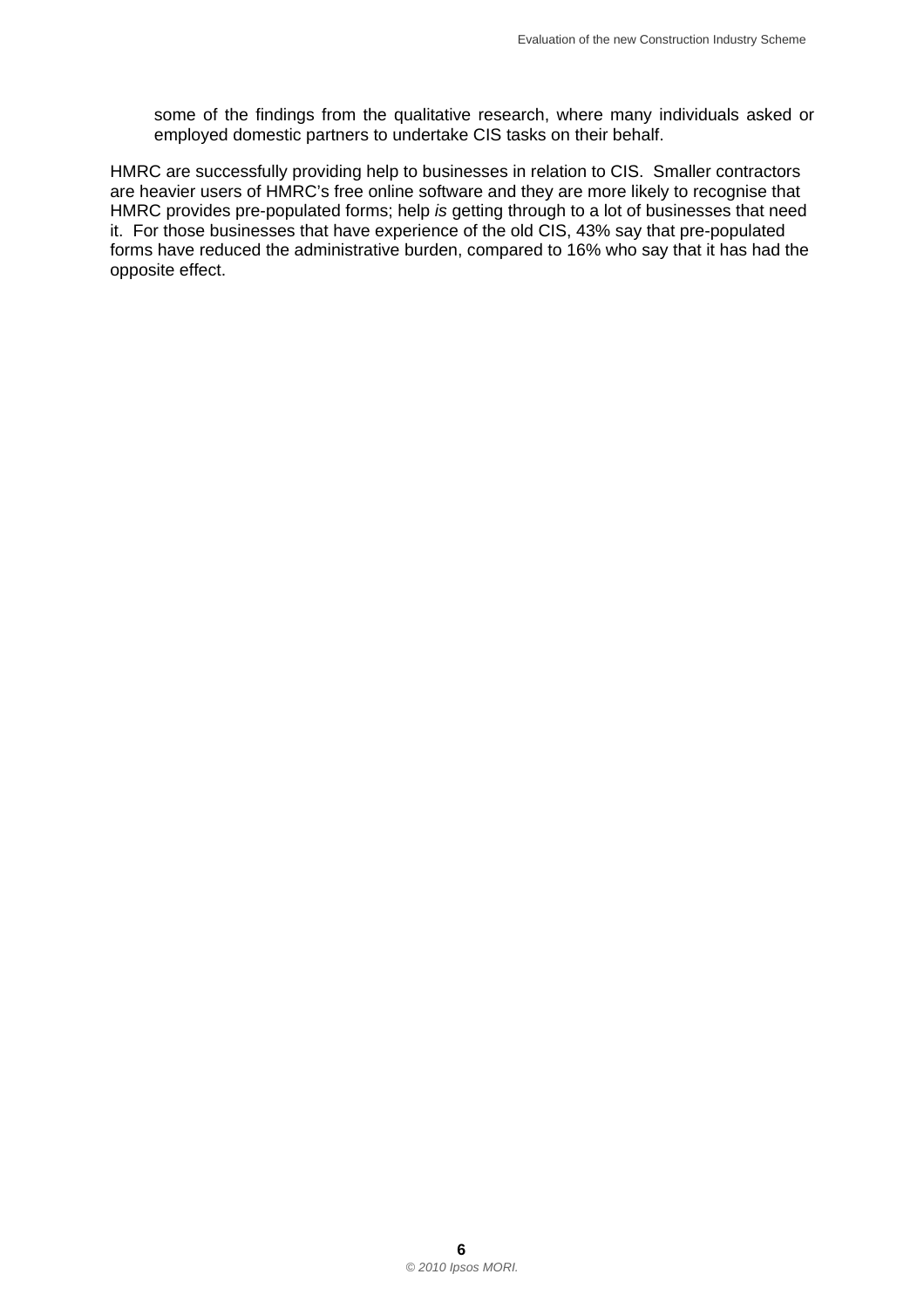# Introduction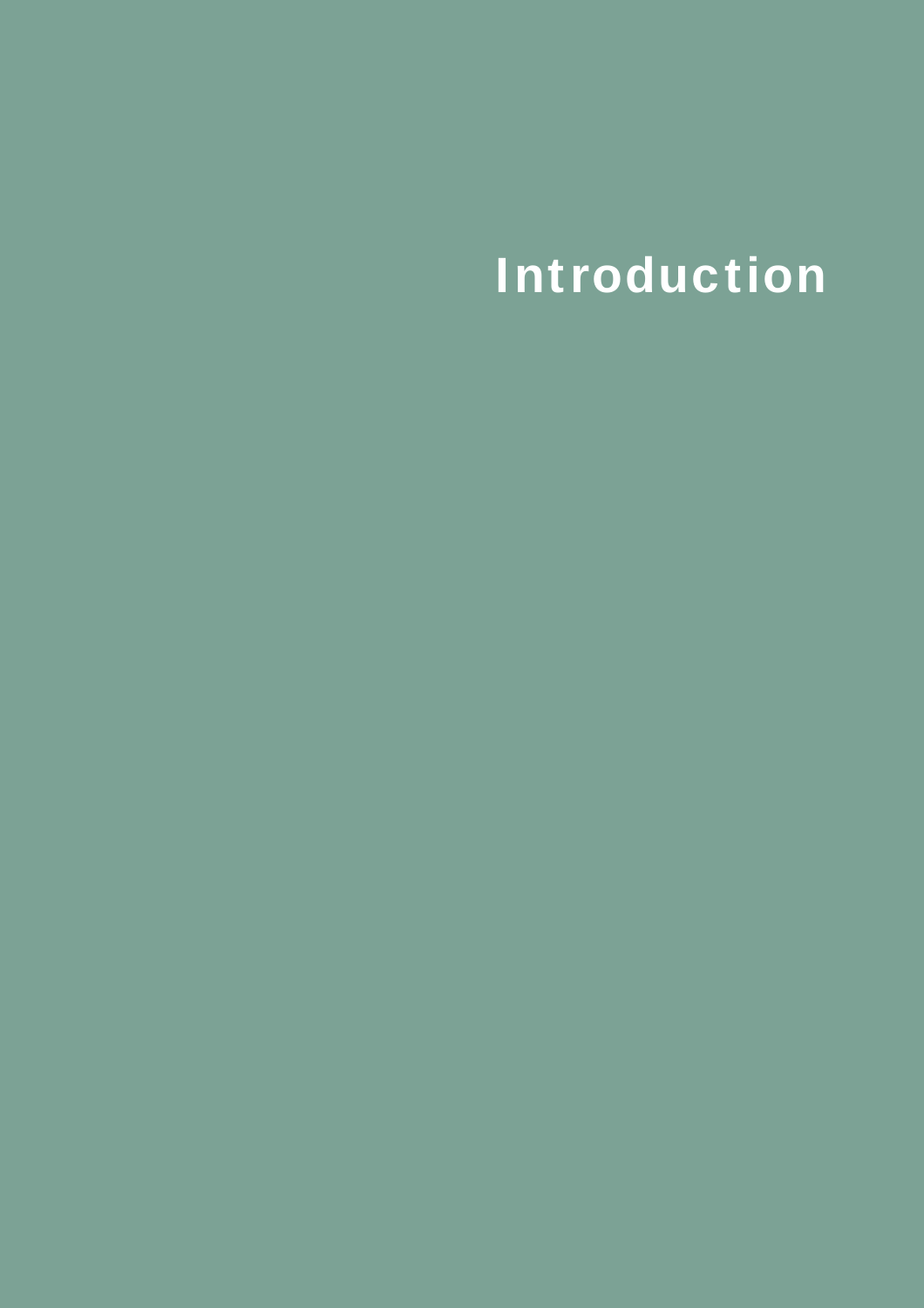## <span id="page-11-0"></span>2. Introduction

The Construction Industry Scheme (CIS) applies mainly to contractors and subcontractors in construction work and was originally conceived in 1971 to prevent evasion of tax by such workers. CIS maintains a registered database of subcontractors, with those subcontractors with a history of good compliance and a turnover above a certain threshold being granted Gross Payment Status (GPS) with the remainder having deductions made by the contractor from their payments.



Following the engagement and verification of a subcontractor, CIS also requires contractors to provide monthly statements to those subcontractors paid under deduction and a monthly return to HMRC, in addition to passing directly to HMRC any deductions made from payments to those subcontractors who are not gross paid. This is illustrated in the chart overleaf.

Throughout its history, the scheme has undergone a series of substantial revisions and was most recently modified in April 2007. These revisions included:

- The introduction of a verification service designed to replace Registration Cards and Tax Certificates;
- **A** monthly return in place of vouchers, and;
- A computer system to facilitate online services, where appropriate.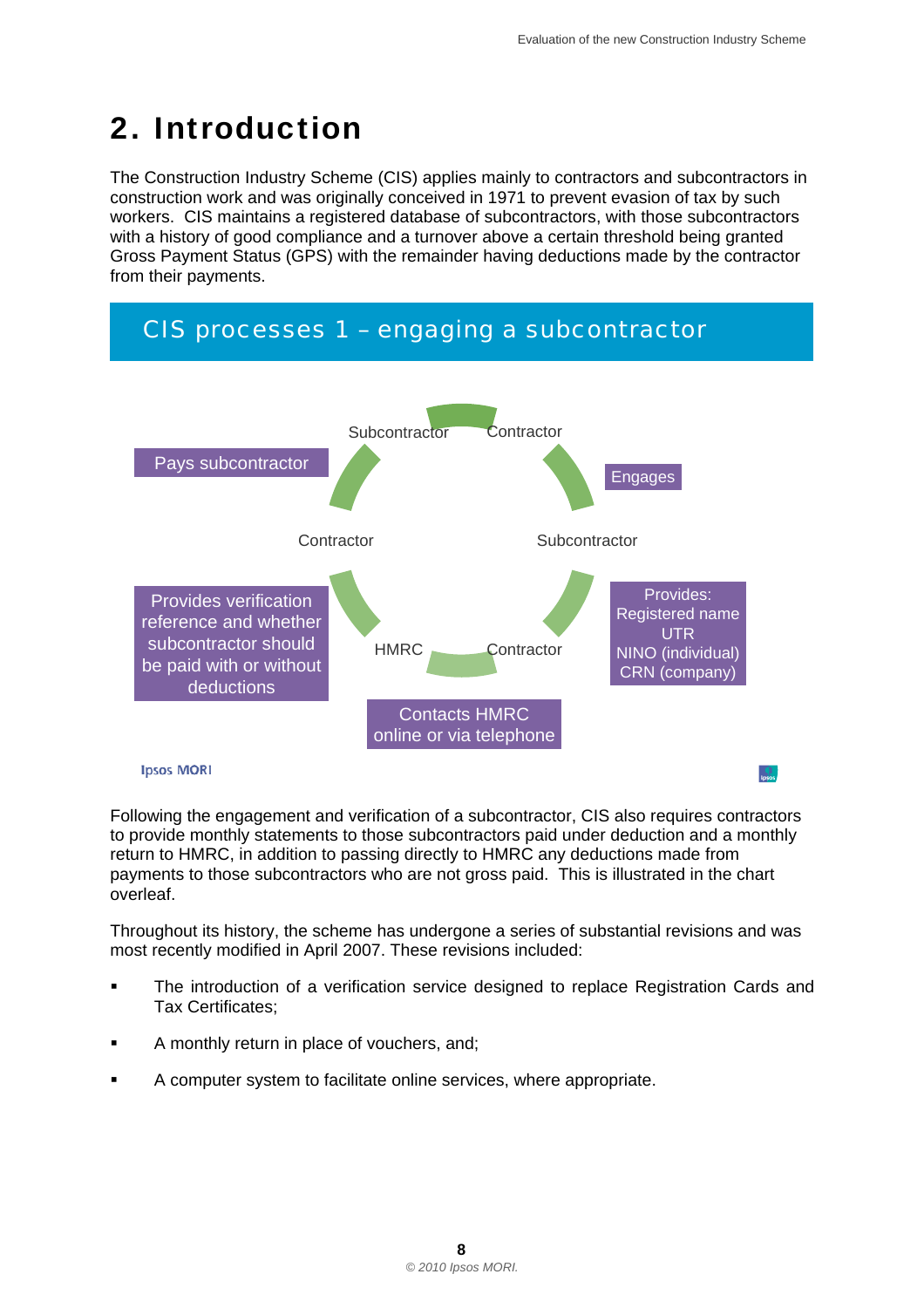## *CIS processes 2 – working together*



In previous research for HMRC on CIS (an extensive qualitative study examining perceptions of obligations), businesses reported that there was much uncertainty about the proposed changes to the scheme and, in particular, the abolition of the vouchers. Those participants covered by CIS perceived that the vouchers gave them clarity regarding the work they had undertaken over the course of the year and that to remove them would heighten the challenges they already face in bookkeeping.

Few participants in this earlier research understood the purpose of the changes and thus saw little need for alterations to be made to the system. They believed that having to adapt to new ways of working would add another element of complexity to a process that they already found challenging.

However, simplification is central to the new scheme – a benefit which it is hoped, in time, will be recognised by those it covers. At present, HMRC's evidence base on the new CIS scheme is limited to research conducted shortly after its implementation, at a time when the scheme was bedding in, with the associated issues that a new process brings. Therefore, this research was conducted to provide a thorough and robust mixed methodological evaluation of the extent to which the new CIS scheme meets its policy aims. To do this, the research provides detailed information on the tasks that businesses undertake in relation to New CIS and how long it takes to complete these. It also attempts to untangle how this varies according to type of business (for example, size, length of time in operation and so on) to ensure that HMRC has the fullest picture.

The research had three core objectives:

- To understand business processes in relation to CIS;
- To explore the perceptions of businesses in relation to the cost of compliance with the new scheme; and,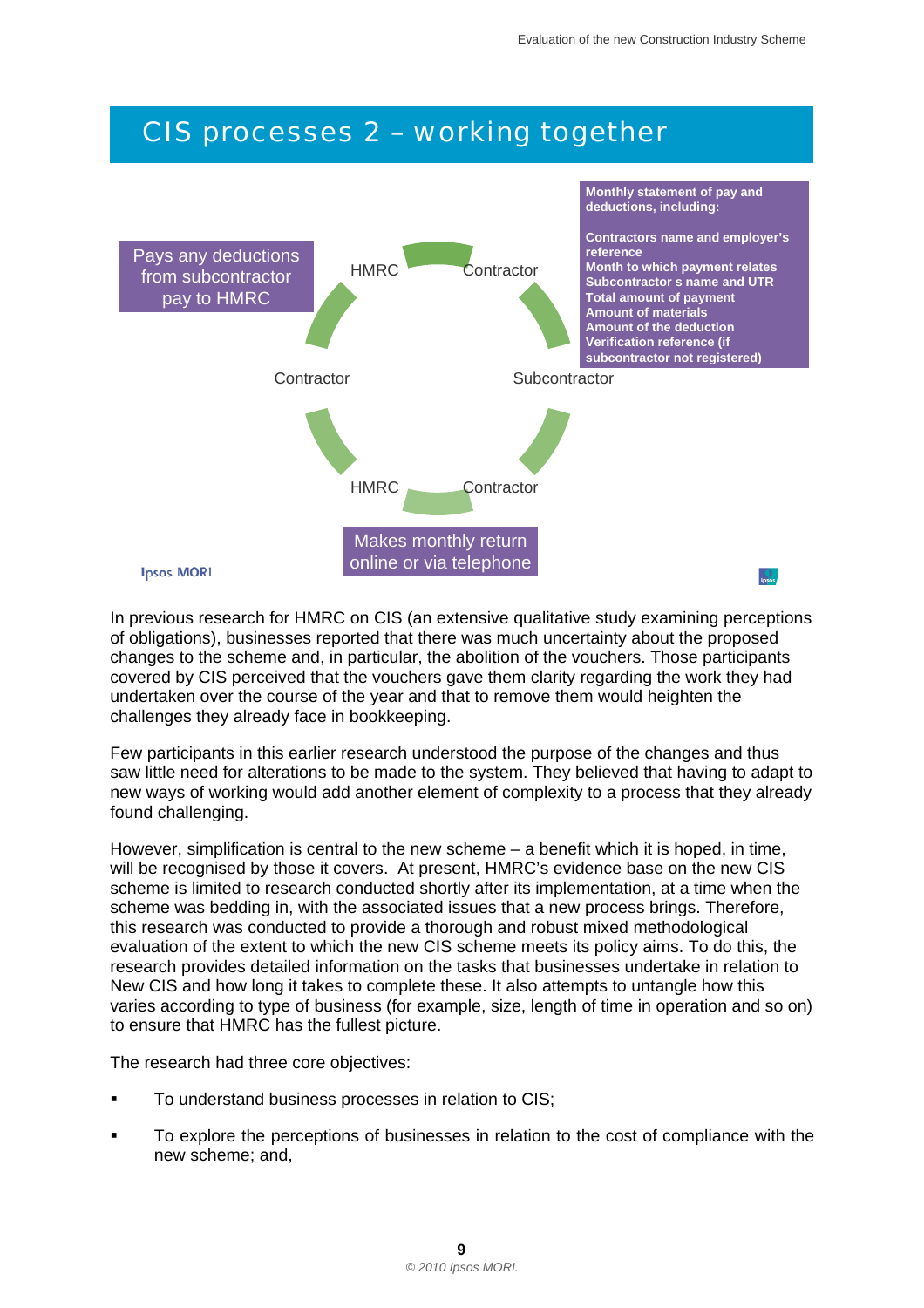To gauge whether CIS meets its policy aims.

The table below lists the more detailed research objectives agreed between Ipsos MORI and HMRC during the commissioning process.

#### **Table 2.1 Detailed research objectives**

**Objective 1: Processes relating to New CIS** 

What do contractors and subcontractors physically do in relation to New CIS?

How long do these tasks take?

How do the processes differ from Old CIS (if at all);

**Objective 2: Perceptions of New CIS compliance costs (Representative)** 

What are businesses' attitudes towards and perceptions of the costs associated with New CIS

To build a statistically robust understanding of the processes undertaken in relation to New CIS i.e. what sort of businesses do different types of tasks?

What changes do businesses perceive in the cost of complying with New CIS, if any?

How long does it take to complete the administration for New CIS?

What could be done to decrease the amount of time taken to administer New CIS?

Are some tasks more necessary than others? If so, how do businesses rate different tasks in terms of priority?

**Objective 3: New CIS meets policy aims – Compliance and employment status** 

What impacts (if any) has New CIS had on business processes?

What do businesses perceive to be their obligations in complying with New CIS?

How have businesses changed their practices as a result of New CIS?

What impact has New CIS had on business in relation to the declared employment status of workers?

How do businesses feel about any changes in business practices?

#### **Acknowledgements**

Our thanks go to all those in the construction industry who took part in the pilot and mainstage surveys. We would also like to thank Jane Taylor, Ray Bourley, Adam Roberts and the other project members at HMRC with whom Ipsos MORI worked in close partnership to deliver this survey.

**© Ipsos MORI/J35619** 

Nickie Rose John Higton Anne Charlton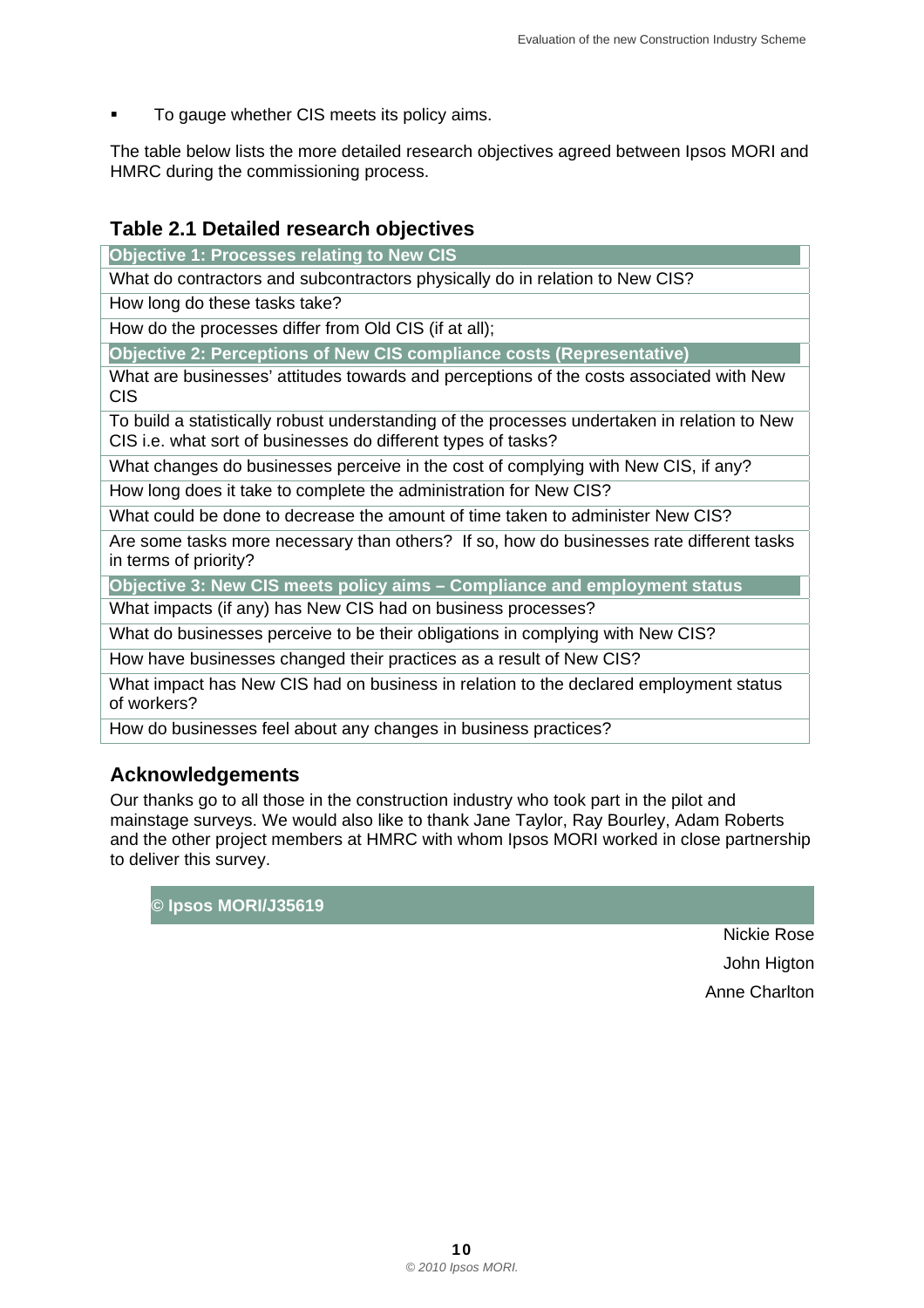# **Methodology**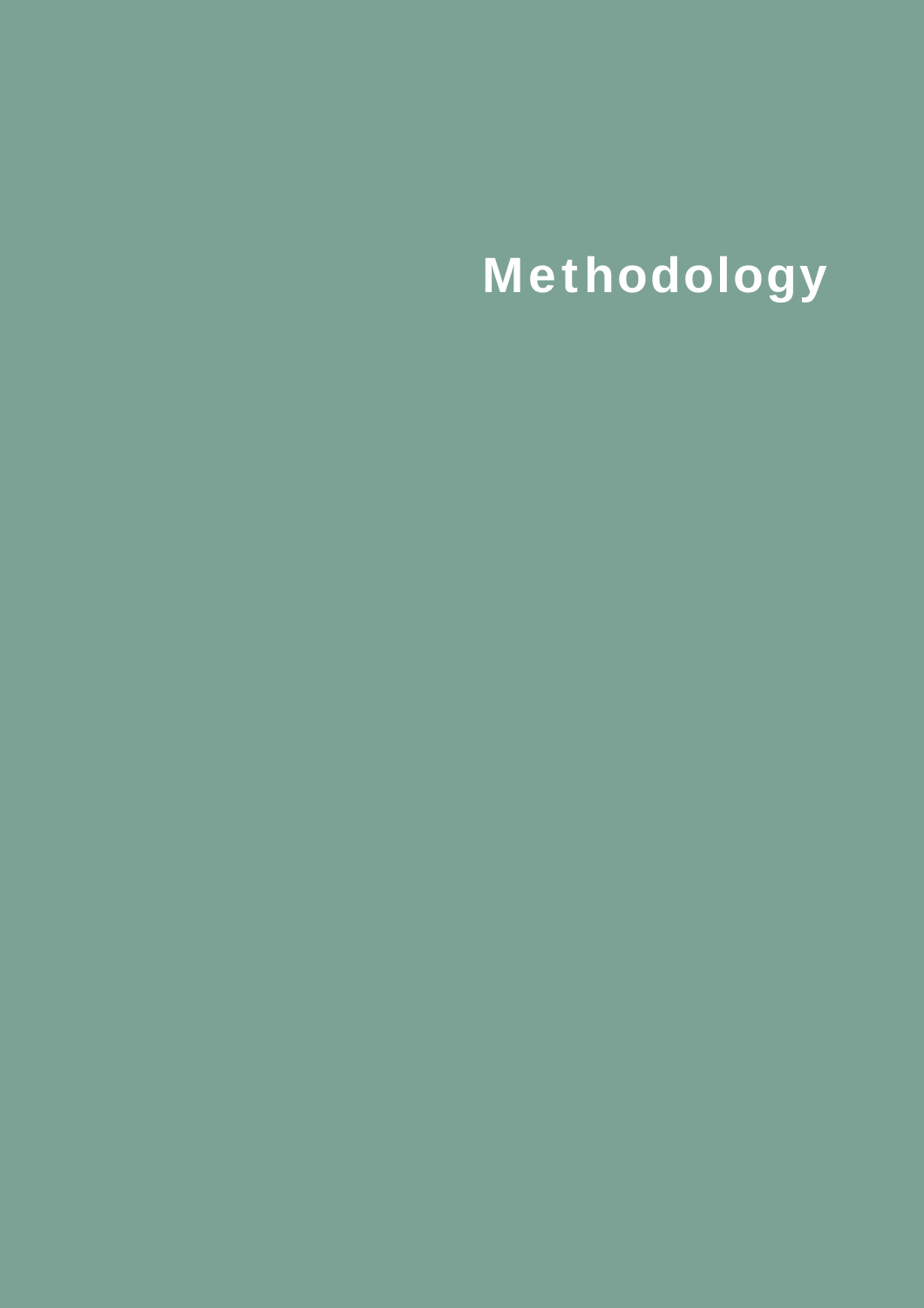## <span id="page-15-0"></span>3. Methodology

### **3.1. Introduction**

A mixed methodology approach was used to complete this research. An initial qualitative stage explored the activities that contractors and subcontractors use to administer New CIS. Information gathered from this stage of the research was then used to inform design of a quantitative questionnaire to be administered through Computer Assisted Telephone Interviewing. The two methodologies are described in detail below.

#### **3.2. Qualitative research**

Depth interviews were conducted to gain insight into the processes that different categories of businesses employed in order to comply with New CIS. This was an important facet of the qualitative stage as it helped us develop suitable questions for the later quantitative stage. Face to face depth interviews were conducted with 45 members of staff responsible for administrating New CIS within different categories of construction businesses (described below). These were semi-structured interviews that lasted up to an hour. The discussion guide used for the research is appended.

#### **Qualitative sampling**

Interview appointments were made from a sample frame provided by HMRC, from their records of CIS registered businesses. After consultation with HMRC, Ipsos MORI drew a sample of different businesses from 5 agreed locations from the larger sample frame supplied by HMRC. Whilst it was important to use the same method described in the quantitative section to create the qualitative sample (using the same proportions as used in drawing the initial sampling fractions), once this sample was drawn, the recruitment followed a quota method. The aim of the qualitative phase was not to achieve a representative sample of interviews, but to provide enough evidence from which a well-thought out and constructed questionnaire could be created.

All of those in the sample frame were then sent an opt-out letter, explaining the research and giving them the chance to say that they did not wish to be contacted with regard to the project. After a set period (in this case 14 days), Ipsos MORI staff began the process of contacting individuals to see if they would agree to be interviewed.

The structure and number of depth interviews were selected to reflect the categories of businesses described as part of the scheme. There is a clear division between two categories of businesses: **contractors** and **subcontractors**, and additionally a third category of businesses that fulfil **both functions**. For the purposes of this report, the latter group are called "dual role businesses". Categories were defined using the following descriptions:

**Contractor** asks other businesses to complete construction work.

**Subcontractors** carry out construction work for contractors.

Loose quotas were set in order to build a good understanding of the range of activities each type of business performs in relation to New CIS. In addition to the main contractor categories we also looked at sub-categories by **turnover** and **representation** – whether or not a business uses an external agent for their tax affairs. With respect to representation,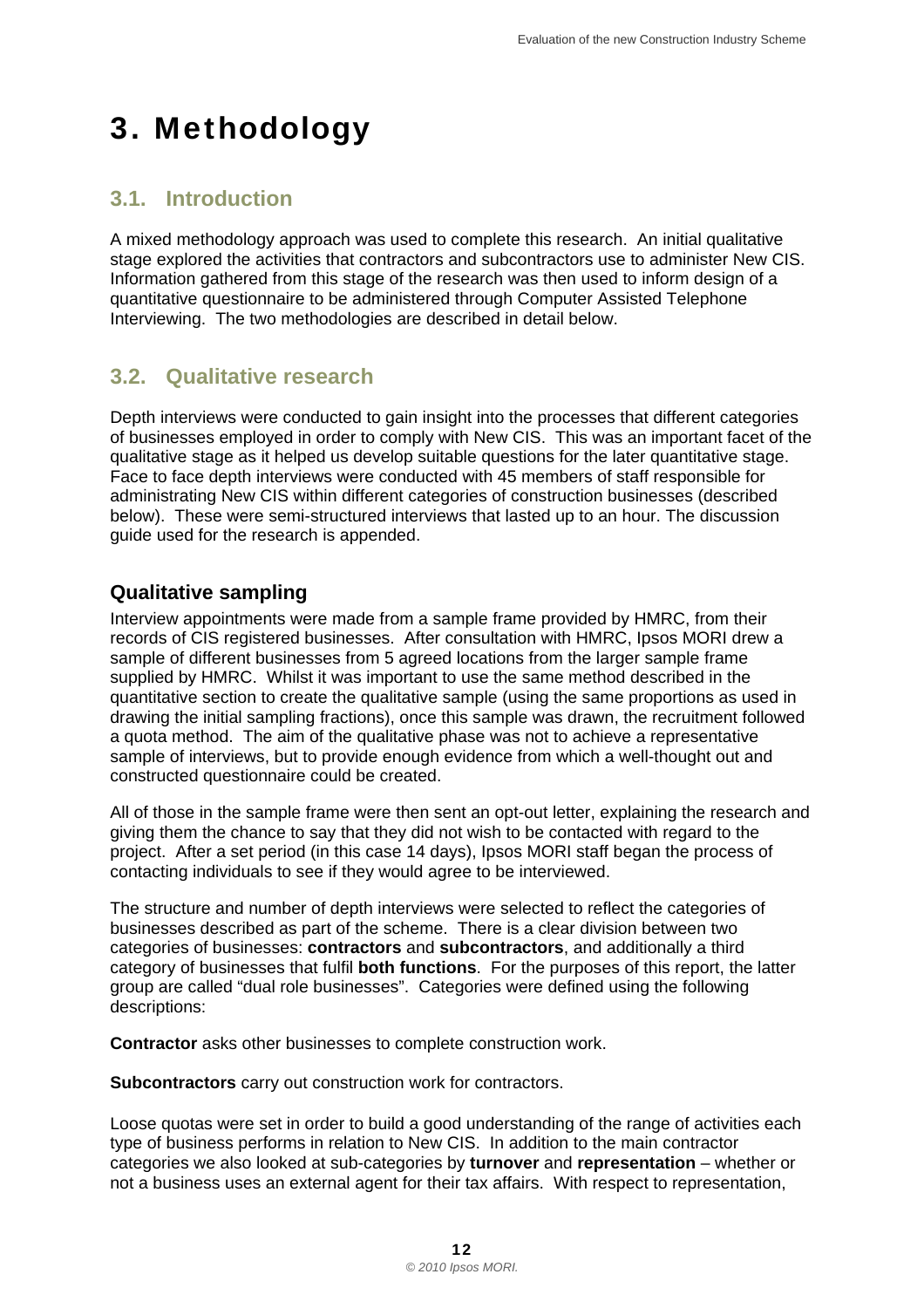the research mostly focussed on those who did the bulk of the administration for CIS themselves. Hence most interviews were conducted with those who did not use agents for the majority of their CIS administration. Similarly, the quotas were set to reflect the fact that contractors carry out the bulk of the administration associated with CIS, so fewer subcontractor interviews were scheduled.

We conducted 45 qualitative interviews, distributed as in the table below.

| I urnover         | <b>Subcontractors</b> | Dual role | <b>Contractors</b> | Total |
|-------------------|-----------------------|-----------|--------------------|-------|
| Less than £100k   |                       |           |                    | 12    |
| £100K to £499,999 |                       |           |                    | 19    |
| £500 $k +$        |                       |           |                    | 14    |
| Total interviews  |                       |           | 19                 | 45    |

#### **Fieldwork**

Qualitative fieldwork took place between  $20<sup>th</sup>$  April and 10<sup>th</sup> June 2009. The 45 face to face interviews were conducted with the person in the company primarily responsible for the administration of the Scheme. Interviews lasted between 20 minutes and one hour dependent on the category of business – interviews with subcontractors were shorter as they typically do less administration under the New CIS process, while interviews with dual role businesses were longer as they were asked to talk about both the contracting and subcontracting elements of the process.

Interviews were clustered in several different places in order to get a spread of interviews across the country. Interview locations were as below.

| <b>Location type</b> | <b>Locations</b> | <b>No. of interviews</b> |
|----------------------|------------------|--------------------------|
| South                | London           | 26                       |
| <b>Midlands</b>      | Nottingham       |                          |
| North                | Newcastle        |                          |
| Scotland             | Glasgow          |                          |

Sample was also drawn from construction businesses working in Wales. However, we could not get anyone from this sample to agree to be interviewed using the representative sample we had drawn from the data submitted by HMRC. Whilst a further sample could have been drawn for Wales, it was agreed with HMRC that geographical factors were not an important consideration in the issues to be discussed. Given the extra time required to send further opt-out letters and then arrange more interviews, it was agreed to make up the shortfall by carrying out interviews in the other selected locations.

#### **Analysis**

It is important to note that **qualitative** research, for example in-depth interviews, is designed to be *illustrative* rather than *statistically representative* and therefore provides insight into why people hold views, rather than draws conclusions as to how many people hold those views. In addition, it is important to bear in mind that we are dealing with people's perceptions, rather than hard facts, hence comments may not correctly describe how the system *does*  work, but instead how the respondent *perceives* it works.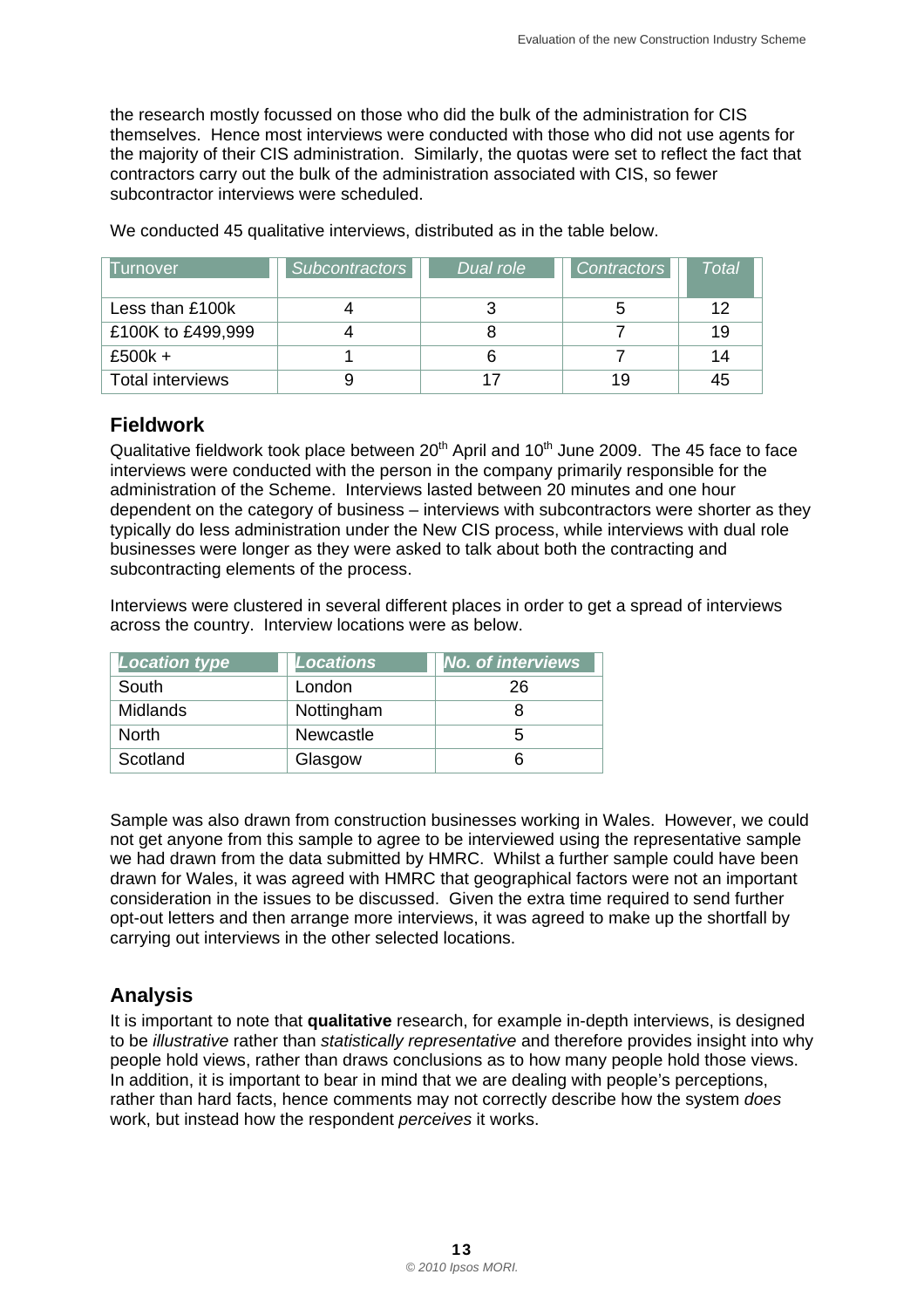Whilst the qualitative work was conducted primarily to provide insight into the questions to be asked in the quantitative survey, verbatim comments from the qualitative research have been included throughout the report in order to explore *why* certain opinions are being expressed in the quantitative survey. Comments are presented in boxes such as the one to the right and are attributed by business category and CIS turnover.

"Well I presume it was rolled out for north east small builders who wouldn't pay their tax and kept on working and not paying tax … for big companies I don't really see the relevance of CIS anymore"

**Large Contractor** 

### **3.3. Quantitative research**

were approximately 15 minutes in length, dependent on the category status of the business. The second stage of the research was a quantitative survey of businesses listed on HMRC's CIS database. 2,533 interviews were achieved with members of staff responsible for administrating New CIS within different categories of construction businesses. Quantitative interviews were conducted using Computer Assisted Telephone Interviewing (CATI) and The questionnaire was designed in conjunction with HMRC and was informed by the earlier qualitative stage of the research. The questionnaire is appended at the end of this report.

#### **Sampling**

 were separated by HMRC into nine separate strata based on: The sample frame for quantitative interviews was drawn from the CIS database from an aggregate of 12 months of returns in order to smooth over any seasonal differences. The contact details were collected in 2008. HMRC drew a disproportionally stratified random sample of 79,351 contact details from their full database of 1,028,863 records. Records

- Three types of businesses *contractors*, *subcontractors* and *dual role* businesses and;
- Turnover small (less than £100,000 per annum), medium (£100,000 to £499,999) and large (£500,000 plus).

The table below summarises the sample data provided to Ipsos MORI, and how that could be used for this research. The column headings are explained below Table 3.1.

|                        | <b>Population</b> |               |                |               | <b>Sample</b> |  |  |
|------------------------|-------------------|---------------|----------------|---------------|---------------|--|--|
|                        | by stratum        | <b>Sample</b> | Valid,         | <b>Sample</b> | loaded by     |  |  |
|                        | <b>HMRC</b>       | sent by       | unique         | <b>drawn</b>  | Ipsos         |  |  |
| <b>Stratum</b>         | <b>Dataset</b>    | <b>HMRC</b>   | sample         | from valid    | <b>MORI</b>   |  |  |
| Contractor - Large     | 5,060             | 5,060         | 3,698          | 400           | 178           |  |  |
| Contractor - Medium    | 8,859             | 8,859         | 6,965          | 400           | 197           |  |  |
| Contractor - Small     | 43,535            | 8,707         | 7,346          | 2,399         | 1,377         |  |  |
| Subcontractor - Large  | 3,409             | 3,409         | 1,716          | 200           | 99            |  |  |
| Subcontractor - Medium | 15,887            | 15,887        | 8,858          | 200           | 111           |  |  |
| Subcontractor - Small  | 836,652           | 16,733        | 13,999         | 4,023         | 3,476         |  |  |
| Dual - Large           | 25,182            | 6,296         | 5,316          | 400           | 196           |  |  |
| Dual - Medium          | 35,818            | 8,955         | 7,437          | 400           | 206           |  |  |
| Dual - Small           | 54,461            | 5,446         | 2,399<br>4,714 |               | 1,193         |  |  |
| <b>Total</b>           | 1,028,863         | 79,351        | 60,049         | 10,821        | 7,033         |  |  |
| Source: Ipsos MORI     |                   |               |                |               |               |  |  |

#### **Table 3.1 Sample structure**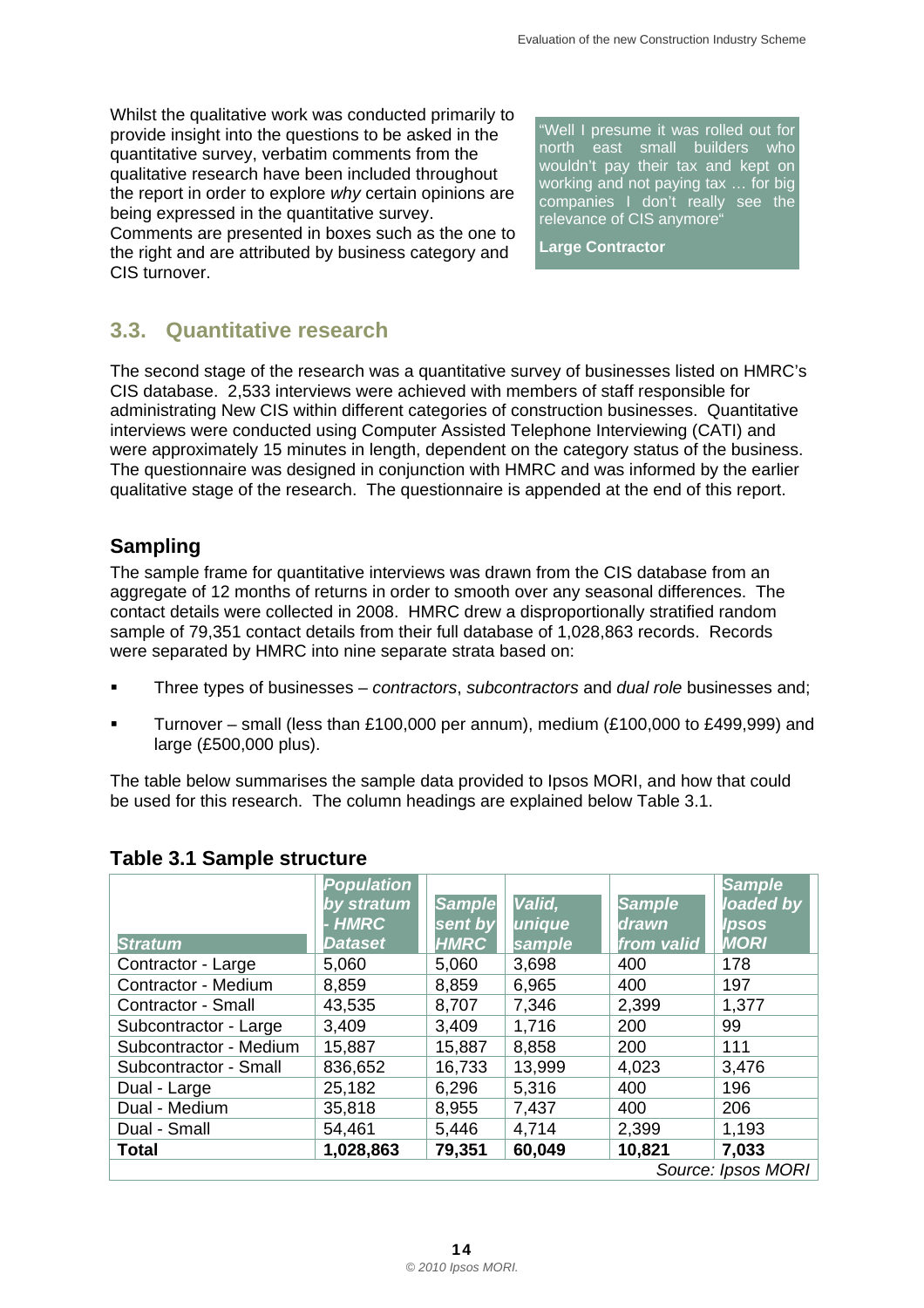- Population by stratum HMRC Dataset: Lists the complete number of data records held by HMRC by each of the 9 strata;
- Sample sent by HMRC: HMRC drew a random sample from some of the strata, and provided Ipsos MORI with the sampling fraction used. For example, around 80% of the full data set is comprised of *small subcontractors*. HMRC provided a randomly selected set of records at a 50:1 ratio, meaning that 1 record was supplied for every 50 that existed on in the full CIS database.
- Valid, unique sample: Ipsos MORI then cleaned the received sample, removing records that either had a blank or incomplete telephone number, or that proved to be duplicate records.
- Sample drawn by Ipsos MORI from valid: Ipsos MORI agreed a target number of interviews with HMRC for each stratum which balanced the need to reduce the effect of statistical weighting of the final data whilst providing a large enough sample for subgroup analysis. In the first instance, Ipsos MORI randomly selected four times the amount of sample required for the target number of interviews. So, in the case of *large contractors*, our aim was to complete as close as possible to 100 interviews. We therefore drew a sample of 400 businesses in this stratum. Opt-out letters were sent to the whole of the sample frame to explain the upcoming research and give them the opportunity to opt out before the study commenced.
- Sample loaded by Ipsos MORI: The random probability approach meant that each business selected should have an equal chance of taking part in the survey. This means that each part of the process had to use random selection and, once loaded, each record in the sample had to be contacted. Ipsos MORI therefore randomly separated each stratum into four parts. One part was loaded, and then exhausted<sup>2</sup> before the next bit of sample was added. Once the target number of interviews was reached, interviewing continued until the loaded sample was exhausted. After this, no further sample was loaded.

The small CIS turnover subcontractor sample proved more difficult to recruit for interviews than the other groups of respondents. Anecdotal feedback from those people who were contacted suggested that this group were more affected by the current economic climate, which led to many numbers being unobtainable or the respondent no longer working in the field. It was also noted that many of the small subcontractors worked alone or with very few employees, and as such felt that they could not afford the time away from the job in order to conduct the interview. In order to achieve our minimum target sample size for the small subcontractor group, once the initial sample had been exhausted a second batch of sample was drawn, using the same proportions, from the original sample provided by HMRC. This sample was subject to the same protocol as the first wave of sample, with opt-out letters being sent to the respondents a week in advance of interviews commencing. As with the initial wave of sample, this sample was called until all leads were exhausted.

Random sampling lies at the core of this approach as the aim is to ensure every business invited to take part in the research had an equal chance of selection. Every time a smaller

l  $2$  A sample was counted as exhausted once every record had an outcome, which could be a complete interview, a refusal, a valid number that could not be contacted, or if a number had been called 12 times with no reply. A few numbers were rejected by the CATI system as they were loaded (for example a number would be rejected if the telephone number cell is blank, or the number does not contain an area code or enough digits). This explains why the "sample loaded" column does not contain round numbers.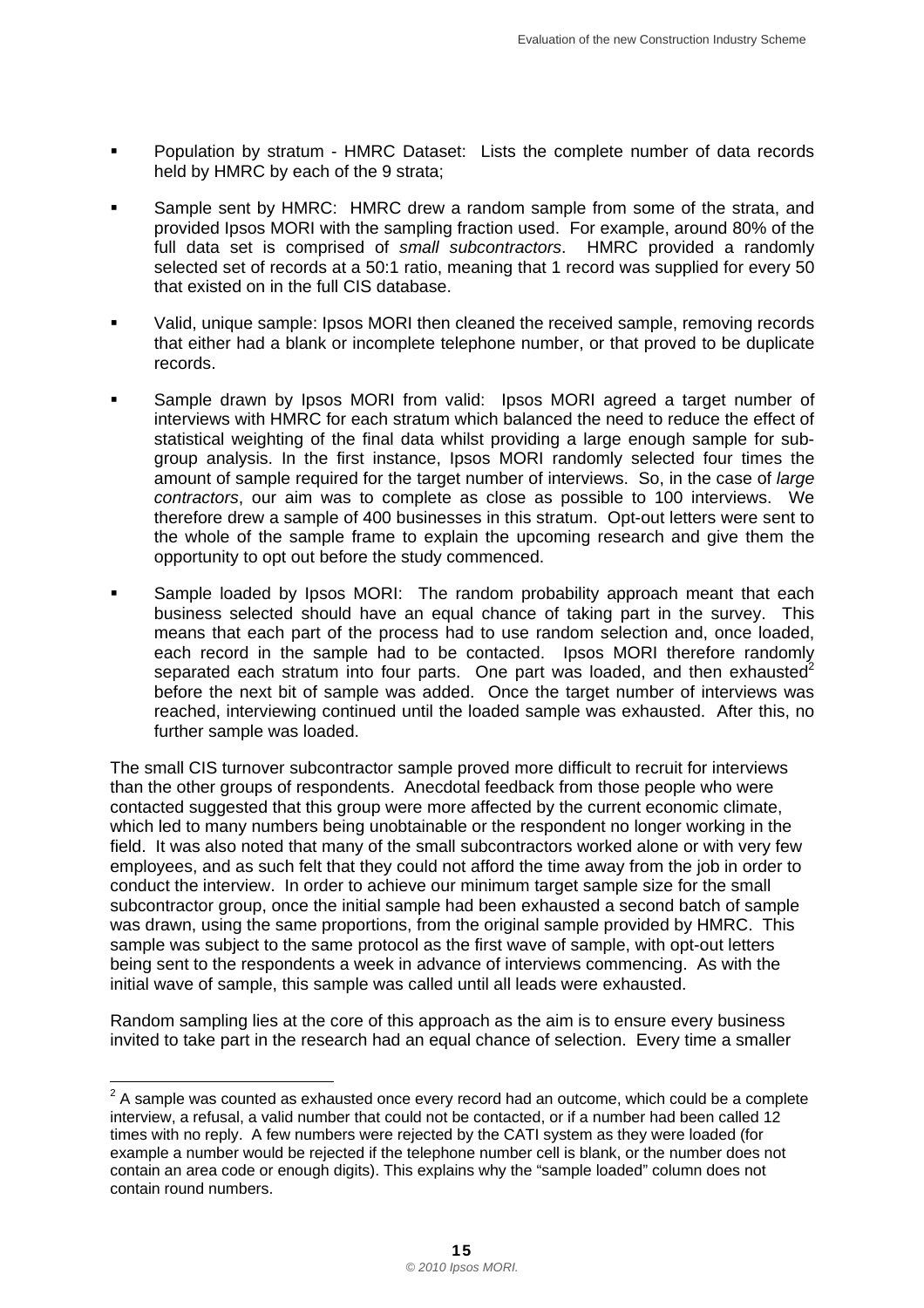sample was drawn from a larger one, the process had to be randomised so that any business had an equal chance of selection. This is achieved by firstly randomising the order of the sample by ensuring that the data are not listed alphabetically (by name, location, street name, etc) or numerically (by telephone number, house number, etc). Then the sampling fraction was calculated. So, for example, as cited earlier, Ipsos MORI wanted to select 400 records from the 3,698 valid *large contractors* records provided. The sampling fraction was therefore 3,698 divided by 400, or 9.245:1. This simply means that 1 from every 9.245 records needed to be selected from the sample. Then a random number was electronically selected based on the number of records in a given stratum to provide a starting point from which to draw the sample. Using the same example above, as there were 3,698 records in that stratum, the random number was between 1 and 3,698. From this starting number, records were then selected that were either 9 or 10 records away from this start point. This allocation was managed using an Excel spreadsheet.

#### **Fieldwork**

All interviews were conducted using Computer Assisted Telephone Interviewing. Pilot interviews were conducted between 23rd and 25th June 2009. As some changes were made to the questionnaire as the result of the pilot phase, these interviews have not been included in the total achieved interview count. Main stage fieldwork took place between  $29<sup>th</sup>$  June and 21<sup>st</sup> August 2009 and 2,533 completed interviews were achieved.

Data were loaded into the interviewing system as described in the *sample loaded* paragraph above. Each respondent was called up to 12 times at different times of the day and on different days of the week until a completed interview, refusal or other final outcome was obtained. As shown in the table below, most of the target number of interviews were exceeded, with the exception of the small subcontractor group where, despite extra sample being loaded and exhausted, interviewing ended six shy of the target.

| <b>Stratum</b>                              | <b>Target</b> | <b>Achieved</b>    |
|---------------------------------------------|---------------|--------------------|
| Contractor - £500,000 or over (C-LG)        | 100           | 100                |
| Contractor - £100,000 to £499,000 (C-ME)    | 100           | 116                |
| Contractor - Less than £100,000 (C-SM)      | 600           | 620                |
| Subcontractor - £500,000 or over (S-LG)     | 50            | 53                 |
| Subcontractor - £100,000 to £499,000 (S-ME) | 50            | 59                 |
| Subcontractor - Less than £100,000 (S-SM)   | 700           | 694                |
| Dual - £500,000 or over (B-LG)              | 100           | 106                |
| Dual - £100,000 to £499,000 (B-ME)          | 100           | 114                |
| Dual - Less than £100,000 (B-SM)            | 600           | 671                |
| <b>Total</b>                                | 2,400         | 2,533              |
|                                             |               | Source: Ipsos MORI |

#### **Table 3.2 Achieved interviews**

The achieved response rate for the survey was 36% of the sample used, although as discussed earlier, the response rate was significantly lower among small subcontractors particularly (20%). Please note that the achieved interviews in the table below are based on the HMRC categorisation rather than the self-categorisation of business as discussed below. We cannot compare response rates for self-categorisation as we do not have these data for the whole population of eligible businesses.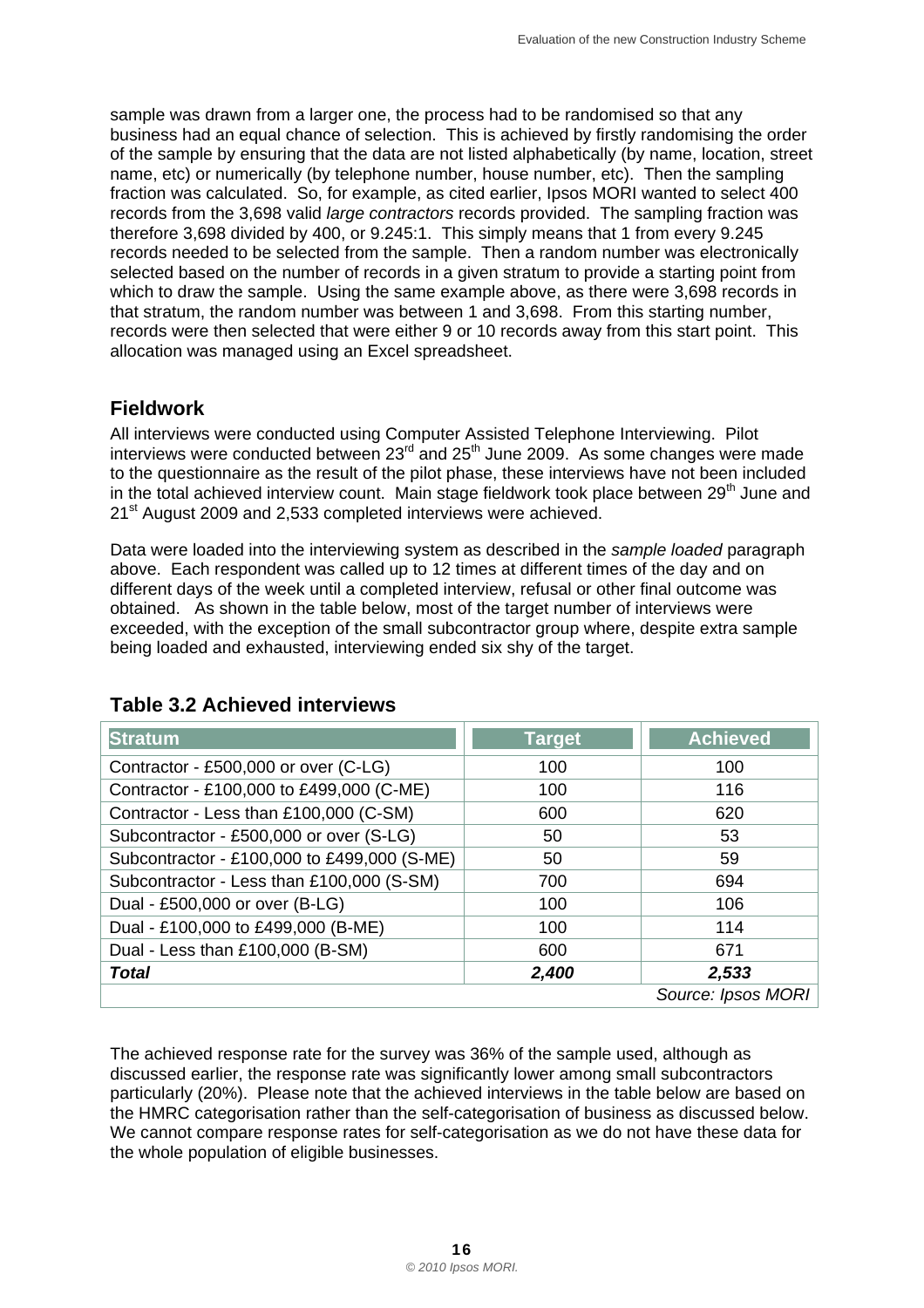|                                             | <b>Achieved</b>   | <b>Total</b> | <b>Response</b>    |
|---------------------------------------------|-------------------|--------------|--------------------|
| <b>Stratum</b>                              | <b>interviews</b> | sample       | rate               |
|                                             |                   | used         |                    |
| Contractor - £500,000 or over (C-LG)        | 92                | 178          | 52%                |
| Contractor - £100,000 to £499,000 (C-ME)    | 103               | 197          | 52%                |
| Contractor - Less than £100,000 (C-SM)      | 652               | 1,377        | 47%                |
| Subcontractor - £500,000 or over (S-LG)     | 36                | 99           | 36%                |
| Subcontractor - £100,000 to £499,000 (S-ME) | 45                | 111          | 41%                |
| Subcontractor - Less than £100,000 (S-SM)   | 711               | 3,476        | 20%                |
| Dual - £500,000 or over (B-LG)              | 127               | 196          | 65%                |
| Dual - £100,000 to £499,000 (B-ME)          | 122               | 206          | 59%                |
| Dual - Less than £100,000 (B-SM)            | 645               | 1,193        | 54%                |
| <b>Total</b>                                | 2,533             | 7,033        | 36%                |
|                                             |                   |              | Source: Ipsos MORI |

#### **Weighting**

When respondents were asked to classify the business that they worked for in terms of the contracting category and CIS turnover, a significant minority classified themselves differently to the way they were listed on the HMRC database. This is a common occurrence in business surveys, especially when the data used to populate a database are collected some time in the past. Businesses therefore frequently move, or 'jump', between different strata of classifications.

Where there was disagreement, the respondent was prompted with the HMRC classification and the definition of the contracting status. At this point respondents were given a clear description of the definition of a contractor and subcontractor (see Q4 and Q5 in the marked up questionnaire in Appendix 1). Where the answer was still in disagreement with the HMRC definition the answer of the respondent was taken above that of the HMRC sample classification.

As indicated in the table overleaf, a percentage of respondents moved from their assigned HMRC stratum to another. Those squares highlighted show the percentage of respondents in each area who have remained the same.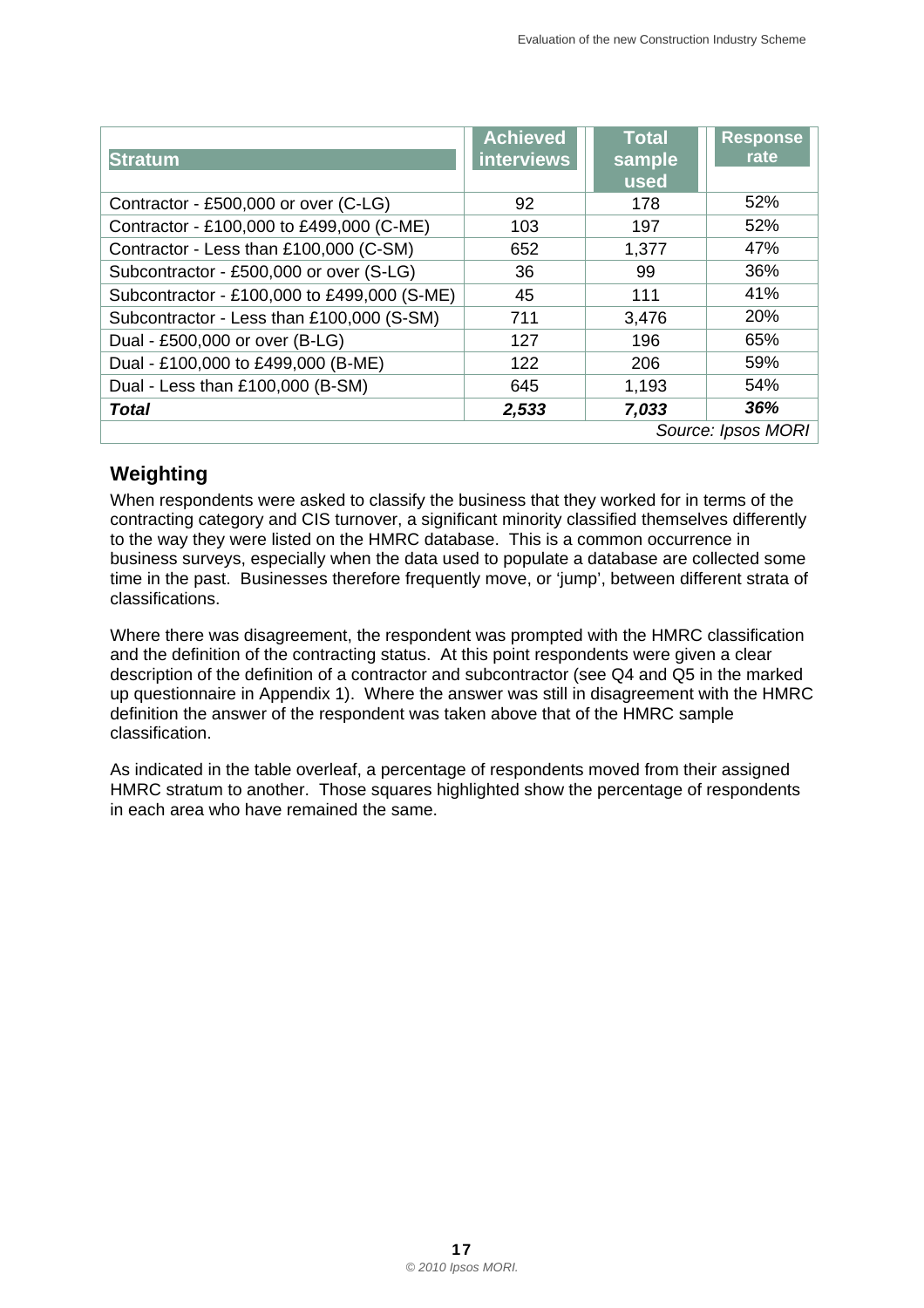|                               | <b>HMRC Category</b> |                      |                      |              |               |               |              |              |               |
|-------------------------------|----------------------|----------------------|----------------------|--------------|---------------|---------------|--------------|--------------|---------------|
| Self-<br>assessed<br>category | <b>B-LG</b><br>(127) | <b>B-ME</b><br>(122) | <b>B-SM</b><br>(645) | C-LG<br>(92) | C-ME<br>(103) | C-SM<br>(652) | S-LG<br>(36) | S-ME<br>(45) | S-SM<br>(711) |
| $B-LG(106)$                   | 65%                  | 1%                   |                      | 12%          | 1%            |               | 28%          | 2%           |               |
| $B-ME(114)$                   |                      | 58%                  | 1%                   |              | 20%           |               |              | 29%          |               |
| $B-SM(617)$                   |                      | 2%                   | 64%                  |              |               | 22%           |              |              | 16%           |
| $C-LG(100)$                   | 15%                  |                      |                      | 80%          |               |               | 17%          |              |               |
| $ C-ME(116) $                 | 1%                   | 18%                  |                      | 1%           | 77%           | 2%            | 3%           |              |               |
| $C-SM (620)$                  |                      |                      | 18%                  |              | 1%            | 72%           |              |              | 5%            |
| $S-LG(53)$                    | 20%                  | 1%                   |                      | 7%           |               |               | 53%          |              |               |
| $S-ME(59)$                    |                      | 20%                  |                      |              | 1%            |               |              | 60%          | 1%            |
| $S-SM(694)$                   |                      |                      | 16%                  |              |               | 5%            |              | 9%           | 78%           |
| <b>Total</b>                  | 100%                 | 100%                 | 100%                 | 100%         | 100%          | 100%          | 100%         | 100%         | 100%          |

#### **Table 3.3 Movement between strata**

'Jumping strata' are important because they affect the weighting of the final data. Because the way that participants describe their business is different to the way they are recorded in HMRC's dataset, it is not possible to weight against these data. Instead, it is necessary to take into account the movement of data from one stratum to another, including the direction of that move. By this, we mean that the weight applied to a business jumping from the large contractor to the large subcontractor sample is not the same as the weight applied to a business jumping in the opposite direction

 to final data. As well as needing to weight the data to account for the disproportionate stratification, the jumping strata create a significant design effect due to the strength of the weighting applied

#### **Analysis**

When interpreting the findings, it is important to remember that the results are based on a sample of businesses using New CIS, and not the entire population. Consequently, results are subject to sampling tolerances, even though a random sampling approach was used to minimise these effects. In other words, not all differences between sub-groups are statistically significant and there is a calculated margin of error for all findings – although it should be noted that differences in the whole population may also not be significant. A guide to statistical significance is included in the appendices

In tables and charts where percentages do not add up to 100% this is due either to multiple answers, to rounding, or to the exclusion of 'Don't know' or 'No response' categories. Where figures are combined to produce a net result (eg very satisfied and fairly satisfied combined to produce a percentage for satisfied) this figure represents the addition of the raw values, and as such may not represent the sum of the two percentages. Throughout the tables an asterisk (\*) denotes either a value greater than zero, but less than 0.5%. Where fewer than 20 responses were collected, percentages are presented but these are flagged with an asterisk to indicate that these percentages are based on small numbers of respondents and caution should be used when interpreting this data.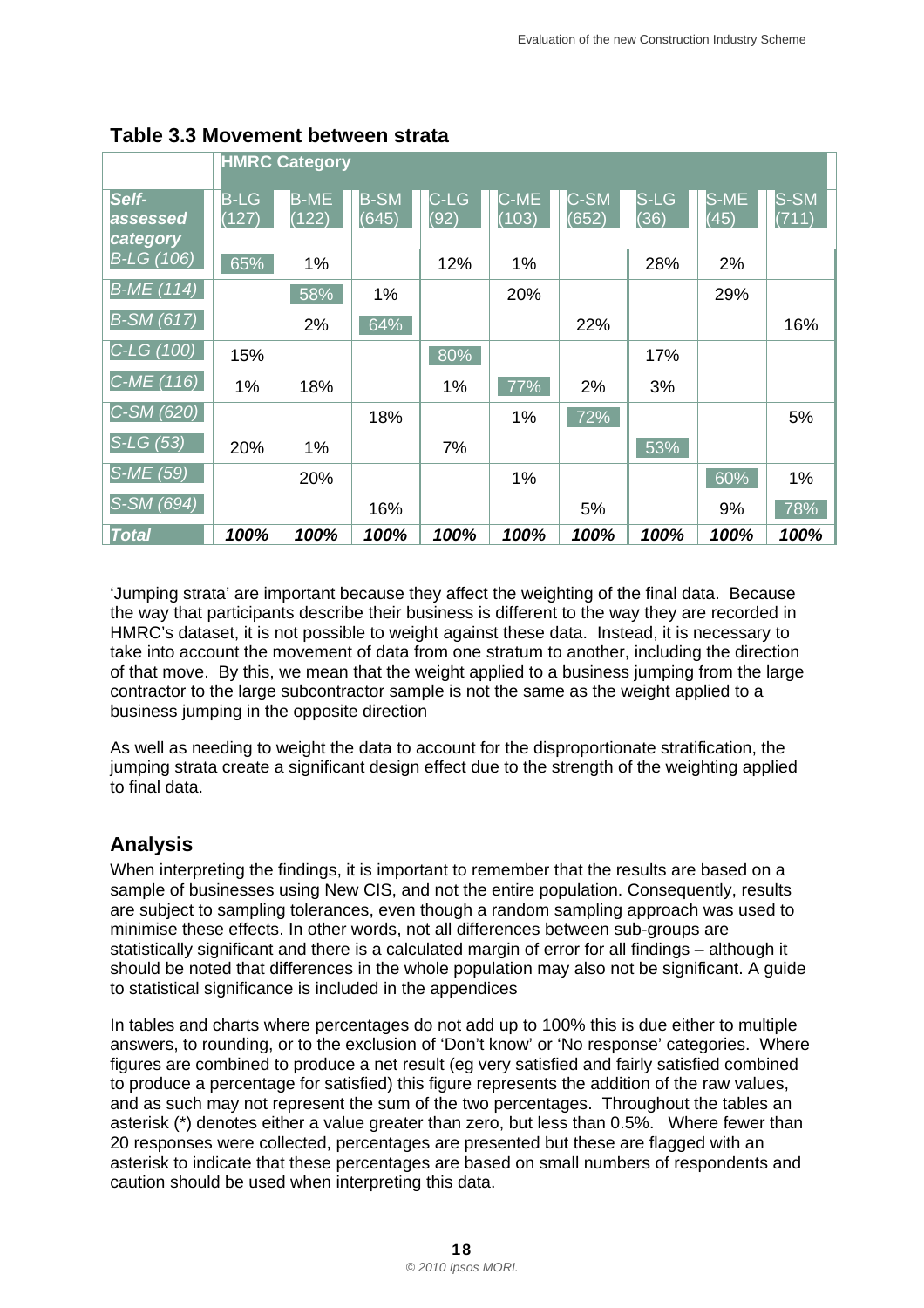Where appropriate, analysis has also been conducted at sub-group level. All reported subgroup differences are statistically significant at the 95% confidence level. In some instances the data are based on small sample sizes and should be treated with a degree of caution; this is noted in the text or footnotes.

#### **Multiple regression analysis**

In addition to reporting on how contractors and subcontractors respond to different questions, we have conducted multiple regression analysis (sometimes known as key driver analysis) on the data. This identifies whether a set of answers (independent variables) relates to another answer (dependent variable). Multiple regression analysis describes how well these independent variables predict each dependent variable, and also the effect of each independent variable on the dependent i.e. whether it is a positive or negative driver of the dependent variable. Drivers are indicated as either positive or negative in the charts, with negative drivers being shown in red and positive drivers in green. For this project, multiple regression analysis was used to determine which, if any, factors are related to the below questions:

- time taken per month to administer CIS
- **the ease or difficulty of administering the scheme**
- how common or uncommon respondents perceive deliberate avoidance of paying taxes is within the construction industry
- the effectiveness of New CIS in ensuring construction businesses pay income taxes

Although tests were applied on all of the listed factors, this process only found a weak correlation on the final measure listed; *the effectiveness of CIS in ensuring businesses pay income taxes*.

This report continues with a thematic discussion on the findings of the survey, structured using the aims and objectives of the research and using the qualitative findings to illustrate the quantitative data.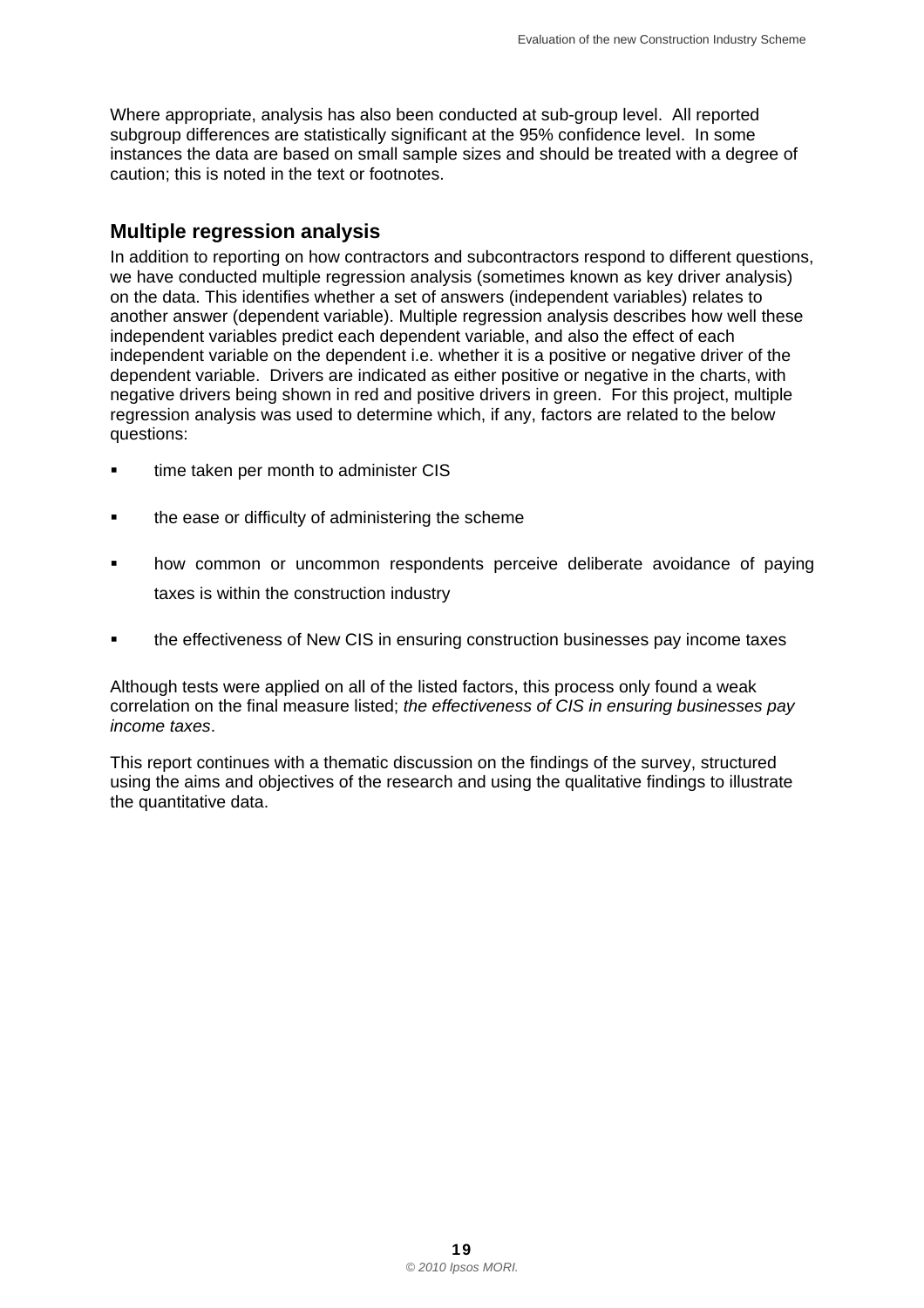# Overall impressions of New CIS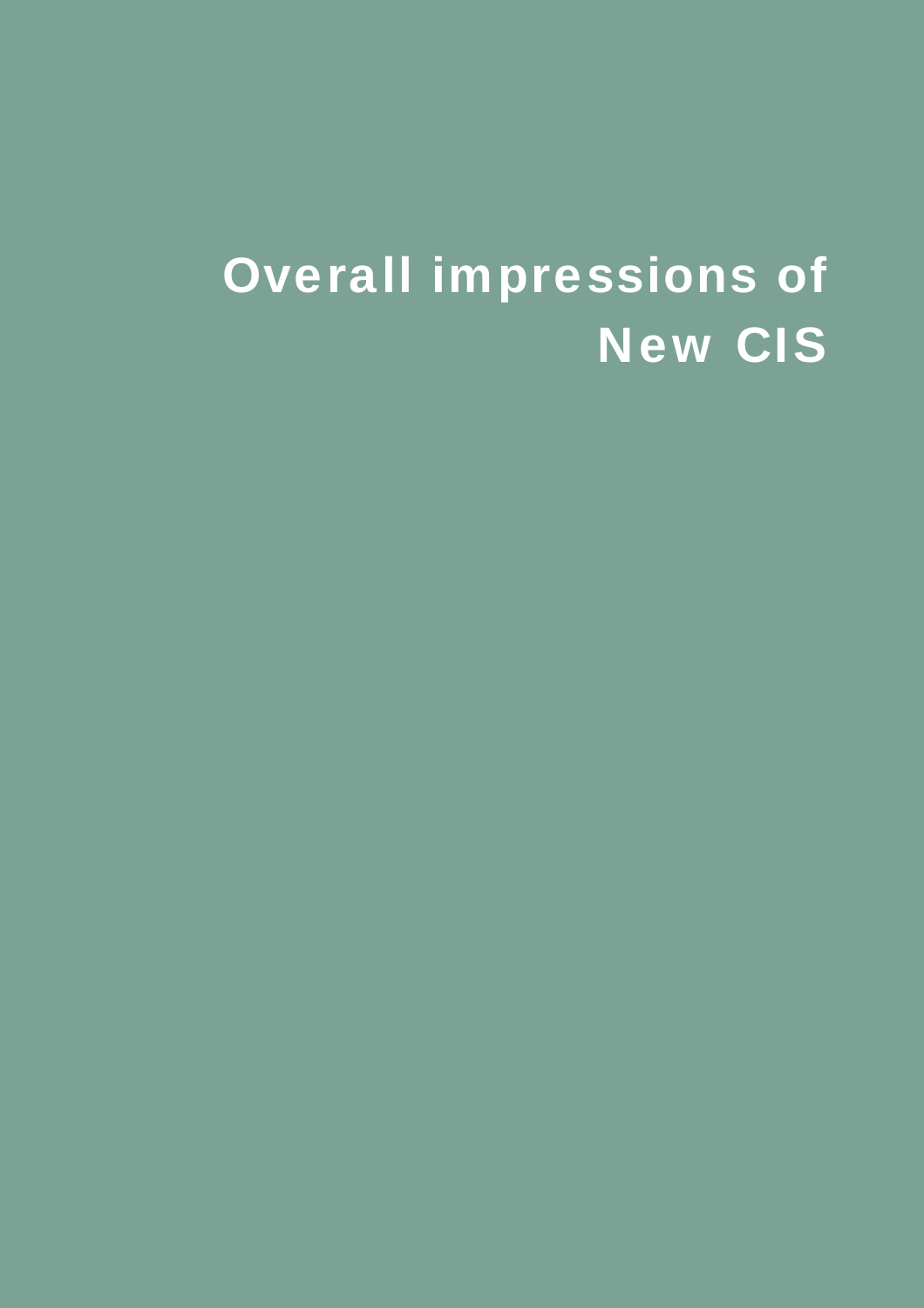## <span id="page-24-0"></span>4. Overall impressions of New CIS

#### **4.1. Chapter overview and summary**

In this section, we describe the overall view that the research audience holds about CIS, including why they think such a system operates and their general perceptions of tax compliance issues.

#### **Headline figures - compliance**

- 36% of respondents spontaneously say that CIS exists to *ensure income tax gets paid*.
- 81% of respondents think that CIS is *effective in ensuring that construction businesses pay income tax*.
- *businesses are complying with their tax obligations,* 79% of respondents feel that CIS helps them feel *confident that construction*

#### **Headline figures – administrative burden**

 Around half of contractors and dual role businesses (52% and 49% respectively) *agree* that CIS is a burden, compared to slightly over a third (35%) of subcontractors. However, slightly more subcontractors (49%) disagree than agree that CIS administration is a burden on their business.

#### **Headline figures - trust**

- (53%) feel the industry is honest and disagree with the notion that *construction businesses will always find a way to avoid paying tax*.
- (51%) think that the existence of CIS shows that *HMRC does not trust the construction industry*
- (57%) think that it is *uncommon* for businesses to deliberately avoid taxes

As indicated in the headline figures box, CIS is mostly successful in meeting one of its policy aims: **improving compliance with tax obligations**. It has also demonstrated a degree of success in **reducing the regulatory burden**, as shown within the *changing face of CIS* section (p.50), although CIS is still a burden for some (41%), the changes have reduced the administrative burden for many businesses: nearly two-thirds (65%) of those who used the old scheme think that the new system is *simpler* and 57% say it *takes less time to administer*.

CIS is particularly successful in relation to compliance - four in five respondents agree that the scheme *is effective in ensuring construction businesses pay income tax* and that it makes them feel *confident the construction businesses are complying with their tax obligations*.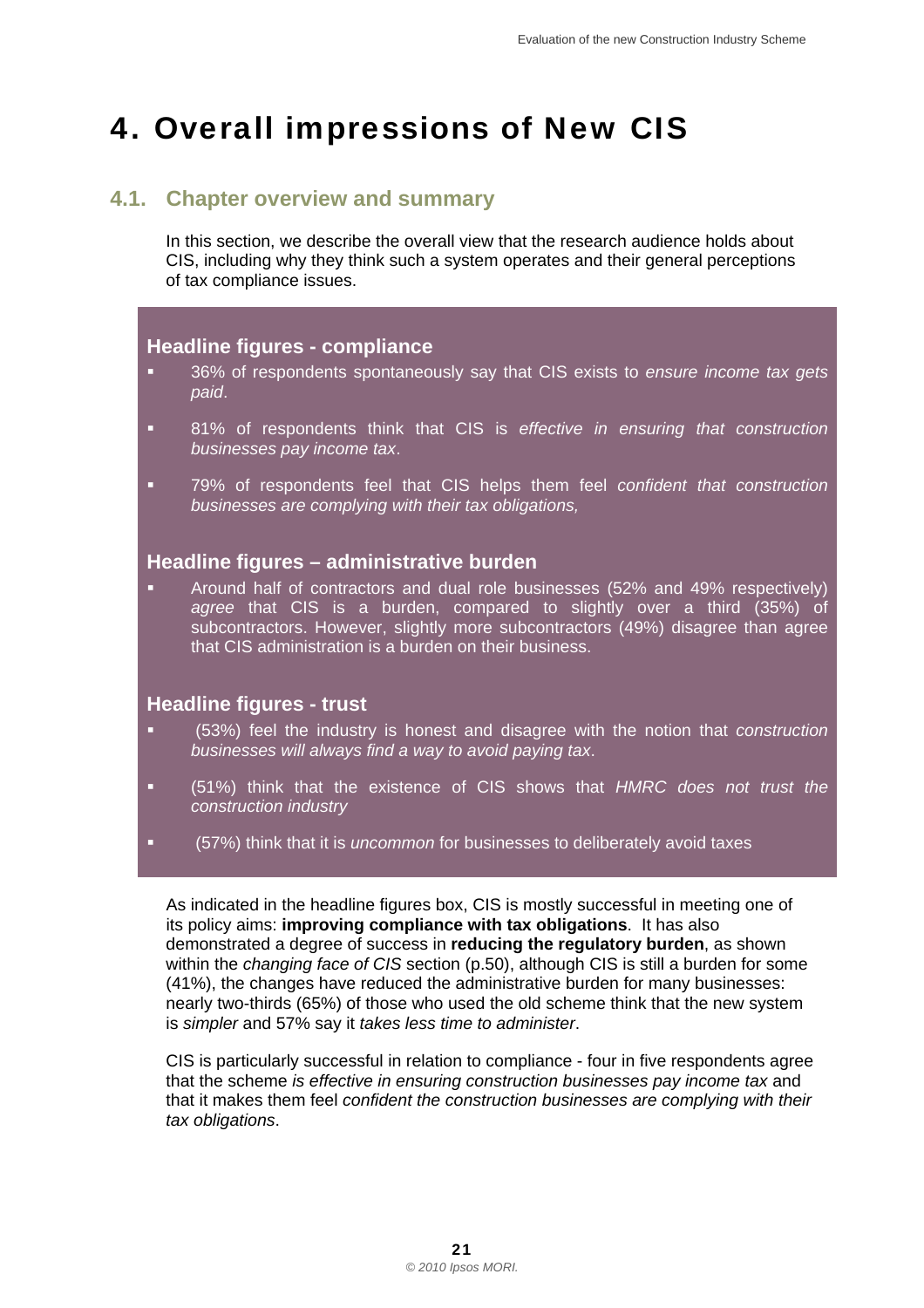<span id="page-25-0"></span>Given the balance of administration between the two groups of businesses, it is unsurprising that **contractors are more likely than subcontractors to think the scheme is a burden** as they have more administrative responsibility under CIS.

Respondents that have a point of comparison hold divergent opinions on changes they perceive in the scheme. Some businesses have benefited from the change as they agree that the scheme is now quicker than the pre-2007 version – 86% of this group rate new CIS as *effective*. In comparison, 68% of those who now think the scheme is slower rate the scheme as *effective*. Similarly, those who think CIS is *easy to administer* are more likely to think New CIS is effective (84% versus the 63% who find it *difficult to administer*).

#### This shows that **the speed and simplicity of the administration of CIS positively affects perceptions of effectiveness**.

easy to bypass the scheme. Some of guys to work for them<sup>"</sup> the qualitative work confirms this finding. **Contractor, Medium** During this phase of the project, respondents were reluctant to speculate

A small proportion of respondents (five "And I'm not convinced it still doesn't go on, I<br>percent) think the scheme is *ineffective*<br>in preventing income tax evasion, a third<br>of these say that this is because it *is*<br>are ha

further on ways in which the scheme could be bypassed, perhaps due to concern that this would place suspicion upon their own working practices.

On the issue of trust, businesses are divided. Whilst most are positive and disagree that tax avoidance is prevalent, a significant minority (22%) still feel avoidance is *fairly common* in the sphere of the construction industry. One in twenty respondents think avoidance is *very common*. On the surface, these findings contradict the view that CIS is effective. However, there is a correlation between those who think the scheme is effective and those thinking avoidance is uncommon.

#### **4.2. Overall perceptions of the scheme**

 **respondents say that CIS exists to** *ensure income tax gets paid***.** The survey opened by asking respondents to provide a spontaneous answer to the question as to why HMRC operates the Construction Industry Scheme. Just over a third **(36%) of** 

Tax avoidance was also mentioned by around one in ten of all respondents, with 8% saying they feel it exists *to stop construction businesses avoiding tax* and 7% saying they feel it is specifically *to prevent subcontractors from avoiding tax payments*.

#### **Differences between contractors and subcontractors**

fifths (45% and 43% respectively) **Large Contractor** 

Contractors and those businesses<br>that perform both contracting and<br>subcontracting roles (who, as<br>mentioned earlier, are referred to<br>in this report as "dual role<br>businesses") were more likely to<br>businesses") were more likel invoice. I don't know perhaps if you're actually a builder who say the scheme exists to ensure subcontracts you might then have problems, but as for big *income tax gets paid:* over two companies I don't really see the relevance of CIS anymore"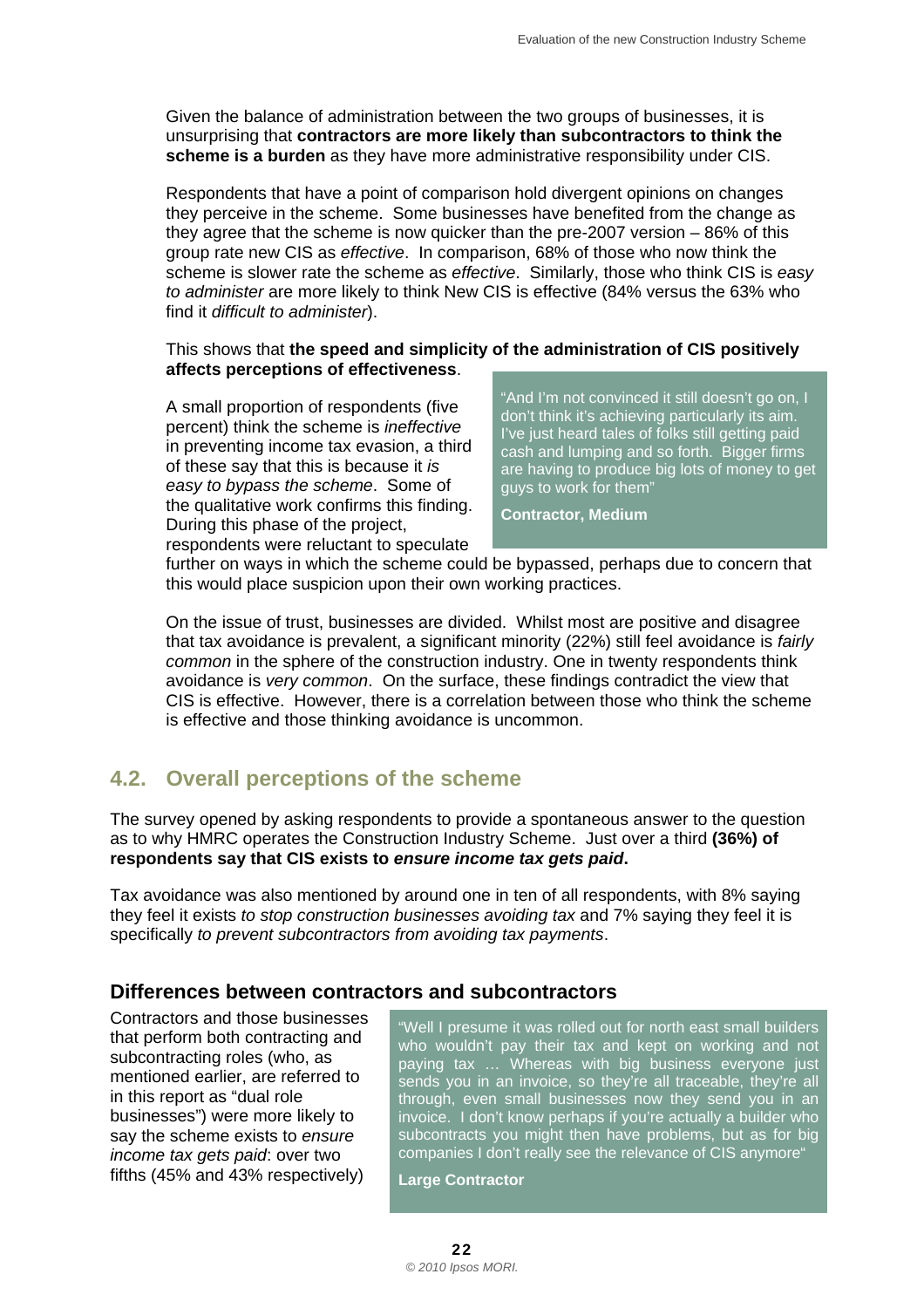of both groups list this as the top reason.

Contractors are significantly more likely to feel that CIS is primarily in place to stop subcontractors from *avoiding tax*, with 16% giving this as a reason, compared to only four percent of subcontractors. This is echoed in the qualitative work, where some larger contracting businesses felt that the scheme was primarily targeted at self-employed subcontractors who worked for cash on small, short-term contracts and was not particularly applicable to them.

## *Why respondents think CIS exists*

 I would like to ask you, in your own words, why you think that Her Majesty's Revenue & Customs operates the Construction Industry Scheme?



 Base: All respondents – Contractors (836), Subcontractors (806), Dual role (891); fieldwork 22 June to 21 August 2009 **Ipsos MORI** 

#### **Other differences in spontaneous views**

In relation to the reasons why CIS exists, there is also some variance by subgroup by attitude:

Those who feel that CIS shows that *HMRC does not trust the construction industry*  are more likely to mention that the scheme exists in order *to ensure that income tax gets paid* (40% compared to 32% of those who do not feel that HMRC distrusts the construction industry).

Similarly, almost two fifths (38%) of those who think that CIS is *effective*, say that the scheme exists to ensure that *income tax is paid* (compared to 27% who feel the scheme is *ineffective*).

#### **The businesses that CIS targets**

Almost half **(49%) of all those surveyed agree that** *the scheme is aimed more at small businesses and the self-employed rather than larger businesses*. When considered by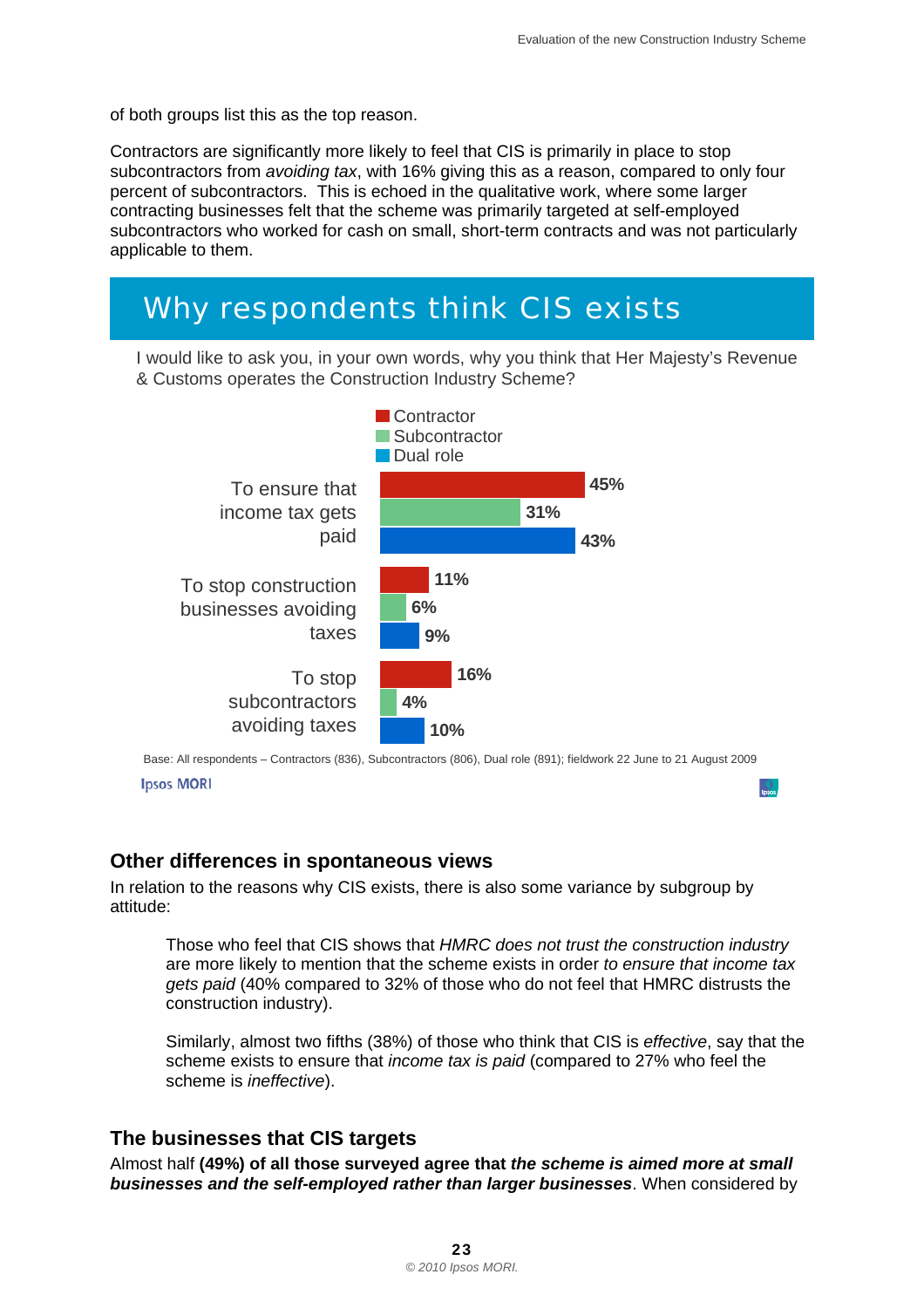sub-group, (51%) of small CIS turnover businesses agree with this statement, compared to around two fifths (38%) of large CIS turnover businesses.

## *Who is the scheme aimed at?*

To what extent do you agree or disagree with the following statements…?

CIS is geared more towards small businesses and the self-employed rather than large businesses



#### **4.3. Trust and administrative burden**

When asked to respond to a series of statements regarding trust and compliance in and of the construction industry, slightly more than half **(53%) feel the industry is honest and disagree with the notion that** *construction businesses will always find a way to avoid paying tax.* However, three in ten (30%) respondents feel that tax avoidance in the industry is inevitable.

Over two fifths (41%) of respondents feel that CIS is a *burden on the construction business*, and over half **(51%) think that the existence of CIS shows that** *HMRC does not trust the construction industry*. In addition, the majority of respondents (58%) also feel that the *scheme makes it difficult for construction businesses to avoid paying tax*.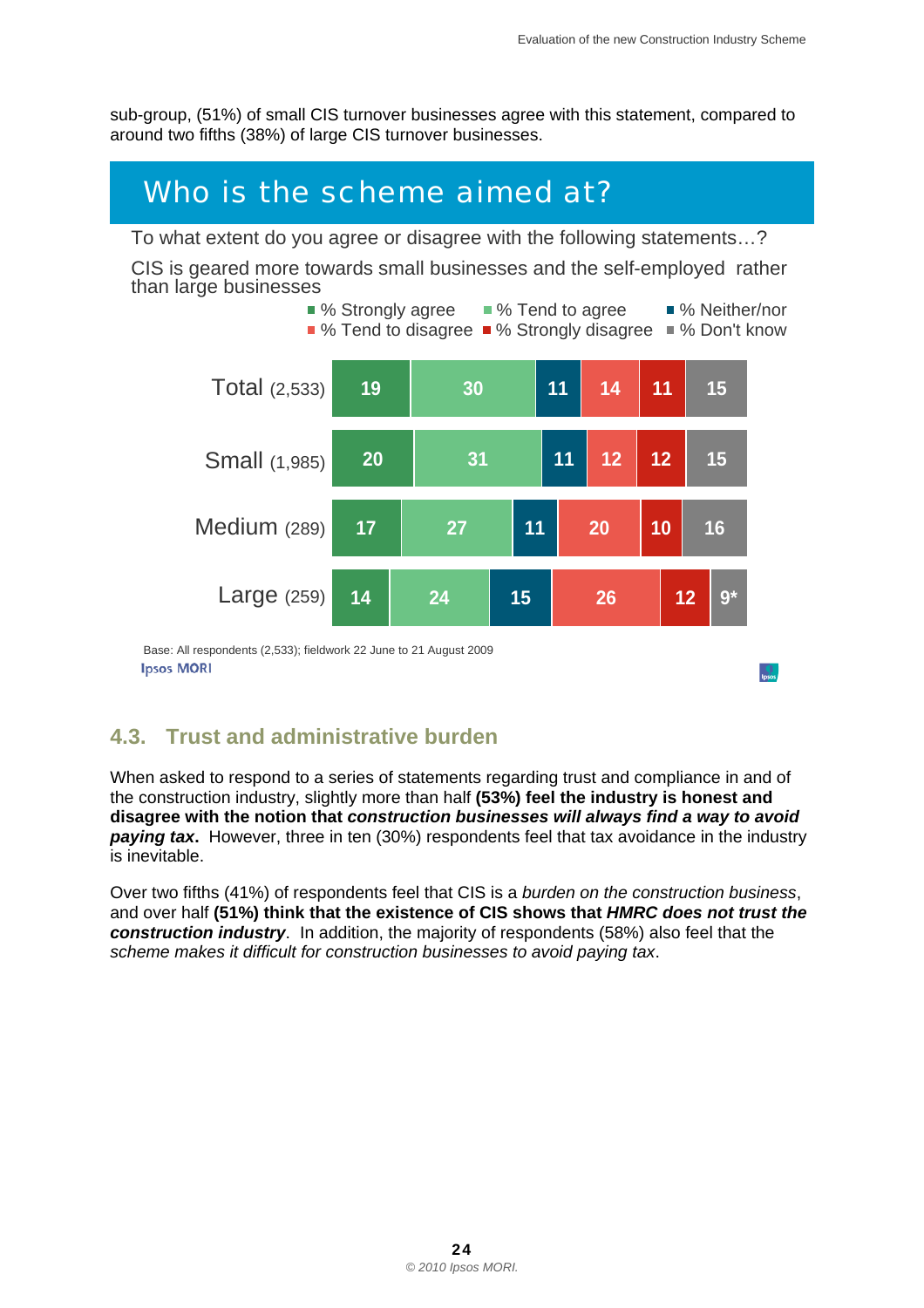#### **Trust**

In relation to trust, many significant differences exist by sub-group:

 Contractors and dual role businesses are most likely to feel that the existence of CIS shows that *HMRC does not trust the industry*, with three fifths (60%) of both feeling CIS means a lack of trust compared to less than half (46%) of subcontractors.

### *Trust and administrative burden*

To what extent do you agree or disagree with the following statements…?



- Those respondents who feel tax avoidance is *common* in the industry also feel that CIS shows a lack of trust on the part of HMRC (60% compared to 51% of those who think tax avoidance is *uncommon*).
- Similarly, those who feel the existence of CIS shows *HMRC does not trust the industry*  are also more likely to agree that *construction businesses will always find a way to avoid paying tax* (37% compared to 25% of those who do not feel HMRC does not trust the industry).
- Respondents who say that tax avoidance is common in the industry are also more likely to think that businesses *will always find a way to avoid paying tax* (53% compared to 23% of those who think it is uncommon).

Nine in ten (90%) of those who do not think the scheme shows a lack of trust in the construction industry feel confident that CIS is aiding compliance compared to three quarters (77%) of those who do feel the scheme indicates a lack of trust.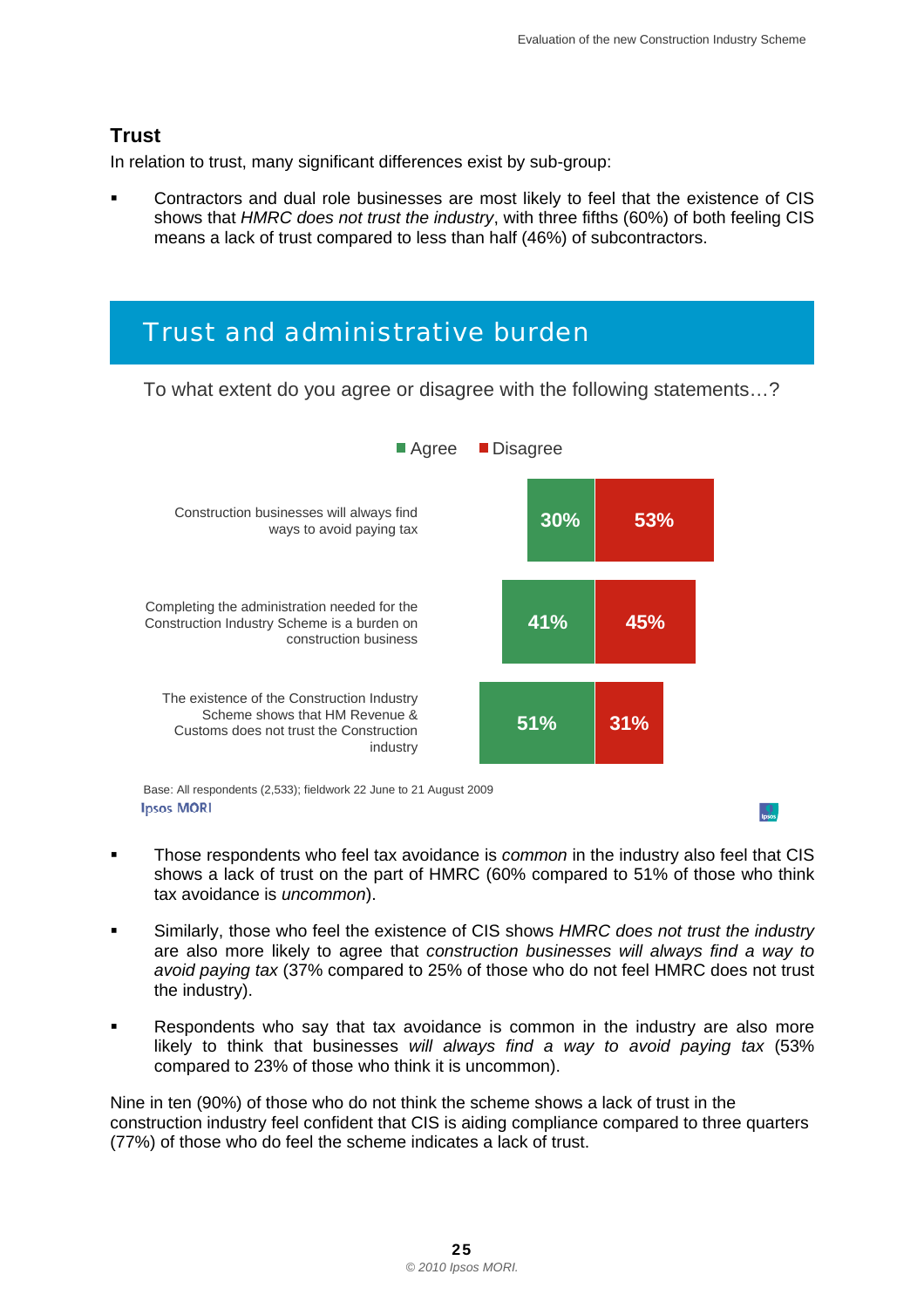#### <span id="page-29-0"></span>**Administrative burden**

 **Around half of contractors and dual role businesses (52% and 49% respectively)** *agree*  Contractors and dual role businesses are more likely to say that CIS is an administrative burden, which makes sense as the majority of the administration of CIS falls on contractors. **that CIS is a burden, compared to slightly over a third (35%) of subcontractors**.

As may be expected, those who find the scheme *difficult to administer*, and those who feel *that it takes longer to complete than the old scheme* are more likely to agree that CIS is a burden (74% and 64% respectively compared to 35% who find it easy and 38% who find the new scheme quicker).

#### **4.4. Compliance and avoidance**

The headline figures on avoidance are quite encouraging: Most respondents **(57%) think that it is** *uncommon* **for businesses to deliberately avoid taxes.** However, a quarter (26%) of respondents do feel that tax avoidance is *common* for businesses working in construction<sup>3</sup>.

### *Perceived prevalence of tax avoidance*



How common or uncommon do you think it is for businesses working in construction to deliberately avoid paying taxes?

 3 Please note: the combination score for common is different to that gained by adding the percentage scores for very common and fairly common as raw totals are used to recalculate the percentage. Adding percentages which have already been rounded will not produce an accurate result. Please see Chapter 3.3, p18 for further information.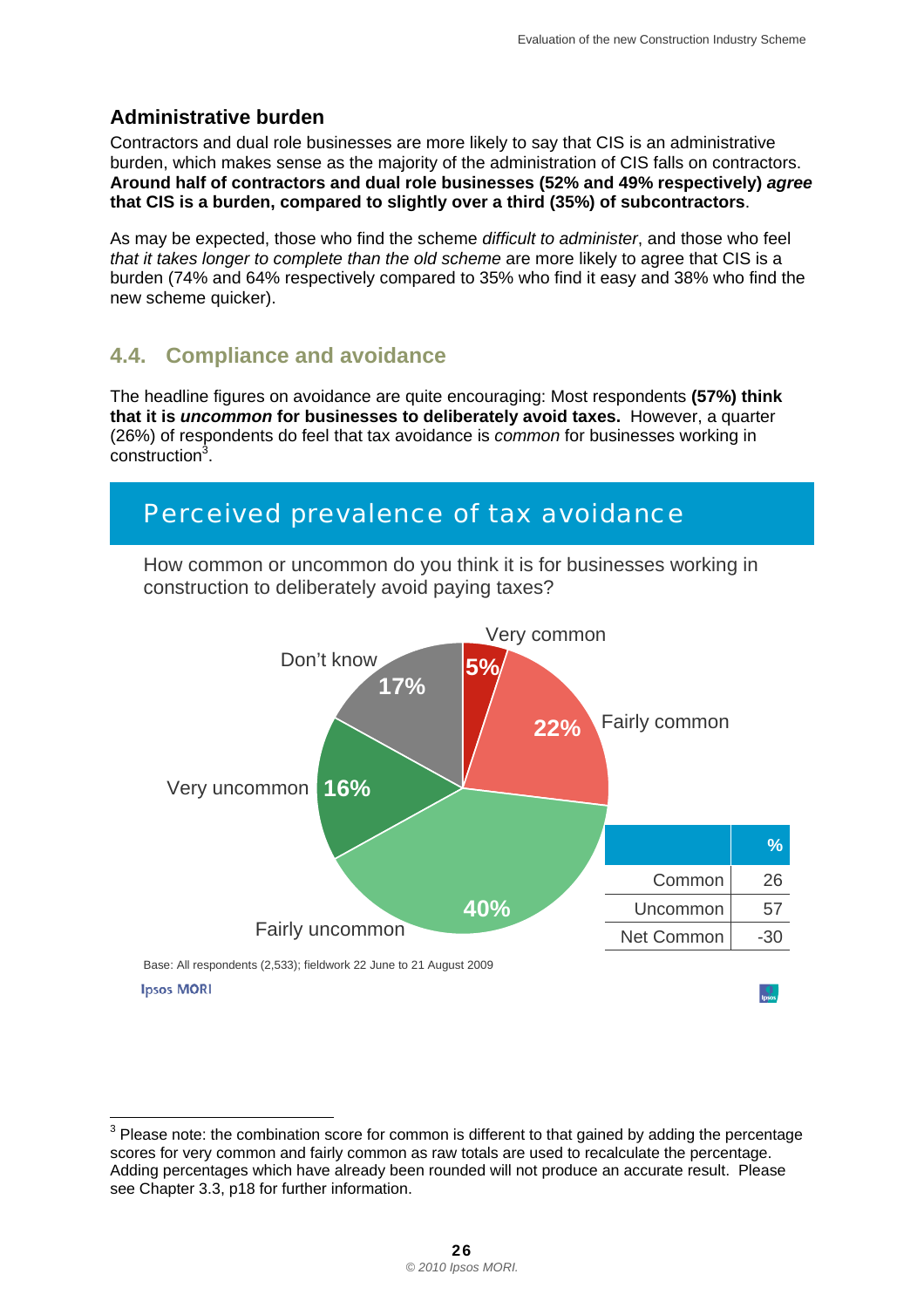Most respondents agree that the Construction Industry Scheme is effective in meeting its goals in relation to compliance:

- Almost eight in ten **(79%) respondents feel that CIS makes them** *confident that construction businesses are complying with their tax obligations,* and
- Around six in ten **(58%) agree that** *CIS makes it extremely difficult for businesses connected to the construction industry to avoid tax*.

Indeed, being part of CIS does provide confidence to businesses operating within the industry: two-thirds (67%) of respondents agree that CIS registered subcontractors are *more trustworthy than those that are not* registered. However, opinion on the effect of Gross Payment Status (GPS) on trustworthiness is more divided as only slightly more *agree* rather than *disagree* (38% versus 33% respectively) that *subcontractors registered for GPS are more trustworthy than those who are not*.

### *Compliance and avoidance*

To what extent do you agree or disagree with the following statements…?



#### **Subgroup views**

Those who find the new scheme *quick*, *easy to use*, and those who *used the old scheme* are more likely to feel that new CIS makes it *extremely difficult for businesses connected to the construction industry to avoid paying tax*. Similarly, two thirds (67%) of those who feel it is *more effective than the old scheme* say they believe that *CIS makes it difficult for businesses to avoid income tax.* 

Positively, confidence that CIS is aiding tax compliance is high across those in all categories and sizes of business. As may be expected, those who feel that the new scheme is *more*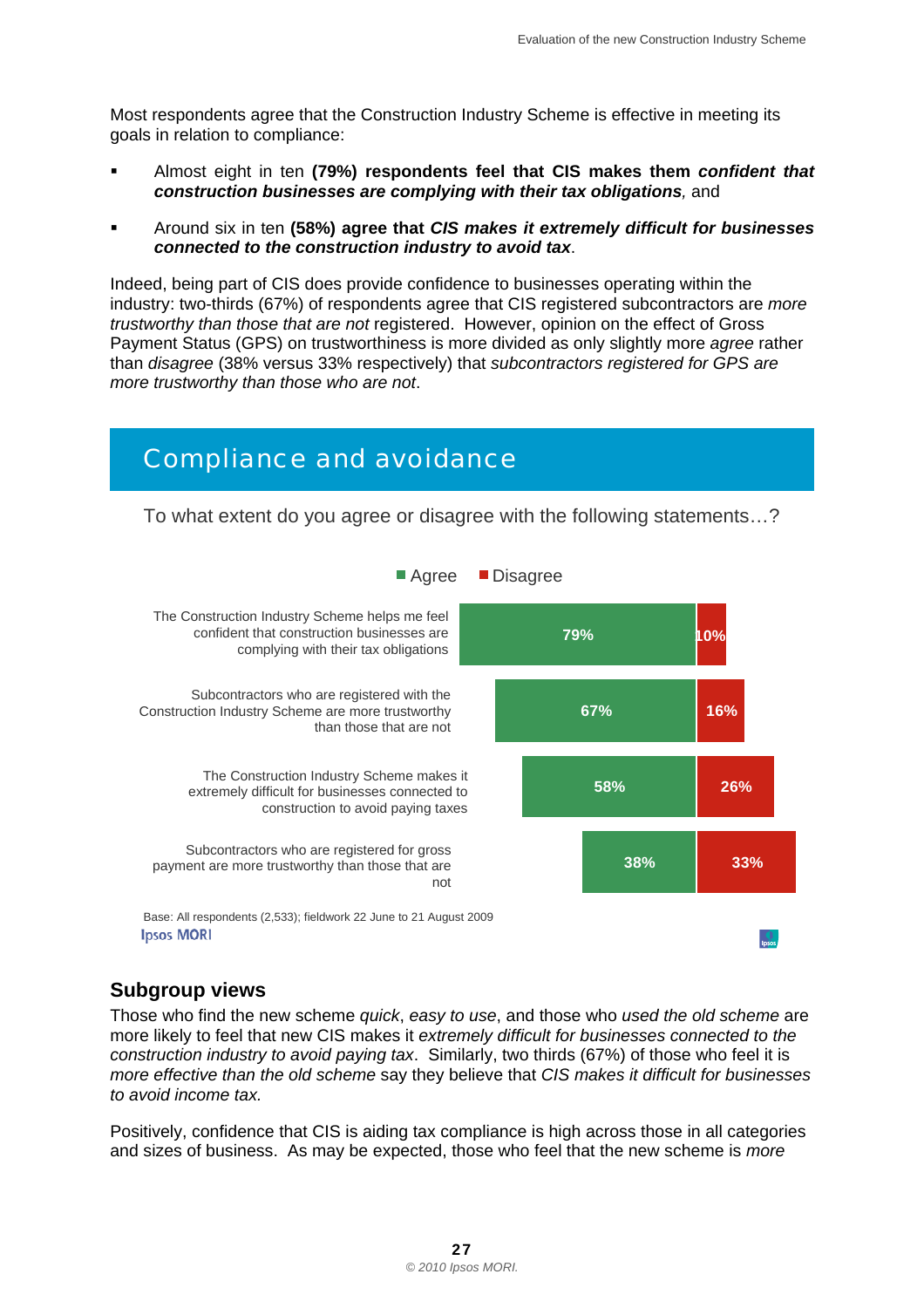*effective* than the old are more likely to feel confident that businesses are complying (84% compared to 72% of those who find it less effective).

Those respondents who feel that the existence of CIS indicates a lack of trust in the construction industry are most likely to say that tax avoidance is common (31% compared to 25% of those who do not think a lack of trust is indicated). This perhaps indicates that where respondents see a lack of trust they do not necessarily feel that this is unwarranted.

Respondents who agree that tax avoidance is *common* are more likely to agree that *subcontractors registered through CIS are more trustworthy*, with three quarters (74%) saying this, compared to two thirds (66%) of those who feel avoidance is *uncommon*. There is a similar response when analysing by Gross Payment Status; over two fifths (44%) of those agreeing that tax avoidance is a common problem say they would trust a subcontractor with Gross Payment Status more than one without, compared to 38% who think tax avoidance is uncommon.

#### **The effectiveness of CIS**

Positively over four fifths **(81%) of respondents think that CIS is** *effective in ensuring that construction businesses pay income tax***.** Only five percent of respondents feel that the scheme is *ineffective* on this measure.

## *Perceived efficacy of CIS*

How effective or ineffective do you think the Construction Industry Scheme is in ensuring businesses in construction pay income taxes?

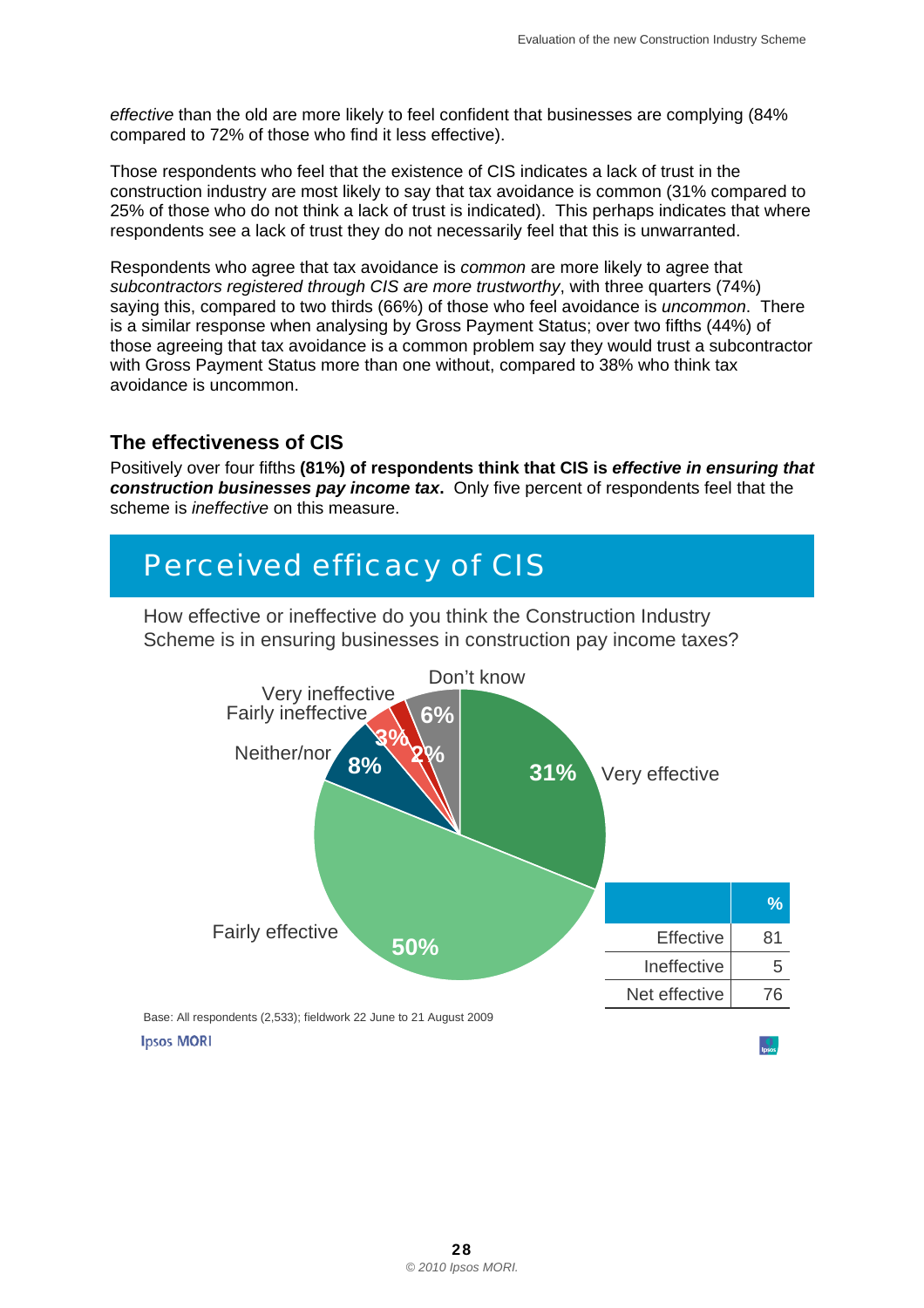Those respondents who find CIS *quicker than the old scheme* are more likely to say that they

find it effective (86% compared to the 68% who think that New CIS is *slower* than the old scheme). Similarly, those who think CIS is *easy to administer* are more likely to think New CIS is effective (84% versus the 63% who find it *difficult to administer*).

Of the small proportion of respondents who see the scheme as *ineffective in preventing income tax evasion*, a third (33%) say that this is because it *is easy to bypass the scheme*. One in five (18%) cite problems with the *design of the scheme* and 15% feel that *contractors have too much control of the process*.

'I think there's a lot of onus put on us as the company. If, all these individuals if they're not providing us with the right information then sometimes, because you can chase people and ask them for things and they don't, they don't treat it as seriously as you do … You can chase them and say this is really important but because they don't actually have to hand over the tax themselves they don't think it's that important"

**Medium Contractor** 

### *Why do respondents see CIS as ineffective?*

Why do you think that the Construction Industry Scheme is an ineffective way of collecting income taxes?



Mentions over n=20 only

 Base: All respondents who feel CIS is an ineffective way of collecting income taxes (147); fieldwork 22 June to 21 August 2009 **Ipsos MORI** 

#### The qualitative work allowed us to explore some of these views in more detail. Whilst

respondents were unable, or unwilling, to explore in the qualitative work how they felt the scheme could be bypassed, there was a feeling that "cash in hand" transactions that were not being registered through CIS and were not being counted for tax purposes are very much still a feature of the industry.

"I've worked on huge big building sites where people are still walking on, getting the money in their hand and walking off again. It still goes on. So what the scheme is set up to eliminate still goes on"

**Medium Dual Role Business**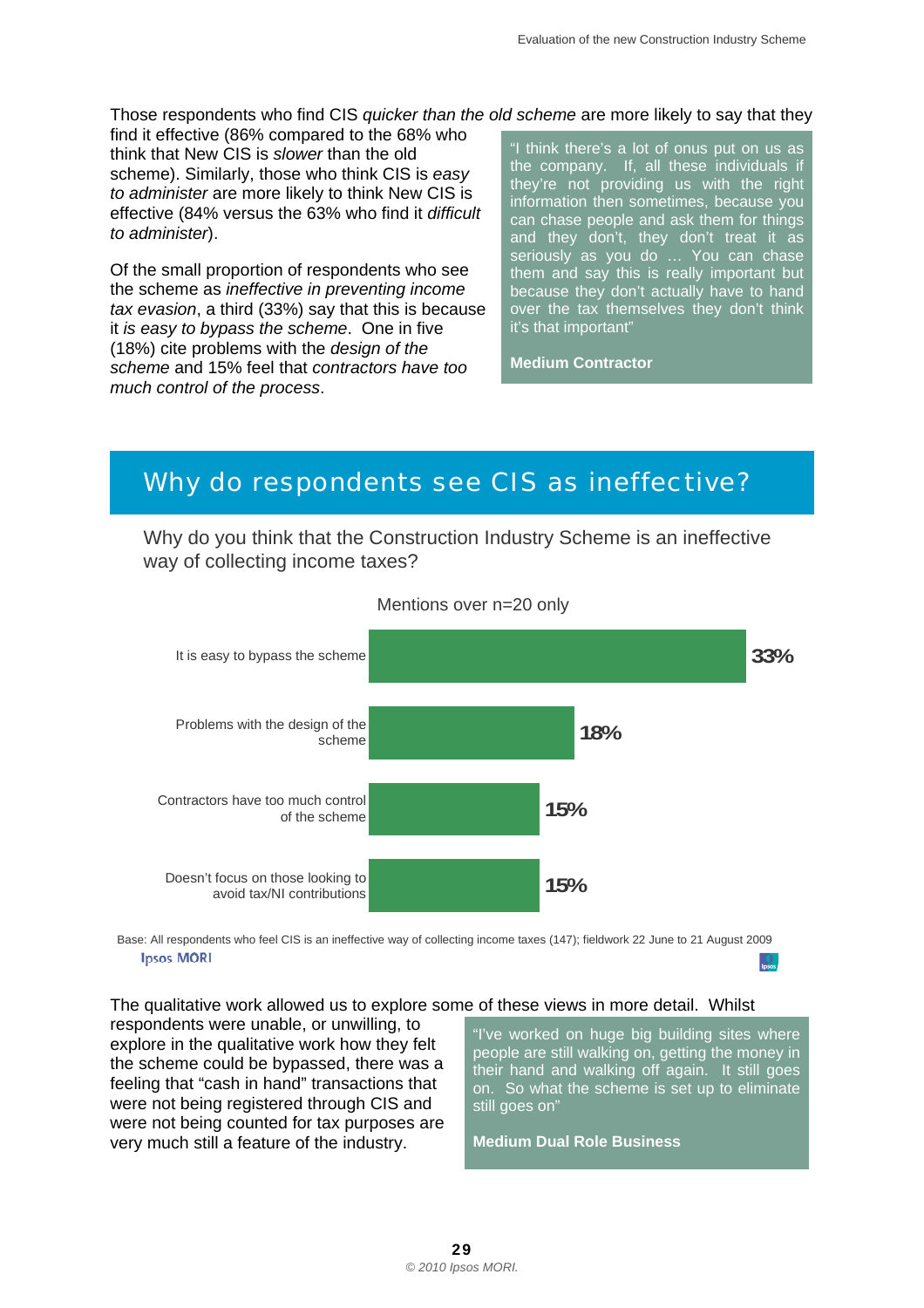#### <span id="page-33-0"></span>**4.5. Multiple regression analysis**

Additional regression analysis was undertaken on the whole survey findings to look for any correlations in the data. The only statistical correlations were found when exploring what drives respondents' perceptions as to whether CIS is effective or ineffective.

The relationship is weak, the measure of this being the  $R^2$  value of 18.5%, which means we can predict 18.5% of the change and variation in respondents' perceptions of how effective the scheme is through the other questions in the survey. This indicates that there may be other factors outside the remit of this survey which affect perceptions<sup>4</sup>.

Out of this 18.5% that we can predict, the figure below shows that *agreement that CIS increases confidence* is the most dominant driver of effectiveness and accounts for 48% of the model – i.e. this is the element most likely to influence perceptions. It is important to note that the figures for the 'strength' of each driver presented in the chart below are relative to each other (i.e. *agreeing that CIS makes it difficult for businesses to avoid paying tax* (12%) is four times less as influential as *agreement that CIS increases confidence* 48%).



l

<sup>&</sup>lt;sup>4</sup> For further information on multiple regression analysis, please see Appendix 3 for a technical note on how this was carried out.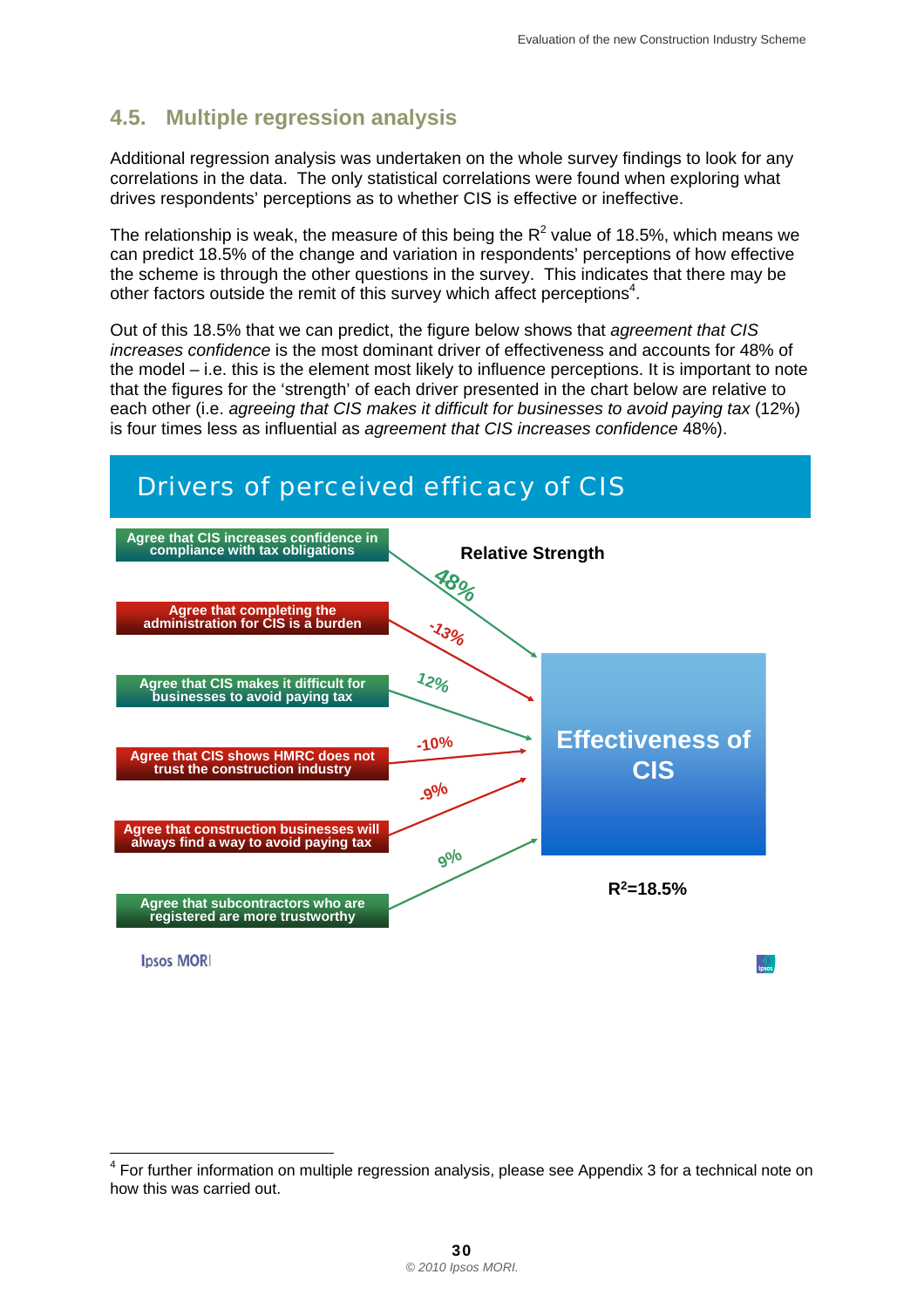# Engaging subcontractors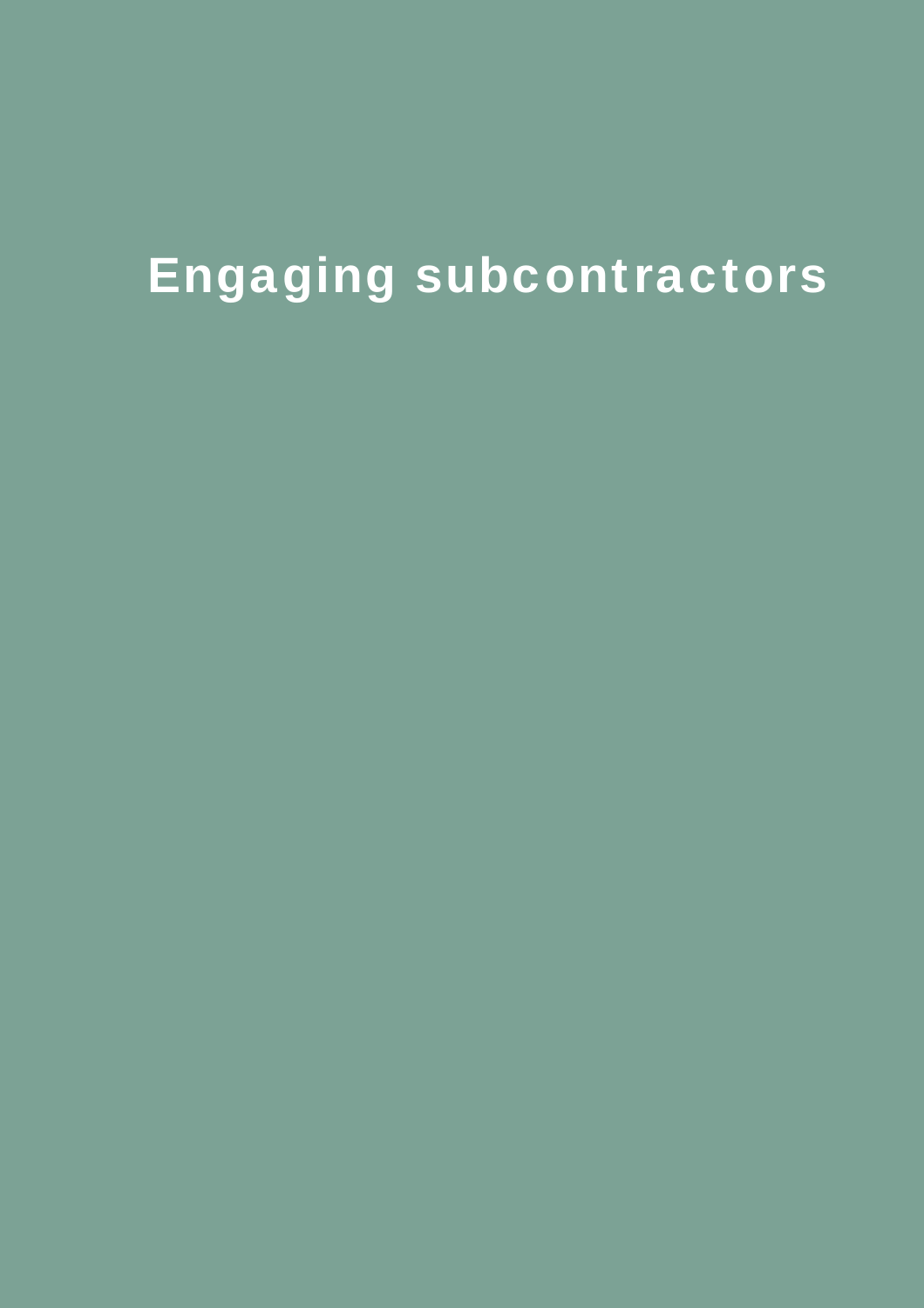## <span id="page-35-0"></span>5. Engaging subcontractors

#### **5.1. Chapter overview and summary**

#### **Headline figures – required data**

- 94% of contractors know they have to obtain the subcontractor's Unique Taxpayer Reference (UTR).
- 93% of contractors recognise they have to obtain the name of the subcontractor and 90% say they have to obtain that individual's National Insurance Number (NINO).
- 87% of contractors say they have to obtain the company name and 77% say they have to obtain the Company Registration Number (CRN).
- **The proportion of subcontractors that say they know they need to submit each bit of** data is: UTR (88%); personal name; (86%); NINO (77%); company name (80%) and; CRN (54%)

#### **Headline figures – statements of pay and deductions**

- 80% of contractors say that *they provide statements to all of the subcontractors with whom they work*.
- 67% of subcontractors say they receive statements from all of the contractors for whom they work.
- 53% of subcontractors and 64% of contractors do receive or provide statements on a monthly basis as required.
- Nearly all respondents recognise most of the details that should be included on this statement. The exceptions are the contractor's CRN, the subcontractor's UTR, and the amount spent on materials.

#### **Headline figures – payment methods and Gross Payment Status (GPS)**

- 69% of subcontractors and two-fifths (41%) of contractors say that they are paid, or pay by, BACS.
- 66% of subcontractors and three quarters (74%) of contractors say that they are paid, or pay by, cheque.
- **61%** of subcontractors interviewed say that they do not have, and have never had, GPS.
- **26% of subcontractors say that they do have GPS, and 8% percent say that they** had GPS in the past but do so no longer
- (82%) of respondents who have, or who have had, GPS say that having GPS makes it easier for them to run their business.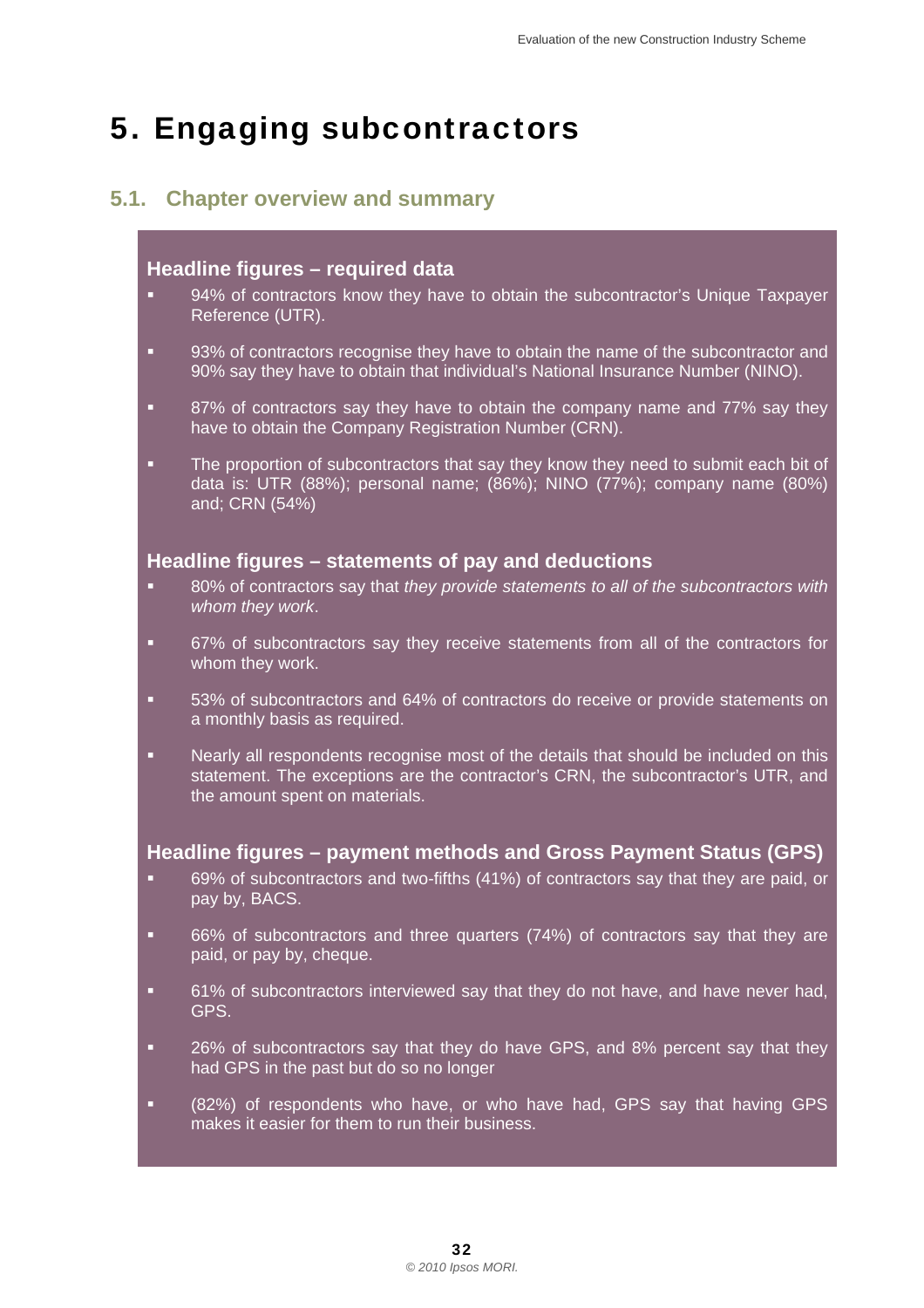#### **Headline figures – methods of administration and verification**

- 13% of contractors manage *all* of the administration of CIS electronically.
- 49% use *a mixture of a paper based and electronic* methods
- **38% still use a completely paper based method**
- **•** Of contractors who say that they do manage some of the Construction Industry Scheme electronically over half (56%) say that they file monthly returns using CIS Online.
- 70% of contractors who file paper-based monthly returns are aware that they receive pre-populated returns from HMRC.
- 21% of contractors, who file a paper return, say that they do not receive a partially completed return from HMRC
- 65% of contractors say they verify subcontractor details using the telephone
- 36% use online verification.
- In this section, we concentrate on the information that subcontractors are obliged to provide to contractors under CIS. The point of this section is to illustrate how well the industry understands the CIS process.
- A clear theme of this section is that businesses that use electronic methods of administration find administrative tasks less onerous, and are more effective at providing the data they have to submit to HMRC. The balance between cause and effect is hard to unpick: the data do not show if the electronic methods themselves make the administration easier, or if the scheme is geared towards those who are able to use computerisation to their advantage.
- It is therefore valuable for HMRC to know which types of businesses are more likely to use electronic or paper methods because it allows the Department to concentrate its efforts on businesses that struggle with CIS. This is especially important as there may be a link between compliance and the method of administration. Those using electronic methods are more likely to pay subcontractors through BACS and to provide monthly statements of pay and deductions than those who administrate the scheme using paper methods only. Paper filers with experience of old CIS are also more likely to think that new CIS is less effective.
- There is some strong evidence that CIS is entwined with other administration for many businesses. Around a third say that they request or provide other information as part of the CIS process, including VAT data, bank details and proof of identification. Combined with the number of respondents who are still using CIS cards and certificates, the data show that some businesses are not able to separate out their CIS obligations from other administrative tasks. This point is important to subcontractors who find CIS *difficult to administer* as they are significantly more likely to say that they are required to provide additional information outside of their CIS obligations.
- **Compliant businesses also tend to be larger** when CIS turnover is used as the measure. Large businesses are far more likely to hold Gross Payment Status than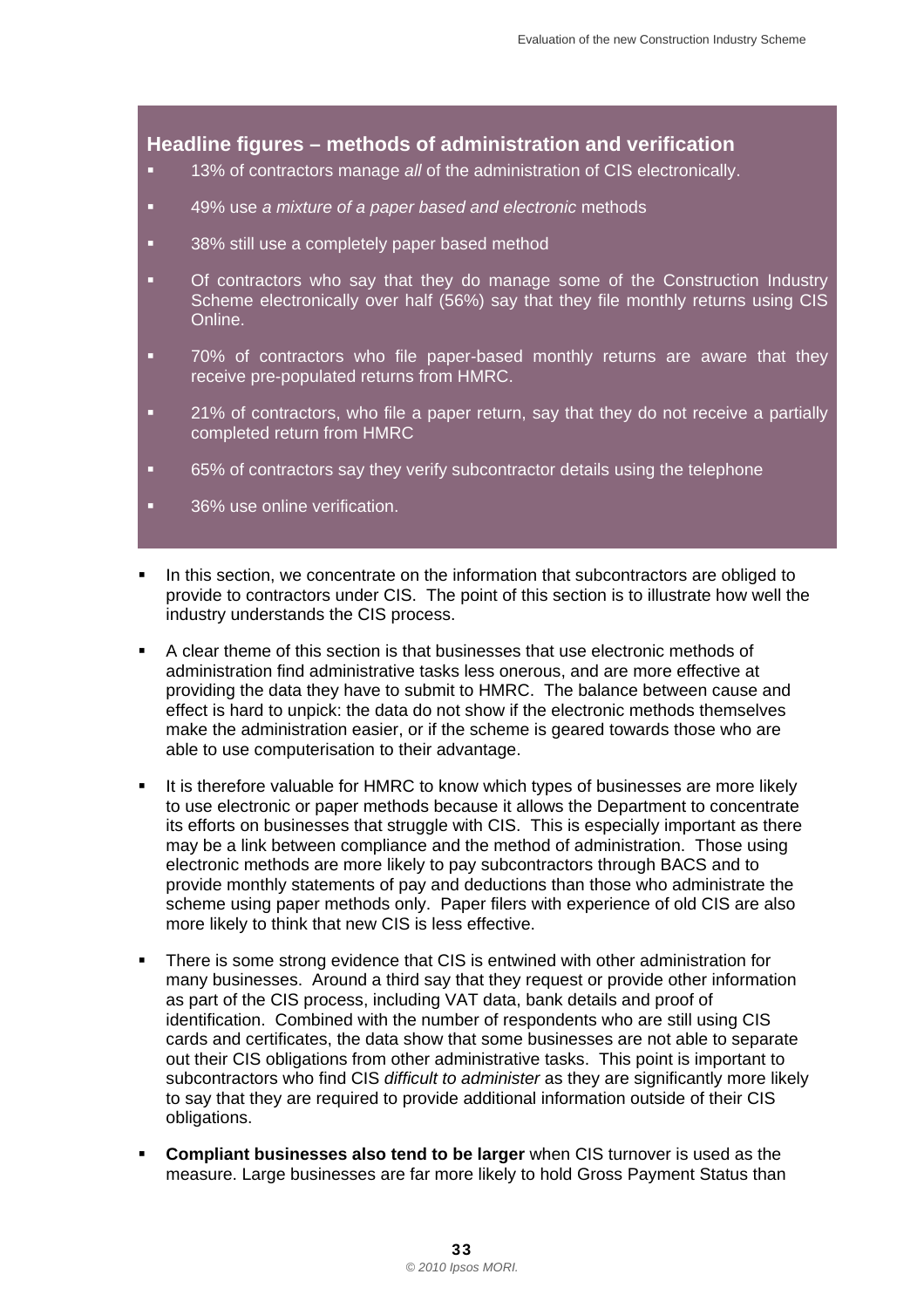those with a small CIS turnover. Larger businesses are also more likely to recognise the details that they have to provide or collect under CIS. This implies that smaller businesses are those that have more difficulty being compliant – and this is supported from some of the other evidence: small contractors are less likely to provide statements of pay and deductions and are more likely to say they find CIS difficult to administer.

**However, HMRC is helping these smaller businesses as they are heavier users of** HMRC's free online software and small CIS turnover businesses are more likely to recognise that they receive pre-populated paper forms.

#### **5.2. Information required for the verification process**

Most contractors and subcontractors are familiar with the information that subcontractors must provide to contractors when they work together for the first time (listed in the text box). The responses in the chart overleaf show the combined percentage of those who a) spontaneously say that they would provide or ask for the information and, b) those who agree that they would provide or ask for that information when prompted. Contractors display a higher level of knowledge overall about the different levels of information provided, as may be expected as they carry the majority of the administrative burden for the scheme.

Over nine in ten contractors are

individuals rather than companies; hence they are

aware that they must ask for the<br>
UTR, their name and National<br>
In order to verify a subcontractor is registered with<br>
In order to verify a subcontractor is registered with<br>
IMRC, contractors must obtain 3 key pieces of<br>
I

- to work on a job. Slightly fewer **The name** under which they are registered on (87%) mention the *company* CIS (either that of an individual or of a (87%) mention the *company* and company company);<br>*name* and just over three company); determines (77%) mention that they
- must receive the *CRN* of the **The Unique Taxpayer Reference** (UTR) subcontractor. The subcontractor assigned to the subcontractor by HMRC;
- Ipsos MORI thinks this difference **The individual's National Insurance Number** is likely to be because some (NINO), or the company's **Company** contractors work solely with **Registration Number** (CRN).

unlikely to need to provide these details regularly.

Subcontractors are similarly aware of most of the information they should provide. Again the exception is the *CRN*, mentioned by just over half (54%) of subcontractors (with the proviso that subcontractors who are individuals rather than companies are less likely to have heard of a CRN).

Just over one third **(35%) of contractors, and almost two fifths (39%) of subcontractors say they would also ask for, or provide, additional information.** This is likely to be related to the fact that contractors will have their own requirements as to what information they need to collect from subcontractors upon first engaging them. Other types of information contractors request include VAT details, bank account and other financial details and proof of identification. This matches the other information that subcontractors say they are asked to provide.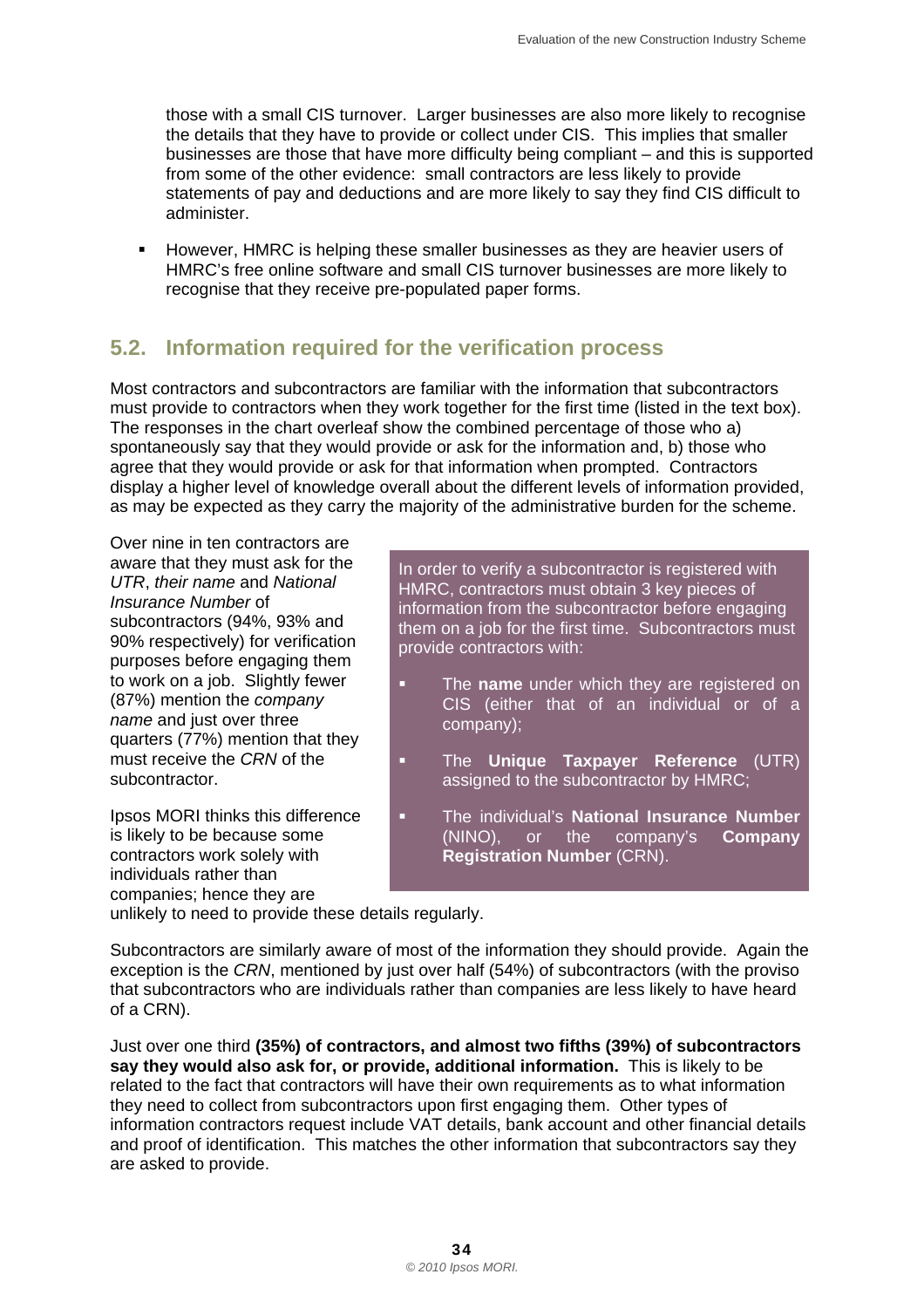This indicates that whilst contractors and subcontractors are generally aware of the information obligations required under CIS, there is some degree of confusion between the information that is *specifically* required for the scheme and the general information needed by a contractor from subcontractors when they begin working together.

Almost one fifth **(17%) of subcontractors and just under one in ten (9%) contractors say that they are still required to provide, or still ask for, a** *CIS card* **or** *certificate*. As this system is no longer in use under the new scheme it is unclear whether some businesses continue to use cards issued under the old scheme or whether respondents were simply thinking of the old scheme when they answered this question (for example, some subcontractors may not have been engaged by new contractors since the change of the scheme).

### *Providing information when working together for the first time*

What information do you have to provide to contractor businesses/ask subcontractors to provide under the Construction Industry Scheme when working with them for the first time?



 and administer CIS themselves (1,500); fieldwork 22 June to 21 August 2009 Base: All respondents who work as subcontractors and administer CIS themselves (1,257); all respondents who work as contractors

**Ipsos MORI** 

#### **Sub-group differences on data collection**

Subcontractors with a larger CIS turnover are more likely to mention each of the pieces of information that they need to provide for verification, with the exception of their *own name*. Seven in ten (71%) of large turnover (greater than £500,000) subcontractors say that they would provide their name compared to almost nine in ten (89%) of small turnover (less than £100,000) subcontractors. Again, this is likely to be due to the fact they are more likely to be corporate businesses, and hence provide a company name instead. Subcontractors with a larger CIS turnover are also more likely to mention that they would provide additional information.

A similar pattern is seen among contractors, whereby those with a larger CIS turnover are more likely to say that they would ask for all of the required information than those with small CIS turnover.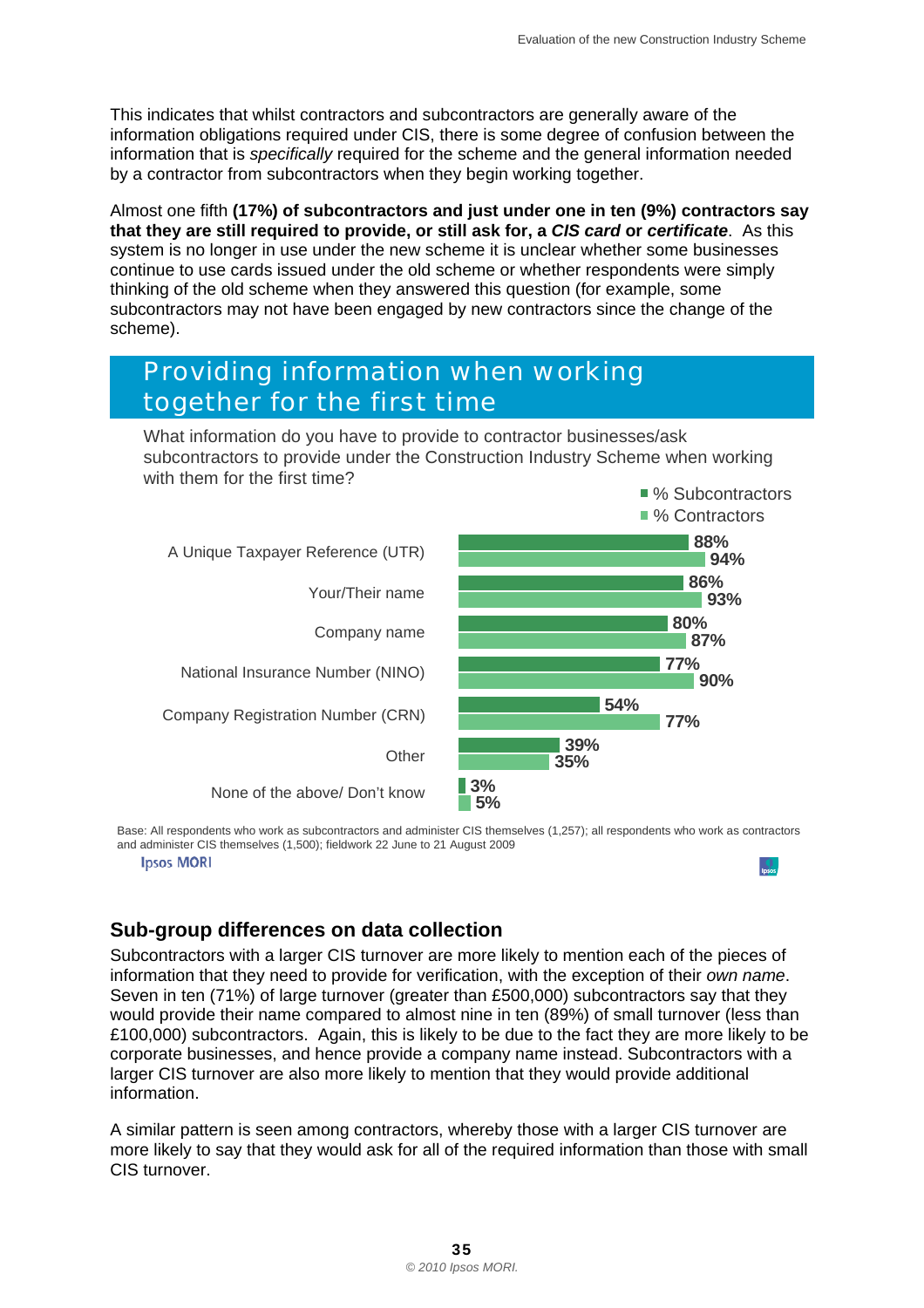**Subcontractors who say they find the scheme** *difficult to administer* **are significantly more likely to say that they are required to provide additional information outside of their CIS obligations (46% compared to 37% who find the process easy)**. They are significantly more likely to believe that they are required to produce a CIS card, number or certificate (24% compared with 16% of those who say they find the scheme easy to administer). This is a critical finding because it suggests that the difficulties that some businesses face with CIS are not *because* of the scheme, but are *associated* with its operation.

Contractors who find the scheme *easy to administer* are more likely to say across the board that they ask for each of the required pieces of information. In addition, both contractors and subcontractors who were familiar with old CIS are more likely to say they are aware of the information they have to provide currently.

#### **5.3. Monthly statement of pay and deductions**

Contractors are required to provide subcontractors who are currently working for them and do not have Gross Payment Status with a monthly statement of pay and deductions under CIS. Four fifths **(80%) of contractors say that** *they provide statements to all of the subcontractors with whom they work***.** In comparison, two thirds **(67%) of subcontractors say they receive statements from all of the contractors for whom they work.** The discrepancy between these responses can be explained by the one-to-many relationship between businesses; most contractors engage several subcontractors, and therefore each contractor who does not provide a statement of pay and deduction to all of the subcontractors engaged will affect multiple subcontractors.

Only six percent of contractors say that they never provide a statement of pay and deductions, with almost one in ten (nine percent) of subcontractors saying that they do not receive a statement from any of their contractors.

Of those contractors who *do not always provide statements of pay and deductions* to subcontractors (12%), it is evident that some misunderstood the question<sup>5</sup>. One third (33%) of those that do not provide statements to all subcontractors say that this is because they only engage those with Gross Payment Status who do not need to receive a statement of pay and deductions. However, around a fifth of those contractors **who do not provide statements to all say that they** *were not aware that this was a requirement of the*  scheme and have never thought about providing them<sup>6</sup>.

 5 Q21: Not including subcontractors with Gross Payment Status, do you provide a statement of pay and deductions to …?

 $6$  The actual number is below our reporting threshold (i.e. cell size is less than 20). However, the point is important because, if factored up for the whole population, it does indicate that some contractors are not aware of their obligations, which has clear implications for HMRC.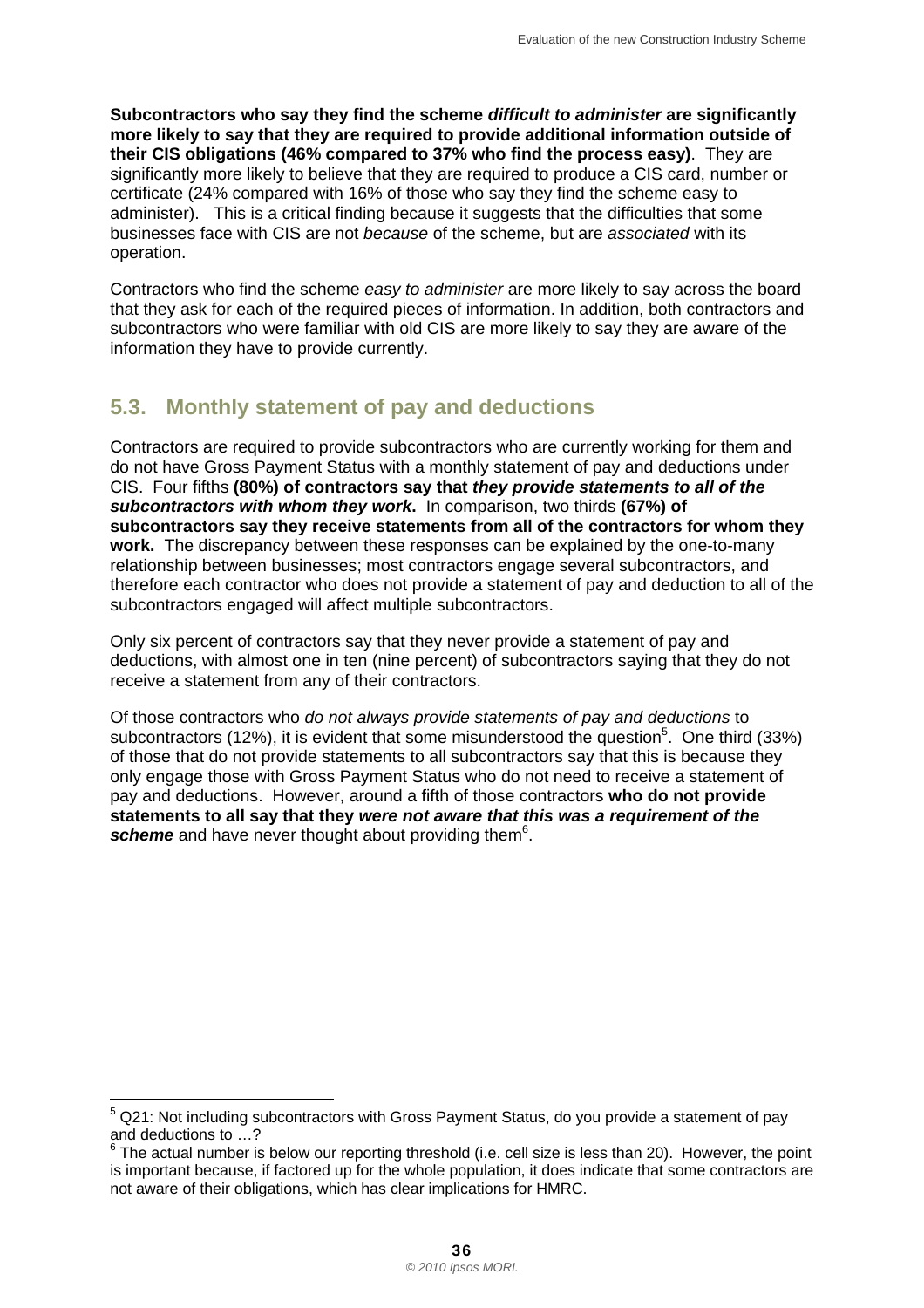# *Statements of pay and deductions*

Do you receive a statement of pay and deductions from…..? Do you provide a statement of pay and deductions to…..?



#### **Sub-group differences in the provision of a statement**

Small turnover subcontractors are more likely to say that they receive a statement from *all*  contractors, with seven in ten (70%) saying this compared to just over half (53%) of medium turnover subcontractors – perhaps because smaller subcontractors are less likely to work for more than one contractor<sup>7</sup>.

Administrative method and burden can also affect whether a statement is issued:

- Contractors who are using a completely *paper based system of administration* for CIS are more likely to say that they do not issue a statement of pay and deductions to any of their subcontractors - one in ten (10%) of those using a paper based system say this, compared to only six percent of the total.
- Those contractors who find the scheme *easy to administer* say that all of their subcontractors are provided with statements (82% compared to 73% of those who find the scheme *difficult to administer*).

#### **The frequency with which statements are provided**

l

Under CIS, contractors are obliged to provide a statement of pay and deductions each month. As shown in the chart below over one in ten (13%) subcontractors who receive statements and six percent of contractors who send statements say that this occurs on a

 $7$  See p58-9 for further details on the number of contractors subcontractors say they typically work for in a year.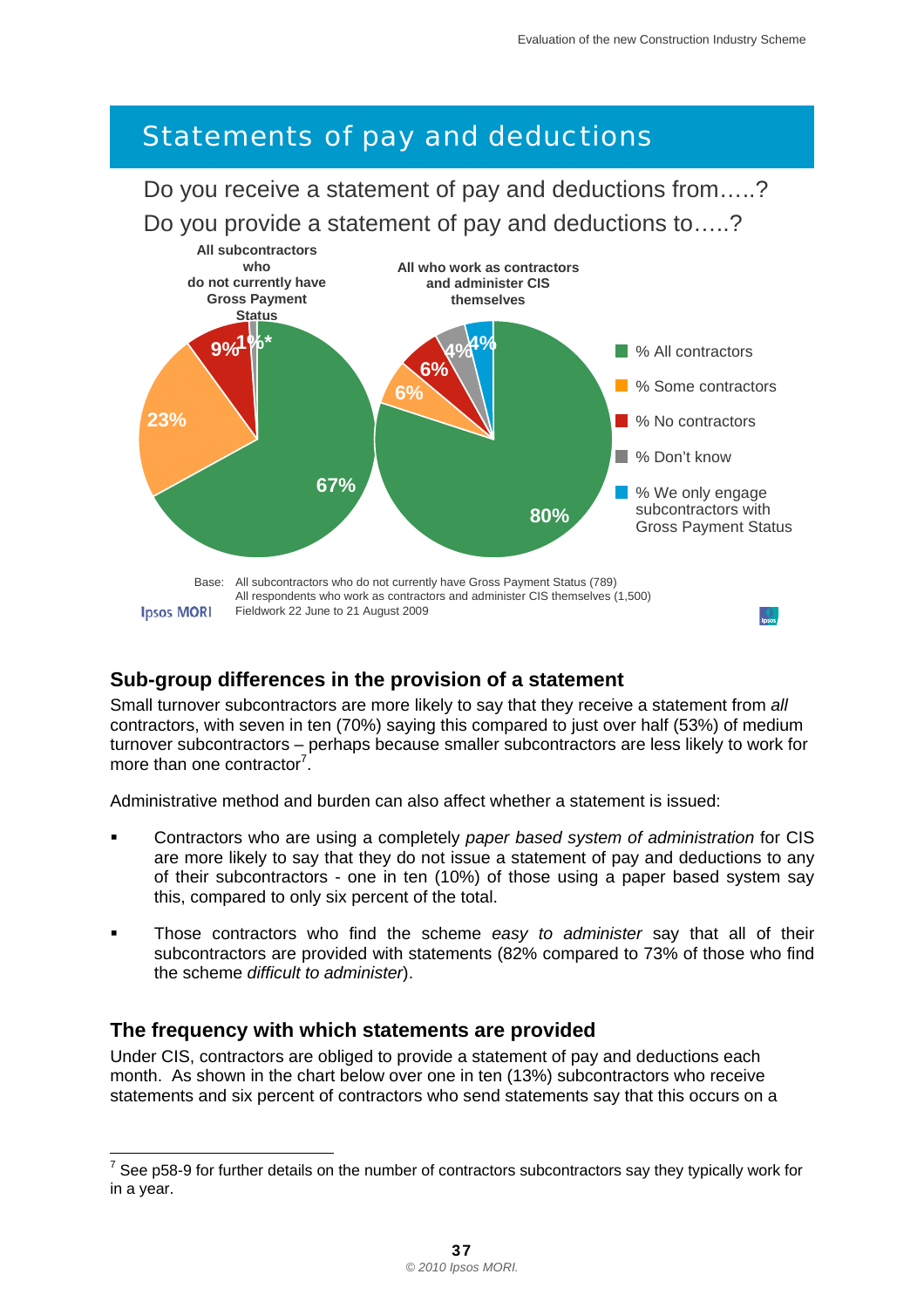more frequent basis. The majority (53% of subcontractors and 64% of contractors) do provide or receive statements on a monthly basis as required.

There are a significant minority (17% of both subcontractors and contractors who receive or provide statements) who say that this occurs on the completion of a job rather than at regular intervals. This is supported by the qualitative work, which reveals that providing monthly statements can increase the administrative burden, as it does not always fit in with business processes. Providing statements on a monthly, rather than a job by job basis can particularly affect the short-term flexibility of engaging subcontractors. Other respondents mentioned that some jobs last less than a month, and hence a statement on completion made more administrative sense to them.

# *Statements of pay and deductions*  How often do contractors usually provide you with a



 Base: All subcontractors who receive a statement of pay and deductions (702); all contractors who do provide statements of pay and deductions (1279) fieldwork 22 June to 21 August 2009 **Ipsos MORI**  $\int$ <sub>lpsos</sub>

Over three quarters (78%) of contractors who administer CIS electronically say that they provide a monthly statement to subcontractors. This is significantly higher than the one in six (59%) who administer CIS through a purely paper based system. Those contractors who find CIS difficult to administer are more likely to say that they provide a statement on completion of a job (29% compared to 15% of those who say they find the system easy to administer). Weighing up all the other evidence, Ipsos MORI thinks this suggests contractors that use electronic methods of administration find it easier to provide frequent statements because they can automate the process. It also suggests that providing statements on the completion of a job may be done more frequently than each month – so contractors who complete lots of very short term contracts (less than a month) can end up doing more administration as they have more statements to deliver. If this is coupled with paper-based methods of working, the burden could be high for these businesses.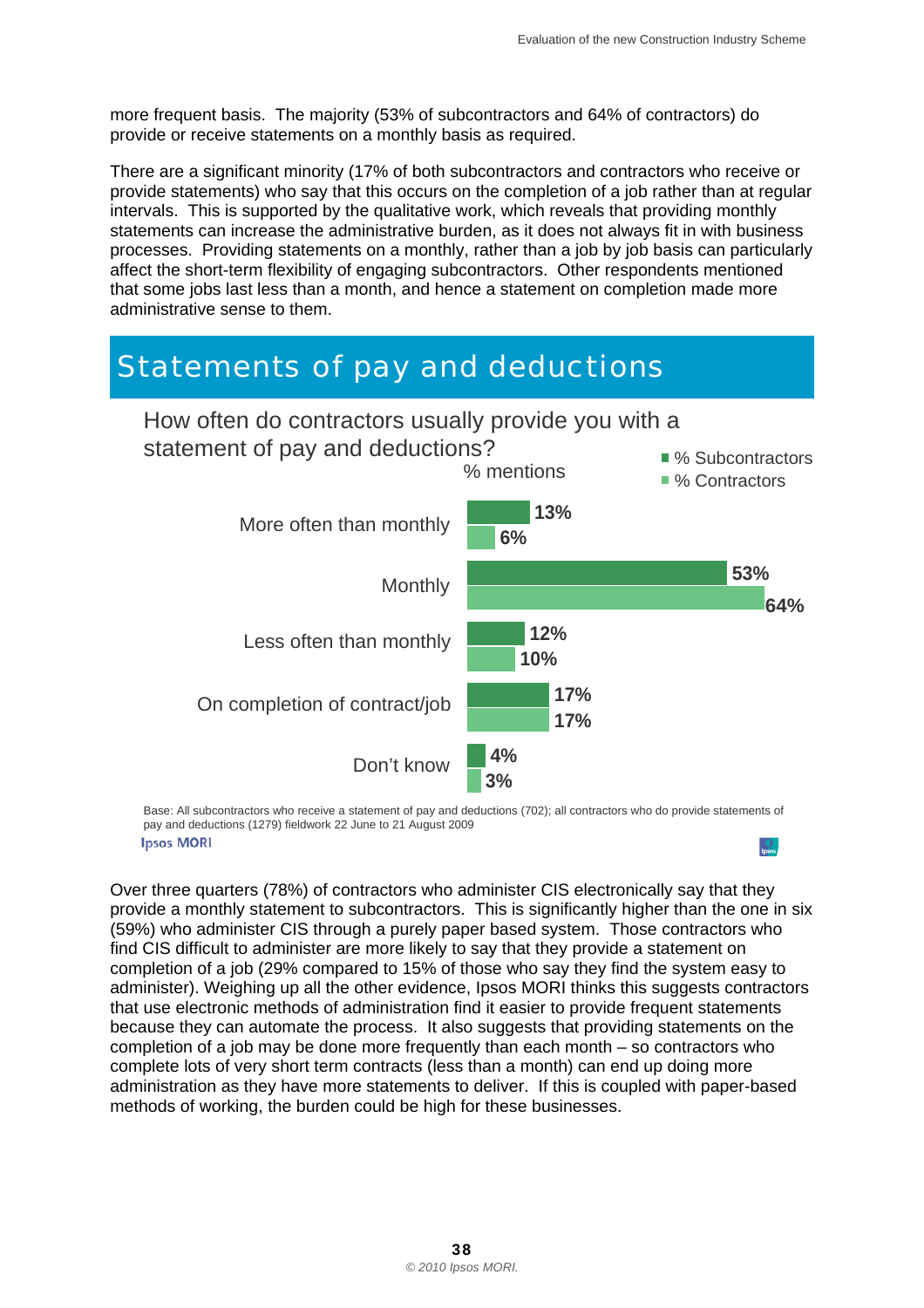#### **Information provided on statements**

The statement provided by contractors to subcontractors under new CIS must include seven pieces of information:

- The contractor's name and employer's reference;
- The month to which the payment relates;
- **The subcontractor's name and UTR:**
- The total amount of the payment:
- The amount of materials;
- The amount of the deduction:
- **If the subcontractor is not registered with HMRC, the verification reference.**

As seen in the chart overleaf, most respondents say they provide or receive each one of the elements mentioned in isolation. There is very little difference between the information that contractors and subcontractors report as being included in the statements.

There are very few variations on information provided on statements of pay and deduction between the different subgroups. Those contractors with a large CIS turnover are more likely to include their Employer's reference (88% compared to 81% of small turnover contractors) and the amount of any materials (94% compared to 85% of small turnover contractors).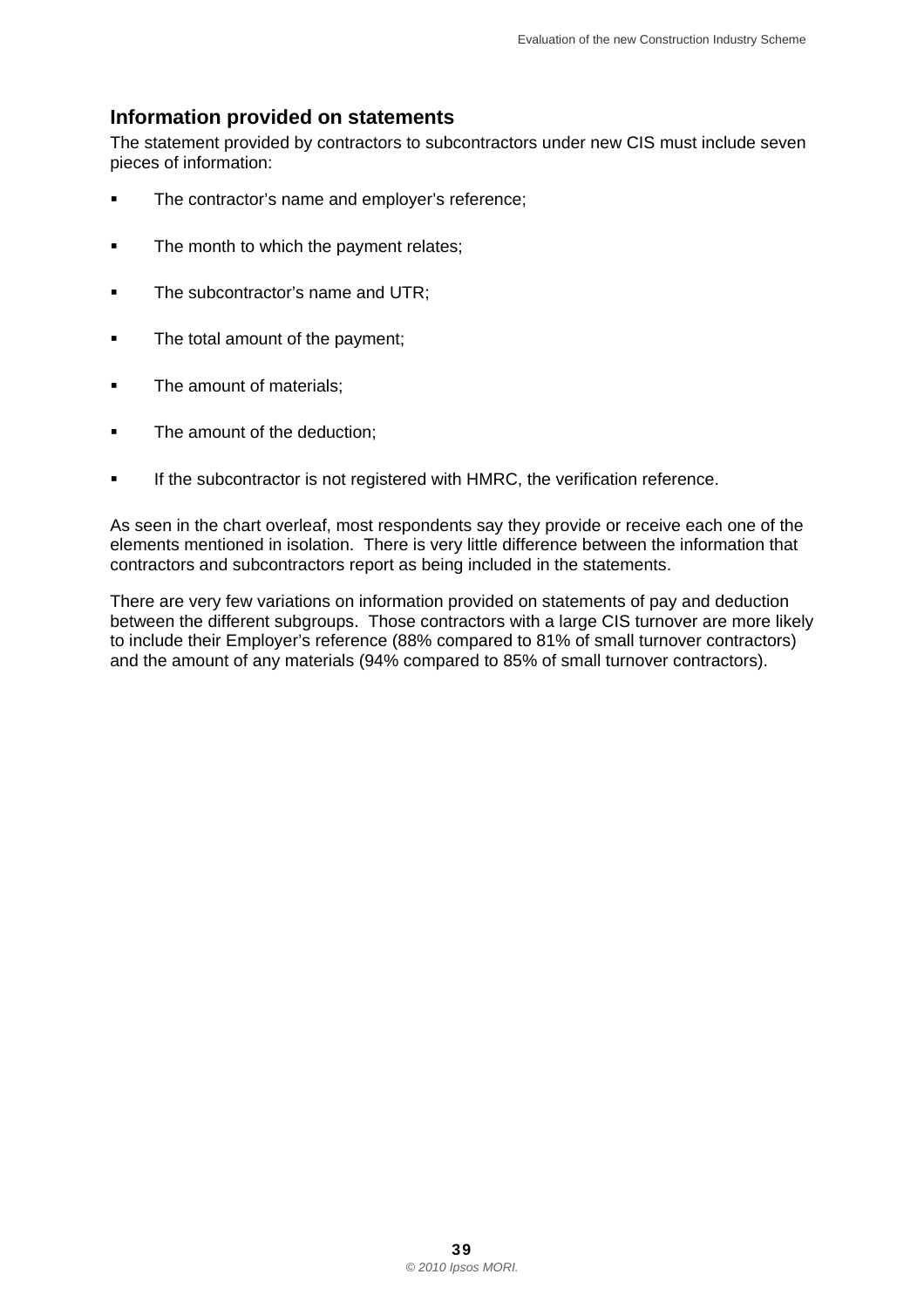

 Base: All subcontractors who receive a statement of pay and deductions (702); all contractors who do provide statements of pay and deductions to subcontractors (1,279); fieldwork 22 June to 21 August 2009 **Ipsos MORI** 

#### **5.4. Payment status and methods of payment**

*Direct bank transfer* (BACS) and *cheque* are the most common methods of payment, with seven in ten **(69%) subcontractors and two-fifths (41%) of contractors saying that they are paid, or pay by, BACS, and two thirds (66%) of subcontractors and three quarters (74%) of contractors saying that they are paid, or pay by, cheque**. Less than one in ten contractors and subcontractors say that they complete a *cash* transaction (seven percent and four percent respectively). In relation to the aims of CIS, this finding is encouraging as cash transactions are more open to fraud than cheque and BACS payments, which get processed through the banking system.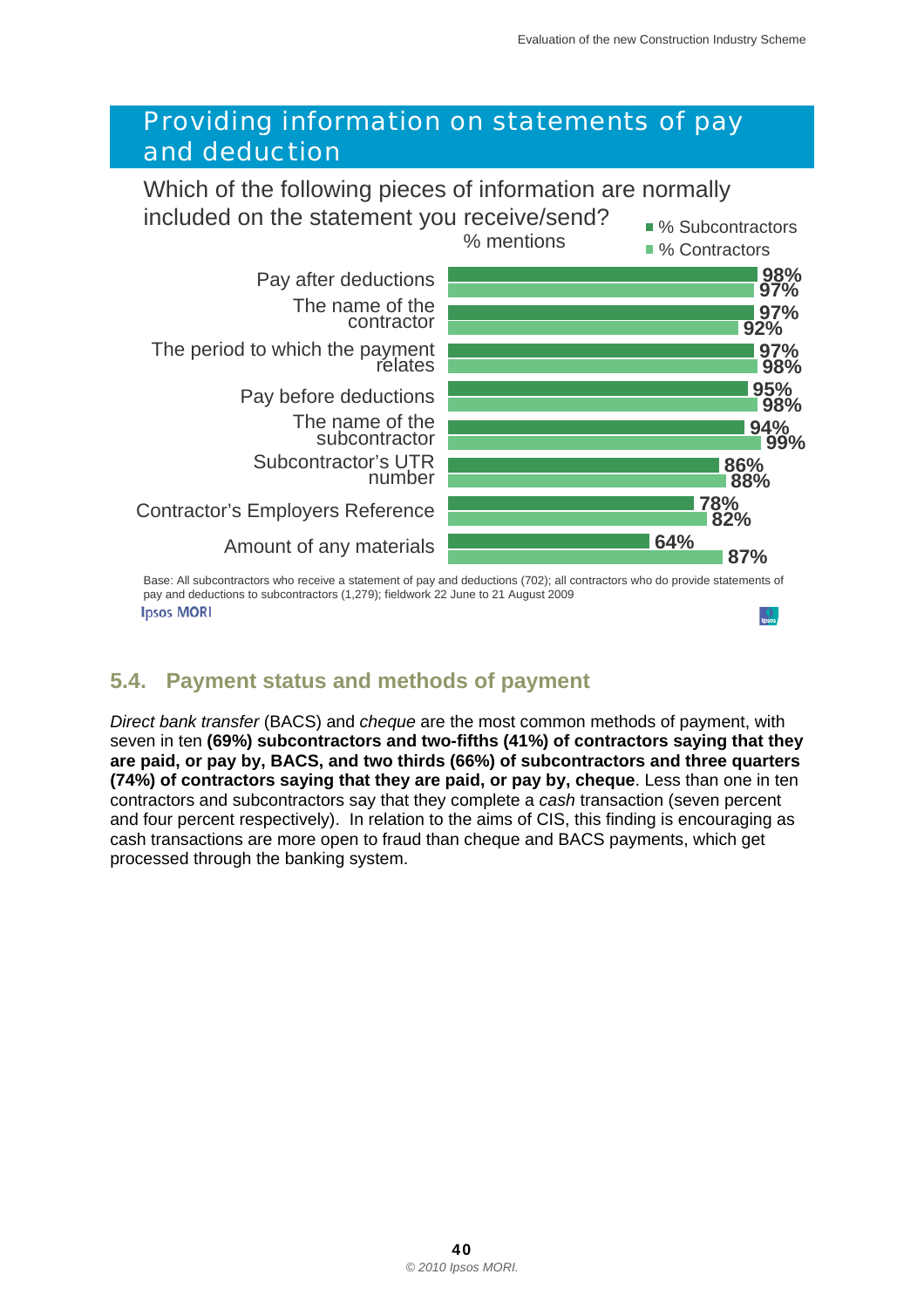# *Methods of payment*

# How do contractors pay you/How do you pay subcontractors



**Ipsos MORI** 

#### **Significant sub-group differences**

Medium and large turnover contractors and subcontractors are more likely to say that they use *BACS*, whereas smaller contractors, particularly, are more likely to use either *cash* or *cheque*. Those subcontractors who have Gross Payment Status are more likely to say that they are paid by *BACS* than those who do not have Gross Payment Status (83% compared to 64%).

Those subcontractors who find the scheme *difficult to administer* are more likely to be those who say that they are paid in cash. Of this group, nine percent say they use cash transactions compared to just three percent of those who find CIS *easy to administer*.

As would be expected, contractors who use an *electronic administration system* for the scheme overall are more likely to use BACS than those who administer using *paper-based methods*; two thirds (67%) of the former compared to 22% of the latter.

#### **5.5. Gross Payment Status (GPS)**

Businesses with a good tax compliance record and a turnover above a certain threshold can apply for Gross Payment Status (GPS) which, if granted by HMRC, allows the subcontractor to be paid for construction operations without any deductions on account of tax. HMRC were keen to use this research to explore whether GPS has any effect on whether a contractor would engage a subcontractor, and what effect the loss of GPS could have on a business.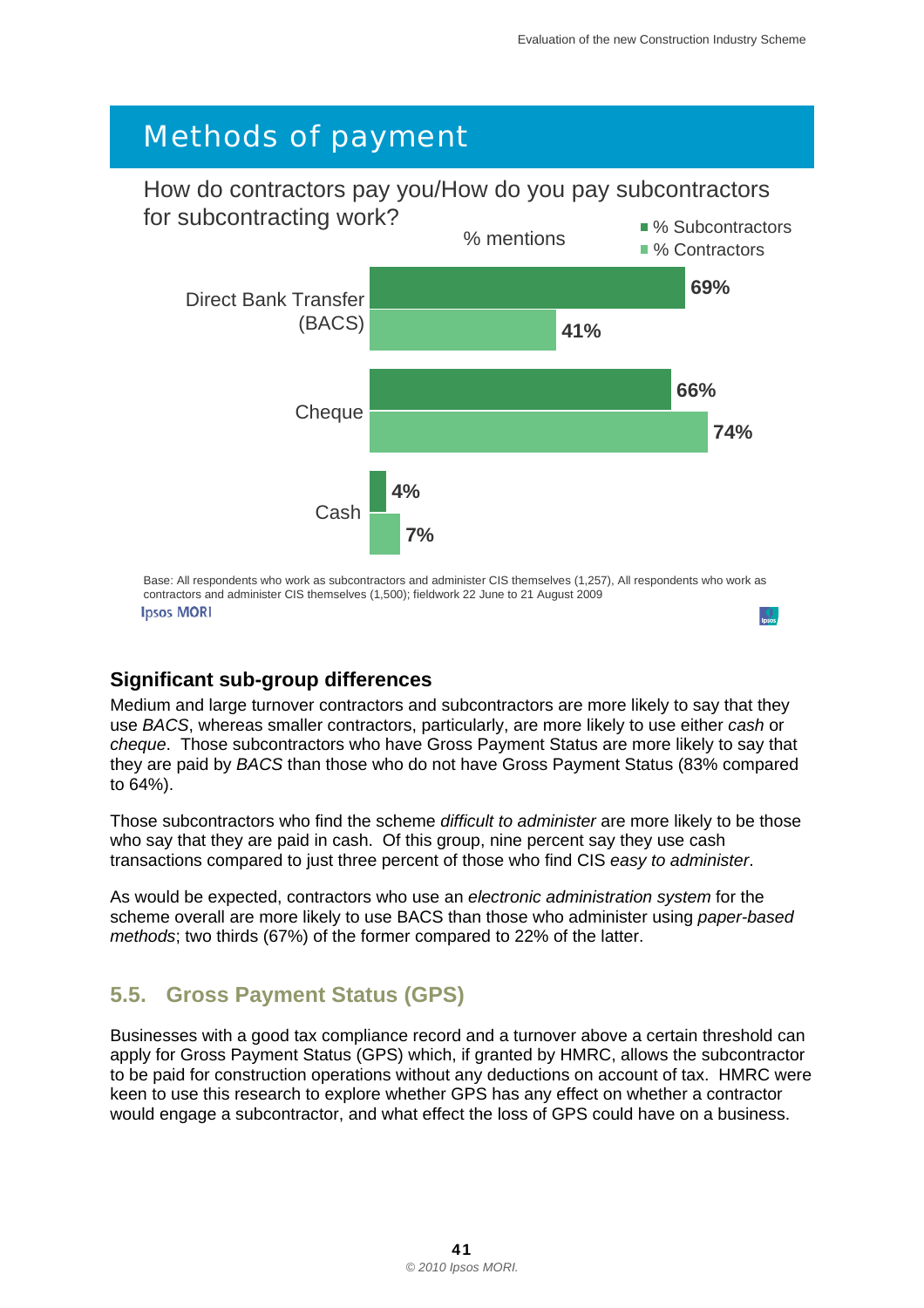Over six in ten **(61%) of subcontractors interviewed say that they do not have, and have never had, GPS**. Slightly over a quarter **(26%) say that they do have GPS**, and just **eight percent that they had GPS in the past but do so no longer**.



**Ipsos MORI** 

#### **What types of businesses have GPS?**

**GPS is the preserve of large CIS turnover businesses**; seven in ten (70%) large subcontractors say they currently have GPS compared to 15% of businesses with a small CIS turnover. Almost three quarters (73%) of those with a small CIS turnover say *they do not have and have never had GPS*, compared to only a third (34%) of those with a medium CIS turnover. When looking at those subcontractors who say that they *had GPS in the past but do so no more*, no statistically significant differences were found when analysing by the size of the CIS turnover

Subcontractors who also carry out contractor functions (dual role businesses) are also more likely to have GPS: almost half (47%) of these say they currently have GPS compared to 14% of those who work solely as subcontractors.

By its nature, Gross Payment Status is given to businesses that enjoy a compliant tax history with HMRC, which may explain why three quarters (75%) of those subcontractors who did not work under old CIS say they *do not and have never had GPS*, compared to less than one in six (57%) of those who have worked under the old CIS. Those who find the scheme takes more time than it used to are also likely to be working without Gross Payment Status (63% compared to 51%).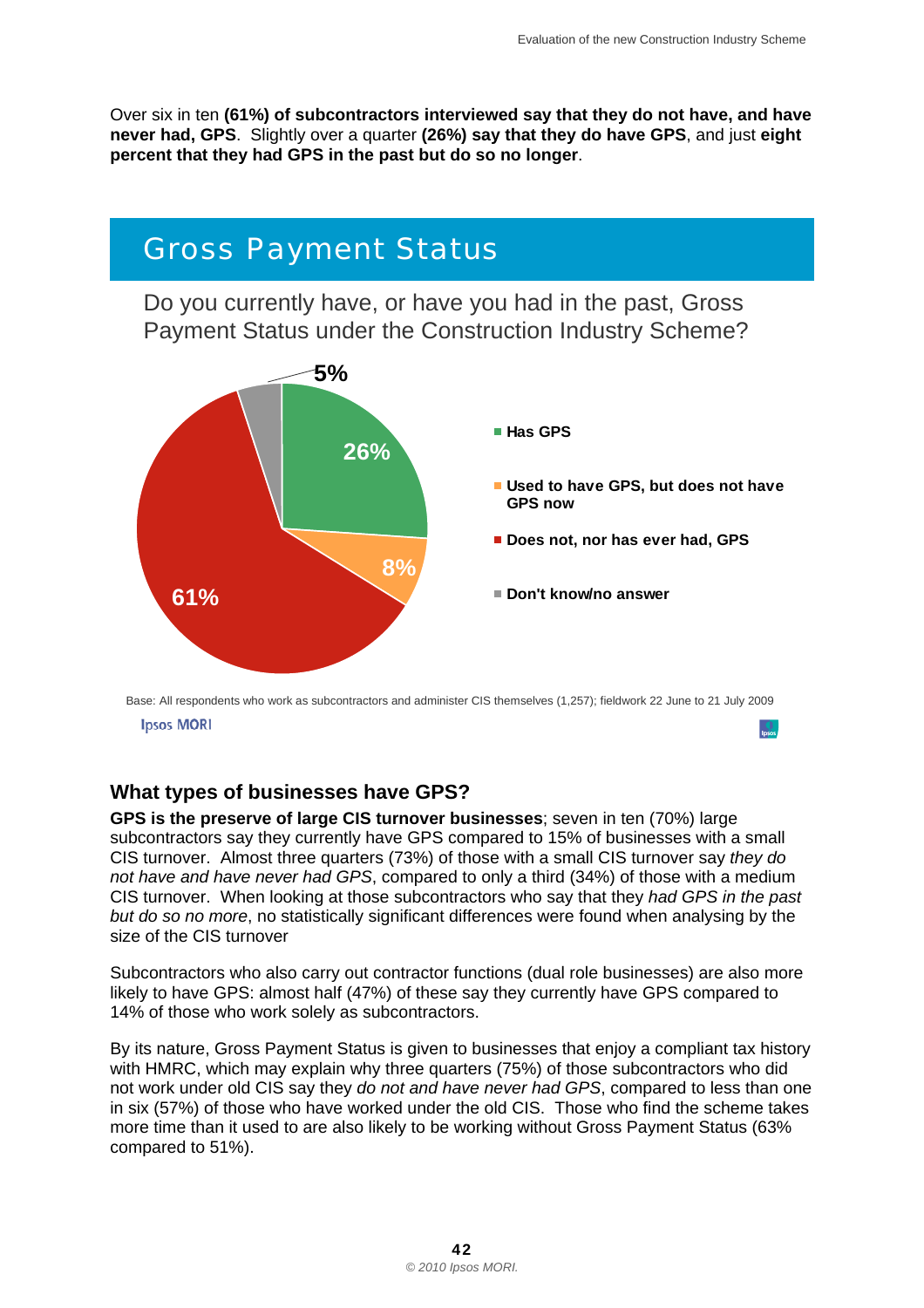Interestingly, those subcontractors who agree that *CIS shows that HMRC does not trust the construction industry* are also more likely to be those who have GPS granted by HMRC (29% compared to 21% of those who disagree that this is the case). Over two thirds (68%) of those who find the new scheme *less effective than the old scheme* do **not** have GPS, compared to only 50% who find the new scheme to be *more effective*.

#### **Notifying businesses about the loss of GPS**

Of those respondents who have previously had GPS, but no longer have this status, over two fifths (44%) say that they were notified of the change in status *through a letter.* One fifth (20%) of respondents who previously had GPS but no longer have this status say that they were *not notified* of the change in payment status of their business.

Dual role businesses are more likely to say that they heard of the change of status through receiving a letter (61% compared to 35% of those who operate only as a subcontractor).

#### **The impact of GPS**

As discussed in Chapter 4 of this report, although there is a large impact on the perceived trustworthiness for subcontractors who are registered under the CIS scheme, GPS has less of an impact on the same measure. To reiterate the earlier points made:

- Almost seven in ten (69%) of contractors and 67% of all respondents agree that subcontractors who are registered with the CIS scheme are more trustworthy.
- However, less than two fifths (39%) of contractors (and 38% of all respondents) feel that subcontractors registered for gross payment are more trustworthy than those that are not.

The rest of this section considers subcontractor views on the impact of GPS as the majority of questions on Gross Payment Status were posed only to subcontractors.

HMRC are particularly interested to understand whether GPS has an impact on the ease with which subcontractors can win contracts. Over half (56%) of subcontractors who currently have, or have at some point had, GPS think that contractors are more likely to engage them because of their status. It is, however, important to remember that large CIS turnover businesses are far more likely to hold GPS. Three fifths (60%) of those who have GPS think that this makes a difference, compared to only two fifths (42%) of those who have lost GPS.

Over four fifths (82%) of respondents say that having GPS makes it easier for them to run their business. Again, the perception of this is much greater amongst those who currently have GPS (88%) than among those who have lost GPS (61%).

Three fifths (61%) of subcontractors feel that contractors view their business more favourably if they have GPS, with two thirds (66%) of those with GPS, and just over two fifths (45%) of those who have lost GPS agreeing that those with GPS are viewed more favourably by contractors.

It is clear, therefore, that whilst subcontractors do feel that having Gross Payment Status does affect the way that they are seen by contractors, this perception is greater amongst those who have GPS than it is amongst those who have lost GPS. This is supported by the qualitative work, in which subcontractors did feel that not having GPS could be prejudicial to their business but most were unable to provide any concrete examples of when this had occurred as they worked with contractors with whom they already had a strong trust relationship.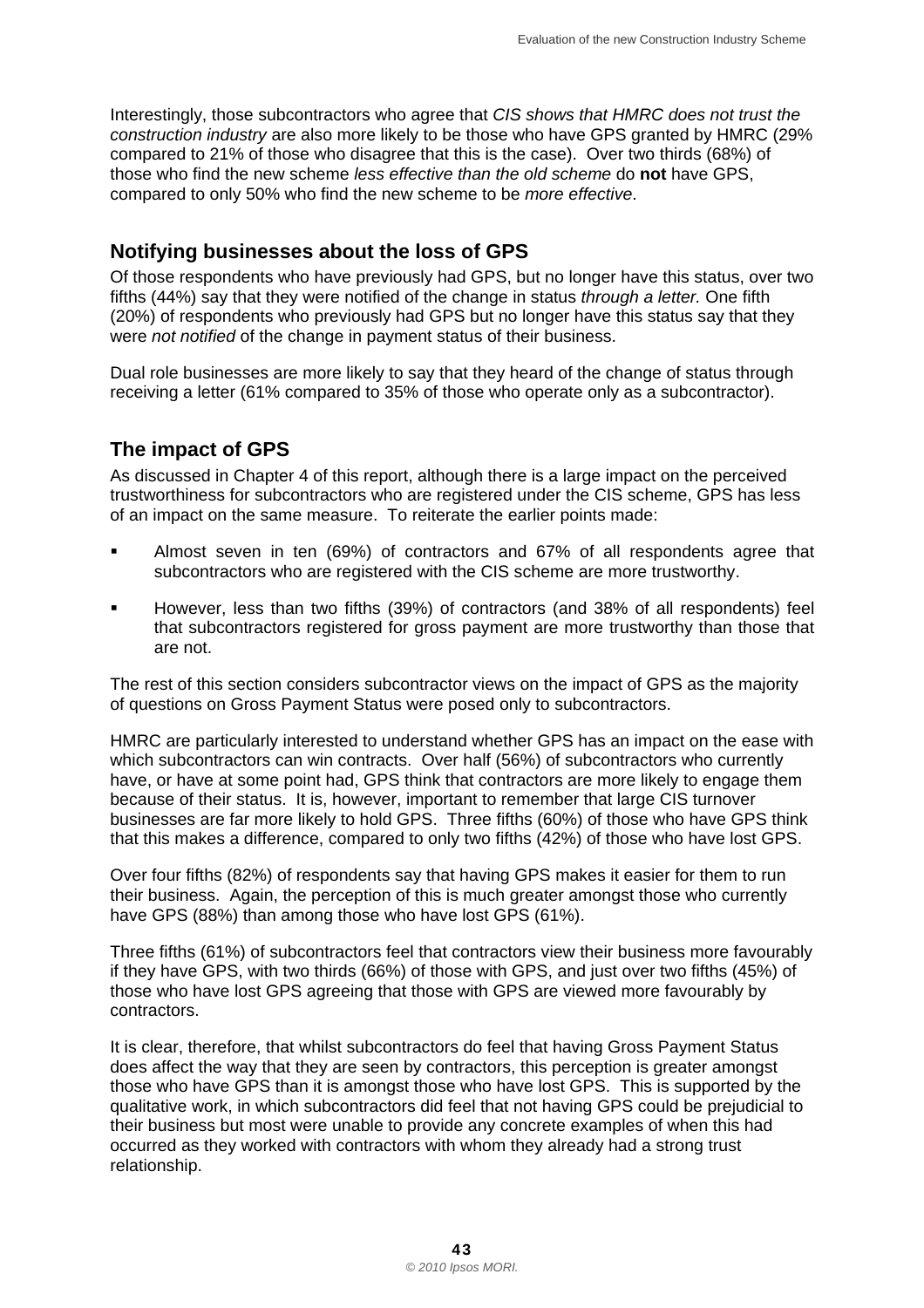### *Those that still have GPS think it makes a difference*

Thinking about your business, to what extent do you agree or disagree with the following statements about Gross Payment Status…..?



 Base: All subcontractors who have, or have had Gross Payment Status (521); fieldwork 22 June to 21 August 2009 **Ipsos MORI** 

Those respondents who have experience of using the old CIS are more likely to perceive that *having GPS makes it more likely that contractors will engage them*, with almost three fifths (58%) saying this compared to 56% of the total number of subcontractors. This possibly reflects the fact that the former are more likely than the latter to be positive about all aspects of GPS, and that those with a long-standing relationship with HMRC (i.e. many of those who have experienced old CIS) are more likely to have Gross Payment Status.

Dual role businesses are more likely to agree that *GPS makes it easier to run their business*  than those that are solely subcontractors (87% compared to 74% respectively). This is also the case for those businesses with a large CIS turnover (91% agree compared to only 77% of those with a small CIS turnover).

#### **5.6. Methods of administration**

Contractors, who manage the bulk of the administration of the scheme themselves were asked what business processes they have in place to manage CIS. The option of filing online monthly reports was introduced as part of the new scheme in 2007. Whilst it is known that this is a popular option of filing returns, with 56% of respondents saying they now file their CIS returns online, HMRC are interested to find out whether this change has reduced the time it takes contractors to administer the scheme.

Only **13% of contractors manage** *all* **of the administration of CIS electronically.** Almost half **(49%) use** *a mixture of a paper based and electronic* **methods,** whilst almost two fifths **(38%) still use a completely paper based method**.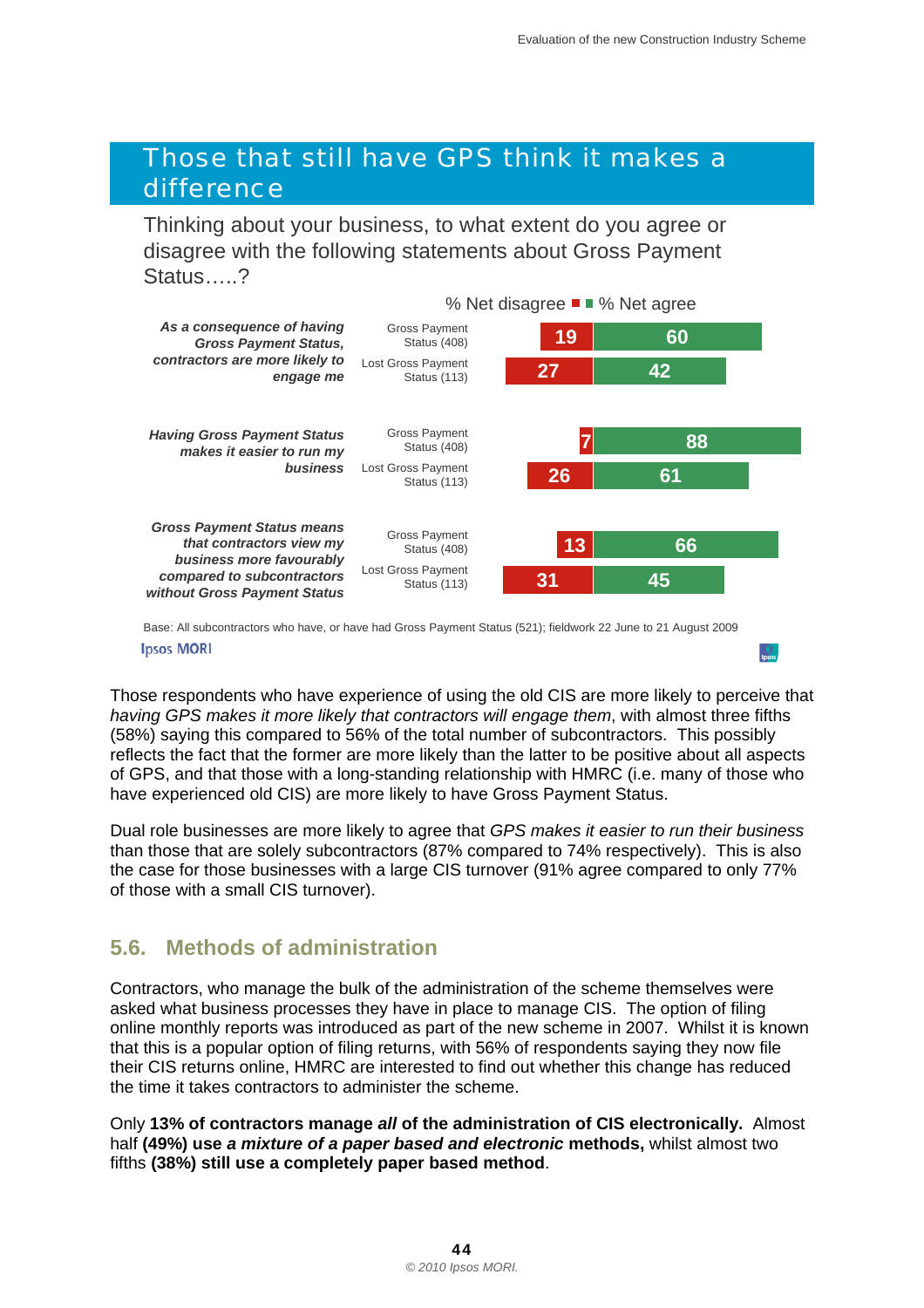## *Methods for managing administration*

Which of the following best describes your business's approach to administering the Construction Industry Scheme?



Base: All respondents who work as contractors and administer CIS themselves (1,500); fieldwork 22 June to 21 July 2009 **Ipsos MORI** 

There are some differences in the way different groups of contractors manage CIS records:

- Those businesses that are both contractors and subcontractors are most likely to use a *mixture of methods*, with over half (51%) saying this, compared to 44% of those who function solely as contractors.
- Those businesses with a larger CIS turnover are more likely to use *a completely electronic system*, with a fifth (20%) using a paperless approach compared to just over one in ten (11%) of businesses with a small CIS turnover.
- Contractors with experience of using the old system are the most likely to still use *a completely paper based* administration system (40% compared to 30% of those who have no experience of the old CIS).
- Half (50%) of those who think the new scheme takes more time than the old scheme also say they are only using *a paper-based system* (compared to 34% of those who find the new scheme takes less time than the old scheme).
- Over half (52%) of those who think the current scheme is less effective also say they use *a paper based system*, compared to only a third (33%) of those who think the current scheme is more effective.

#### **Using CIS Online**

Of contractors who say that they do manage some of the Construction Industry Scheme electronically over half **(56%) say that they file monthly returns using CIS Online**, the HMRC online portal for filing CIS returns. Two fifths (41%) of those who do some electronic administration do not use CIS Online.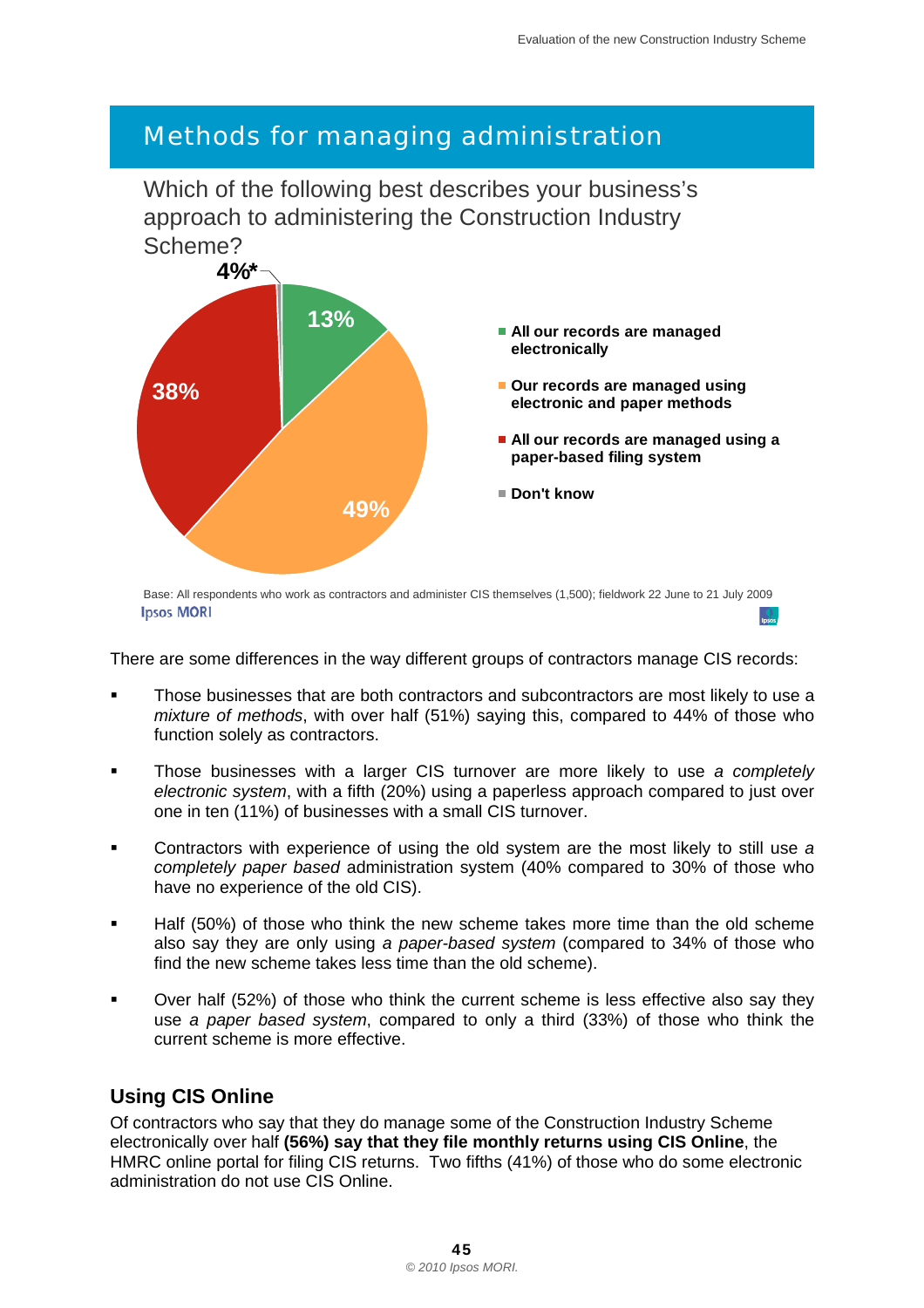# *Online administration*

You said that you manage at least some of the Construction Industry Scheme administration electronically. Do you use 'CIS Online' to file your monthly returns?



 Base: All contractors who manage at least some CIS administration electronically and it say it takes less time (449); All contractors who manage at least some CIS administration electronically and it say it takes more time (167); fieldwork 22 June to 21 August 2009 **Ipsos MORI** 

Contractors who find the current scheme *more effective*, and those who *verify subcontractors online* are all more likely to say that they use CIS Online.

The most popular method of filing through CIS Online is via the *free software provided on the HMRC website*; this is mentioned by almost seven in ten (69%) contractors who file online. Almost a fifth of contractors who file online (18%) use *add-ons to a commercial accounting software package* such as Sage.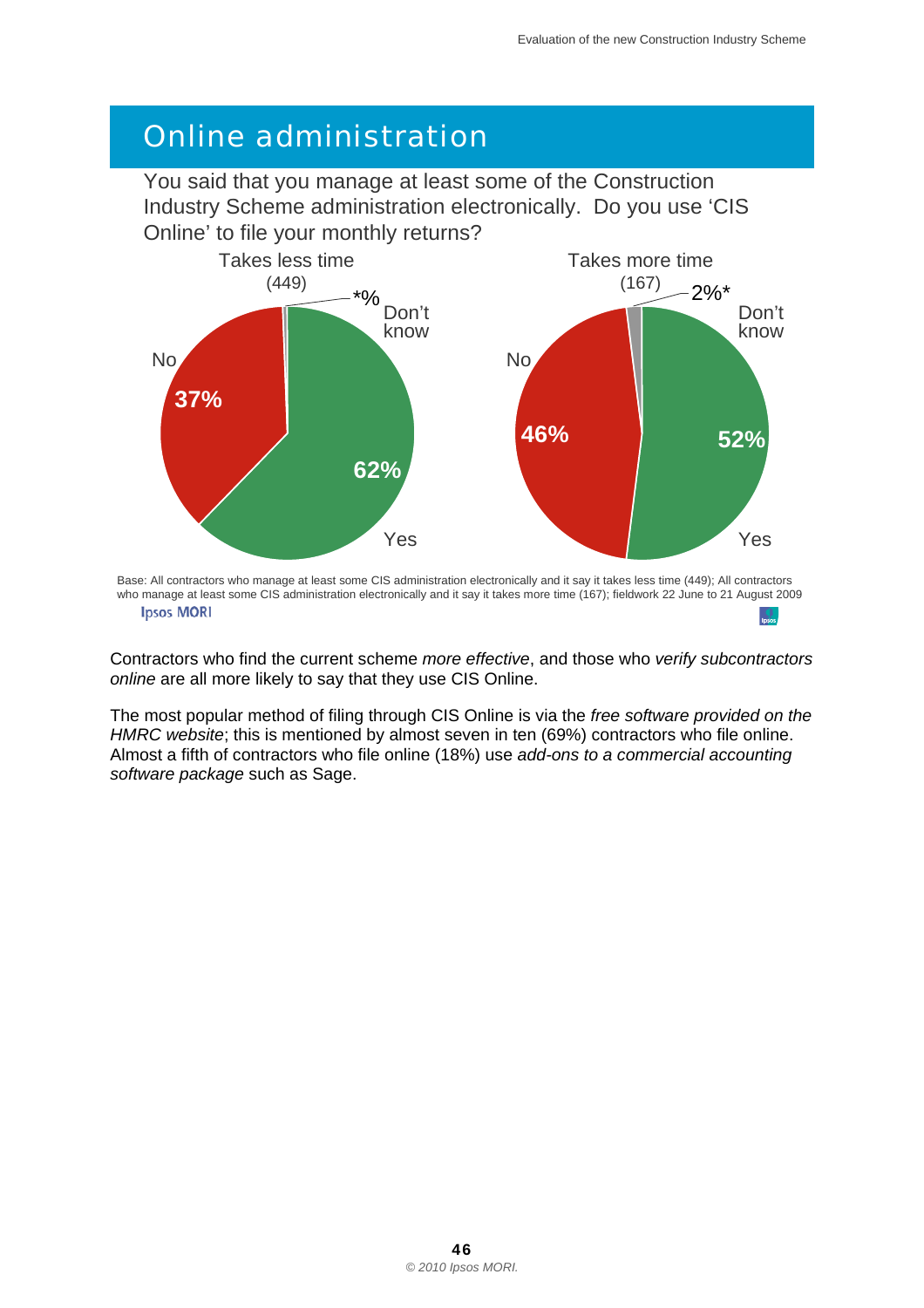# *Methods of filing online*

#### Which of the following methods do you use to file online?



 Base: All contractors who file monthly returns using CIS online (500); fieldwork 22 June to 21 August 2009 **Ipsos MORI** 

Contractors that file online with a small CIS turnover are the most likely to say that they use the *free software available from HMRC*. Over three quarters (76%) of this group use HMRC software compared to 64% of contractors with a large CIS turnover. Large CIS turnover businesses are more likely to use *an add-on to a commercial accounting package* (27% compared to 18% of the total). This is a good example of HMRC providing help for smaller businesses.

#### **Paper-based administration**

For those contractors who file their monthly returns on paper, HMRC has attempted to streamline the process by introducing pre-populated paper returns. The forms are sent to the contractors populated with the details of subcontractors who were verified under the scheme in the previous three months. If the subcontractor is not shown as paid on the form submitted that month, and no payments are made in the following two months, they will then drop off the pre-populated form.

Seven in ten **(70%) of contractors who file paper-based monthly returns are aware that they receive pre-populated returns from HMRC.** There are, however, still over a fifth **(21%) of contractors, who file a paper return, who say that they do not receive a partially completed return from HMRC**.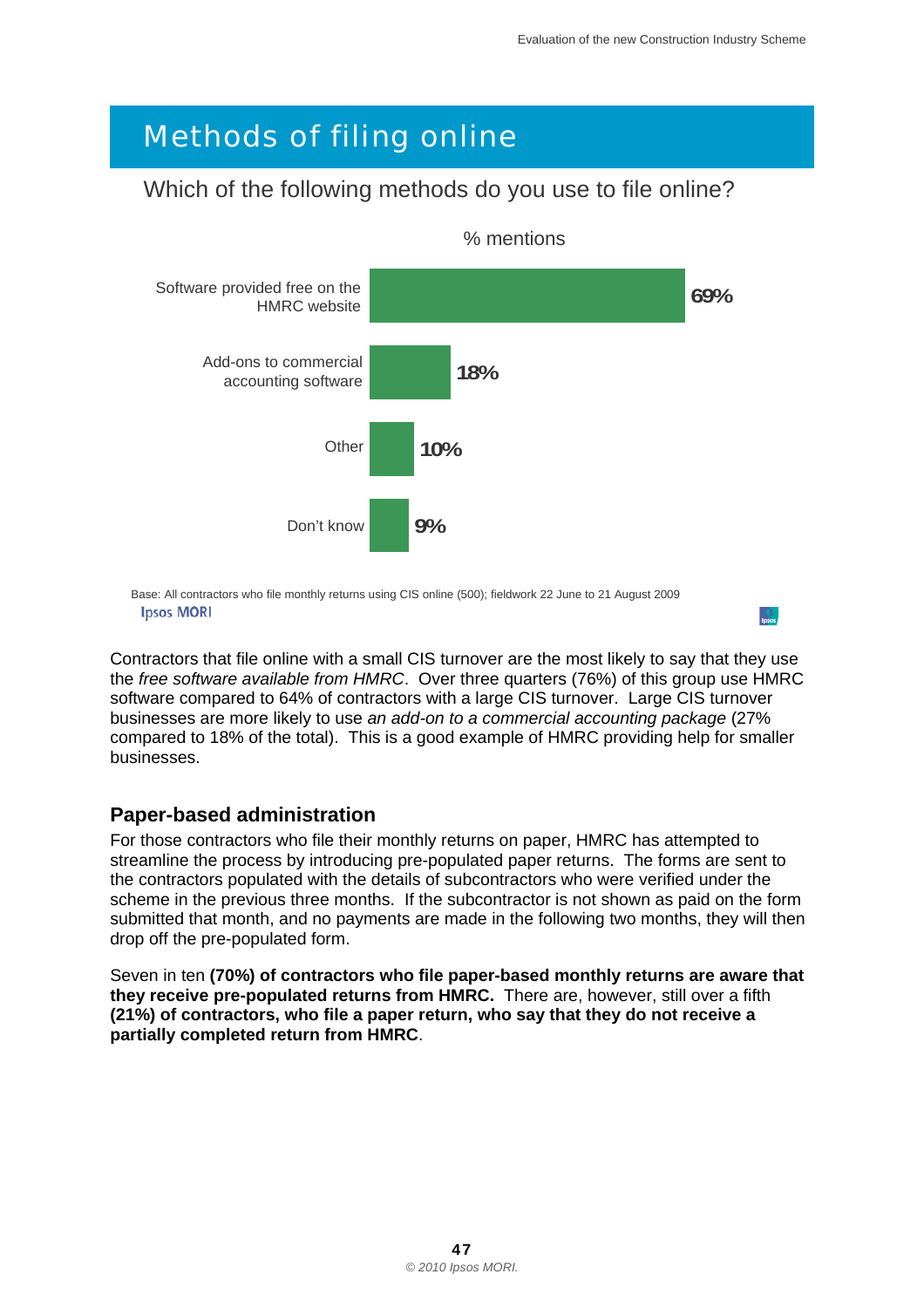# *Pre-populated returns*

You said that you manage at least some of the Construction Industry Scheme administration manually, using paper records. Does HM Revenue & Customs send you partially completed paper tax-returns?



 Base: All respondents who manage at least some CIS administration on paper (1,313); fieldwork 22 June to 21 August 2009 **Ipsos MORI** 

#### **How does this finding differ by contractor?**

Those employed in an office manager, financial or general administrator role are most likely to say that they receive a partially completed form, with almost eight in ten (79%) saying so, compared to less than two thirds (65%) of tradespeople. Those who are familiar with old CIS are also more likely to say they receive the form than those who are not familiar with the previous scheme (73% compared to 59%) perhaps indicating that those who were not familiar with the form before do not recognise the additional aid they are given by HMRC under the new scheme.

#### **5.7. Verifying subcontractors with HMRC**

Before engaging a subcontractor to work for them for the first time contractors must first verify whether or not that subcontractor is registered with HMRC, and if so whether that subcontractor has Gross Payment Status (GPS). The new scheme allows contractors to verify online and by telephone. The old CIS cards and certificates were withdrawn.

**Telephone is the most popular method for verification, with almost two thirds (65%) of contractors saying that they use this method.** Over one third (36%) use online verification<sup>8</sup>.

Of those who feel the new scheme takes more time than the old scheme, almost three quarters (72%) say that they use telephone verifications, whilst less than two thirds (63%) of

 8 Please note that respondents were allowed to give as many answers as applied to this question, as it is possible that respondents use more than one form of verification.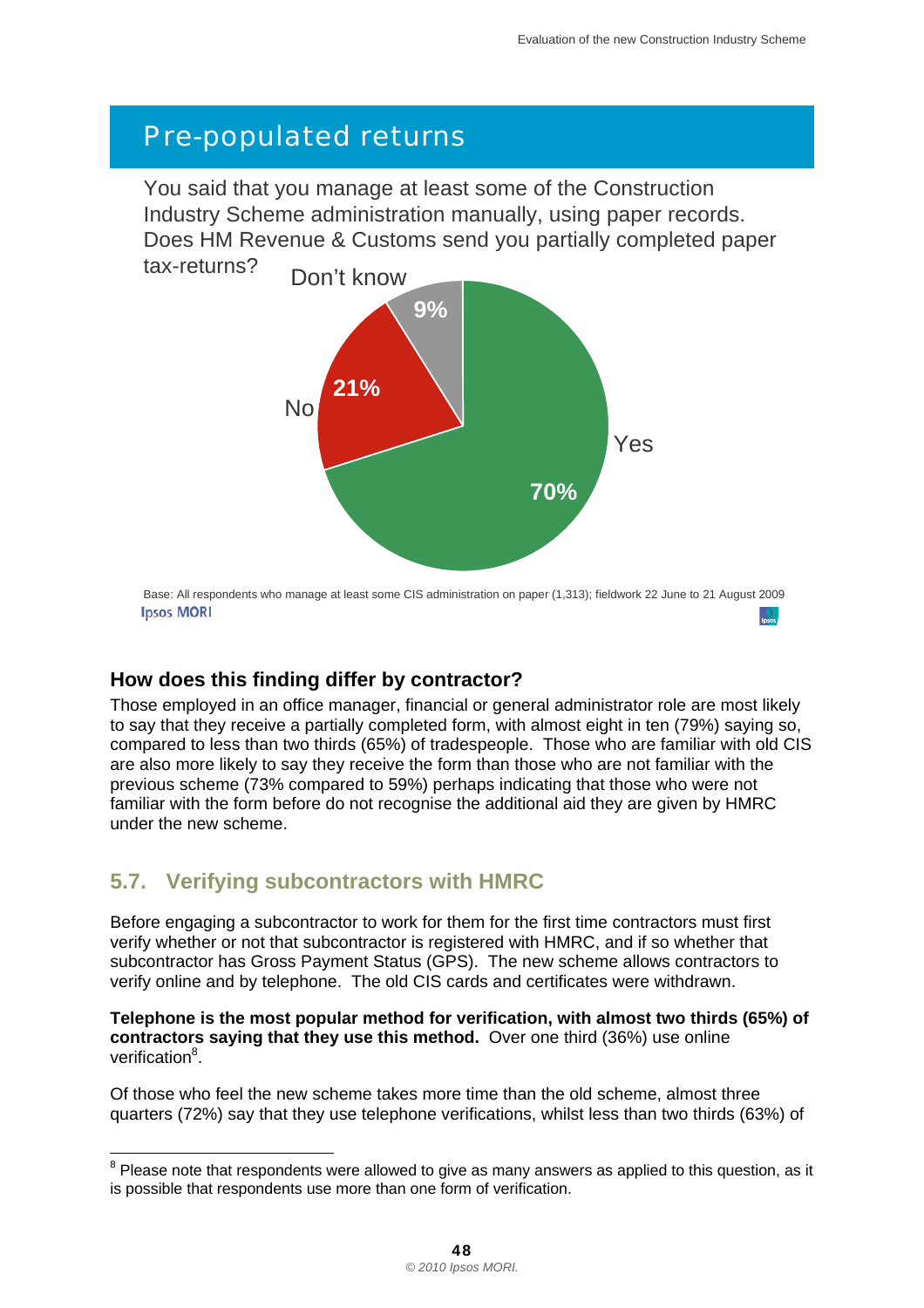those who find the new scheme is quicker say they would verify on the telephone. However, two fifths (41%) of those who find the new scheme quicker say that they verify online, compared to less than three in ten (28%) of those who think the new scheme is slower.

Thus whilst more contractors who felt the new scheme was quicker said they were using at least some electronic methods, using online verification is mentioned by more contractors who believe the scheme is in fact slower than it was in the old incarnation. The qualitative element of fieldwork is able to provide some further information in this area. Whilst contractors were on the whole very happy with the advent of electronic methods of filing and verifying in CIS, it was noted that sending and accessing data through the HMRC web portal could be, at times, very slow, and could require leaving a computer running for a significant amount of time, with some contractors mentioning that it could take hours at busy times to return a result. However, in discussion with HMRC, the authors note that online methods allow for a large number of subcontractors to be verified in one go, so for larger contractors, the electronic method can save time.

# *Methods of verification*

Which of the following methods do you use to verify if subcontractors should be paid with or without a deduction?



Base: All respondents who work as contractors and administer CIS themselves (1,500); Contractors who say it takes less time (708); Contractors who say it takes more time (350); fieldwork 22 June to 21 August 2009 **Ipsos MORI** 

Those who verify online are more likely to be large CIS turnover businesses (54%), dual role businesses (39%) and those who find the current scheme more effective than the old scheme (45%) compared to the total of 36%.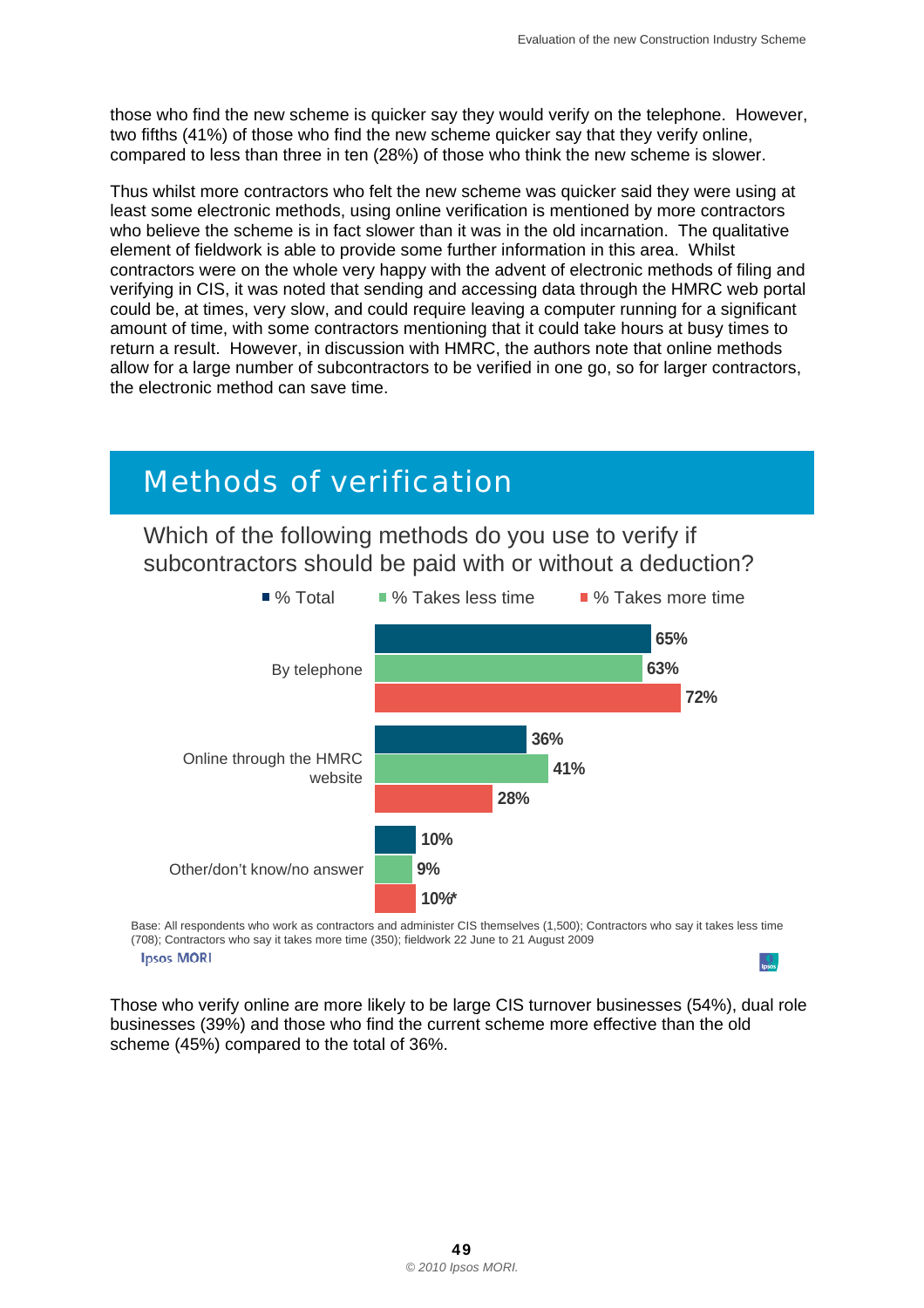# The changing face of CIS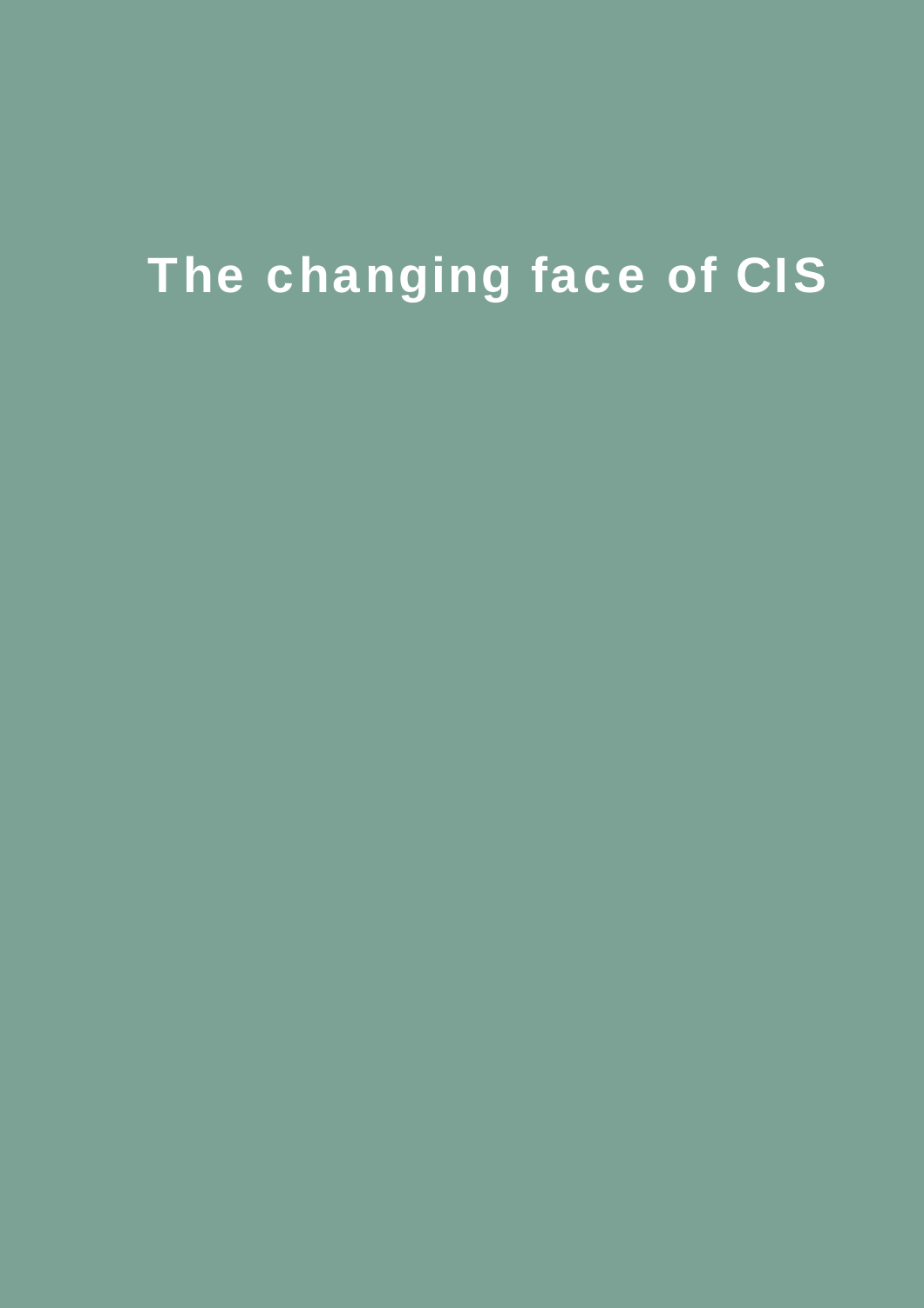# 6. The changing face of CIS

#### **6.1. Chapter overview and summary**

#### **Headline figures – time spent administering CIS**

- On average businesses spend around three and a half hours per month administering CIS.
- The modal time spent on administration each month is up to 30 minutes, with over a fifth (21%) of respondents saying that they spend up to half an hour per month on CIS.

#### **Headline figures – ease of administration**

- 80% of respondents describe CIS as *easy* to administer, with over one fifth (22%) saying that they find the scheme *very easy*.
- Almost a third (32%) of respondents who describe CIS as difficult to administer cite the reason as having *too many complicated forms to fill in*.
- 43% of tradespeople say this compared to 22% of those who work in other job roles.

#### **Headline figures – employment status**

- 50% of contractors agree that they *think more about the working terms and conditions of workers* following the introduction of the employment status declaration.
- On average subcontractors say that they have worked for *four contractors in the last year*.

#### **Headline figures – comparison with old CIS**

- 75% of respondents currently working under CIS also have experience of working under the old system.
- 65% of respondents agree that *the new scheme is simpler to administer than the old scheme*.
- 57% of respondents agree *that the administration for the new scheme takes less time per month to complete* than old CIS.
- **•** Of those who say the time they have spent administering the scheme has decreased under the new scheme, 48% say that they spend *half the time or less than half the time* on the scheme.
- In this section, we explore how CIS has changed since 2007, and the effect this has had on businesses in relation to the time it takes to administer CIS.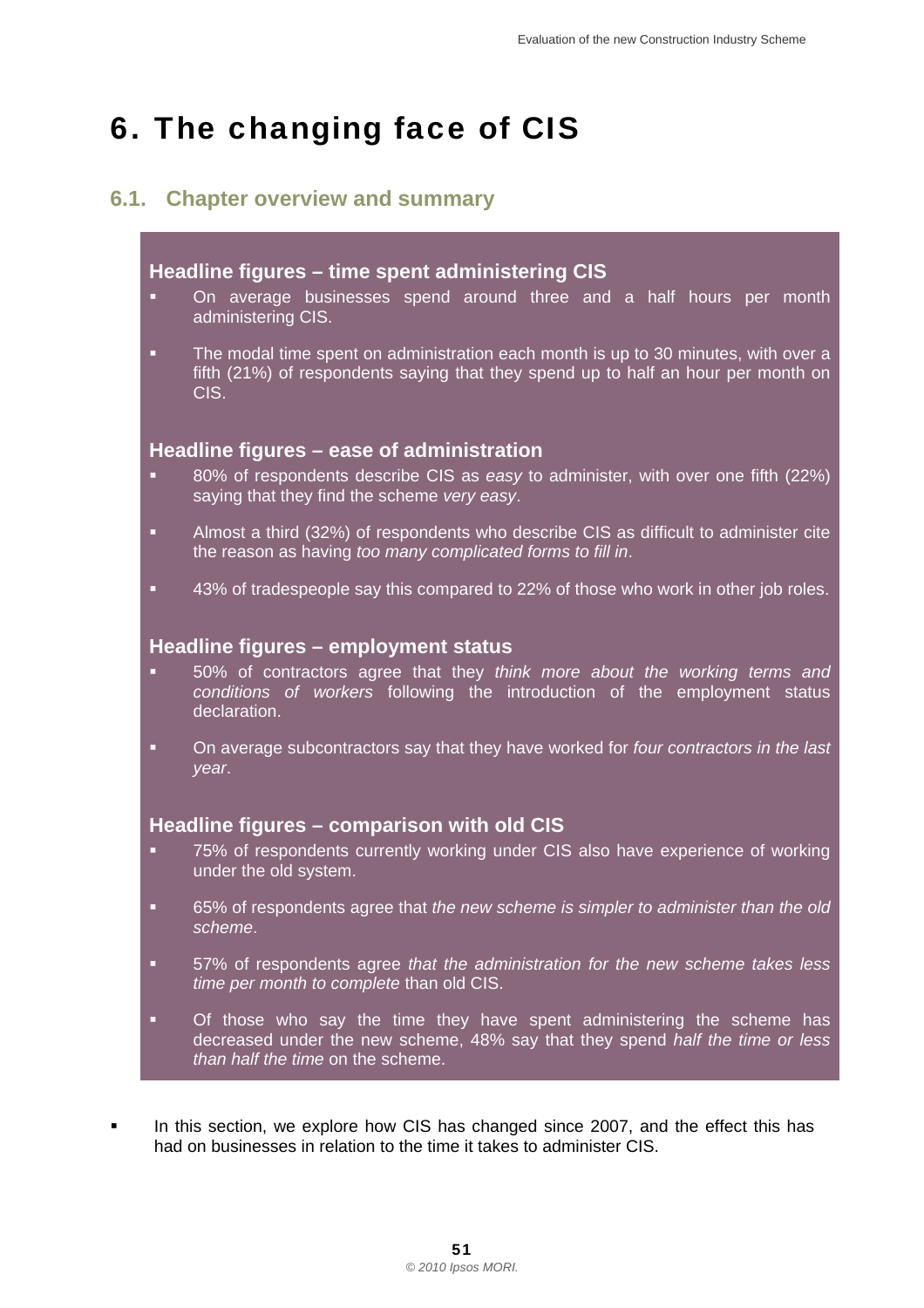- The amount of time spent administering CIS is, for most, quite small. Indeed some (especially subcontractors) say it does not take them any time at all. There is a relationship with size of CIS turnover – **larger businesses spend more time administering the scheme**. This is to be expected as the likelihood is that these businesses will engage more subcontractors. This also helps explain the apparent contradiction that those using electronic methods spend more time administering the scheme than those using paper based systems, as:
	- larger businesses are more likely to use electronic methods and,
	- the more subcontractors that are used, the more likely it is for businesses to need to do their administration efficiently

Hence, larger businesses simply have a lot more actual administration to do so are more likely to need electronic methods to administer the scheme.

- Critically, smaller businesses do find it more difficult to administer the scheme. This is important because there are more of these.
- Job role also plays a crucial part. Of those that say they find CIS difficult to administer because *there are too many complicated forms to complete*, 43% are tradespeople (builders, joiners, electricians, etc) compared to just 22% who describe themselves having a more administrative or managerial role in the business. As discussed in Chapter 4 (p37) with regard to the information required by contractors and provided by subcontractors, there is a suggestion that all HMRC requirements are viewed as the same administrative burden, and that this does not relate to the *process* of the scheme but rather to the *associations* such as, for example, tax administration as a whole.
- think about the status of their workers, the declaration itself has caused a quarter of Although half of the contractors think that the employment declaration has made them them to take action, which is mostly to increase their use of subcontracting.
- There is some difference in the effect of the employment status declaration based on the CIS turnover of a business. Small subcontractors are more likely to have switched to solely using subcontractors; whereas large businesses are more likely to say that their business now has a larger proportion of permanent employees.
- Although those with experience of using the old scheme are generally positive about new CIS, subcontractors and businesses with a small CIS turnover are most likely to agree that that *old CIS was more effective at preventing income tax evasion than the new scheme*.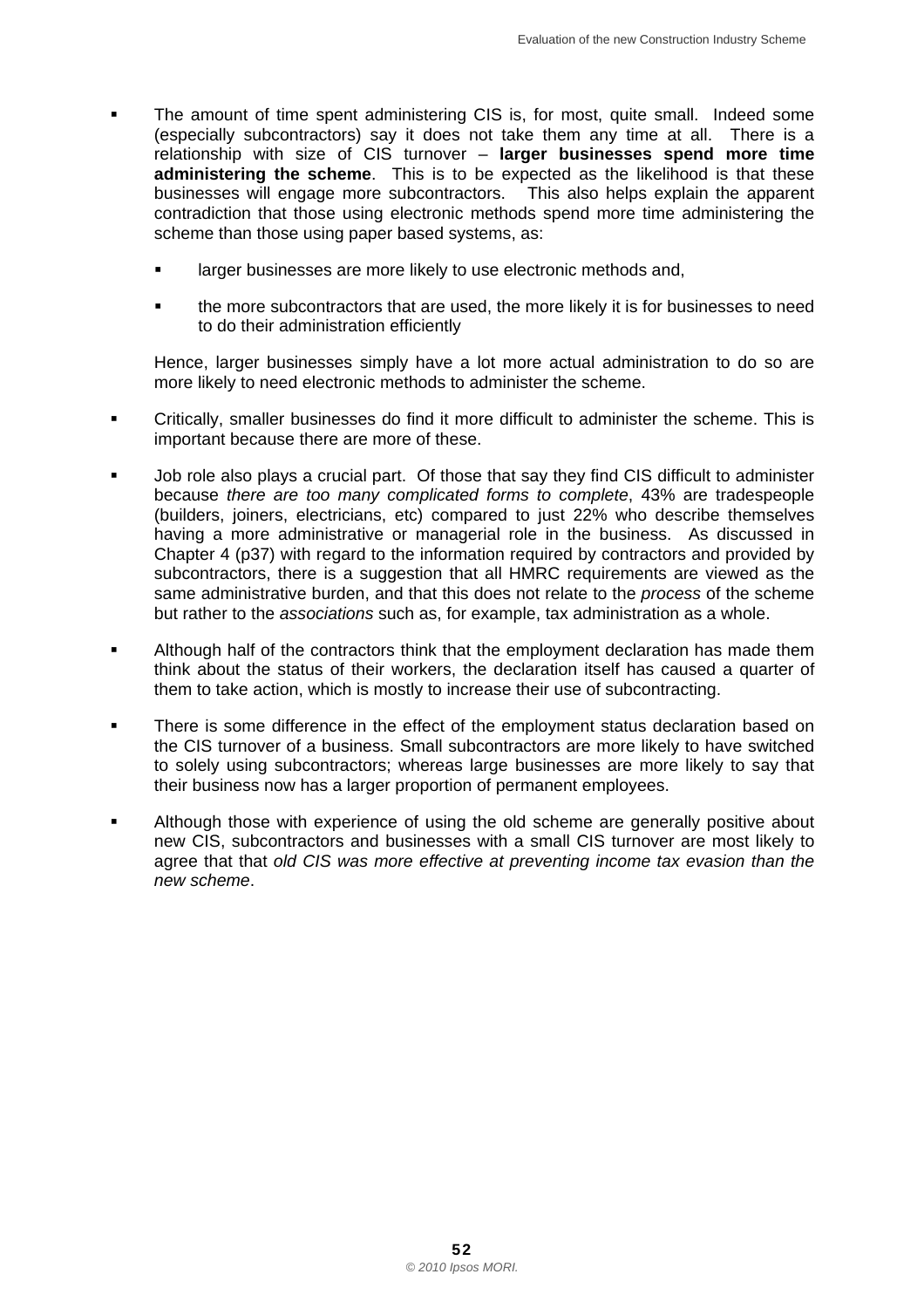#### **6.2. The time taken by administration**

#### **On average businesses spend around three and a half hours per month administering**

**CIS.** There is, however a large difference in the times reported, with five percent of respondents saying they do not spend any time at all administering CIS and three percent saying that the process takes them more than ten hours. It can be helpful, where the distribution is spread across such a large time period, to also look at the most common response. The modal time spent on administration each month is up to 30 minutes, with over a fifth (21%) of respondents saying that they spend up to half an hour per month on CIS. A similar proportion (20%) spend between one and two hours per month administering the scheme.

# *Time taken to administer the scheme*

Thinking about all the things we have just discussed, how long does it take you to complete all the administration needed for the Construction Industry Scheme in a typical working month?



#### **Differences by business profile**

It is also worth noting that responses are skewed towards the lower end of the range, meaning that most businesses are not spending a large amount of time per month to administer CIS. However, subcontractors make up a significantly larger proportion of those saying that they do not need to spend any time administering the scheme, with eight percent saying it does not take them any time, compared to only five percent of all respondents. These businesses are also more likely to be those with a small CIS turnover, with six percent of small turnover businesses saying they spend no time on CIS administration compared to no large turnover businesses.

Those who work as contractors are significantly more likely to say that they spend up to half an hour per month on CIS administration, with over a quarter (27%) of contractors taking this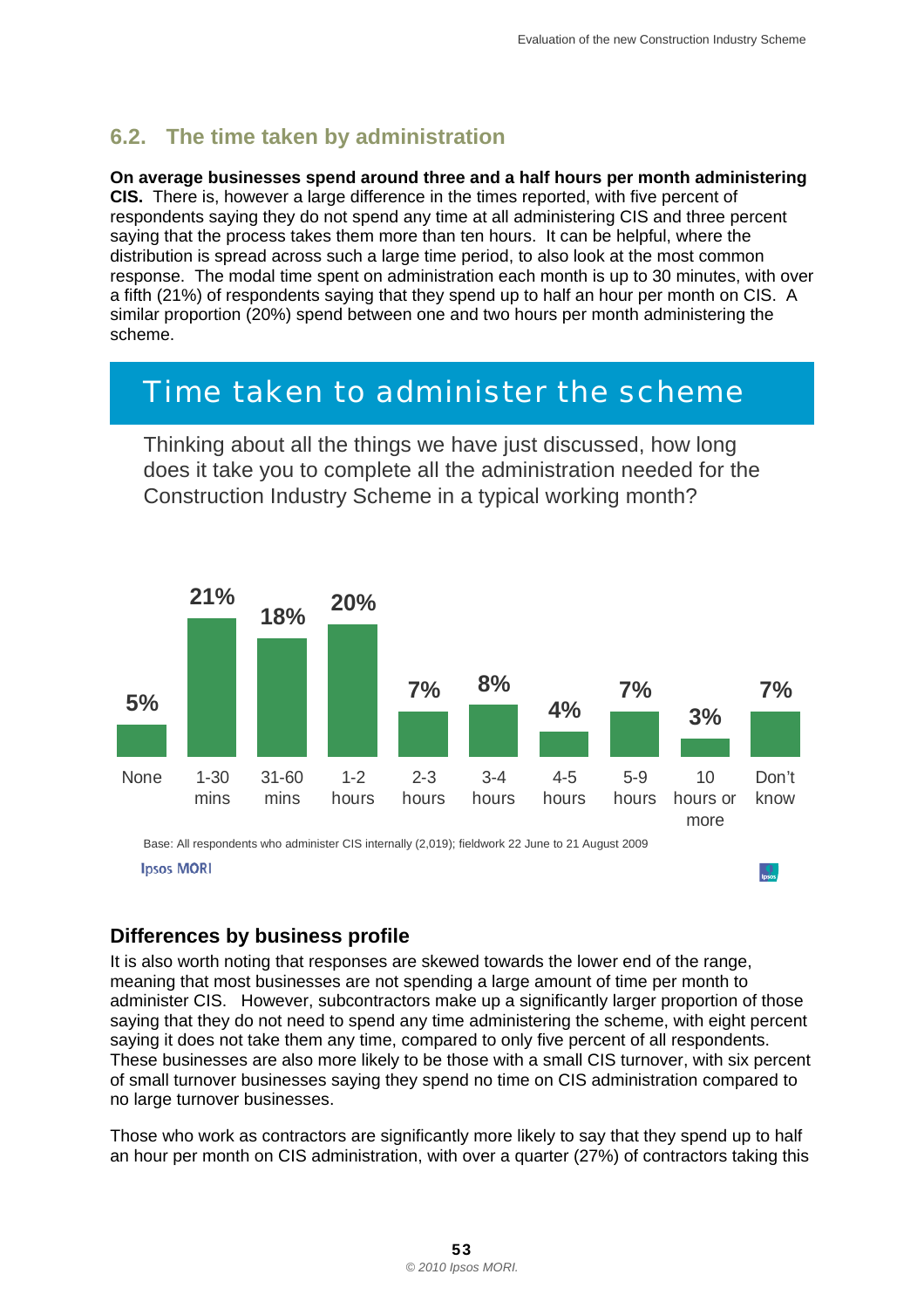D.

amount of time compared to around one in five of those who work as subcontractors and dual role businesses (19% and 20% respectively).

In general businesses with a larger CIS turnover are more likely to be those businesses reporting that they spend in excess of five hours per month in the administration of CIS.

#### **6.3. The ease of administering CIS**

Four fifths **(80%) of respondents describe CIS as** *easy* **to administer, with over one fifth (22%) saying that they find the scheme** *very easy***.** However, 16% of respondents say they would describe the scheme as *difficult* to administer, with five percent saying that they find it *very difficult*.

# *Ease of administering the scheme*

Overall, would you describe the Construction Industry Scheme as easy or difficult to administer?



 Base: All respondents who administer CIS internally (2,019); fieldwork 22 June to 21 August 2009 **Ipsos MORI** 

There are several significant differences between businesses in relation to ease of administration:

- *Large CIS turnover contractors* (92%) and *large* and *medium CIS turnover dual role businesses* (both 88%) are most likely to say that they find the scheme easy to administer compared with just over three quarters (76%) of *small CIS turnover subcontractors*.
- Compared to *subcontractors*, *dual role businesses* are the most likely to say that they find the process easy (83% dual versus 78% subcontractors).
- Those businesses with a *small CIS turnover* are the most likely to say they find the scheme *difficult* to complete, with almost one fifth (18%) describing it as difficult, compared to just over one in ten (11%) of both *large* and *medium CIS turnover*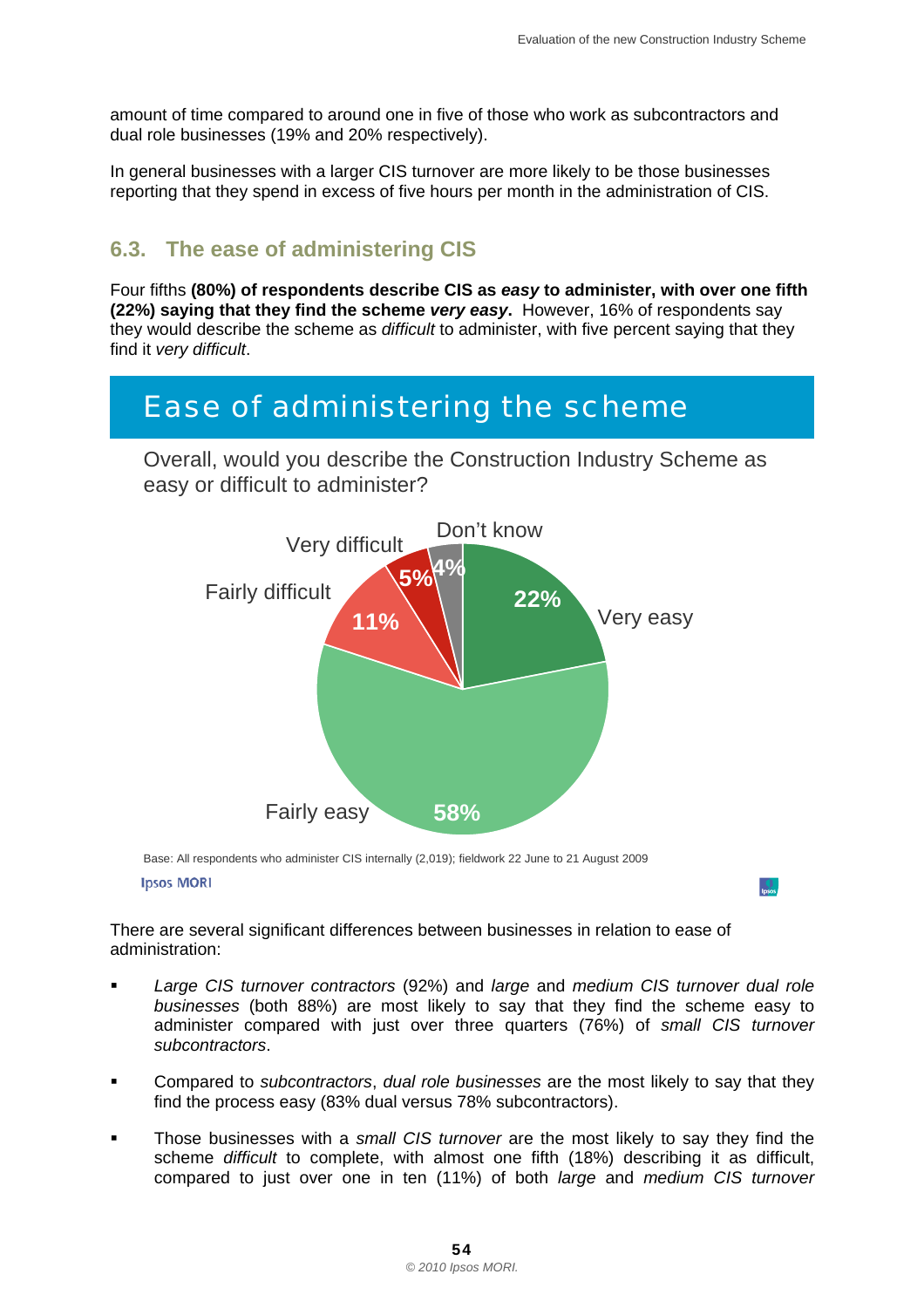*businesses*. It is important not to confuse the issue of time to complete with difficulty to complete – large businesses tend to take more time, but find it easier because, as we have noted, it is likely that they have more administration to do.

 Those respondents who *used the old CIS* and those who agree *the current system takes less time than the old system* are more likely to describe the new scheme as easy to administer (82% and 91% respectively compared to 77% of those *not familiar with old CIS* and 67% who *think the new scheme takes longer to administer*).

#### **Difficulties in administering CIS**

Of those respondents who find CIS difficult, almost one third (32%) say that this is because there are *too many complicated forms to complete*. Slightly below a quarter (23%) say that the *administration is too much of a burden to their business*, and a further fifth (20%) say that it is *hard to file the required information with HMRC*.

# *Difficulties with CIS administration*

Why do you find it difficult to administer the Construction Industry Scheme?



Mentions over n=20 only

Base: All respondents who find the CIS difficult to administer (328); fieldwork 22 June to 21 August 2009 **Ipsos MORI**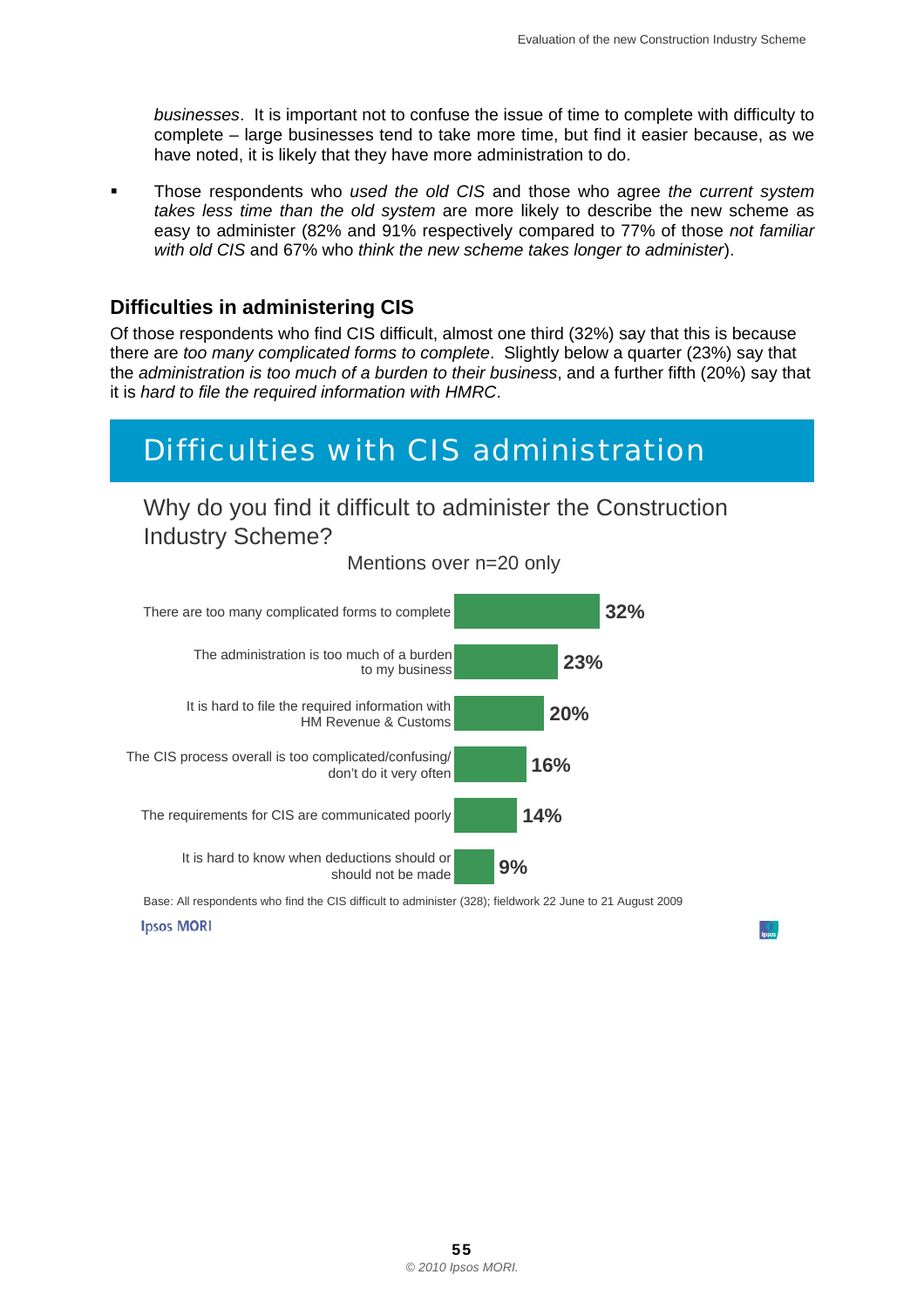**Those who work as tradespeople or construction workers, rather than in administration or management roles, are more likely to say that they find CIS difficult because there are** *too many complicated forms to complete*. Over two fifths (43%) of tradespeople say this compared to 22% of those who work in a role such as office manager, payroll clerk or administrator.

Dual role businesses are most likely to say that *the administration is too much of a* 

"If you've got a guy that's a tiler and that tiler is collecting tax for the government via VAT, got to send returns in, paperwork, this carry on, if he's using a sub got to send returns in, paperwork, and all of these returns that have been sent in carry a fine for not doing the work … There's not a lot of time involved in this, but a guy that's tiling, a guy that's out painting, a guy that's laying bricks, that's what he does, that's what he does for a living, he lays bricks"

**Medium Dual Role Business** 

*burden* regardless of CIS turnover size, with over three in ten (31%) of dual role businesses saying this compared to less than a quarter (23%) of the total. As these businesses have to complete more documentation than those operating solely as contractors or subcontractors, this is perhaps to be expected.

#### **6.4. Employment status declaration**

CIS now requires contractors to make a statutory declaration of the employment status of subcontractors on their monthly return. This means that contractors must declare that none of the listed subcontractors is an employee.

As shown overleaf, half **(50%) of contractors agree that they** *think more about the working terms and conditions of workers* **following the introduction of the employment status declaration,** with 15% saying they do not agree and just over a fifth (22%) saying that they neither agree nor disagree with the statement.

#### **Subgroup differences on working conditions**

Those in dual role businesses and those with a large CIS turnover are more likely to *strongly agree* that the employment status declaration has encouraged them to think more about the working terms and conditions of workers (17% and 23% respectively compared to 13% of contractors and 14% of small CIS turnover businesses). Those in small CIS turnover businesses are most likely to disagree that it has had an impact (17% compared to 15% of the total).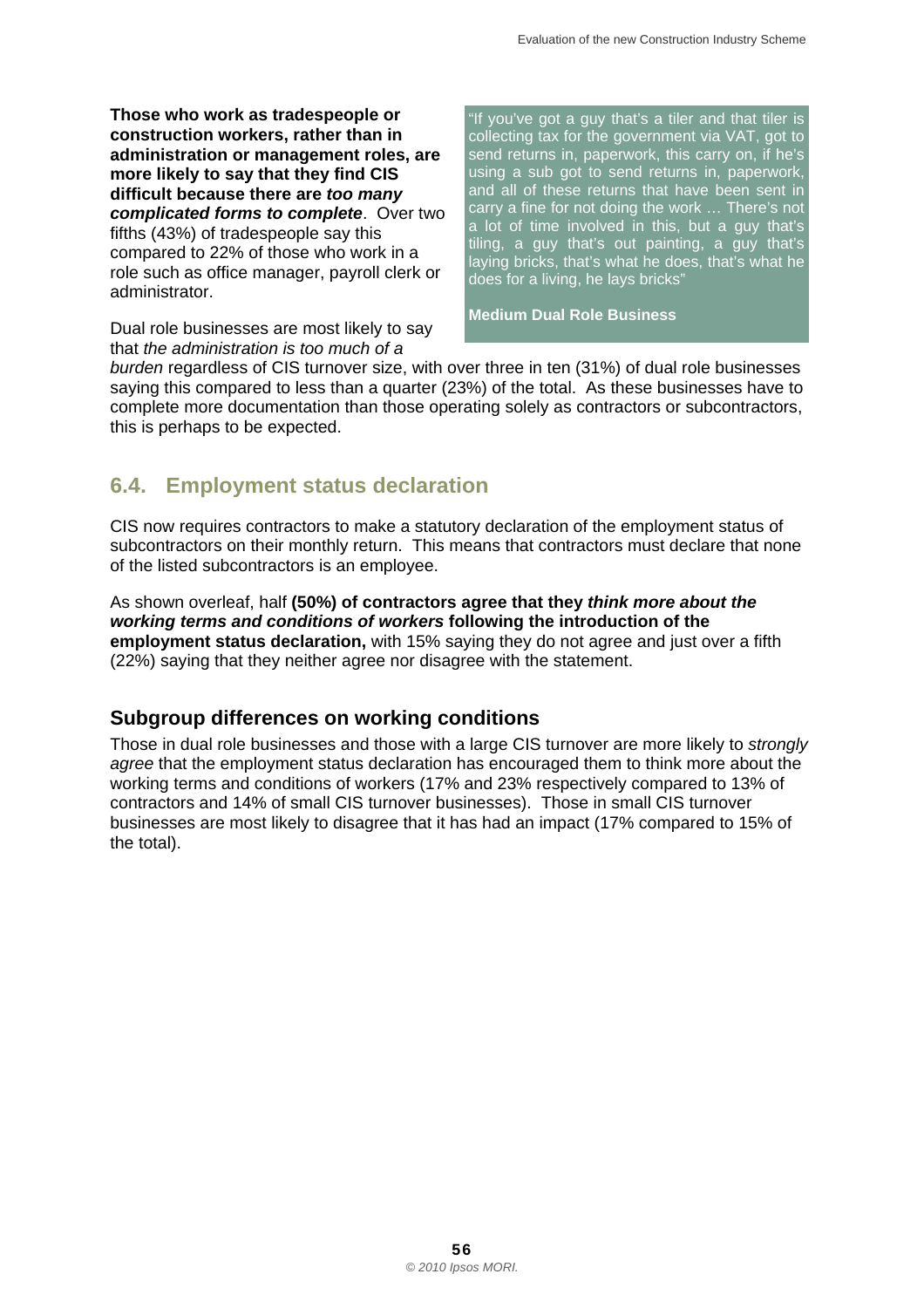## *Working terms and conditions of workers*

To what extent would you agree or disagree with the following statement? *"I now think more about the working terms and conditions of workers"* 



#### **The effect of the declaration**

Over two thirds (68%) of contractors say that there has been *no change* in the mix of subcontractors and permanent employees used by their business as a result of the employment status declaration. However, a quarter of businesses (25%) say the declaration has had an effect: one in ten (10%) say that as a result of the declaration, their business now *only uses subcontractors*, whilst 5% say there has been *an increase in the proportion of subcontractors used* and a further 7% say there has been an *increase in the number of permanent employees of the business*.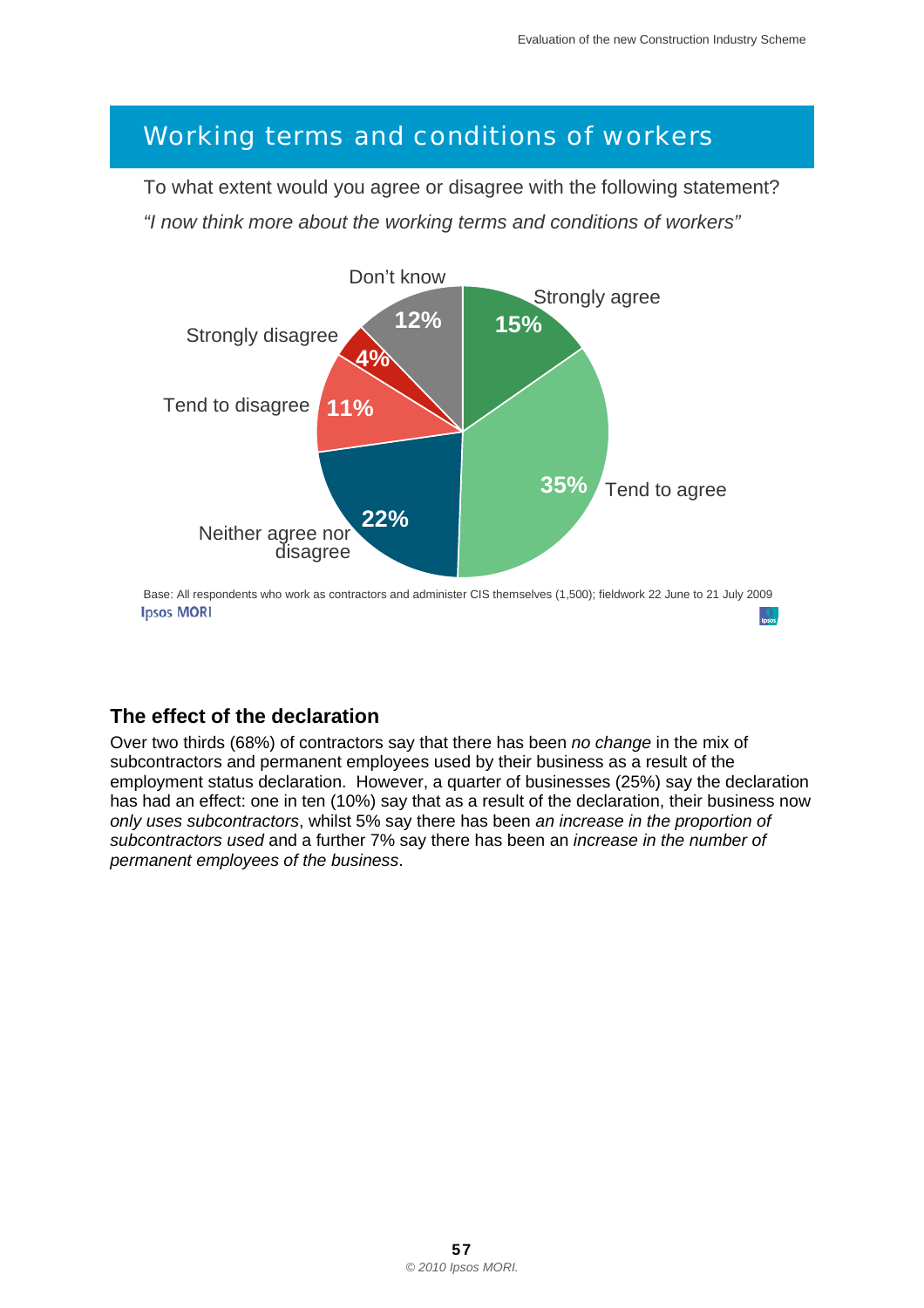## *Effect of the Employment Status Declaration*

 Which of the following best describes the effect this declaration has had on the mix of subcontractors and permanent employees used by your business?



**Ipsos MORI** 

The declaration has affected businesses differently. Comparing contractors with small and large CIS turnover reveals that small contractors are more likely than large contractors to have switched to solely using subcontractors (13% compared to 10% of the total). Large businesses are more likely to say there has been no change in the mix of subcontractors and permanent employees as a result of the introduction of the declaration, with over three quarters (78%) saying this, compared to under two thirds (65%) of small turnover businesses.

#### **6.5. Number of contractors worked with**

Subcontractors were also asked about the variety of contractors they worked with over a twelve month period. **On average subcontractors say that they have worked for** *4 contractors in the last year***,** with two fifths (40%) saying that they worked for between 2 and 4 contractors over the past twelve months. However, just over a quarter (26%) says that they have only worked for one contractor in the last year.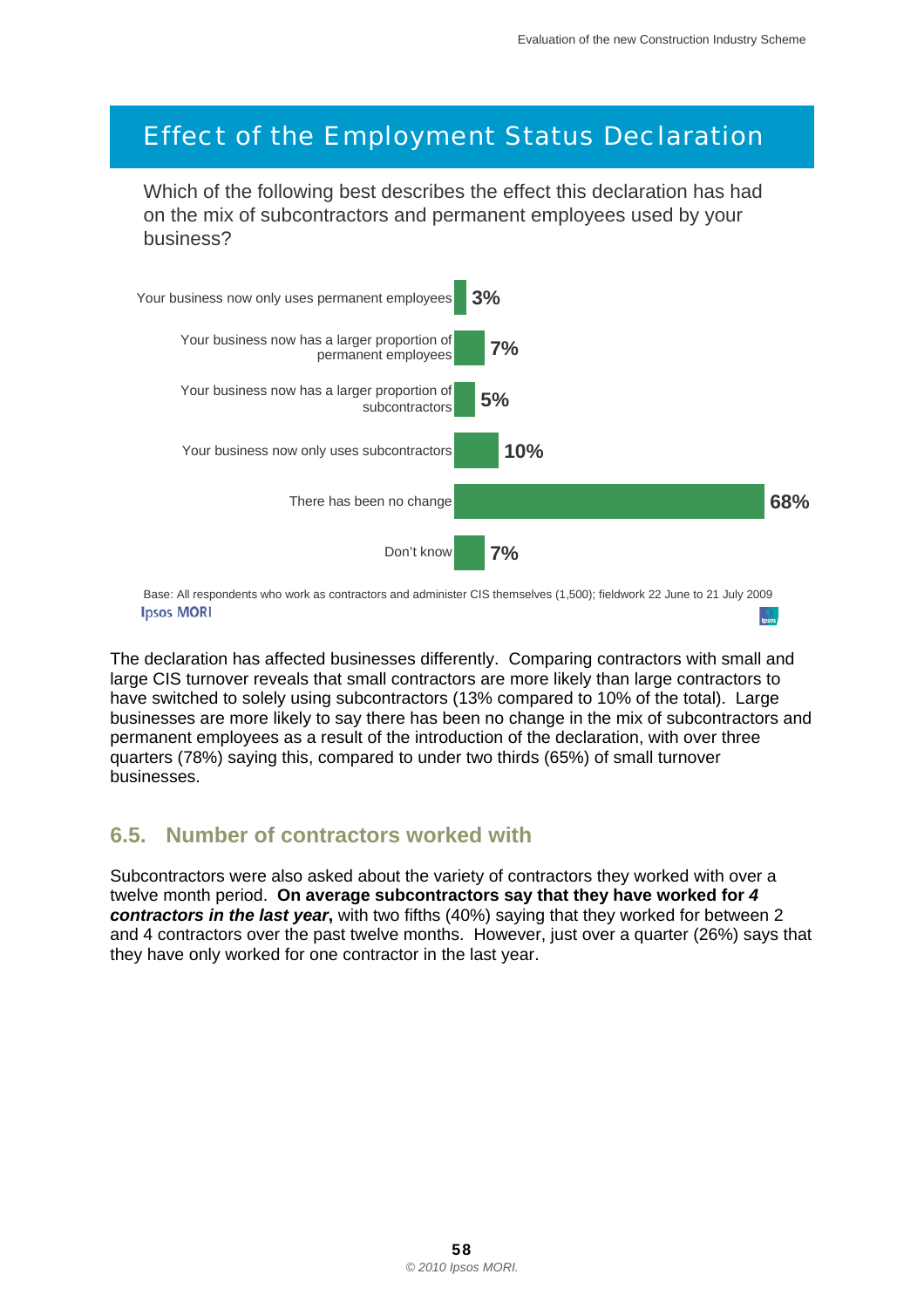#### *Number of businesses subcontracted for*

Approximately how many contractors did you/your business subcontract for in the last year?



Base: All respondents who work as subcontractors and administer CIS themselves (1257); fieldwork 22 June to 21 August 2009

As may be expected, **the larger the CIS turnover of the subcontractors, the more likely they are to say they have worked with a greater number of contractors**. One in three (32%) of small CIS turnover businesses say they have worked with only one contractor in the past twelve months, compared to one in ten (10%) of those with a medium CIS turnover. Conversely almost half (46%) of large CIS turnover subcontractors say that they have worked for ten or more different contractors, compared to only four percent of small CIS turnover subcontractors.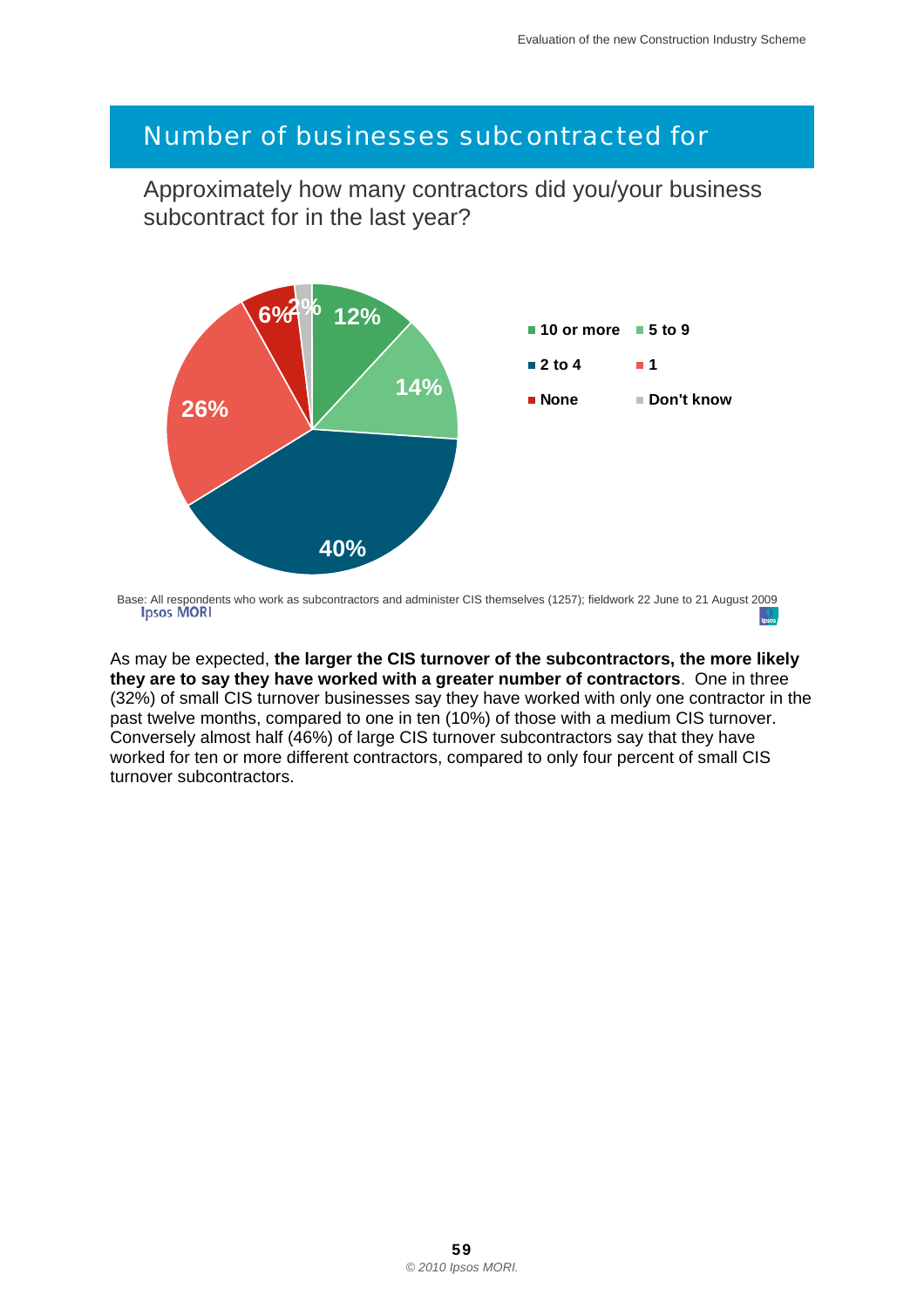#### **6.6. Comparisons with Old CIS**

**Three quarters (75%) of respondents currently working under CIS also have experience of working under the old system**. Just over one fifth (22%) of respondents have no experience of old CIS.



Those least likely to have experienced the old system are small subcontractors, three in ten (30%) of whom say they have not, compared to 22% of the total.

#### **A simplified system?**

In the main, businesses that administer CIS for themselves are positive about the changes made to the system. **Almost two thirds (65%) of respondents agree that** *the new scheme is simpler to administer than the old scheme***.** However, slightly over a fifth (22%) of respondents disagree that the new scheme is simpler. Respondents were asked to make further comparisons with the old system:

- Over half of respondents **(57%) agree** *that the administration for the new scheme takes less time per month to complete*, with over a quarter (26%) disagreeing that this is the case.
- Less than a third (32%) agree that *there is more paperwork and filing in the new scheme than in the old*, with over half (52%) expressing disagreement with this statement.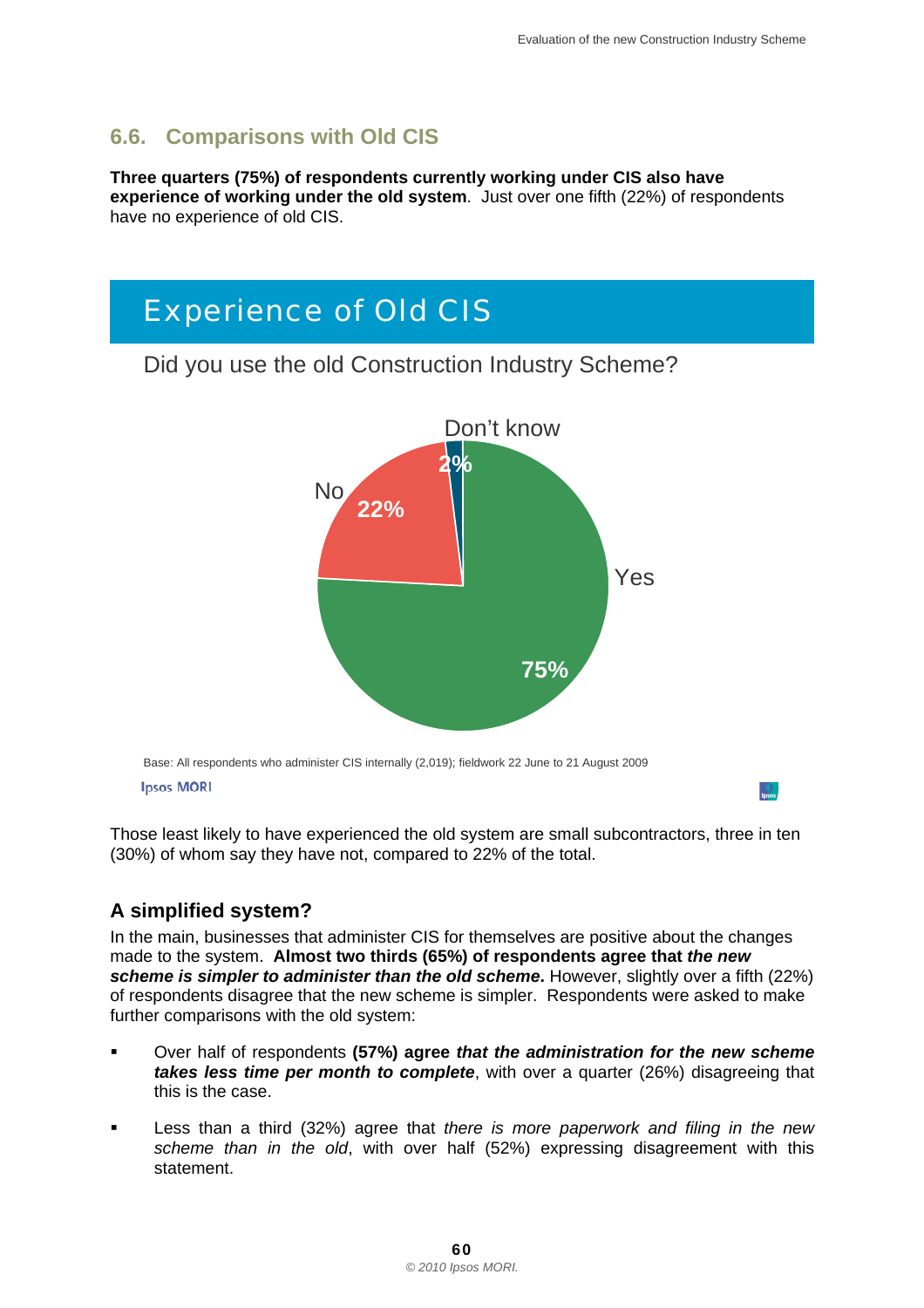And just over a quarter (27%) agree that *old CIS was more effective at preventing income tax evasion than the new scheme*, with a greater proportion (37%) saying they disagree that the old scheme was more effective.

# *Time comparisons to Old CIS*

To what extent do you agree or disagree with the following statements…?



Agree Disagree

 Base: All respondents who are familiar with the Old CIS and who administer CIS internally (1,611); fieldwork 22 June to 21 August 2009

**Ipsos MORI** 

Those who disagree that the *new scheme is simpler to administer than the old scheme<sup>9</sup> are* more likely to be:

- Businesses with small CIS turnover (24% compared to 14% of those with a large CIS turnover)
- **Those who do not have Gross Payment Status (26% compared to 15% who do)**
- Those who find CIS difficult to administer (56% compared to 16% of those who describe the process as easy)
- Those who think new CIS is less effective (34% compared to 14% of those who think it is more effective)
- Those who agree that CIS shows HMRC does not trust the construction industry (27% compared to 14% of those who disagree)

A similar profile is seen amongst those who disagree that *it takes less time to complete CIS administration each month compared to the old scheme*.

 $\frac{9}{9}$ n=354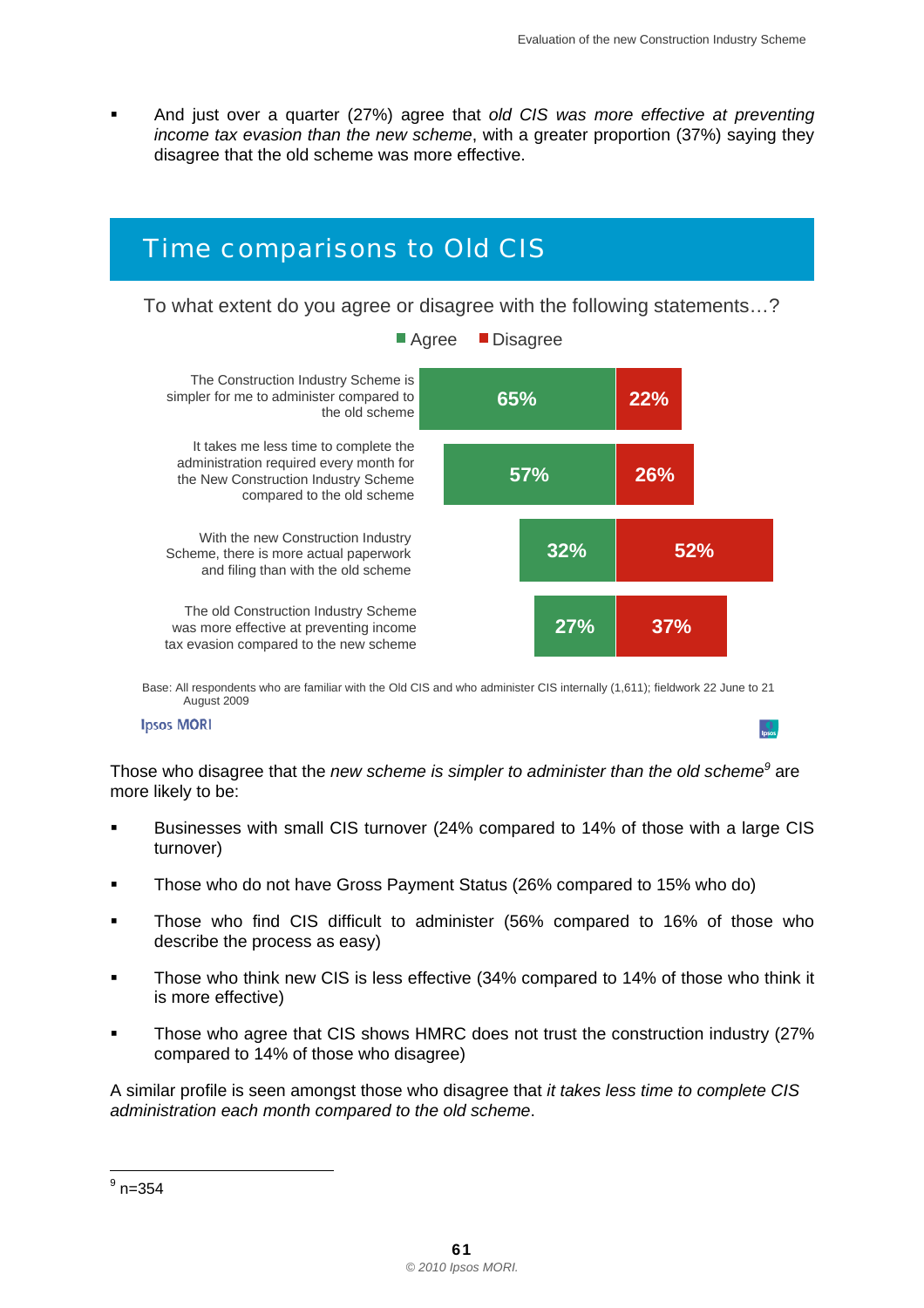Subcontractors and all businesses with a small CIS turnover are most likely to agree that *old CIS was more effective at preventing income tax evasion than the new scheme*, (33% and 31% respectively compared with 21% of contractors and 13% of large CIS turnover businesses). Small subcontractors are the most likely to agree that the old scheme was more effective than the new scheme (36%). A third (33%) of those with no Gross Payment Status also agree with the statement compared to less than one in five (19%) of those with GPS.

Those with experience of the old scheme who feel that CIS is ineffective overall are more likely to agree that the old scheme was more effective at preventing income tax evasion. Almost two fifths (39%) of those who feel CIS is ineffective overall agree that the old scheme was more effective compared to a quarter (25%) who disagree. Those who feel that tax avoidance is uncommon in the industry are also more likely to agree that the old scheme is more effective than the new, with just under three in ten (29%) agreeing compared to 27% of the total.

Of those who say that the time they have spent administering the scheme has decreased under the new scheme<sup>10</sup>, around one in six (16%) say that they spend less than half the time on new CIS administration, with a further third (32%) saying that they spend about half the time. Half (50%) of respondents say that the time they spend on CIS has decreased by less than half.

# *Reduction in administrative burden*



You said that you now spend less time administering the Construction Industry Scheme. Would you say that…..?

 Base: All respondents who feel that less administration is required under the New CIS (922); fieldwork 22 June to 21 July 2009

**Ipsos MORI** 

Those respondents who say the new scheme has reduced the time the least are those who verify subcontractors by telephone and those who use a paper based system (32% and 36% compared to 29% of the total). The reason for this is likely to be due to the latter – that they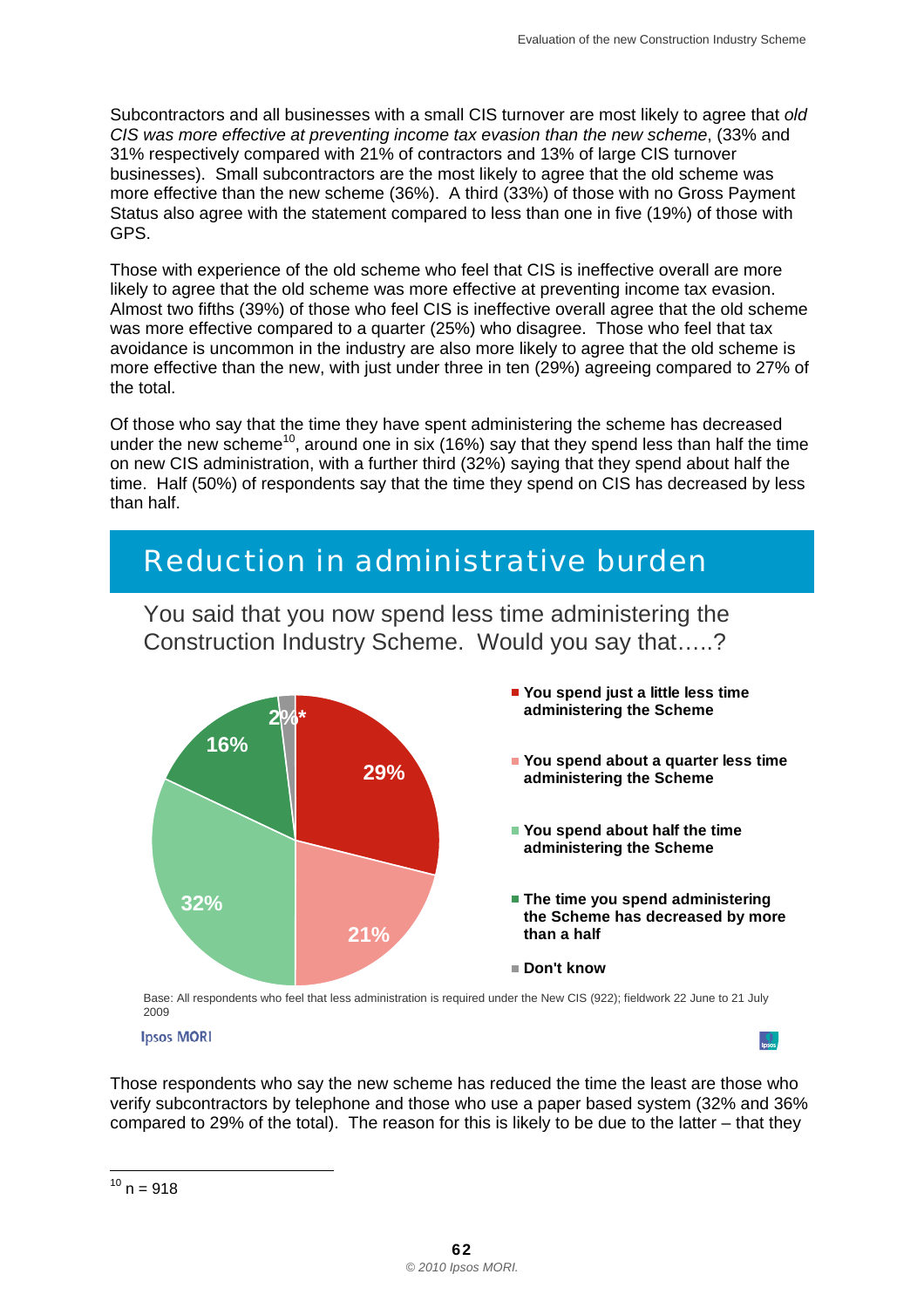use paper-based systems. It happens that this group are also more likely to verify using the phone.

For most the effect of a reduction of time spent administrating CIS is to create *more time to spend on other administration* (14%), it also allows respondents to spend *more time doing jobs that they like* (eight percent), more time on *business development* (five percent) and *decrease the administration burden* (four percent). Almost six in ten **(58%) respondents say that the time gained in reduction of hours spent on CIS has had** *no effect on their business at all*.

# *Effect of spending less time on CIS*



 Base: All respondents who feel that less administration is required under the New CIS (922); fieldwork 22 June to 21 August 2009 **Ipsos MORI** 

Small CIS turnover subcontractors are the most likely to say the reduction in time spent on CIS has no effect on their business, with seven in ten (70%) saying this compared to less than six in ten (58%) of the total. Businesses with large and medium CIS turnover are more likely to spend time on other administration (30% and 20% respectively compared to nine percent of small turnover businesses).

Seven in ten (70%) tradespeople also say that the reduction in CIS administration has no effect on their business, compared to around half (49%) of office managers, payroll clerks or general administrators (49%) and of Managing Directors, accountants and finance Directors (51%). These groups are most likely to say that they would spend the additional time on other administration (24% and 21% compared to 14% of the total).

The removal of vouchers is mentioned by the greatest proportion of respondents as having reduced the administration time of CIS, with over half (54%) saying this. Over two fifths also mention pre-populated returns (43%) and the introduction of online filing (45%) as responsible for a decrease in the amount of time spent on CIS administration. The new verification process is the one area where there is not a consensus with respondents as to whether administration time has been increased or decreased, with three in ten (30%) saying this now takes longer, compared to 29% who say it has made the process quicker.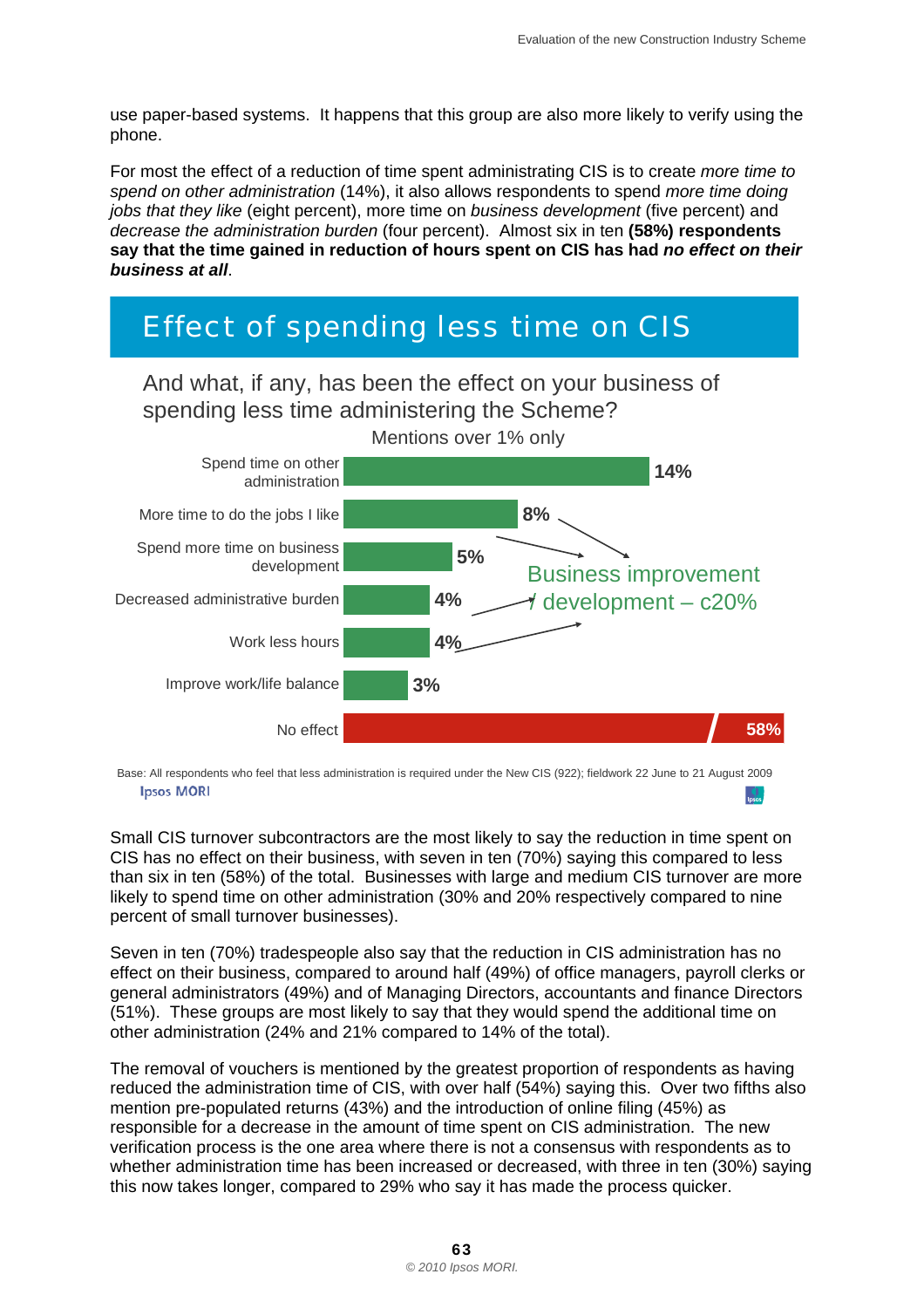### *Which elements of the new scheme affect time?*

To what extent have any of the following increased or decreased the amount of administration time you spend on the New Construction Industry Scheme overall, compared to the old scheme?



 Fieldwork 22 June to 21 August 2009 (d) All respondents who manage at least some CIS administration electronically (707)

Pre-populated returns decrease time for businesses with a large CIS turnover, with over six in ten (61%) saying that they decrease time taken to administer CIS (compared to 37% of small turnover businesses).

Again, the removal of vouchers has had the most impact on businesses with a medium or large CIS turnover, with 62% and 79% respectively saying that this has decreased CIS administration time, compared to less than half (47%) of small turnover businesses.

Contractors and dual role businesses are more likely to feel that the new verification process has increased the time they spend on CIS administration, with almost two fifths (39% and 36% respectively) saying this takes longer, compared to just over one fifth (22%) of subcontractors.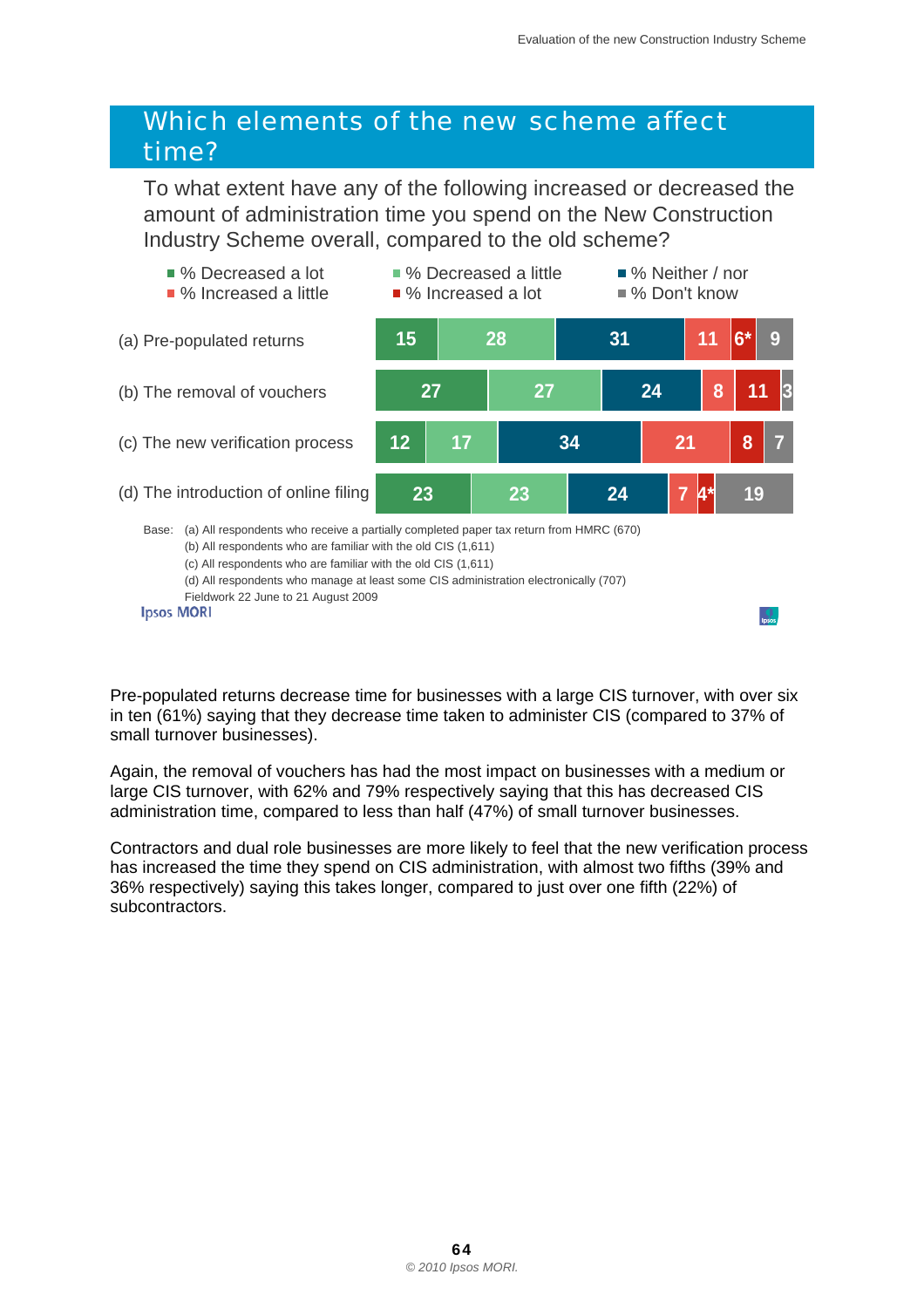# Appendices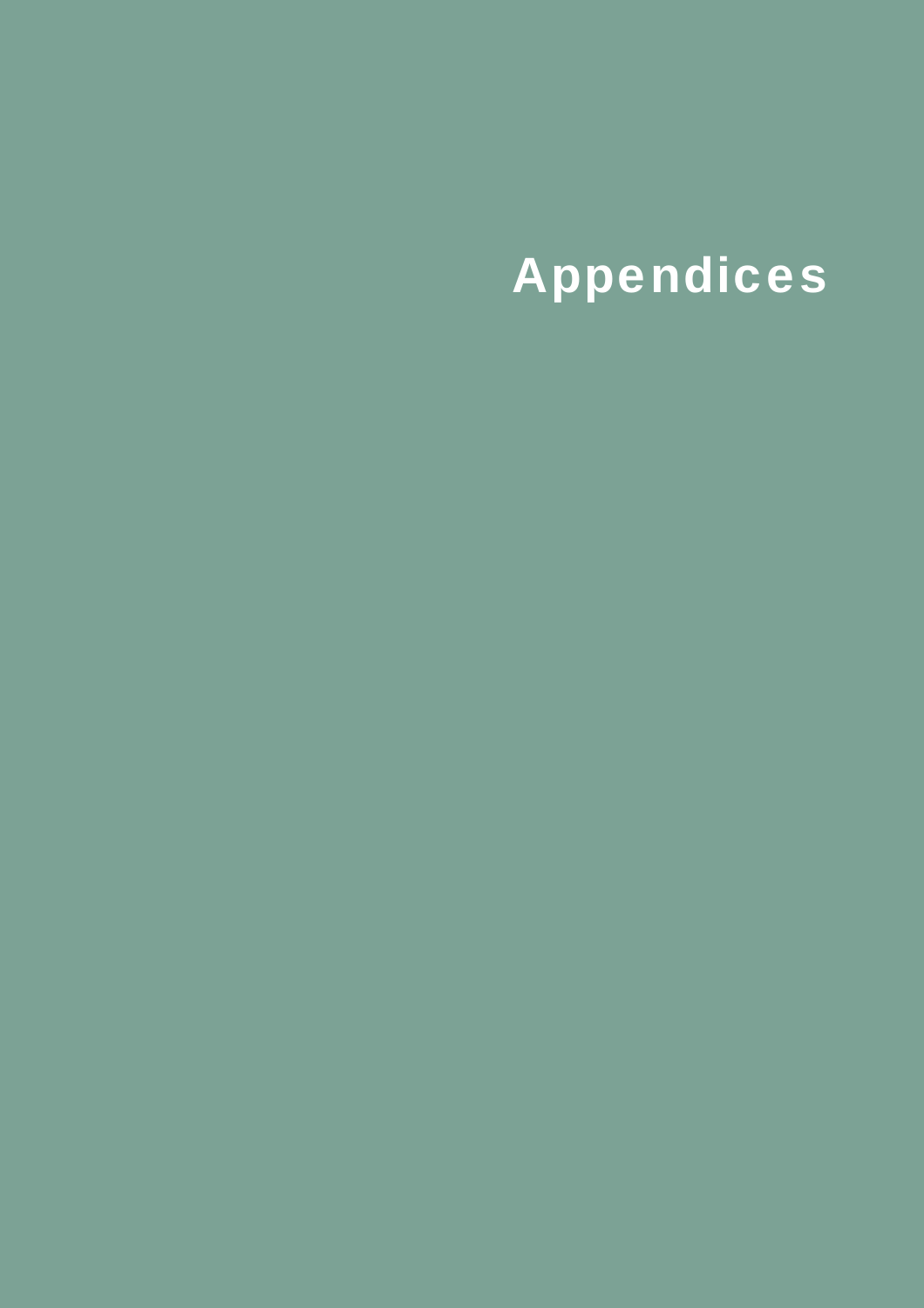# 7. Appendices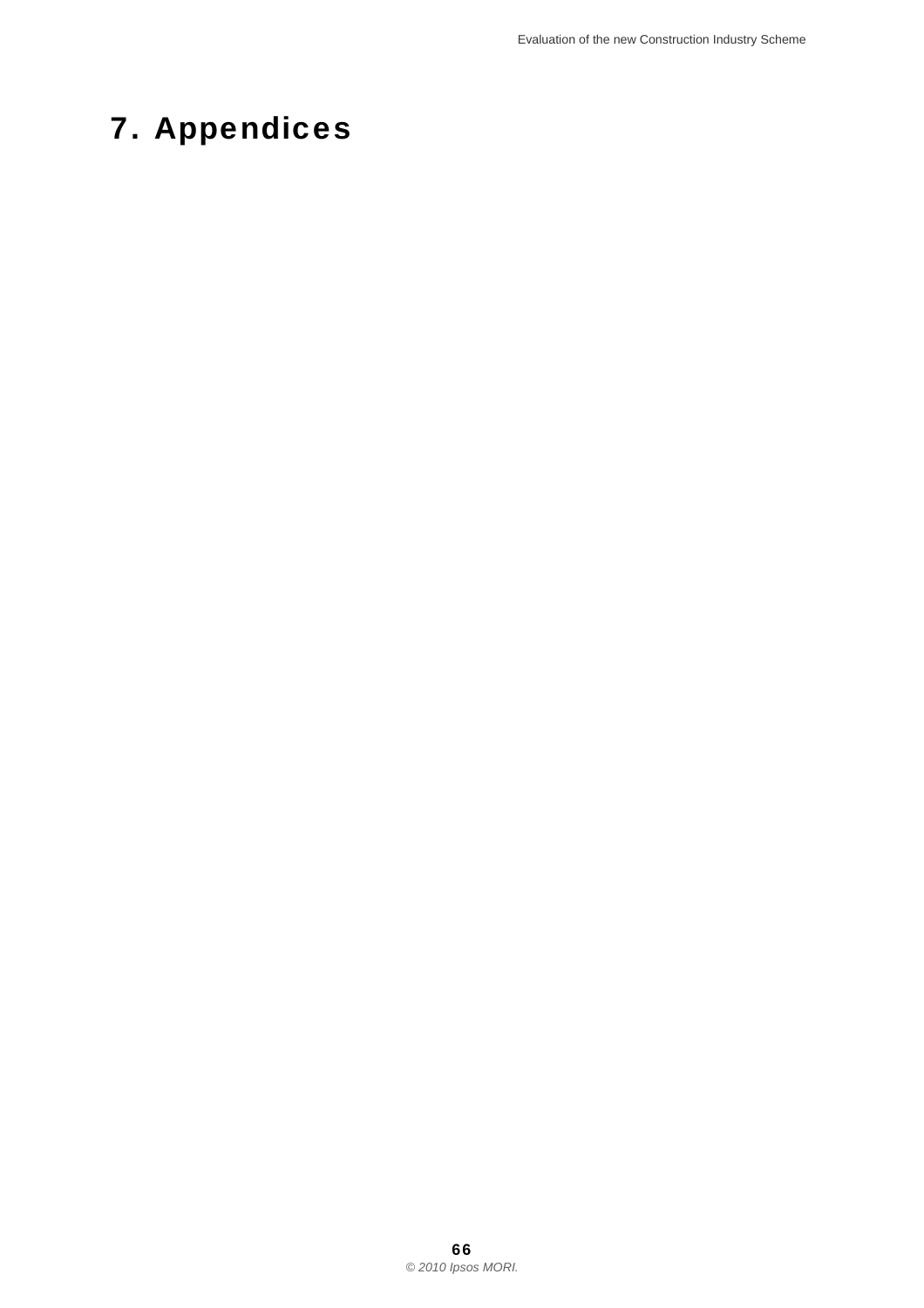Appendix 1: Marked up questionnaire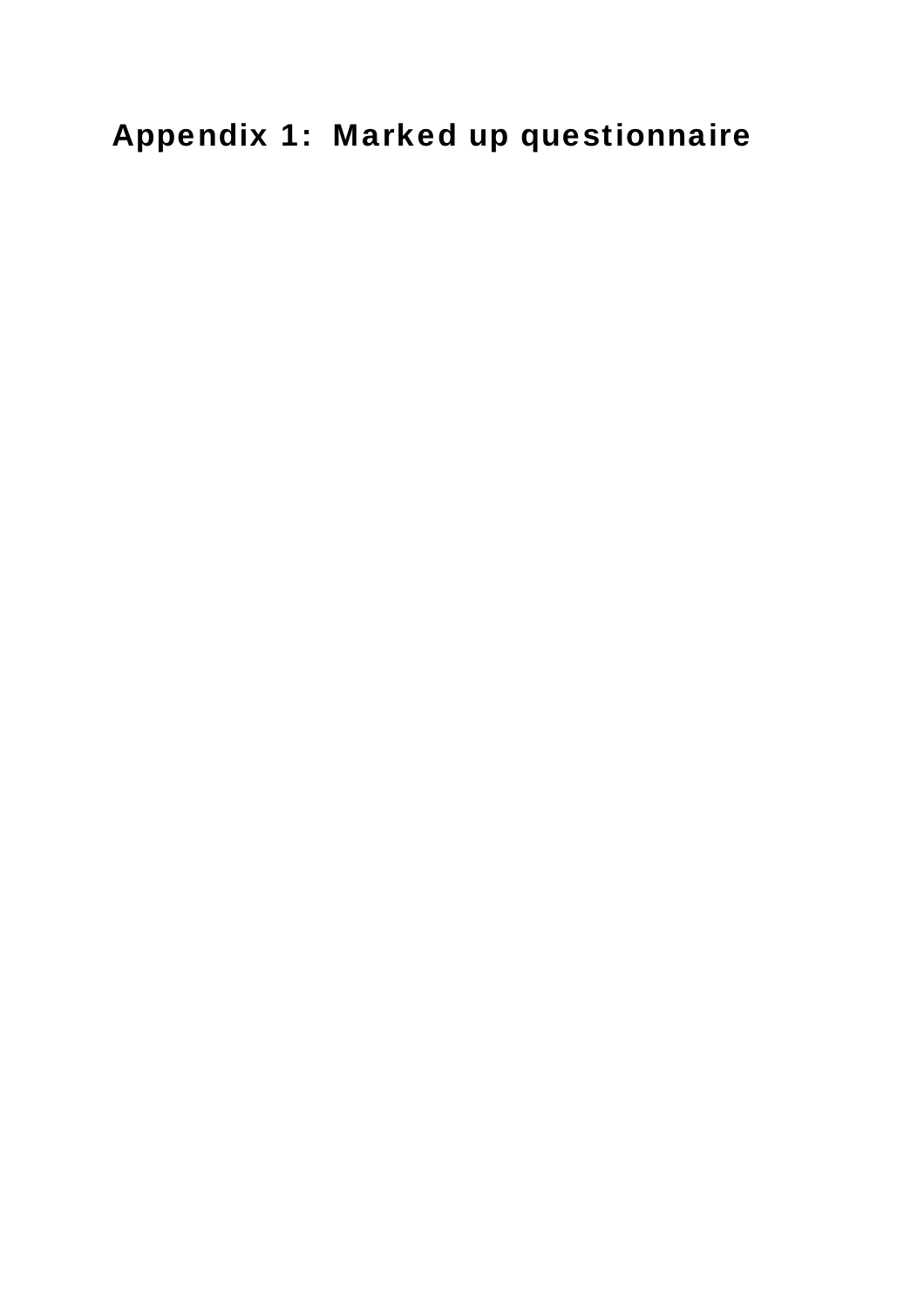#### **New Construction Industry Scheme**  Topline Results

- Results are based on 2,533 telephone interviews
- Data are weighted size of turnover and type of business as reported by participants. For full details on the weighting method, please refer to the methodology section of the main report.
- Fieldwork between 22 June 21 August
- Where results do not sum to 100, this may be due to multiple responses, computer rounding or the exclusion of don't knows/not stated
- Results are based on all respondents unless otherwise stated
- A sole asterisk (\*) represents a value of less than one half or one percent, but not zero.
- Where fewer than 20 responses were collected, percentages are presented but these are also flagged with an asterisk to indicate that these percentages are based on small numbers of respondents and caution should be used when interpreting this data.
- Where base sizes for questions are lower resulting in low cell counts, answer percentages are not shown in this appendix. This applies to Q11, Q22, Q32 and Q43.

#### Q4. **Does your business work solely as a contractor, solely as a subcontractor or as both?**

*Base: All respondents (2,533)* 

| Contractor                          | 13 |
|-------------------------------------|----|
| Subcontractor                       |    |
| <b>Contractor and Subcontractor</b> | 25 |

Q5. **Our records from the HM Revenue & Customs show you/your business had an annual turnover in 2007/08 FOR WORK RELATING TO CIS of [from sample]. Is this correct?** 

 $\mathbf{O}$ 

*Base: All respondents (2,533)* 

|                               | 70              |
|-------------------------------|-----------------|
| Small – under £100,000        | 80              |
| Medium - £100,000 to £499,999 | 12 <sup>°</sup> |
| Large - £500,000 or over $ $  |                 |

#### Q6. **How many people are permanently employed by you or your business?**

*Base: All respondents (2,533)* 

|             | %       |
|-------------|---------|
| None        | 52      |
| $1 - 4$     | 32      |
| $5-9$       | 6       |
| $10 - 19$   | 5       |
| 20-49       | 3       |
| 50-99       |         |
| 100-199     | $\star$ |
| 200-249     | $\star$ |
| 250-499     | $\star$ |
| 500 or more | $\star$ |
| Don't know  | $4*$    |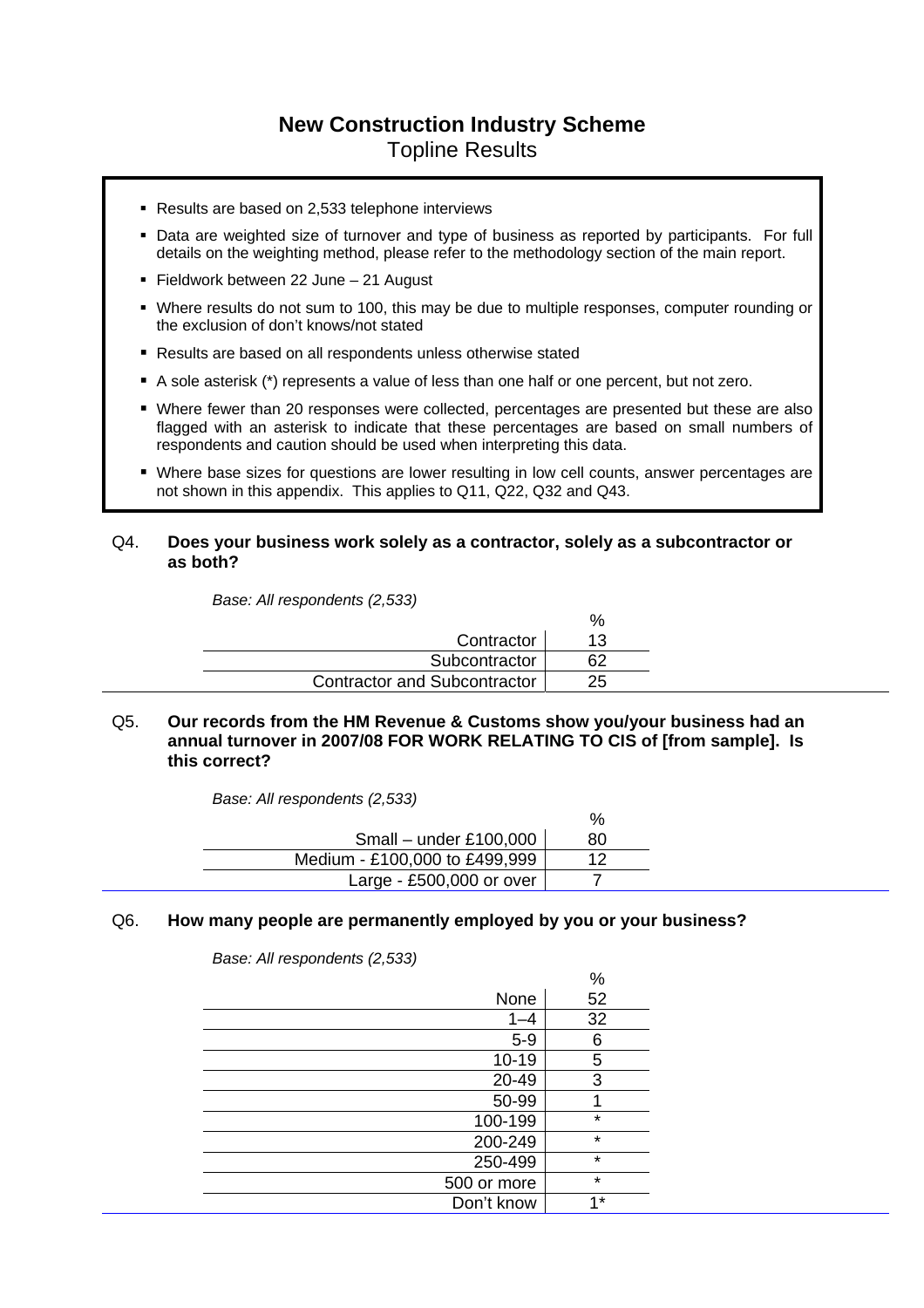#### INITIAL VIEW ON CIS

#### Q7. **To begin, I would just like to ask you, in your own words, why you think that Her Majesty's Revenue & Customs operates the Construction Industry Scheme?**  MULTICODE

|                                             | $\%$    |
|---------------------------------------------|---------|
| To ensure that income tax gets paid         | 36      |
| To stop construction businesses avoiding    | 8       |
| taxes                                       |         |
| To stop subcontractors avoiding taxes       | 7       |
| To allow government to regulate/monitor     |         |
| businesses                                  | 7       |
| To make it easier for businesses and        |         |
| individuals working in construction to pay  | 5       |
| tax                                         |         |
| To ensure contractors/subcontractors        | 5       |
| operate legally                             |         |
| To collect statistics on construction       |         |
| business                                    | 3       |
| To collect taxes (general including NI)     | 3       |
| To protect construction workers' conditions |         |
| of service                                  | 2       |
| Other                                       | 6       |
| Don't know                                  | 32      |
| No answer                                   | $\star$ |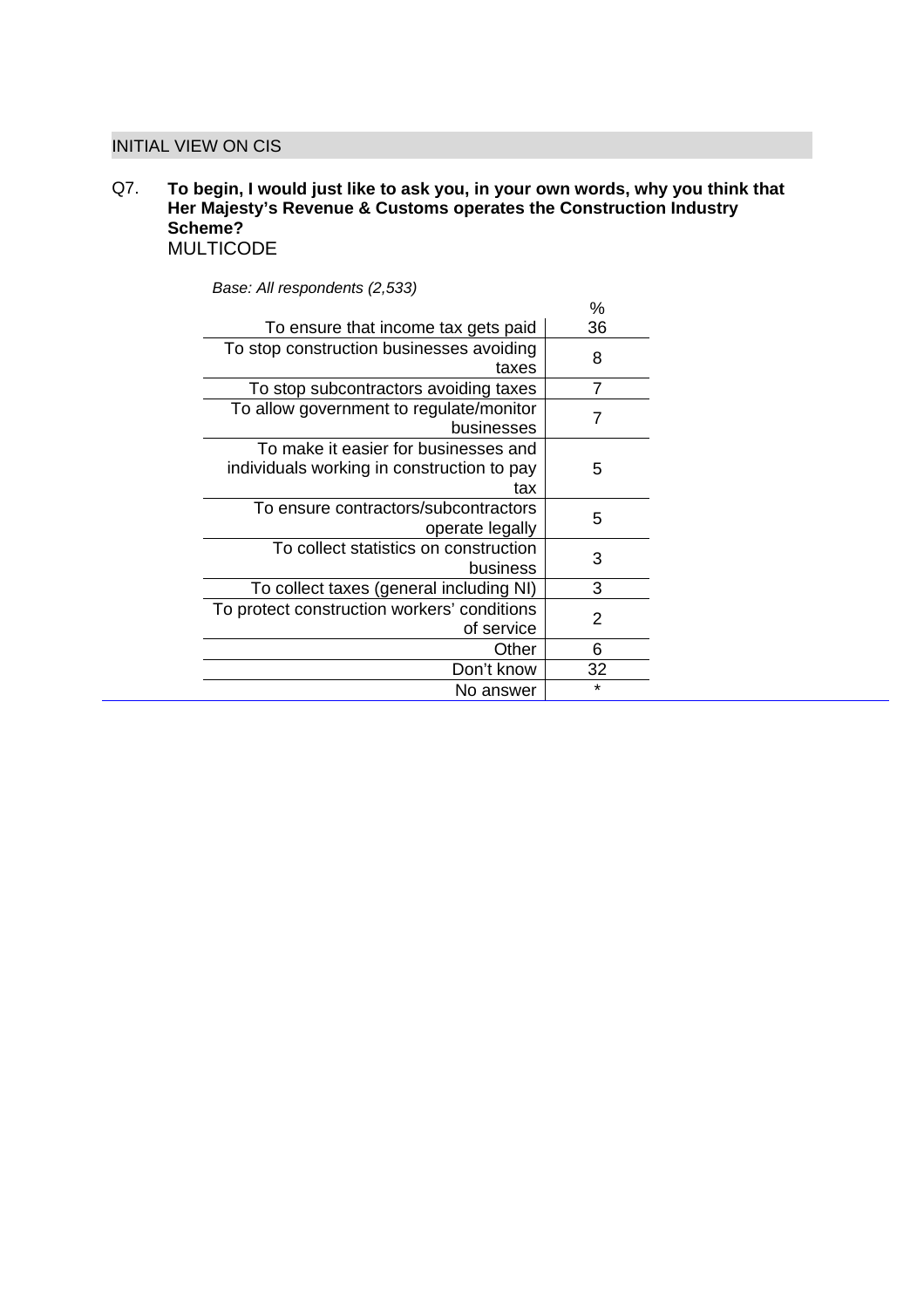#### CIS ACTIVITIES – SUBCONTRACTORS/BOTH ROUTE

#### Q8. **What information do you have to provide to contractor businesses under the Construction Industry Scheme when working with them for the first time?**  UNPROMPTED MULTICODE

*Base: All respondents who work as subcontractors and administer CIS themselves (1,257)* 

|                                          | %              |
|------------------------------------------|----------------|
| A Unique Taxpayer Reference (UTR)        | 51             |
| National Insurance Number (NINO)         | 29             |
| CIS card/number/certificate              | 17             |
| <b>Company Registration Number (CRN)</b> | 14             |
| Your name                                | 11             |
| Company name                             | 8              |
| Health and Safety policy/certificate/    | 6              |
| assessment                               |                |
| Address (unspecified)                    | 4              |
| VAT registration number/certificate      | 3              |
| Public liability/public liability        | 3              |
| insurance/certificate                    |                |
| Insurance details/policy (unspecified)   | 3              |
| Bank details (unspecified)               | 2              |
| Other company contact details            | $\overline{2}$ |
| Other                                    | 13             |
| Don't know                               | 14             |
| No answer                                | 6              |

Q9. **Do you have to provide any of the following to contractor businesses under the Construction Industry Scheme when working with them for the first time?**  PROMPTED FOR NECESSARY ELEMENTS NOT MENTIONED AT Q8 MULTICODE

> *Base: All respondents who work as subcontractors and administer CIS themselves (1,257)*

|                                          | $\frac{0}{0}$ |
|------------------------------------------|---------------|
| A Unique Taxpayer Reference (UTR)        | 37            |
| National Insurance Number (NINO)         | 48            |
| Your name                                | 74            |
| Company name                             | 72            |
| <b>Company Registration Number (CRN)</b> | 40            |
| None of the above                        |               |
| Don't know                               |               |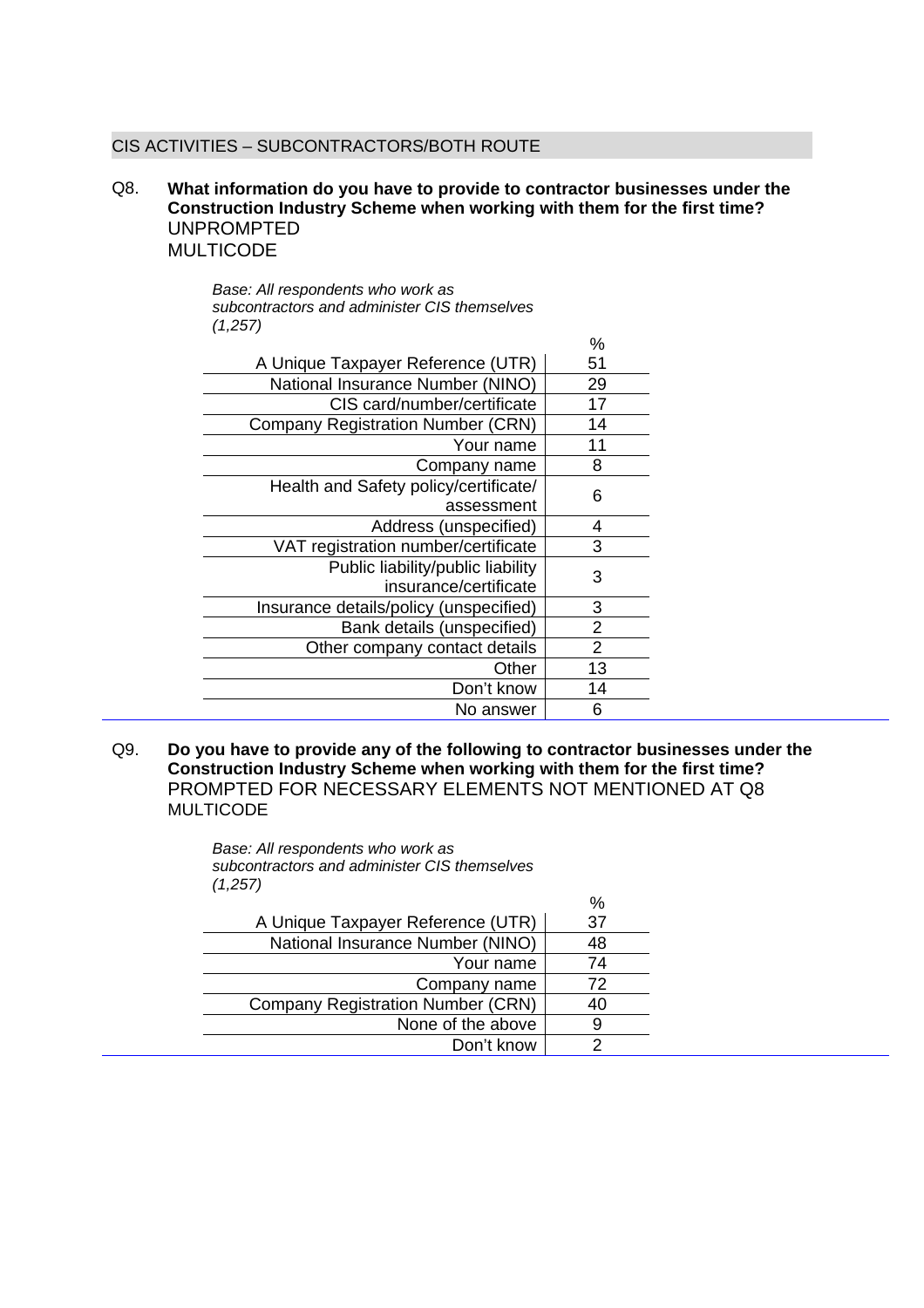#### Q8/9 **Do you have to provide any of the following to contractor businesses under the Construction Industry Scheme when working with them for the first time?**

 $\Omega'$ 

Combined answers for Q8 and Q9 MULTICODE

> *Base: All respondents who work as subcontractors and administer CIS themselves (1,257)*

|                                          | 70   |
|------------------------------------------|------|
| A Unique Taxpayer Reference (UTR)        | 88   |
| National Insurance Number (NINO)         | 77   |
| Your name                                | 86   |
| Company name                             | 80   |
| <b>Company Registration Number (CRN)</b> | 54   |
| Other                                    | 39   |
| None of the above                        | $4*$ |
| Don't know                               | $4*$ |

Q10. **Do you currently have, or have you had in the past, Gross Payment Status under the Construction Industry Scheme? Gross Payment Status means you are paid without having any deductions taken for tax from your payment.** 

> *Base: All respondents who work as subcontractors and administer CIS themselves (1,257)*

|                                        | $\%$    |
|----------------------------------------|---------|
| <b>Has Gross Payment Status</b>        | 26      |
| Used to have Gross Payment Status, but | 8       |
| do not have GPS now                    |         |
| Do not, nor have ever had, Gross       | 61      |
| <b>Payment Status</b>                  |         |
| Don't know                             | 5       |
| No answer                              | $\star$ |
|                                        |         |

#### Q11. **How, if at all, were you notified about the loss of Gross Payment Status?**

*Base: All subcontractors who have lost Gross Payment Status (113)* 

|                               | % |
|-------------------------------|---|
| Through a letter              |   |
| Our business was not notified |   |
| From a contractor             |   |
| From my agent                 |   |
| Government agent              |   |
| Other                         |   |
| Don't know                    |   |
| No answer                     |   |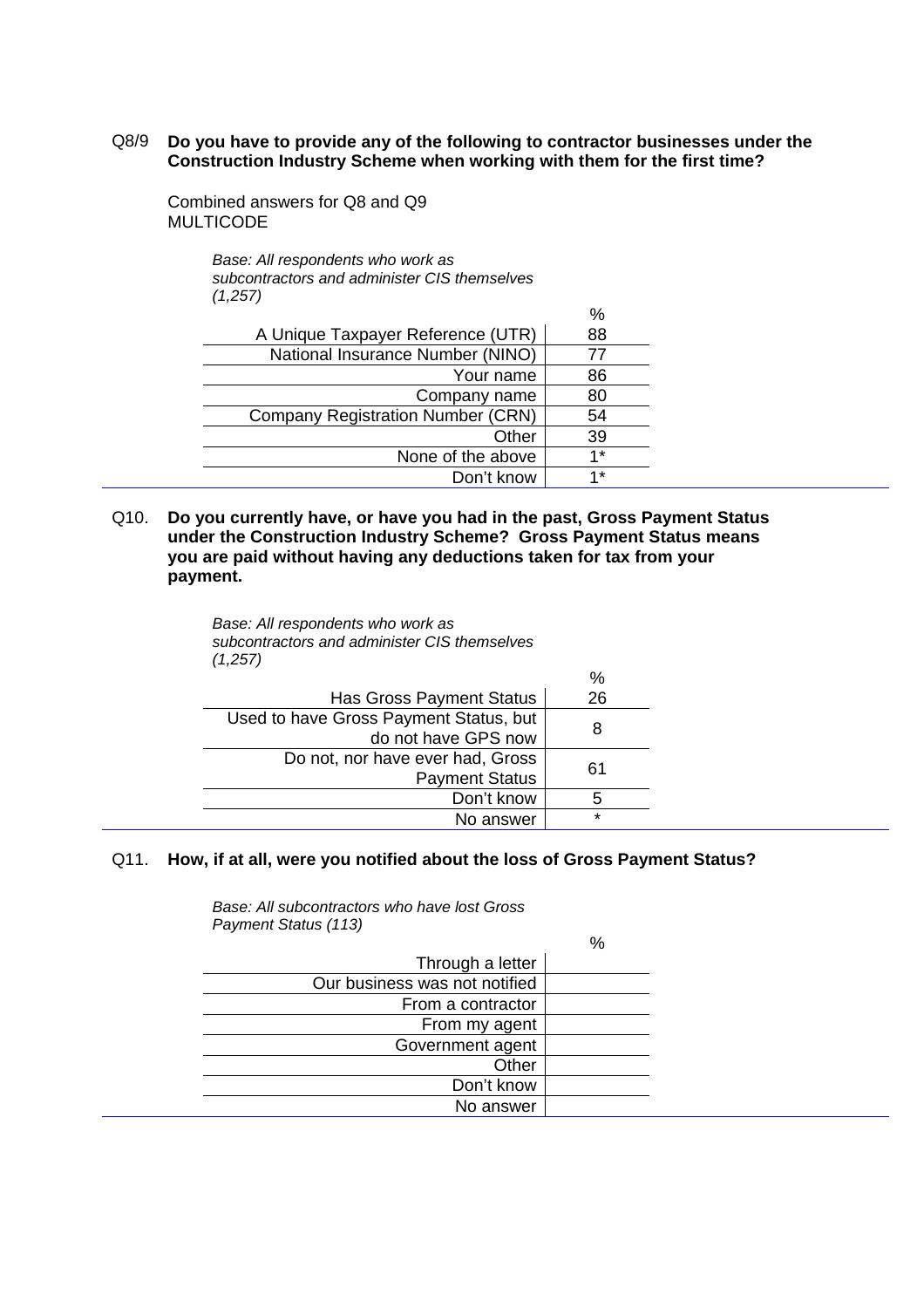#### Q12. **Thinking about your business, to what extent do you agree or disagree with the following statements about Gross Payment Status?**

| Base: All subcontractors who have, or have had Gross Payment Status (521) |                                                                                                                                                                   |                          |                  |                 |                     |                             |               |  |
|---------------------------------------------------------------------------|-------------------------------------------------------------------------------------------------------------------------------------------------------------------|--------------------------|------------------|-----------------|---------------------|-----------------------------|---------------|--|
|                                                                           |                                                                                                                                                                   | <b>Strongly</b><br>agree | Tend to<br>agree | Neither/<br>nor | Tend to<br>disagree | <b>Strongly</b><br>disagree | Don't<br>know |  |
|                                                                           |                                                                                                                                                                   | %                        | %                | %               | $\%$                | $\%$                        | %             |  |
| A.                                                                        | As a consequence of<br>having Gross Payment<br>Status, contractors are<br>more likely to engage me                                                                | 32                       | 24               | 16              | 14                  | 7                           |               |  |
| В.                                                                        | <b>Having Gross Payment</b><br>Status makes it easier to<br>run my business                                                                                       | 61                       | 21               |                 | 6                   | 5                           | $\star$       |  |
| C.                                                                        | <b>Gross Payment Status</b><br>means that contractors<br>view my business more<br>favourably compared to<br>subcontractors without<br><b>Gross Payment Status</b> | 37                       | 25               | 14              | 13                  | 4                           | 8             |  |

# *Base: All subcontractors who have, or have had Gross Payment Status (521)*

#### Q13. **Do you receive a statement…**

*Base: All subcontractors who do not currently have Gross Payment Status (789)* 

|                       | $\%$ |
|-----------------------|------|
| From all contractors  | 67   |
| From some contractors | 23   |
| From no contractors   |      |
| Don't know            | 4*   |

#### Q14. **Which of the following pieces of information are normally included on the statement you receive?**

 $\Omega'$ 

**MULTICODE** 

*Base: All subcontractors who receive a statement of pay and deductions (702)* 

|                                         | 70 |
|-----------------------------------------|----|
| The name of the contractor              | 97 |
| The Contractor's Employers Reference    | 78 |
| The period to which the payment relates | 97 |
| Your name                               | 94 |
| Your UTR number                         | 86 |
| Pay before deductions                   | 95 |
| Pay after deductions                    | 98 |
| Amount of any materials                 | 64 |
|                                         |    |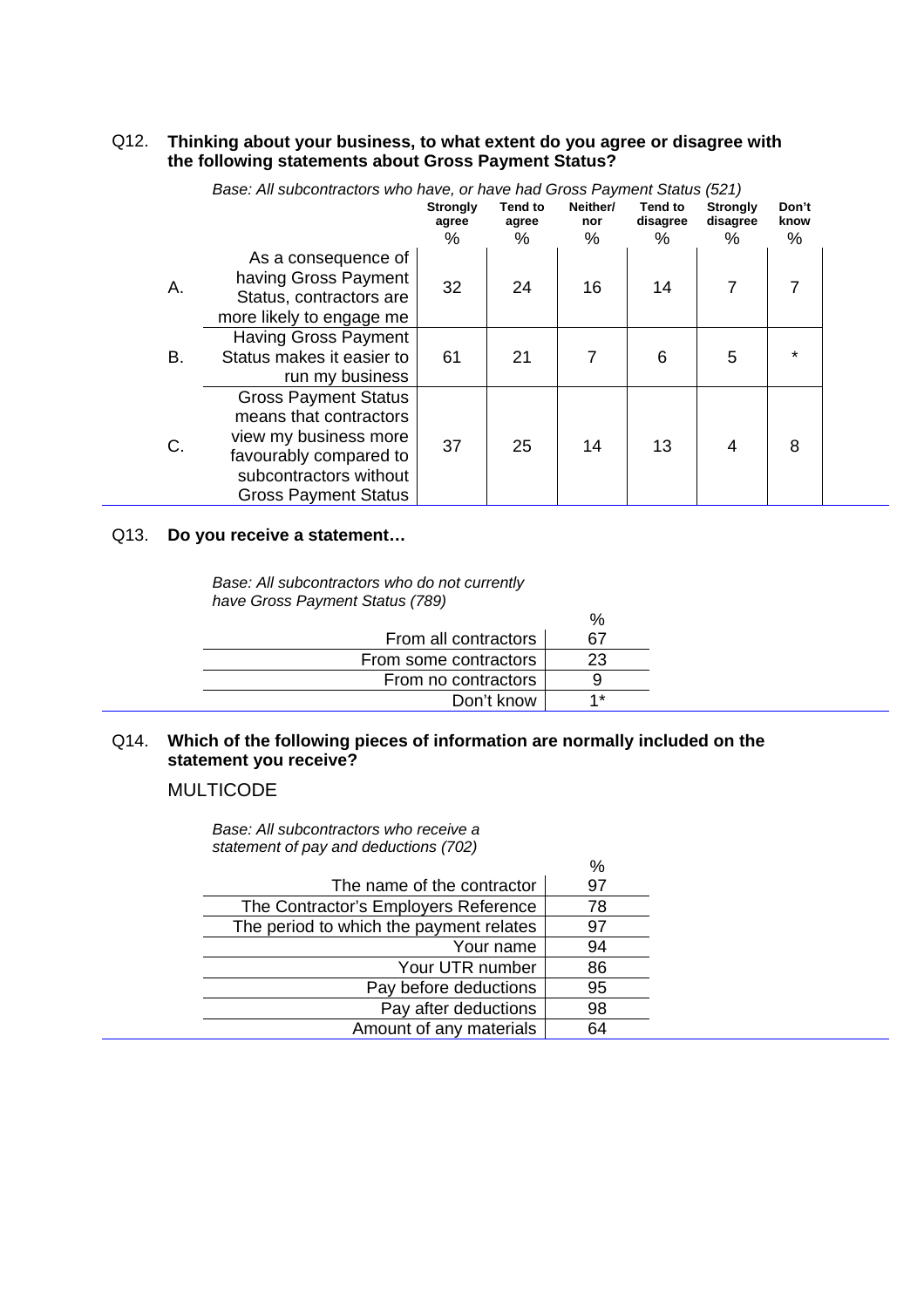#### Q15. **How often do contractors USUALLY provide you with a statement?**

|                                 | %     |
|---------------------------------|-------|
| Weekly                          | 11    |
| Two-weekly                      | $2^*$ |
| Monthly                         | 53    |
| Every two months                | 3     |
| Quarterly                       |       |
| Every six months                | 1*    |
| Annually                        | 5     |
| On completion of a contract/job |       |
| Don't know                      |       |

*Base: All subcontractors who receive a statement of pay and deductions (702)* 

#### Q16. **How do contractors pay you for subcontracting work?**

#### MULTICODE

*Base: All respondents who work as subcontractors and administer CIS themselves (1,257)* 

|                             | %       |
|-----------------------------|---------|
| Cash                        |         |
| Cheque                      | 66      |
| Direct Bank Transfer (BACS) | 69      |
| Other                       | $\star$ |
| Don't know                  | $\star$ |

#### Q17. **Approximately how many contractors did you/your business subcontract for in the last year?**

*Base: All respondents who work as subcontractors and administer CIS themselves (1,257)* 

|            | %  |
|------------|----|
| None       | 6  |
| One        | 26 |
| $2$ to $4$ |    |
| 5 to 9     | 14 |
| 10 or more | 12 |
| Don't know |    |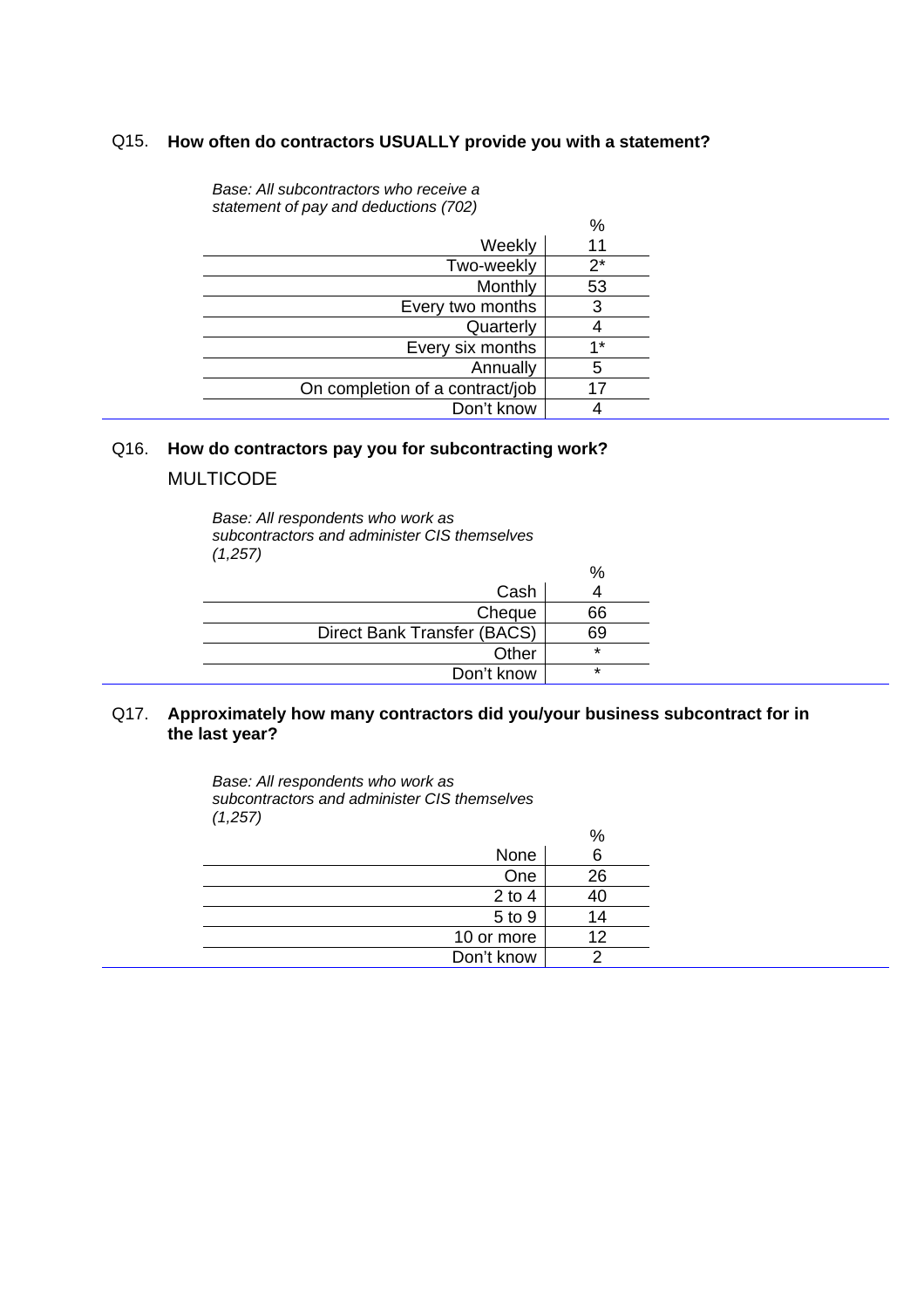#### CIS ACTIVITIES – CONTRACTORS/BOTH ROUTE

I am now going to ask you some similar questions about the administration you carry out as a CONTRACTOR for CIS. Although some of these questions are repetitive, it is important for HM Revenue & Customs to understand the different activities that businesses do in relation to the Construction Industry Scheme.

 $\alpha$ 

#### Q18. **What information do you ask subcontractors to give you under the Construction Industry Scheme when they work for you for the first time?**  UNPROMPTED MULTICODE

*Base: All respondents who work as contractors and administer CIS themselves (1,500)* 

| 70    |
|-------|
| 75    |
| 66    |
| 45    |
| 28    |
| 26    |
| 12    |
| 9     |
| 3     |
| 3     |
| 3     |
| $2^*$ |
|       |
| $2^*$ |
| $2^*$ |
| $2^*$ |
|       |
| $2^*$ |
| 9     |
| 6     |
| 3     |
|       |

Q19. **Do you ask subcontractors to provide you with any of the following under the Construction Industry Scheme when they work for you for the first time?**  PROMPTED FOR NECESSARY ELEMENTS NOT MENTIONED AT Q18 MULTICODE

> *Base: All respondents who work as contractors and administer CIS themselves (1,500)*

|                                          | %  |
|------------------------------------------|----|
| A Unique Taxpayer Reference (UTR)        | 19 |
| National Insurance Number (NINO)         | 25 |
| Their name                               | 48 |
| Company name                             | 59 |
| <b>Company Registration Number (CRN)</b> | 51 |
| None of the above                        | 22 |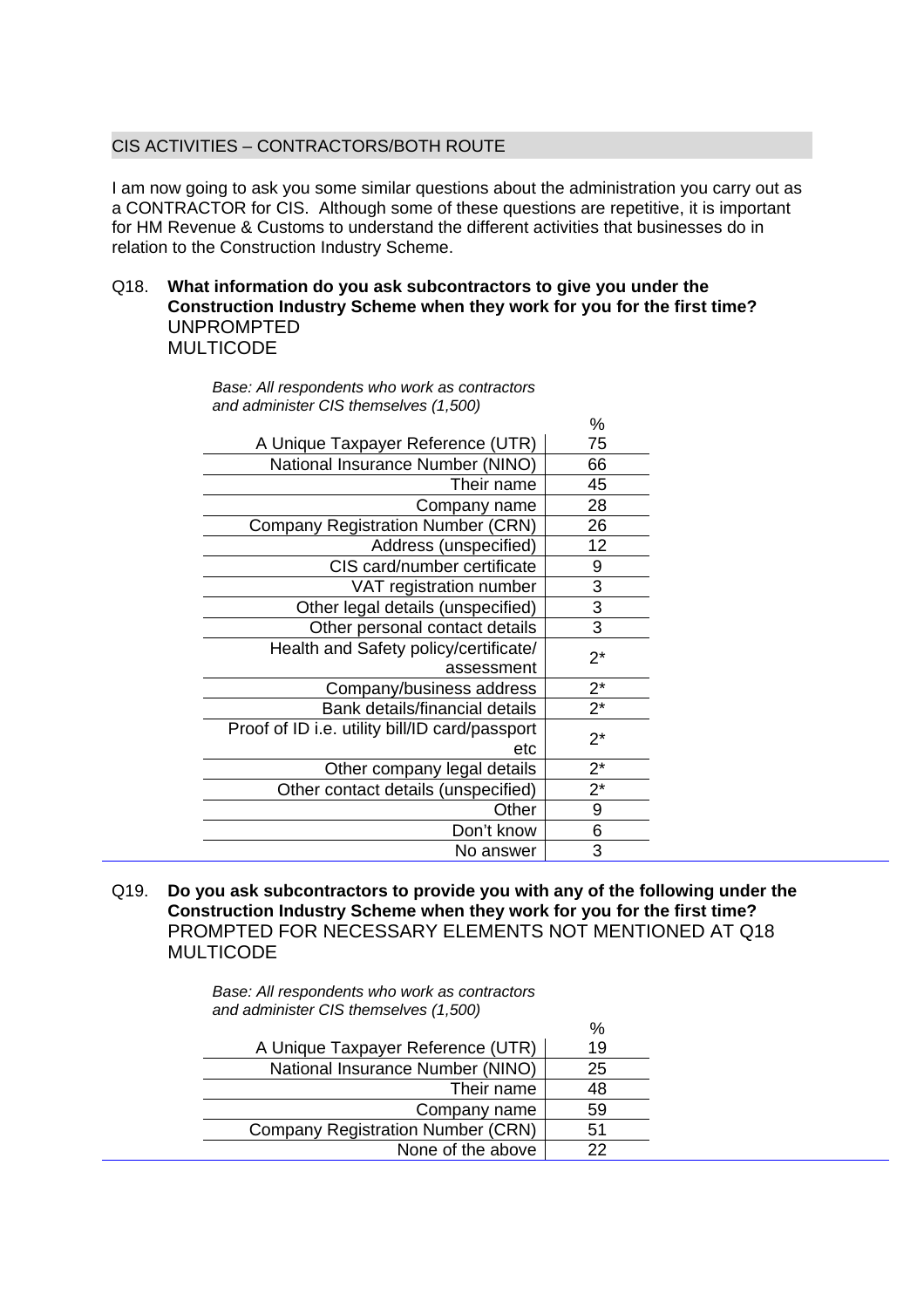#### Q18/ 19 **Do you ask subcontractors to provide you with any of the following under the Construction Industry Scheme when they work for you for the first time?**

Combined answers for Q18 and Q19 MULTICODE

|                                          | %  |
|------------------------------------------|----|
| A Unique Taxpayer Reference (UTR)        | 94 |
| National Insurance Number (NINO)         | 90 |
| Their name                               | 93 |
| Company name                             | 87 |
| <b>Company Registration Number (CRN)</b> | 77 |
| Other                                    | 35 |
| None of the above                        | З  |
| Don't know                               | つ* |

*Base: All respondents who work as contractors and administer CIS themselves (1,500)* 

#### Q20. **Which of the following methods do you use to verify if subcontractors should be paid with or without a deduction?**

MULTICODE

*Base: All respondents who work as contractors and administer CIS themselves (1,500)* 

|                                 | $\%$        |
|---------------------------------|-------------|
| By telephone                    | 65          |
| Online through the HM Revenue & | 36          |
| Customs website                 |             |
| Through intermediary            | $1*$        |
| <b>Other HMRC</b>               | $1^{\star}$ |
| Payroll package                 | $1*$        |
| Paper based method              | $1*$        |
| Other                           | $\star$     |
| Don't know                      | $\star$     |
| No answer                       |             |

#### Q21. **Not including subcontractors with Gross Payment Status, do you provide a statement of pay and deductions to...?**

 $\sim$ 

*Base: All respondents who work as contractors and administer CIS themselves (1,500)* 

|                                    | "∕o |
|------------------------------------|-----|
| All subcontractors                 | 80  |
| Some subcontractors                |     |
| No subcontractors                  |     |
| We only engage subcontractors with |     |
| <b>Gross Payment Status</b>        |     |
| Don't know                         |     |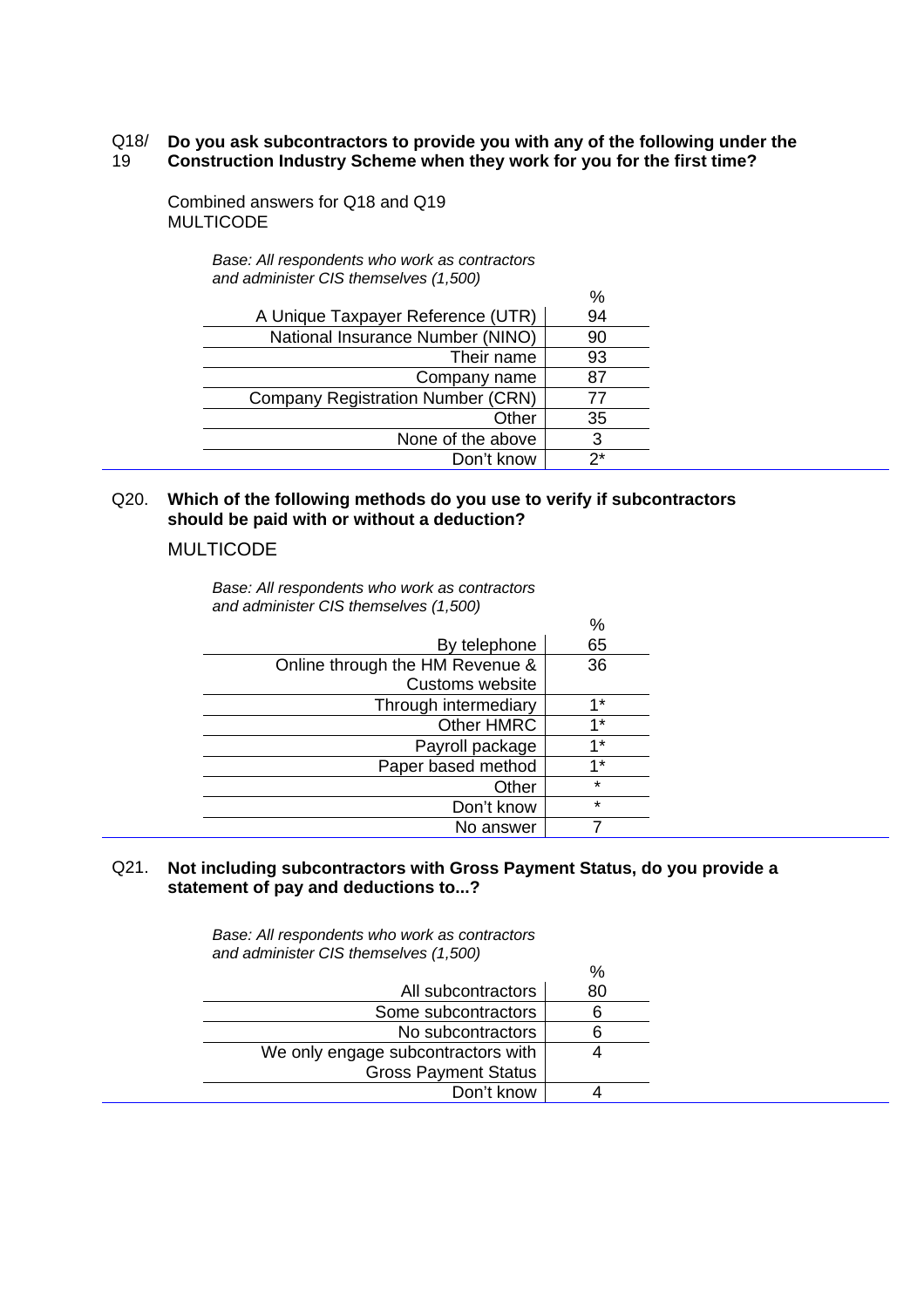#### Q22. **Can you describe why you do not provide a statement of pay and deductions to all subcontractors, not including subcontractors with Gross Payment Status?**

#### MULTICODE

*Base: All contractors who do not provide a statement of pay and deductions to all subcontractors without Gross Payment Status (194)* 

|                                            | $\%$ |
|--------------------------------------------|------|
| Not needed as only employ gross            |      |
| Never been asked/never thought about       |      |
| it/was not aware I had to/was a            |      |
| requirement/never done them                |      |
| Deductions/pay is processed through the    |      |
| invoices provided                          |      |
| The administration burden is too much for  |      |
| my business                                |      |
| They work out their own deductions/        |      |
| calculations                               |      |
| All regular subcontractors receive         |      |
| statements/some prefer yearly statements   |      |
| Deductions shown on their payment slip     |      |
| Forget/slip through the system             |      |
| Deductions shown on admittance/return      |      |
| forms                                      |      |
| Make payment by cheque                     |      |
| Agreed verbally/face to face/done in front |      |
| of them                                    |      |
| Would be dependent on their                |      |
| CIS/verification number                    |      |
| Statements available online using the UTR  |      |
| number                                     |      |
| Other                                      |      |
| Don't know                                 |      |
| No answer                                  |      |

#### Q23. **Which of the following pieces of information are normally included on the statement you provide?**

#### MULTICODE

*Base: All contractors who do provide statements of pay and deductions to subcontractors (1,279)*

|                                         | $\frac{0}{0}$ |
|-----------------------------------------|---------------|
| Your name                               | 92            |
| Your Employer's Reference               | 82            |
| The period to which the payment relates | 98            |
| The subcontractor's name                | 99            |
| Their UTR number                        | 88            |
| Pay before deductions                   | 98            |
| Pay after deductions                    | 97            |
| Amount of any materials                 | 87            |
| None of the above                       | $\star$       |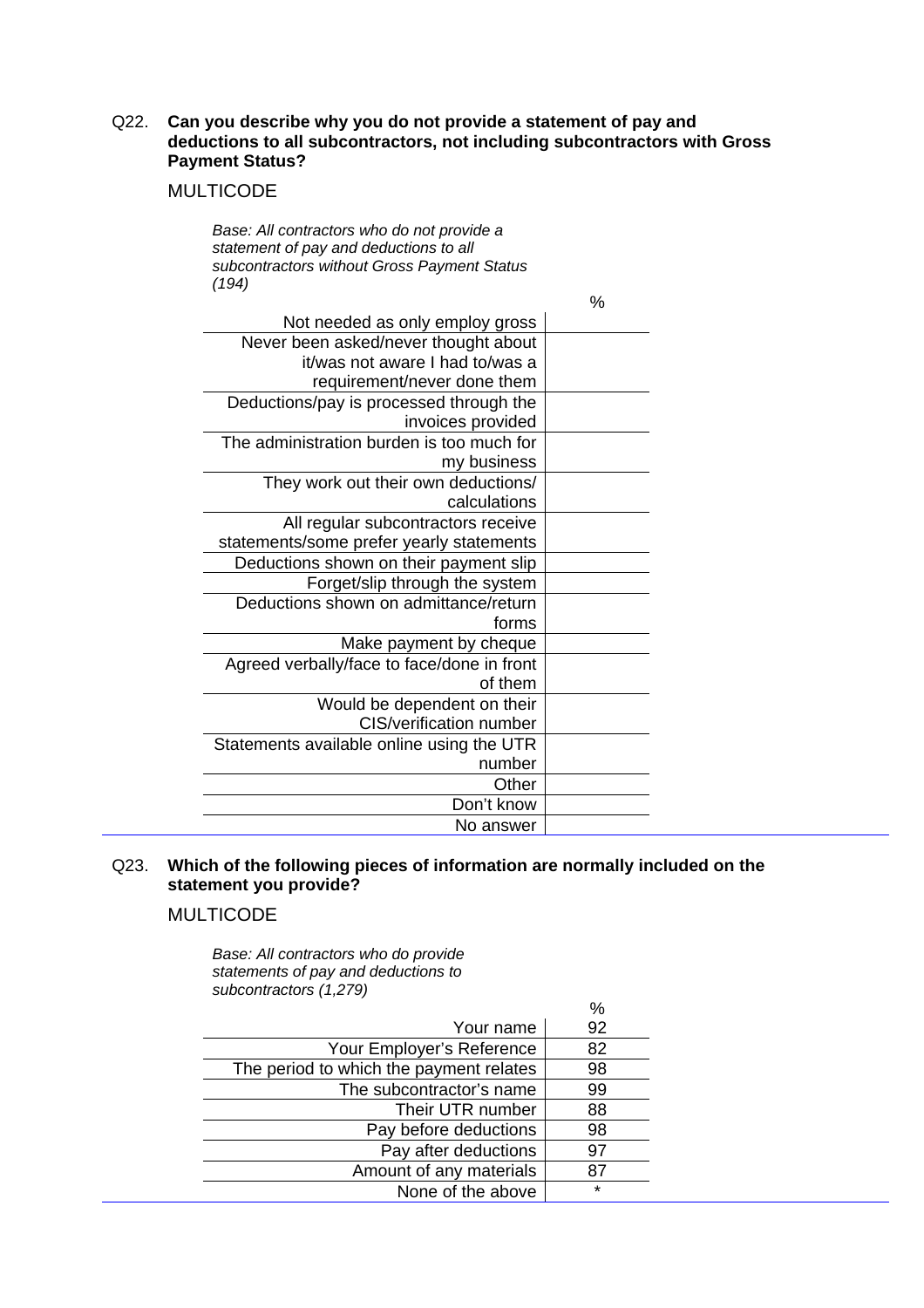#### Q24. **How often do you USUALLY provide subcontractors with a statement?**

*Base: All contractors who do provide statements of pay and deductions (1,279)* 

|                                 | $\%$  |
|---------------------------------|-------|
| Weekly                          | 5     |
| Two-weekly                      | $4*$  |
| Monthly                         | 64    |
| Every two months                | 1*    |
| Quarterly                       | $2^*$ |
| Every six months                | $1*$  |
| Annually                        | 5     |
| On completion of a contract/job | 17    |
| Don't know                      | 3     |

#### Q25. **How do you pay subcontractors?**

#### MULTICODE

*Base: All respondents who work as contractors and administer CIS themselves (1,500)* 

|                             | %       |
|-----------------------------|---------|
| Cash                        |         |
| Cheque                      | 74      |
| Direct Bank Transfer (BACS) |         |
| Other                       | $\star$ |
| Don't know                  |         |

#### Q26. **Which of the following best describes your business's approach to administering the Construction Industry Scheme?**

*Base: All respondents who work as contractors and administers CIS themselves (1,500)* 

|                                            | %  |
|--------------------------------------------|----|
| All our records are managed electronically | 13 |
| Our records are managed using electronic   | 49 |
| and paper methods                          |    |
| All our records are managed using a        | 38 |
| paper-based filing system                  |    |
| Don't know                                 | ÷  |

Q27. **You said that you managed at least some of the Construction Industry Scheme administration electronically. Do you use "CIS Online" to file your monthly returns?** 

> *Base: All contractors who manage at least some CIS administration electronically (893)*

| . .        | %   |
|------------|-----|
| Yes        | 56  |
| No         |     |
| Don't know | ่า∗ |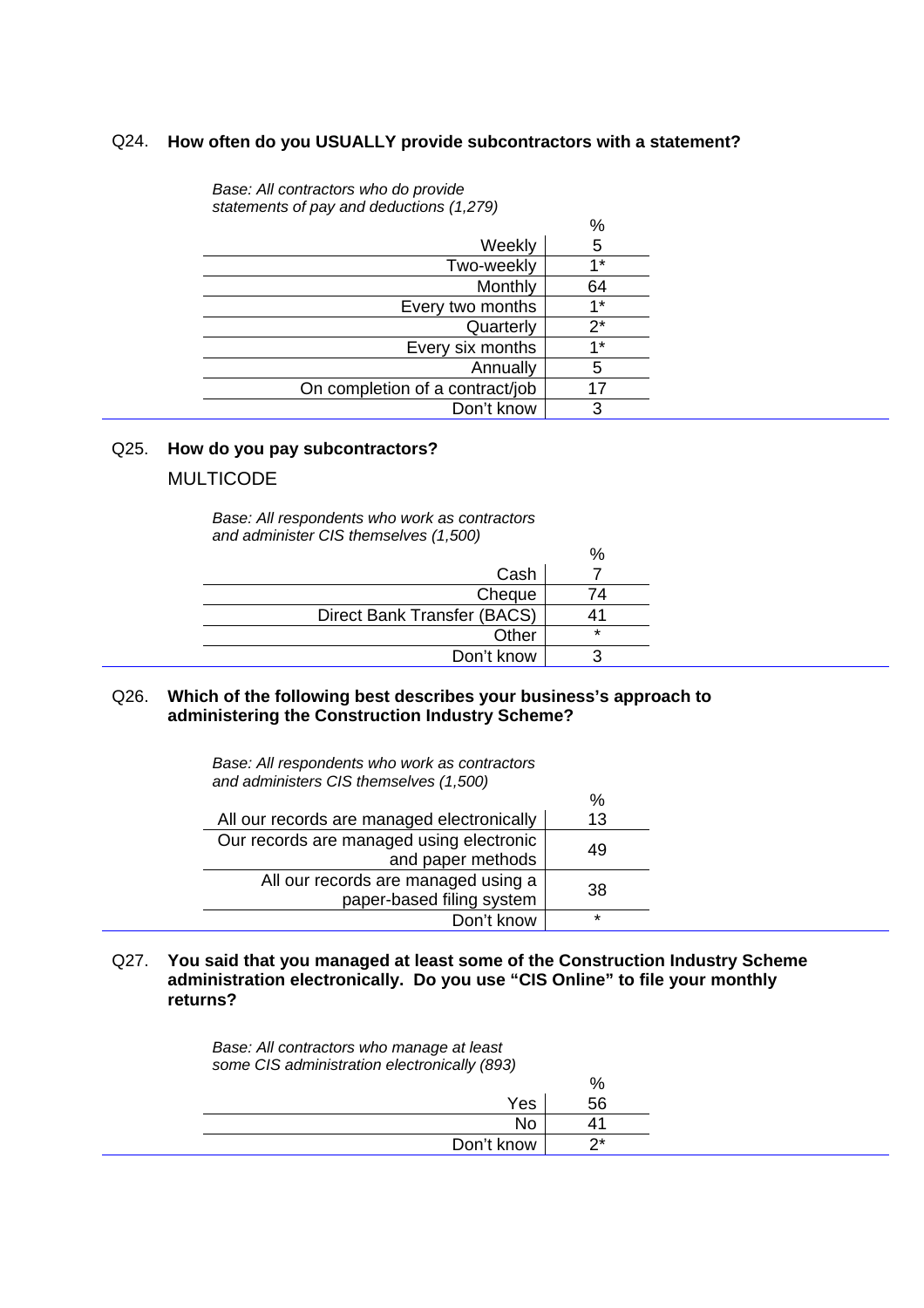### Q28. **And which of the following do you use to file online?**  MULTICODE

*Base: All contractors who file monthly returns* 

| using CIS online (500)                                     |       |
|------------------------------------------------------------|-------|
|                                                            | %     |
| Software provided free on HM Revenue &<br>Customs website  | 69    |
| Add-ons to commercial accounting<br>software (e.g. Sage)   | 18    |
| Software that has been designed by you<br>or your business | $5^*$ |
| The Electronic Data Exchange                               | $3^*$ |
| Other                                                      | $2^*$ |
| Don't know                                                 | 9     |

## Q29. **You said that you manage at least some of the Construction Industry Scheme administration manually, using paper records. Does HM Revenue & Customs send you partially completed tax returns?**

*Base: All respondents who file paper CIS returns (961)* 

|            | ⁄٥ |
|------------|----|
| Yes        |    |
| No         |    |
| Don't know |    |
|            |    |

#### ADMINISTERING CIS ACTIVITIES

Q30. **Thinking about all of the things we have just discussed, how long does it take you to complete all of the administration needed for the Construction Industry Scheme IN A TYPICAL WORKING MONTH?** 

> % None 5 1-30 minutes 21 30-60 minutes 18  $1-2$  hours  $20$ 2-3 hours 7  $3-4$  hours  $8$  $\frac{4-5 \text{ hours}}{5-9 \text{ hours}}$   $\frac{4}{7}$ 5-9 hours 10 hours or more | 3 Don't know 7

*Base: All respondents who administer CIS internally (2,019)*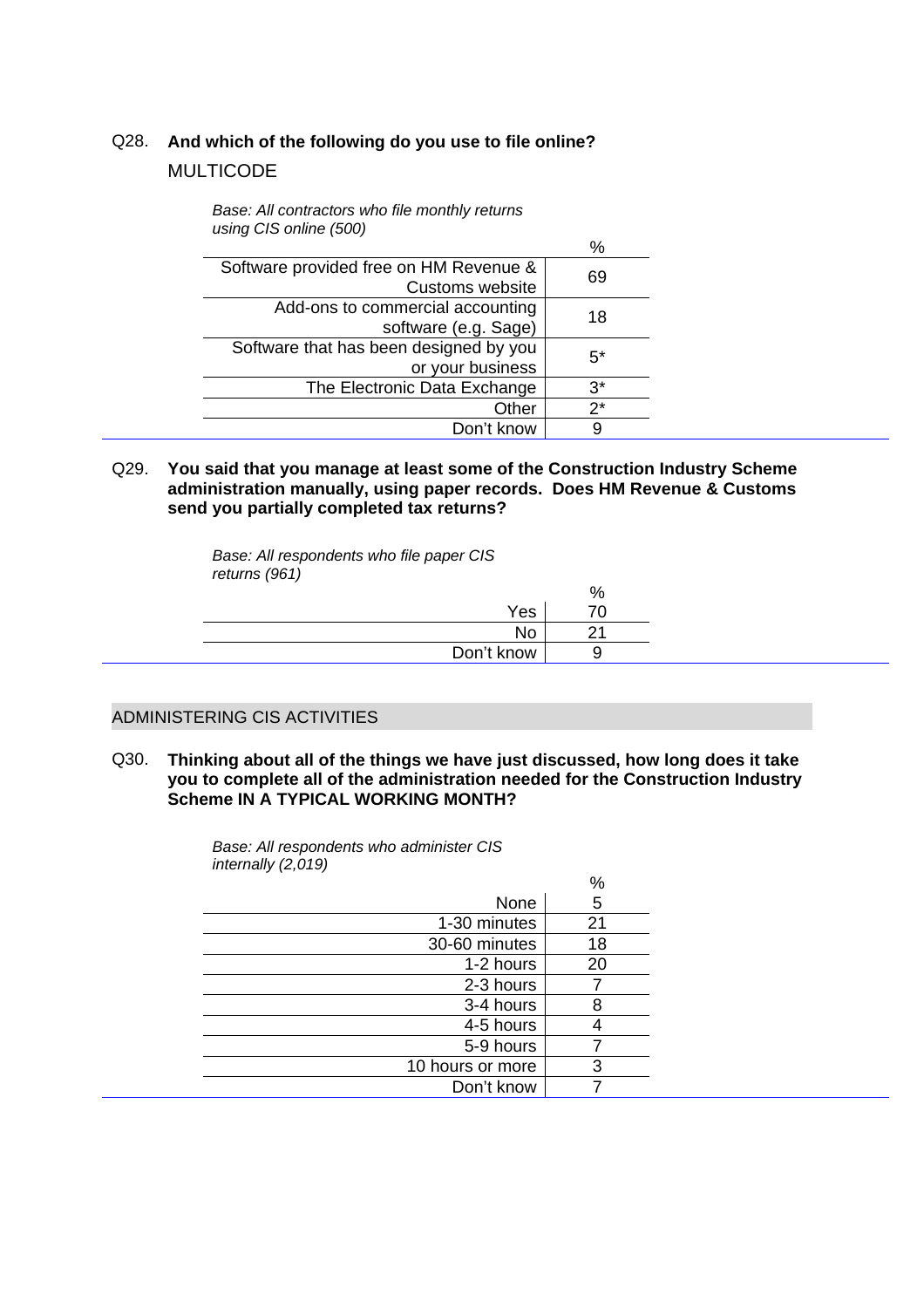#### **Overall, would you describe the Construction Industry Scheme as easy or**  Q31. **difficult to administer? Is that very, or fairly easy/difficult?**

|                  | %  |
|------------------|----|
| Very easy        | 22 |
| Fairly easy      | 58 |
| Fairly difficult |    |
| Very difficult   | n  |
| Don't know       |    |

*Base: All respondents who administer CIS internally (2,019)* 

### Q32. **Why do you find it difficult to administer the Construction Industry Scheme?**  MULTICODE

*Base: All respondents who find the CIS difficult to administer (328)* 

|                                             | $\%$ |
|---------------------------------------------|------|
| There are too many complicated forms to     |      |
| complete                                    |      |
| The administration is too much of a burden  |      |
| to my business                              |      |
| It is hard to file the required information |      |
| with HM Revenue & Customs                   |      |
| The CIS process overall is too              |      |
| complicated/confusing/don't do it very      |      |
| often                                       |      |
| The requirement for CIS are                 |      |
| communicated poorly                         |      |
| It is hard to know when deductions should   |      |
| or should not be made                       |      |
| Find HMRC/Government to be inflexible or    |      |
| unresponsive                                |      |
| Fines/penalty for late                      |      |
| returns/mistakes/payments                   |      |
| Telephone centre processes or staff are     |      |
| unhelpful                                   |      |
| Dependent on the availability of work       |      |
| We now have to do HMRC's job for them       |      |
| Difficulty with the telephone centre        |      |
| Other                                       |      |
| Don't know                                  |      |
| No answer                                   |      |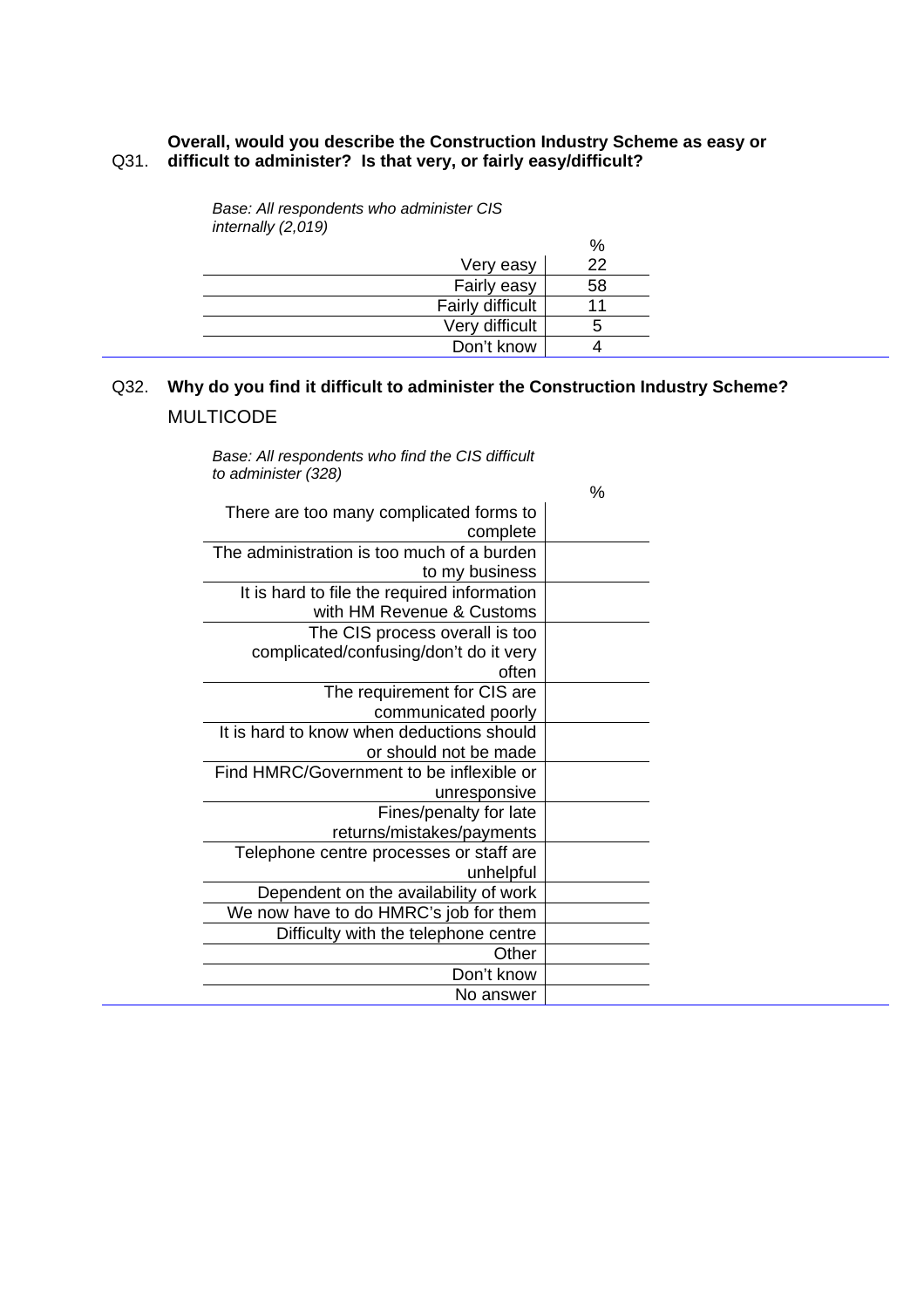The Construction Industry Scheme now places a requirement with contractors to make an employment status declaration every month. We appreciate that the current economic climate might be having an effect on you and your workforce, but we'd like you to consider only this declaration in the following two questions.

#### Q33. **To what extent do you agree or disagree with the following statement...**

#### *"I now think more about the working terms and conditions of workers"*

*Base: All respondents who work as contractors, who administer CIS themselves (1,500)* 

*Base: All respondents who work as*

*contractors, who administer CIS themselves*

|                            | %  |
|----------------------------|----|
| Strongly agree             | 15 |
| tend to agree              | 35 |
| Neither agree nor disagree | 22 |
| Tend to disagree           |    |
| Strongly disagree          |    |
| Don't know                 | 12 |

#### Q34. **Which of the following best describes the effect this declaration has had on the mix of subcontractors and permanent employees used by your business?**

| (1.500)                                                             |    |
|---------------------------------------------------------------------|----|
|                                                                     | %  |
| Your business now only uses permanent<br>employees                  | 3  |
| Your business now has a larger proportion<br>of permanent employees |    |
| Your business now has a larger proportion<br>of subcontractors      | 5  |
| Your business now only uses<br>subcontractors                       | 10 |
| There has been no change                                            | 68 |
| Don't know                                                          |    |

Q35. **In 2007, the way the Construction Industry Scheme worked changed – for example, the use of vouchers as part of the payment process was stopped. Did you use the old Construction Industry Scheme?** 

> *Base: All respondents who administer CIS internally (2,019)*

|  |            | %  |
|--|------------|----|
|  | Yes        | 75 |
|  | <b>No</b>  | ົ  |
|  | Don't know |    |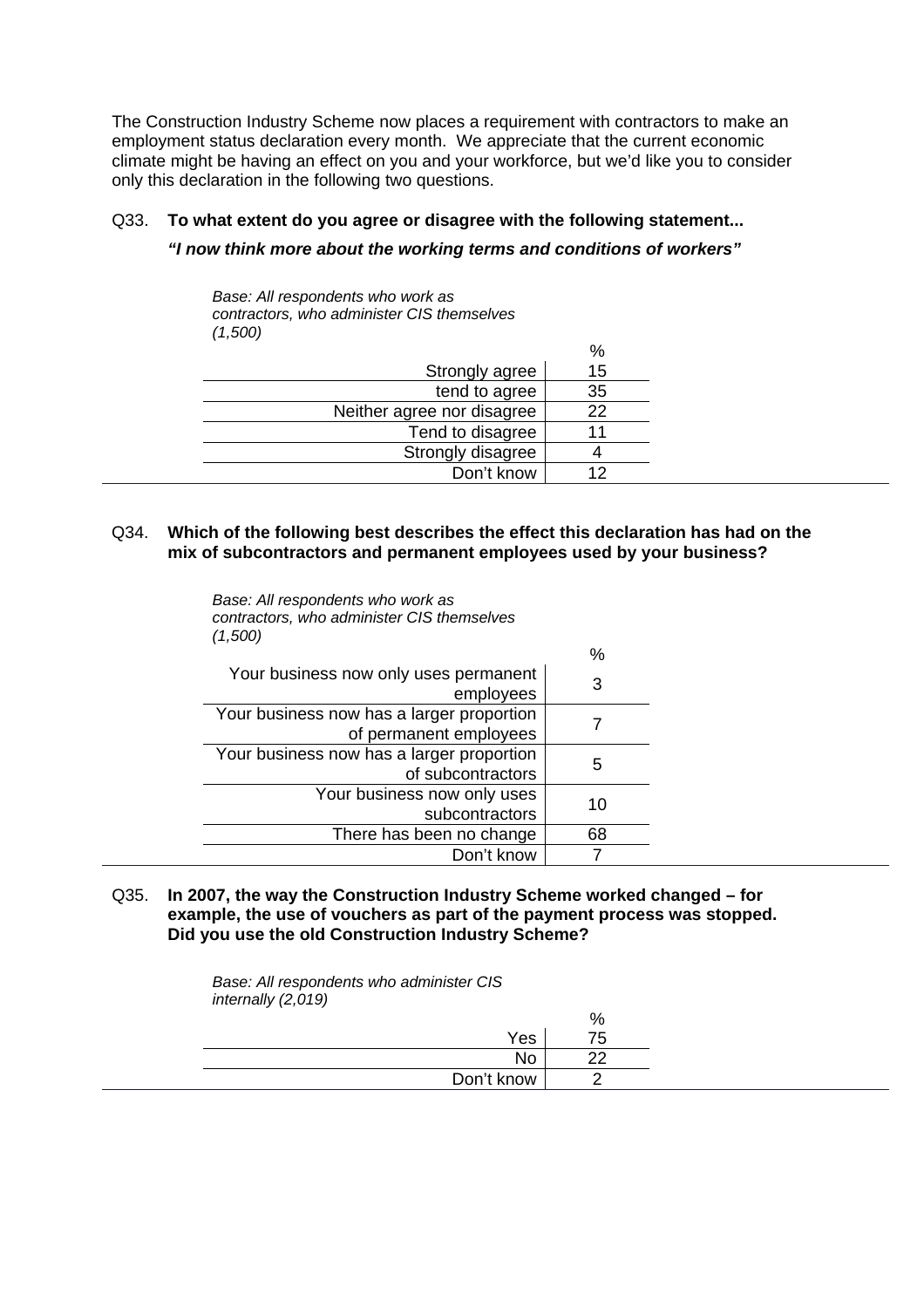#### Q36. **To what extent do you agree or disagree with the following statements.....?**

*Base: All respondents who are familiar with the old CIS, who administer CIS internally (1,611)* 

|    |                                                                                                                                                                        | <b>Strongly</b><br>agree<br>% | <b>Tend to</b><br>agree<br>% | Neither/<br>nor<br>% | <b>Tend to</b><br>disagree<br>% | <b>Strongly</b><br>disagree<br>℅ | Don't<br>know<br>% |  |
|----|------------------------------------------------------------------------------------------------------------------------------------------------------------------------|-------------------------------|------------------------------|----------------------|---------------------------------|----------------------------------|--------------------|--|
| Α. | It takes me less time to<br>complete the<br>administration required<br>every month for the New<br><b>Construction Industry</b><br>Scheme compared to the<br>old scheme | 32                            | 25                           | 14                   | 13                              | 12                               | 4                  |  |
| В. | The new Construction<br><b>Industry Scheme is</b><br>simpler for me to<br>administer compared to<br>the old scheme                                                     | 35                            | 30                           | 11                   | 11                              | 11                               | $\overline{2}$     |  |
| C. | The old Construction<br><b>Industry Scheme was</b><br>more effective at<br>preventing income tax<br>evasion compared to the<br>new scheme                              | 14                            | 13                           | 19                   | 20                              | 17                               | 18                 |  |
| D. | With the new<br><b>Construction Industry</b><br>Scheme, there is more<br>actual paperwork and<br>filing than with the old<br>scheme                                    | 17                            | 15                           | 12                   | 30                              | 22                               | 4                  |  |

#### Q37. **You said that you now spend less time administering the Construction Industry Scheme. Would you say that...?**

*Base: All respondents who feel that less administration is required under the New CIS (922)* 

|                                                                                     | %           |
|-------------------------------------------------------------------------------------|-------------|
| you spend just a little less time<br>administering the Scheme                       | 29          |
| you spend about a quarter less time<br>administering the Scheme                     | 21          |
| you spend about half the time<br>administering the Scheme                           | 32          |
| the time you spend administering the<br>Scheme has decreased by more than a<br>half | 16          |
| Don't know                                                                          | $2^{\star}$ |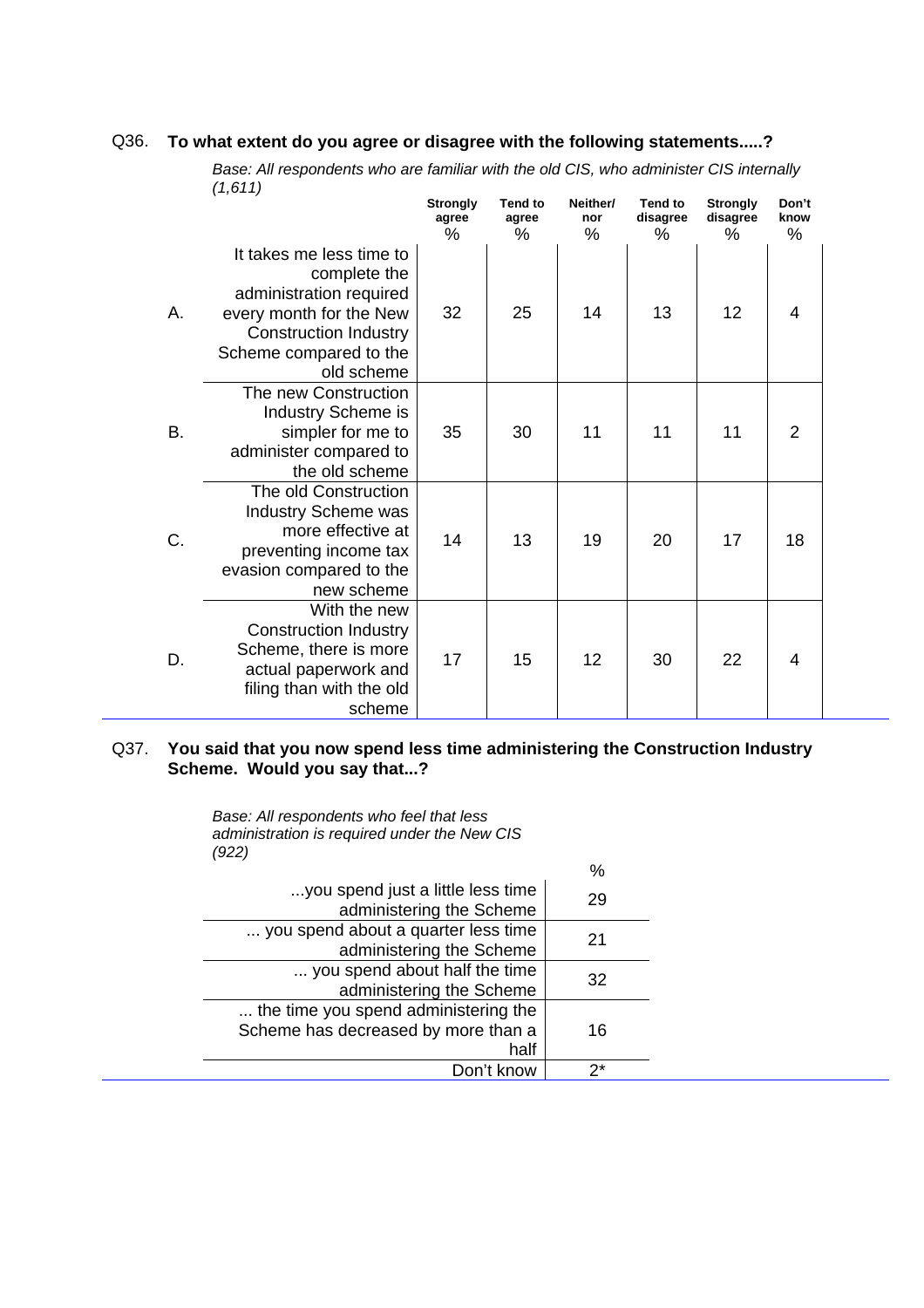#### Q38. **And what, if any, has been the effect on your business of spending less time administering the Scheme?**

#### MULTICODE

*Base: All respondents who feel that less administration is required under the New CIS (922)* 

|                                           | %           |
|-------------------------------------------|-------------|
| Spend time on other administration        | 14          |
| More time to do the jobs I like           | 8           |
| Spend more time on business               | 5           |
| development                               |             |
| Work less hours                           | 4           |
| Decreased administrative burden           | 4           |
| Improve work/life balance                 | 3           |
| Spend more time on the business           | $2^{\star}$ |
| generally                                 |             |
| Increase the number of business contracts | 1*          |
| that I manage                             |             |
| Cheaper/cost effective                    | $1*$        |
| Increased profitability                   | $1*$        |
| Work less overtime                        | $\star$     |
| No effect                                 | 58          |
| Other                                     | $1^*$       |
| Don't know                                | $2^{\star}$ |

#### Q39. **To what extent have any of the following increased or decreased the amount of administration time you spend on the New Construction Industry Scheme overall, compared to the old scheme?**

*Base: All respondents who are familiar with the old CIS, who administer CIS internally (1,611)* 

|    |                                                   | Inc-<br>reased a<br>lot<br>% | Inc-<br>reased<br>a little<br>% | <b>Neither</b><br>increased<br>nor<br>decreased<br>% | Dec-<br>reased<br>a little<br>$\%$ | Dec-<br>reased a<br>lot<br>$\%$ | Don't<br>know<br>% |  |
|----|---------------------------------------------------|------------------------------|---------------------------------|------------------------------------------------------|------------------------------------|---------------------------------|--------------------|--|
| А. | Pre-populated returns <sup>1</sup>                | $6*$                         | 11                              | 31                                                   | 28                                 | 15                              | 9                  |  |
| В. | The removal of vouchers                           | 11                           | 8                               | 24                                                   | 27                                 | 27                              | 3                  |  |
| C. | The new verification<br>process                   | 8                            | 21                              | 34                                                   | 17                                 | 12                              | 7                  |  |
| D. | The introduction of online<br>filing <sup>2</sup> | $4^*$                        | 7                               | 24                                                   | 23                                 | 23                              | 19                 |  |

<sup>1</sup> Asked only for contractors who receive pre-populated returns, base = 670 *<sup>2</sup> Asked only for contractors who file online, base = 707*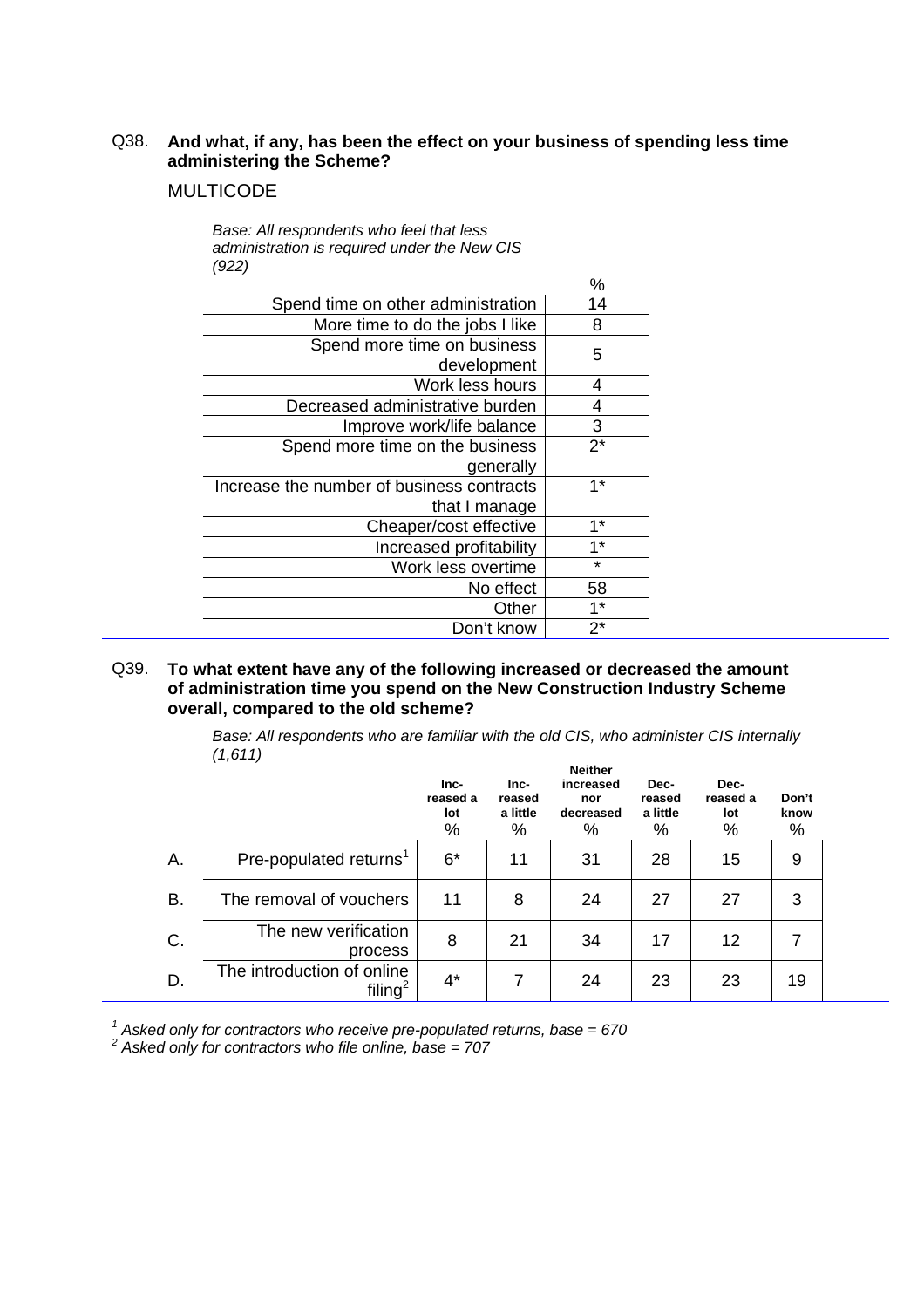### REACTION TO CIS AIMS

## Q40. **To what extent do you agree or disagree with the following statements.....?**

|    |                                          |                                  |                              | <b>Neither</b>           |                            |                             |                    |  |
|----|------------------------------------------|----------------------------------|------------------------------|--------------------------|----------------------------|-----------------------------|--------------------|--|
|    |                                          | <b>Strongly</b><br>agree<br>$\%$ | <b>Tend to</b><br>agree<br>% | agree<br>nor<br>disagree | <b>Tend to</b><br>disagree | <b>Strongly</b><br>disagree | Don't<br>know<br>% |  |
|    | The existence of the                     |                                  |                              | %                        | %                          | $\%$                        |                    |  |
|    | <b>Construction Industry</b>             |                                  |                              |                          |                            |                             |                    |  |
|    | Scheme shows that HM                     |                                  |                              |                          |                            |                             |                    |  |
| А. | <b>Revenue &amp; Customs</b>             | 27                               | 24                           | 10                       | 21                         | 10                          | $\overline{7}$     |  |
|    | does not trust the                       |                                  |                              |                          |                            |                             |                    |  |
|    | construction industry                    |                                  |                              |                          |                            |                             |                    |  |
|    | The Construction Industry                |                                  |                              |                          |                            |                             |                    |  |
|    | Scheme helps me feel                     |                                  |                              |                          |                            |                             |                    |  |
|    | confident that                           |                                  |                              |                          |                            |                             |                    |  |
| В. | construction businesses                  | 35                               | 44                           | $\overline{7}$           | 5                          | 5                           | 4                  |  |
|    | are complying with their                 |                                  |                              |                          |                            |                             |                    |  |
|    | tax obligations                          |                                  |                              |                          |                            |                             |                    |  |
|    | <b>Construction businesses</b>           |                                  |                              |                          |                            |                             |                    |  |
| C. | will always find ways to                 | 10                               | 20                           | 10                       | 25                         | 28                          | $\overline{7}$     |  |
|    | avoid paying tax                         |                                  |                              |                          |                            |                             |                    |  |
|    | Subcontractors who are                   |                                  |                              |                          |                            |                             |                    |  |
|    | registered with the                      |                                  |                              |                          |                            |                             |                    |  |
| D. | <b>Construction Industry</b>             | 40                               | 27                           | 10                       | 10                         | 6                           | $\overline{7}$     |  |
|    | Scheme are more                          |                                  |                              |                          |                            |                             |                    |  |
|    | trustworthy than those                   |                                  |                              |                          |                            |                             |                    |  |
|    | that are not                             |                                  |                              |                          |                            |                             |                    |  |
|    | Completing the                           |                                  |                              |                          |                            |                             |                    |  |
|    | administration needed for                |                                  |                              |                          |                            |                             |                    |  |
| Е. | the Construction Industry                | 19                               | 21                           | 9                        | 33                         | 13                          | 5                  |  |
|    | Scheme is a burden on                    |                                  |                              |                          |                            |                             |                    |  |
|    | construction businesses                  |                                  |                              |                          |                            |                             |                    |  |
|    | The Construction Industry                |                                  |                              |                          |                            |                             |                    |  |
|    | Scheme makes it                          |                                  |                              |                          |                            |                             |                    |  |
| F. | extremely difficult for                  | 25                               | 33                           | 8                        | 17                         | 9                           | 8                  |  |
|    | businesses connected to                  |                                  |                              |                          |                            |                             |                    |  |
|    | construction to avoid                    |                                  |                              |                          |                            |                             |                    |  |
|    | paying taxes                             |                                  |                              |                          |                            |                             |                    |  |
|    | Subcontractors who are                   |                                  |                              |                          |                            |                             |                    |  |
| G. | registered for gross<br>payment are more | 16                               | 22                           | 17                       | 20                         | 13                          | 12                 |  |
|    | trustworthy than those                   |                                  |                              |                          |                            |                             |                    |  |
|    | that are not                             |                                  |                              |                          |                            |                             |                    |  |
|    | The Construction Industry                |                                  |                              |                          |                            |                             |                    |  |
|    | Scheme is geared more                    |                                  |                              |                          |                            |                             |                    |  |
|    | towards small businesses                 | 19                               |                              |                          |                            |                             |                    |  |
| Η. | and the self employed                    |                                  | 30                           | 11                       | 14                         | 11                          | 15                 |  |
|    | rather than larger                       |                                  |                              |                          |                            |                             |                    |  |
|    | businesses                               |                                  |                              |                          |                            |                             |                    |  |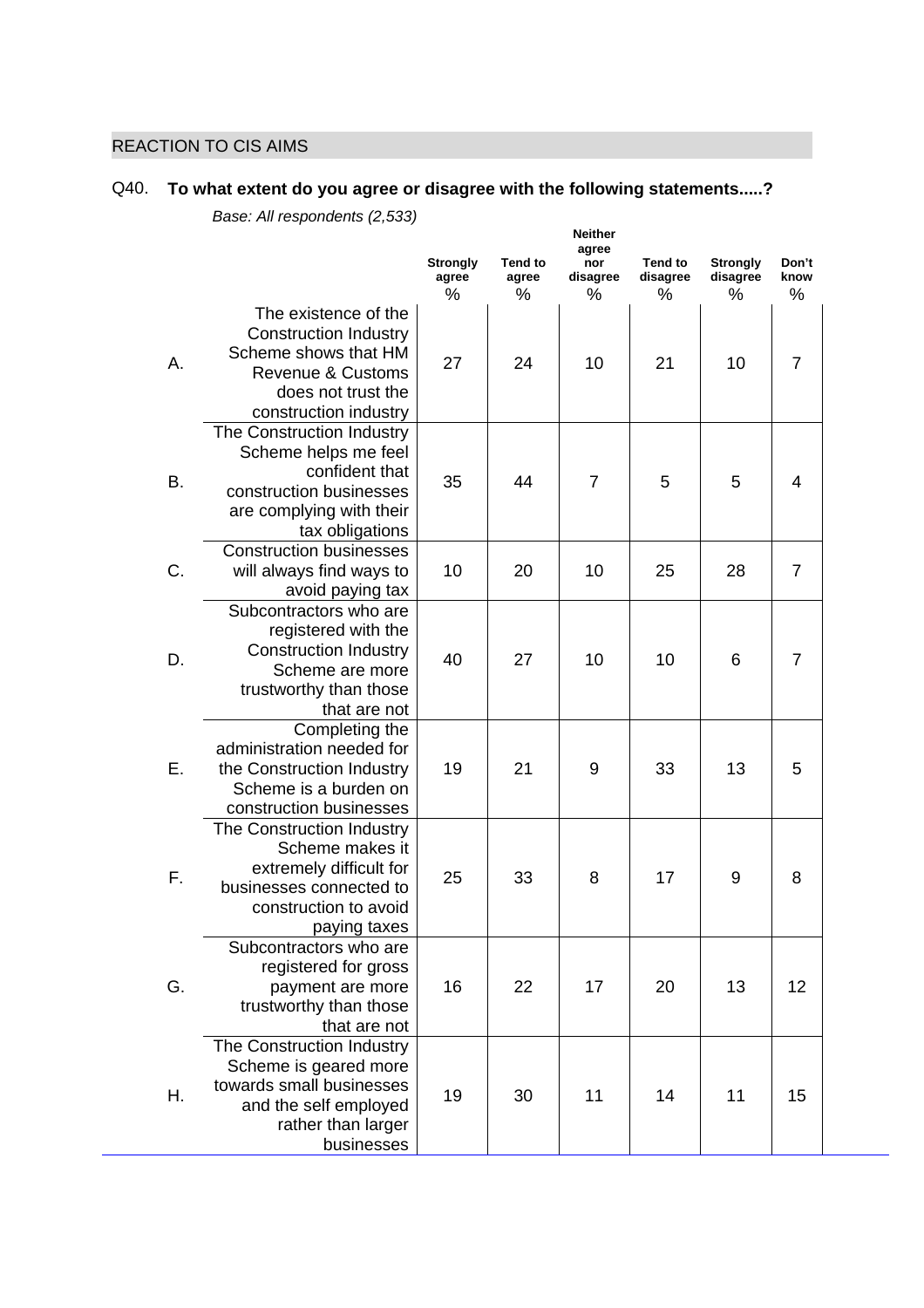#### Q41. **How common or uncommon do you think it is for businesses working in construction to deliberately avoid paying taxes?**

|                 | %  |
|-----------------|----|
| Very common     | 5  |
| Fairly common   | 22 |
| Fairly uncommon | 40 |
| Very uncommon   | 16 |
| Don't know      | 17 |

*Base: All respondents (2,533)* 

#### Q42. **How effective or ineffective do you think the Construction Industry Scheme is in ensuring business in construction pay income taxes?**

|                                   | %  |
|-----------------------------------|----|
| Very effective                    | 31 |
| Fairly effective                  | 50 |
| Neither effective nor ineffective | 8  |
| Fairly ineffective                | 3  |
| Very ineffective                  |    |
| Don't know                        | 6  |

#### *Base: All respondents (2,533)*

#### Q43. **Why do you think that the Construction Industry Scheme is an ineffective way of collecting income taxes?**

#### MULTICODE

*Base: All respondents who feel CIS is an ineffective way of collecting income taxes (147)* 

|                                           | $\%$ |
|-------------------------------------------|------|
| It is easy to bypass the scheme           |      |
| Problems with the design of the scheme    |      |
| Contractors have too much control of the  |      |
| scheme                                    |      |
| Doesn't focus on those looking to avoid   |      |
| tax/NI contributions                      |      |
| Contractors can administer the scheme     |      |
| poorly                                    |      |
| Encourages some businesses/people to      |      |
| take money/work for cash                  |      |
| Scheme not monitored effectively/not work |      |
| effectively/no better than before         |      |
| People don't know enough about it/don't   |      |
| fully understand it                       |      |
| People do not want to pay income tax      |      |
| <b>Penalises small businesses</b>         |      |
| The fines are excessive/unfair            |      |
| Other                                     |      |
| Don't know                                |      |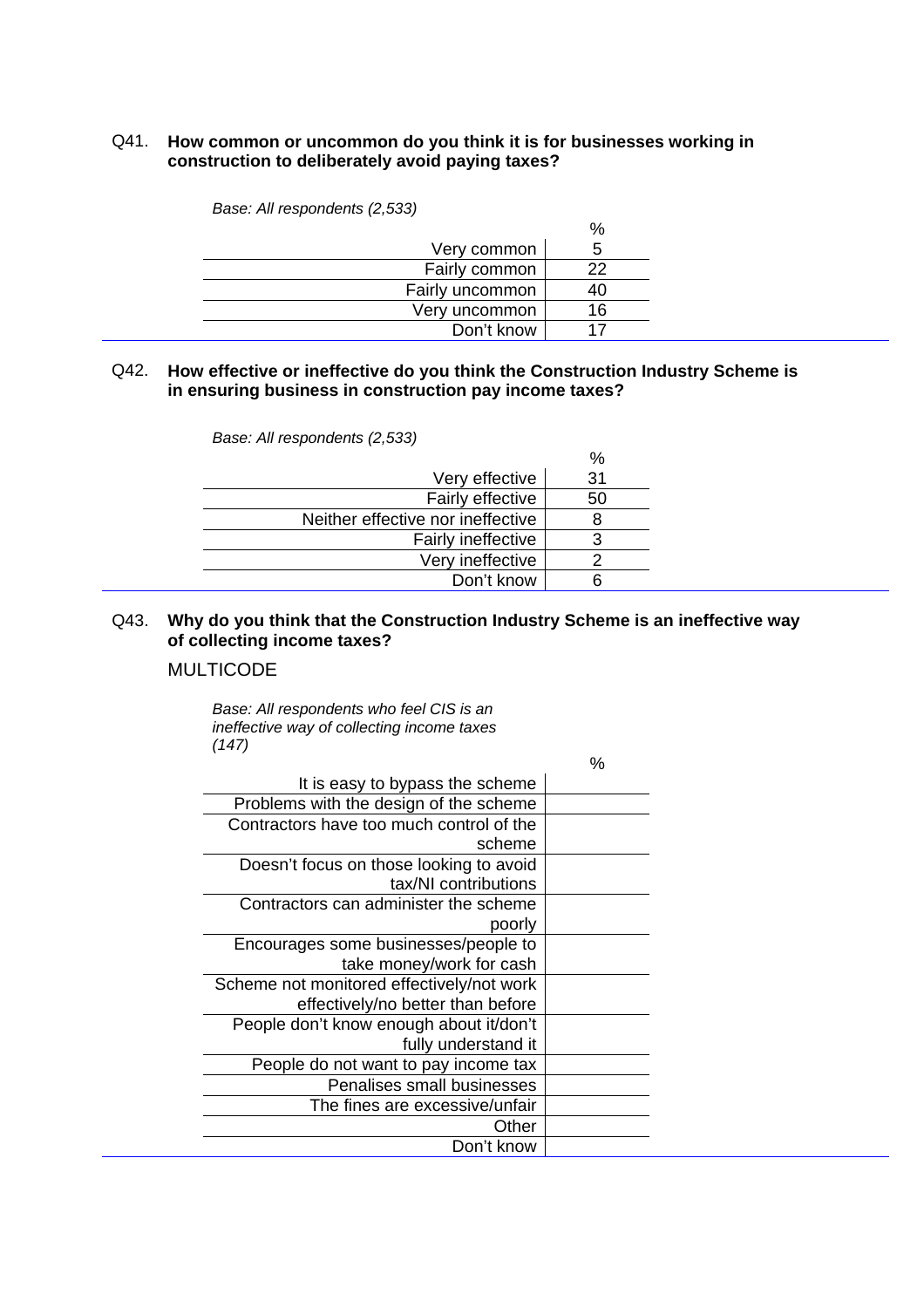#### A FEW QUESTIONS ABOUT YOU

I'd like to close the survey by asking you a couple of questions about yourself.

### Q44. **In which of the following age categories do you belong?**

| $\sim$<br>$\sim$ |             |         |
|------------------|-------------|---------|
|                  |             | $\%$    |
|                  | 25 or under | 5       |
|                  | 26-35       | 18      |
|                  | 36-45       | 34      |
|                  | 46-55       | 26      |
|                  | 56 plus     | 16      |
|                  | No answer   | $\star$ |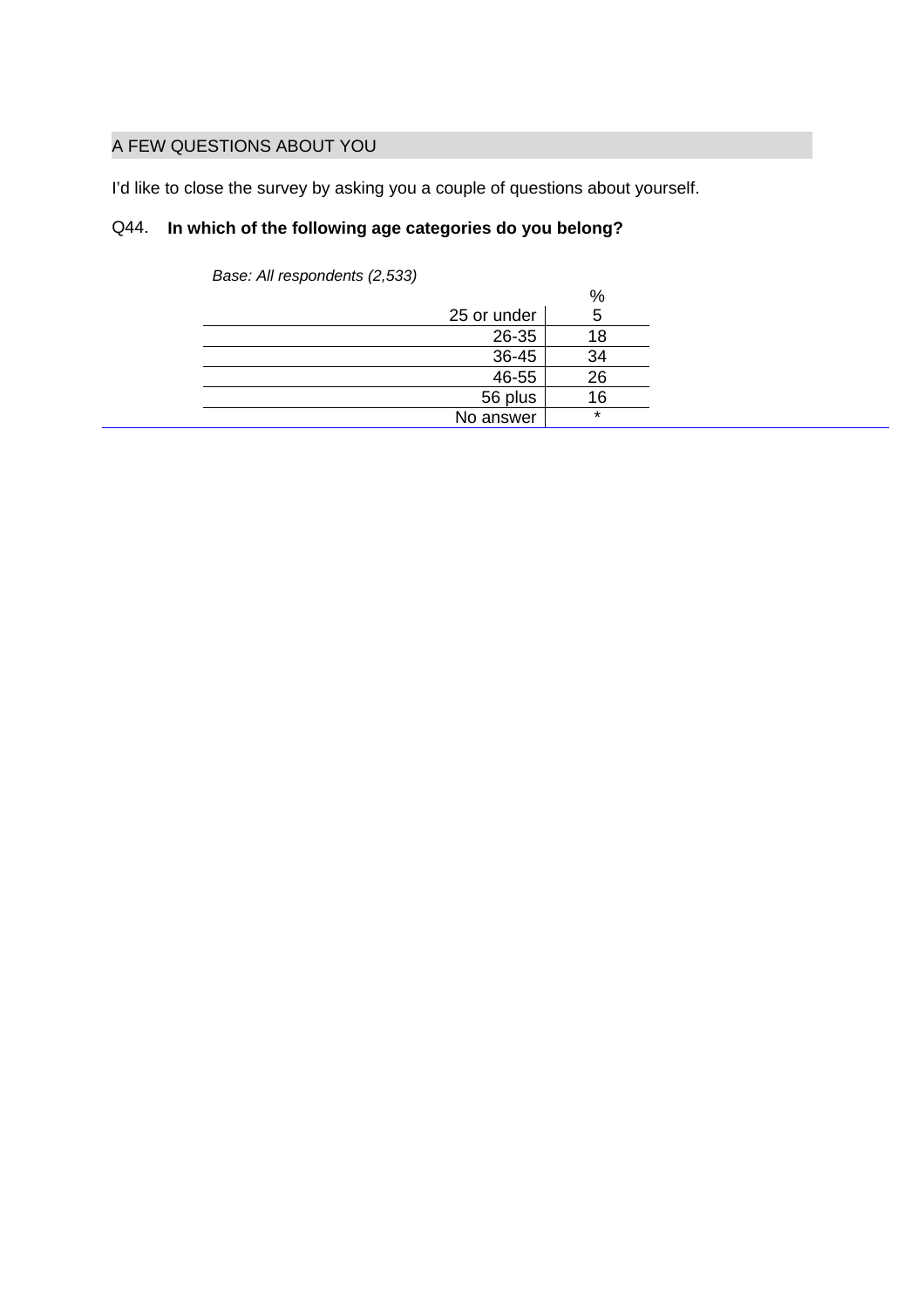## Q45. **Could you please tell me your occupation or job title?**

|                                               | %                         |
|-----------------------------------------------|---------------------------|
| <b>Managing Director</b>                      | 12                        |
| Payroll Clerk/Administrator                   | 4                         |
| <b>Office Manager/Assistant</b>               | $\overline{3}$            |
| <b>Business Accountant</b>                    | $\overline{1}$            |
| <b>Company Secretary</b>                      | 7                         |
| Finance Manager/Assistant                     | 4                         |
| <b>Other Financial Administrator</b>          | $\overline{1^*}$          |
| <b>Other General Administrator</b>            | 1                         |
| <b>Builder</b>                                | 10                        |
| Joiner/Carpenter                              | 10                        |
| <b>Electrician/Electrical Engineer</b>        | 7                         |
| Plumber                                       | $\overline{4}$            |
| Labourer                                      | $\overline{\mathbb{1}^*}$ |
| Plasterer                                     | $\frac{3}{6}$             |
| Painter/Decorator                             |                           |
| Roofer                                        | $\overline{2}$            |
| Scaffolder                                    | $\overline{\ast}$         |
| Floorer/Tiler                                 | 3                         |
| Other construction                            | 7                         |
| Trades associated with metal work             | 1                         |
| Trades associated with woodwork               | 1                         |
| <b>Business Partner</b>                       | $\star$                   |
| Partner (spouse)                              | 1                         |
| Partner (unspecified)                         | $\star$                   |
| Contractor                                    | $1*$                      |
| Landscape gardener                            | $1^*$                     |
| <b>Other Director</b>                         | 1                         |
| <b>Other Manager</b>                          | 1                         |
| Other professional                            | 1                         |
| Owner/proprietor                              | 1                         |
| Self employed                                 | $\star$                   |
| Stone mason                                   | $\star$                   |
| Other                                         | 4                         |
| No answer                                     |                           |
| <b>Managing</b>                               |                           |
| Director/Accountant/Company                   | 24                        |
| <b>Secretary/Finance Director</b>             |                           |
| <b>Office Manager/Payroll Clerk/Financial</b> | 9                         |
| or General Administrator                      |                           |
| <b>Tradesperson/Construction worker</b>       | 55                        |
| <b>Other</b>                                  | 11                        |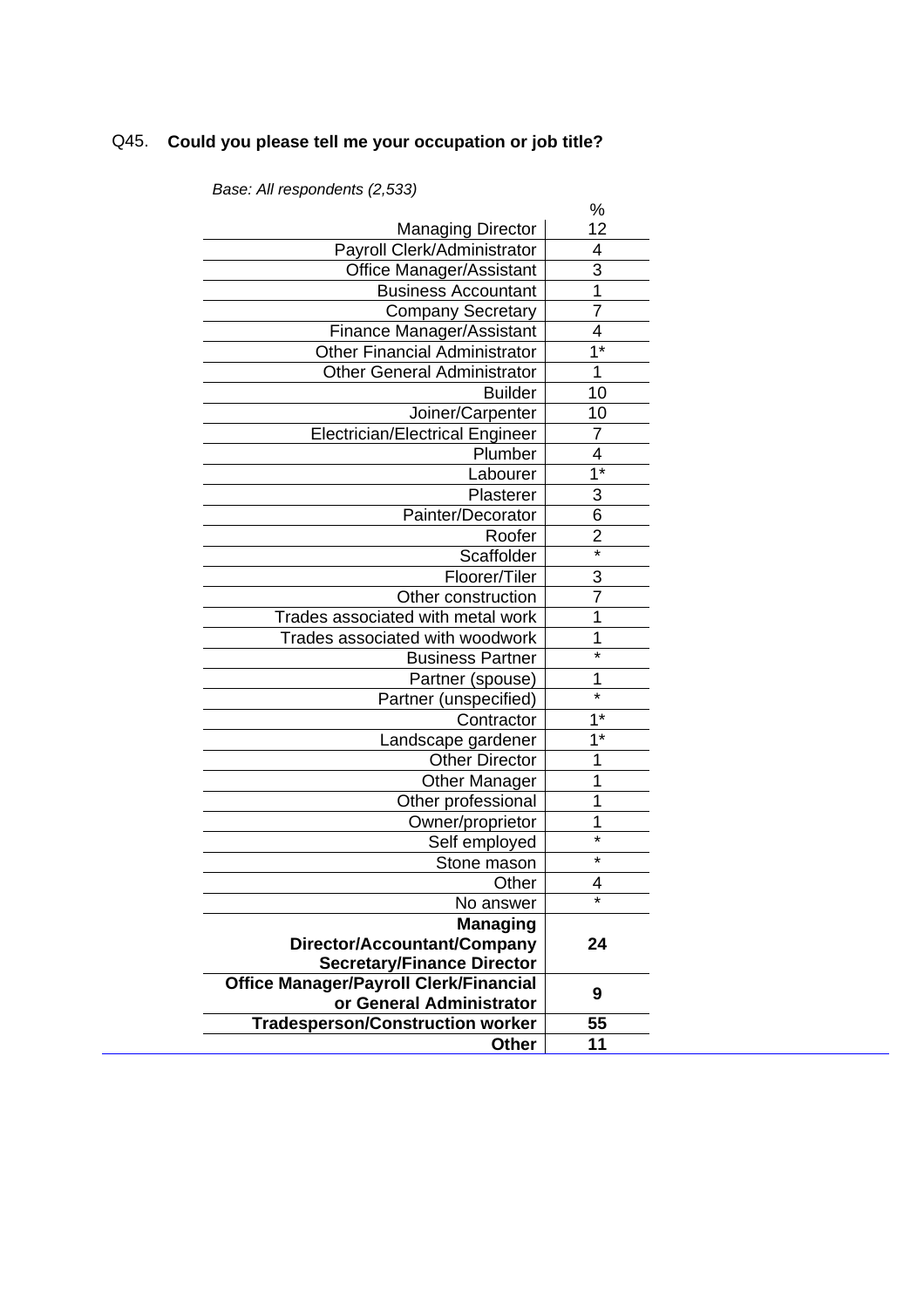## Q46. **How long have you been in your current job?**

|                     | %   |
|---------------------|-----|
| Less than a year    |     |
| A year to two years |     |
| Three to five years | 19  |
| Six to ten years    |     |
| More than ten years | 49  |
| No answer           | 4 * |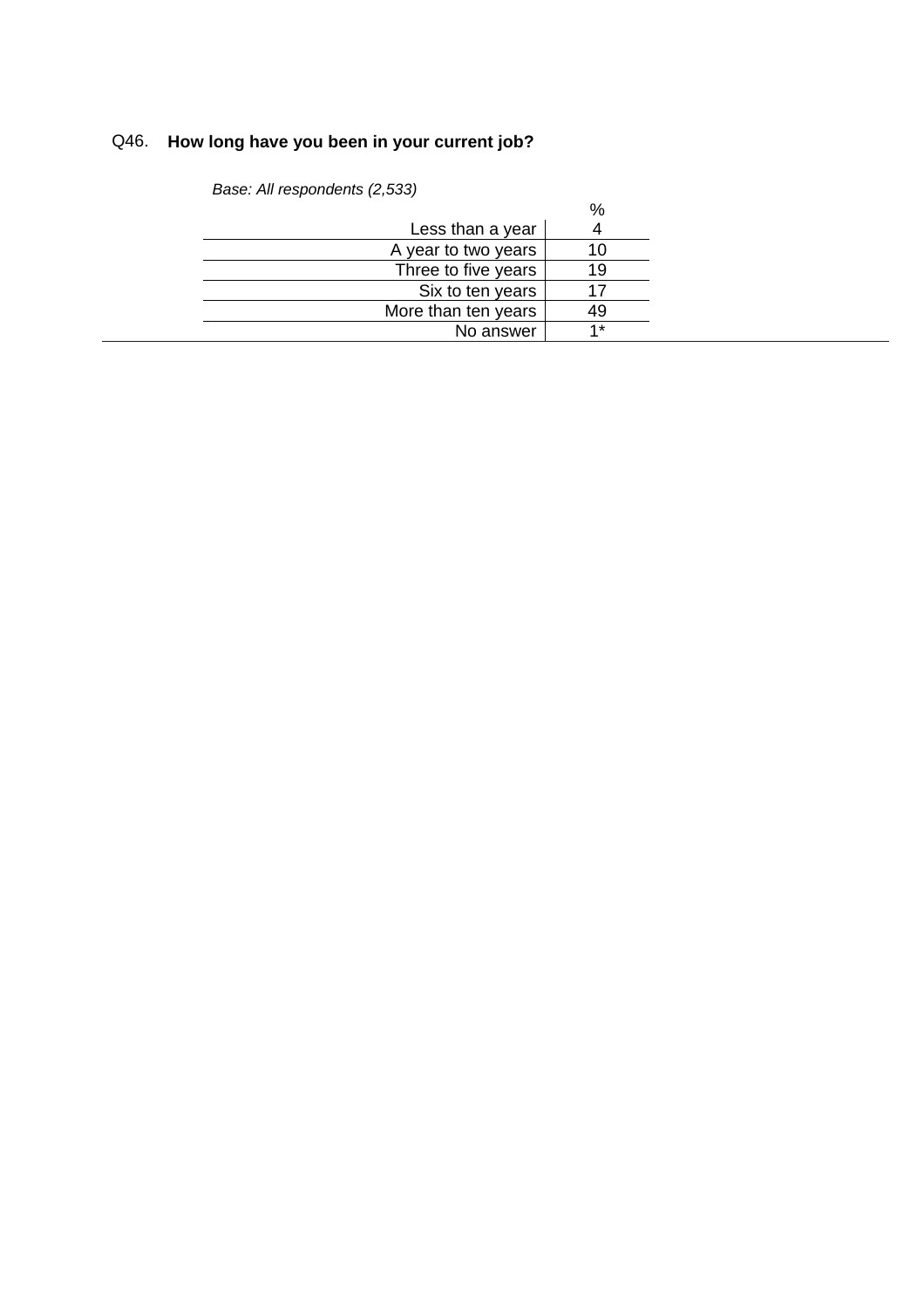## Appendix 2: Statistical Reliability

The respondents who took part in this survey are only a sample of the total "universe" of those who could have taken part, so we cannot be certain that the figures obtained are exactly those we would have if everybody had responded (the "true" values). We can, however, predict the variation between the sample results and the "true" values from knowledge of the size of the samples on which the results are based and the number of times a particular answer is given. The confidence with which we can make this prediction is usually chosen to be 95% - that is, the chances are 95 in 100 that the "true" value will fall within a specified range. The table below illustrates the predicted ranges for different sample sizes and percentage results at the "95% confidence interval", assuming the "universe" to be infinite.

|                                                   | Approximate sampling tolerances applicable to<br>percentages at or near these levels |               |               |  |
|---------------------------------------------------|--------------------------------------------------------------------------------------|---------------|---------------|--|
| Size of sample on which<br>survey result is based | 10% or 90%                                                                           | 30% or 70%    | 50%           |  |
|                                                   | +                                                                                    | 土             | $\ddot{}$     |  |
|                                                   | %                                                                                    | %             | $\frac{0}{0}$ |  |
| 1,000 responses                                   | 2                                                                                    | 3             | 3             |  |
| 2,000 responses                                   |                                                                                      | $\mathcal{P}$ | $\mathcal{P}$ |  |
| 2,533 responses                                   |                                                                                      | $\mathcal{P}$ | っ             |  |
| 5,000 responses                                   |                                                                                      | 4             |               |  |

It should, though, be stated that these figures assume a simple, random sample with no design effect. For example, with a sample size of 2,533 where 30% give a particular answer, the chances are, 19 in 20, the "true" value (which would have been obtained if the whole "universe" had been interviewed) will fall within the range of +2 percentage points from the survey result (i.e. between 28% and 32%).

When results are compared between separate groups within a sample, different results may be obtained. The difference may be "real," or it may occur by chance (because not everyone in the universe has been interviewed). To test if the difference is a real one - i.e. if it is "statistically significant", we again have to know the size of the samples, the percentage giving a certain answer and the degree of confidence chosen. If we assume "95% confidence interval", the differences between the results of two separate groups must be greater than the values given in the table below:

|                          | Differences required for significance at or near these<br>percentage levels |   |    |  |  |
|--------------------------|-----------------------------------------------------------------------------|---|----|--|--|
| Size of samples compared | 30% or 70%<br>10% or 90%<br>50%                                             |   |    |  |  |
|                          | ±                                                                           |   |    |  |  |
|                          | %                                                                           | % | %  |  |  |
| 200 responses            | 4                                                                           | 6 | 6  |  |  |
| 500 responses            | 6                                                                           | 9 | 10 |  |  |
| 1,000 responses          | 3                                                                           | 4 | 4  |  |  |
| 2,533 responses          | っ                                                                           | 3 | 3  |  |  |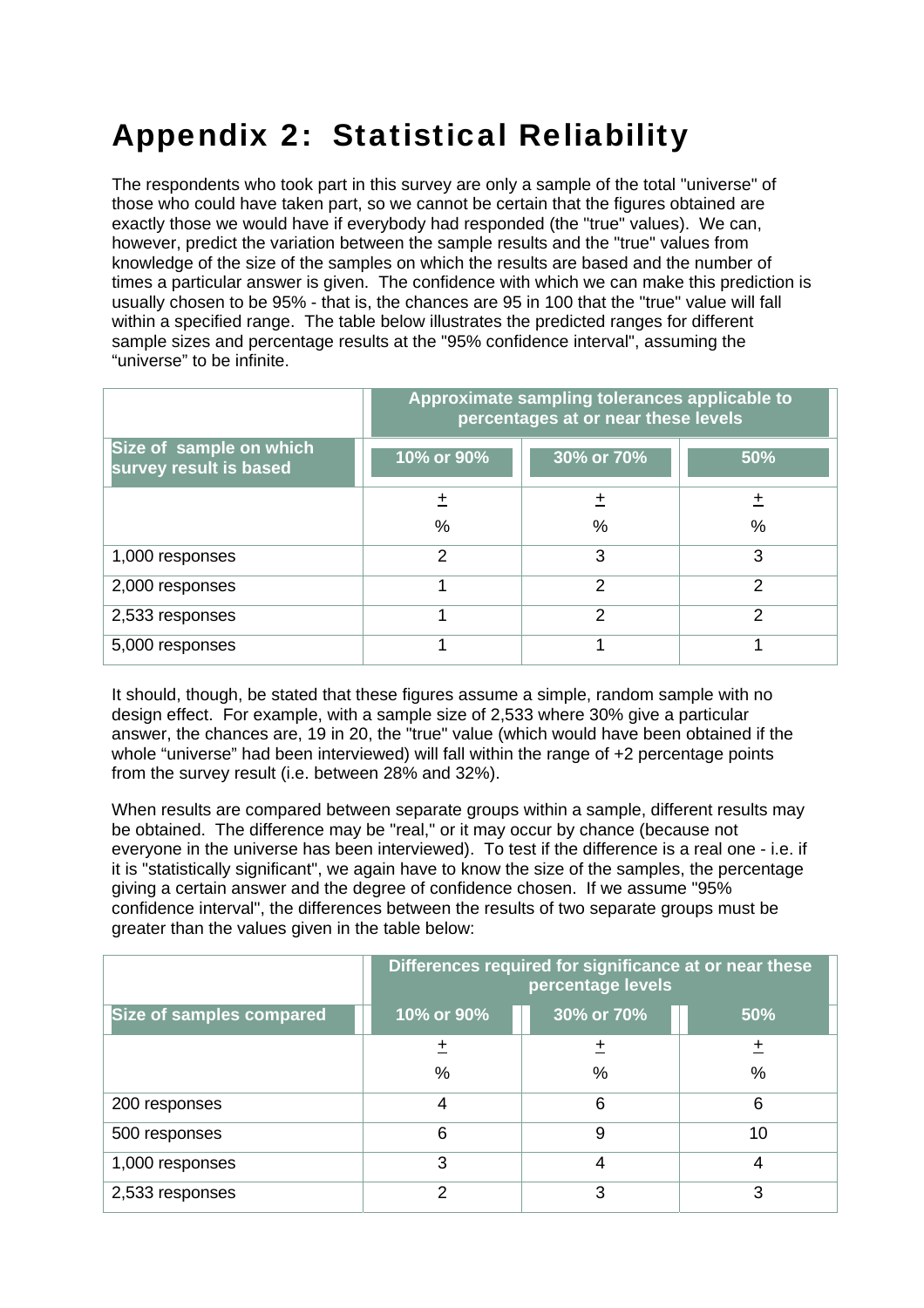## **Summary of sub-group analysis base-sizes**

The following table lists the base sizes for all of the sub-groups referred to in the report.

| <b>Audience</b>                                | <b>Base</b> | <b>Contractors</b> | Sub-        |  |
|------------------------------------------------|-------------|--------------------|-------------|--|
|                                                | <b>Size</b> |                    | contractors |  |
| All respondents                                | 2,533       | 1,727              | 1,697       |  |
| and who administer CIS internally              | 2,019       | 1,500              | 1,257       |  |
| And who are familiar with the old CIS, who     | 1,611       | 1,233              | 992         |  |
| administer CIS internally                      |             |                    |             |  |
| And who find the CIS difficult to administer   | 328         | 241                | 203         |  |
| And who feel that less administration is       | 922         | 708                | 571         |  |
| required under the New CIS                     |             |                    |             |  |
| And who feel CIS is an ineffective way of      | 147         | 107                | 97          |  |
| collecting income taxes                        |             |                    |             |  |
| Work as tradespeople                           | 980         | 461                | 825         |  |
| Work as Directors or managers                  | 895         | 763                | 488         |  |
| Work as payroll officers or administrators     | 333         | 289                | 150         |  |
| All subcontractor only                         |             |                    | 806         |  |
| All contractor only                            |             | 836                |             |  |
| All dual role businesses                       |             | 891                |             |  |
| <b>Contractors</b>                             |             |                    |             |  |
| All contractors who administer CIS             |             | 1,500              |             |  |
| themselves                                     |             |                    |             |  |
| And who do provide statements of pay and       |             | 1,279              |             |  |
| deductions to subcontractors                   |             |                    |             |  |
| And who manage at least some CIS               |             | 961                |             |  |
| administration on paper                        |             |                    |             |  |
| And who manage at least some CIS               |             | 893                |             |  |
| administration electronically                  |             |                    |             |  |
| And contractors who file monthly returns using |             | 500                |             |  |
| CIS online                                     |             |                    |             |  |
| And do not provide a statement of pay and      |             | 194                |             |  |
| deductions to all subcontractors without GPS   |             |                    |             |  |
| And who receive a pre-populated return         |             | 670                |             |  |
| And who file online                            |             | 707                |             |  |
| Only use electronic methods of administration  |             | 180                |             |  |
| <b>Subcontractors</b>                          |             |                    |             |  |
| All subcontractors who administer CIS          |             |                    | 1,257       |  |
| themselves                                     |             |                    |             |  |
| And who do not currently have Gross            |             |                    | 789         |  |
| <b>Payment Status (GPS)</b>                    |             |                    |             |  |
| And who have, or have had GPS                  |             |                    | 521         |  |
| And have lost GPS                              |             |                    | 113         |  |
| And who receive a statement of pay and         |             |                    | 702         |  |
| deductions                                     |             |                    |             |  |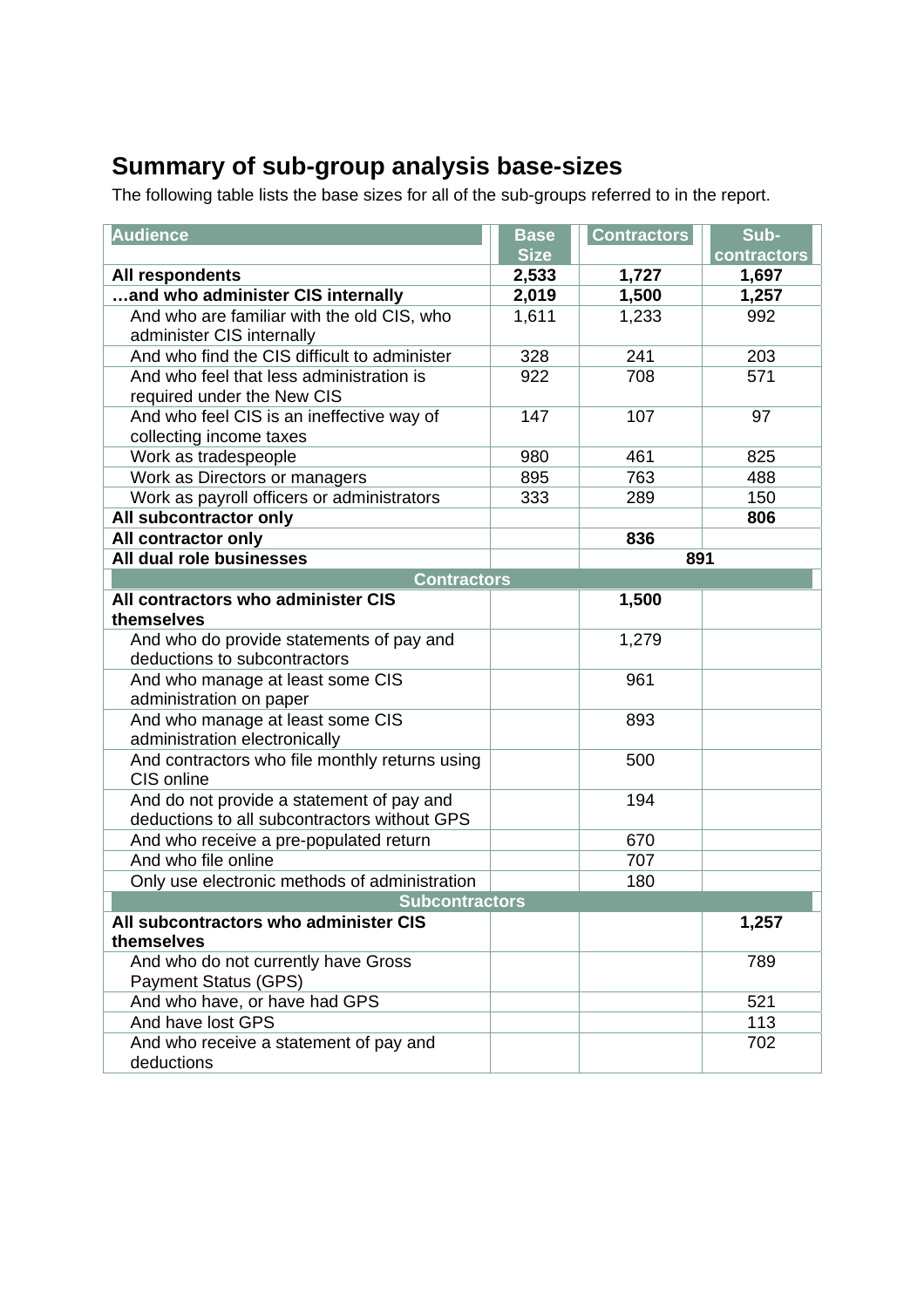## Appendix 3: Multiple regression analysis – Technical note

Multiple regression techniques (non-linear or linear) are useful if you have an outcome of interest that you want to try and predict or explain using other information. These techniques are common in survey data exploration and are appropriate for answering a number of questions.

Linear multiple regression (as used in the analysis for this report) is used to account for the variance in a *dependent* variable, based on combinations of *independent* demographic and attitudinal variables. It can establish that a set of independent variables explains a proportion of the variance in a dependent variable at a significant level (through a significance test denoted by an  $R^2$  value), and can establish the relative predictive importance of the independent variables by comparing beta weights (standardised beta coefficients).

Multiple regression modelling will help to determine what the positive and negative influencers are to the outcome of a particular question. Positive drivers are represented as positive numbers, and correlate positively with the dependent variable (eg as the score for the independent variable increases so does the score for the dependent variable), these values are shown in green on the multiple regression charts throughout the report. Negative drivers are represented as negative numbers and correlate negatively with the dependent variable (eg as the score for the independent variable decreases, so the score for the dependent variable increases), these values are shown in red on the multiple regression charts throughout the report.

Multiple regression modelling can also provide you with information on which influencers have a greater impact on these outcomes and which are less important to consider.

The regression methodology used is called *stepwise selection*. Initially, no variables are in the model. In the first step, all variables are tested and included is the most statistically significant variable, which would be the variable with the highest correlation to the dependent variable. A second run on the remaining variables is then undertaken, and the most statistically significant variable is again chosen, taking into account the variable already added to the model in the preceding step. The process then continues in this stepwise manner. Sometimes, a variable can be removed again from the model if it no longer meets the significance criteria set, which could be the case if a correlated variable has just entered into the model. For example, the exclusion of a new variable could affect the model to such an extent that a variable added earlier is no longer viewed as significant so it is removed. The point is that the process is iterative until equilibrium is reached – when no further variables meet the significance criteria for entry/removal.